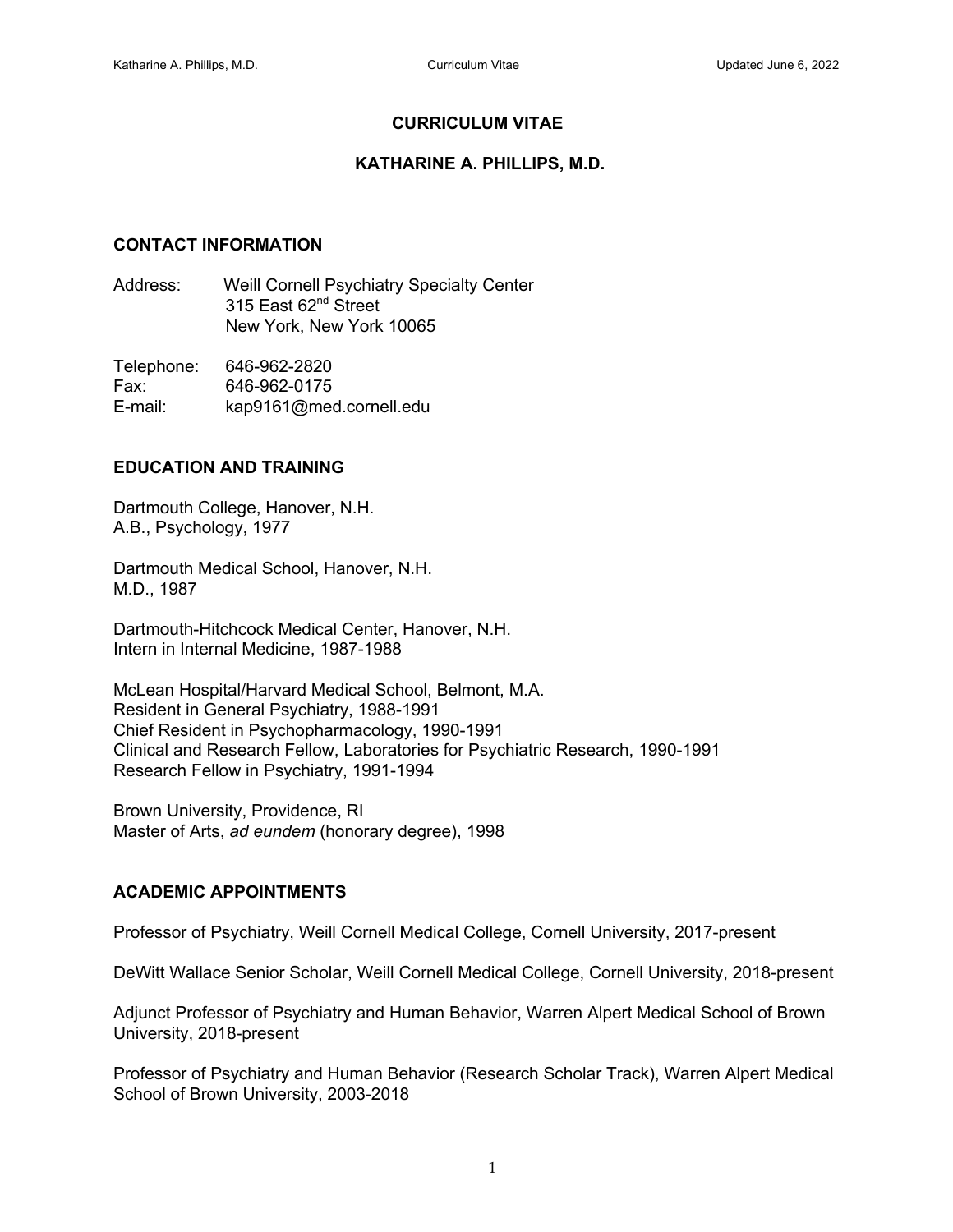Associate Professor of Psychiatry and Human Behavior (Research Scholar Track), Warren Alpert Medical School of Brown University, 1997-2003

Assistant Professor of Psychiatry and Human Behavior (Research Scholar Track), Warren Alpert Medical School of Brown University, 1994-1997

Instructor in Psychiatry, Harvard Medical School, 1991-1994

Clinical Fellow in Psychiatry, Harvard Medical School, 1988-1991

# **HOSPITAL AND DEPARTMENTAL APPOINTMENTS**

Residency Research Director, Department of Psychiatry, Weill Cornell Medical College, New York, NY, 2018-present

Attending Psychiatrist, New York-Presbyterian/Weill Cornell Medical Center, New York, NY, 2017-present

Senior Research Scientist, Rhode Island Hospital, Providence, RI, 2010-2017

Director of Research for Adult Psychiatry, Rhode Island Hospital, Providence, RI, 2010-2017

Director, Body Dysmorphic Disorder Program, Rhode Island Hospital, Providence, RI, 2010- 2017

Director of Research Training, General Psychiatry Residency Training Program, Department of Psychiatry and Human Behavior, Warren Alpert Medical School of Brown University, Providence, RI, 2006-2017

Director, Body Dysmorphic Disorder Program, Butler Hospital, Providence, RI, 1994-2009

Associate Medical Director, Ambulatory Services, Butler Hospital, Providence, RI, 1998-2001

Chief, Outpatient Services, Butler Hospital, Providence, RI, 1994-1999

Research Affiliate in Psychiatry, McLean Hospital, Belmont, MA, 1994-1998

Director, Body Dysmorphic Disorder Clinic, McLean Hospital, Belmont, MA, 1992-1994

Assistant Psychiatrist, McLean Hospital, Belmont, MA, 1992-1994

Assistant in Psychiatry, McLean Hospital, Belmont, MA, 1991-1992

# **CERTIFICATION AND LICENSURE (CURRENT)**

Licensed physician in the states of New York, Connecticut, and New Jersey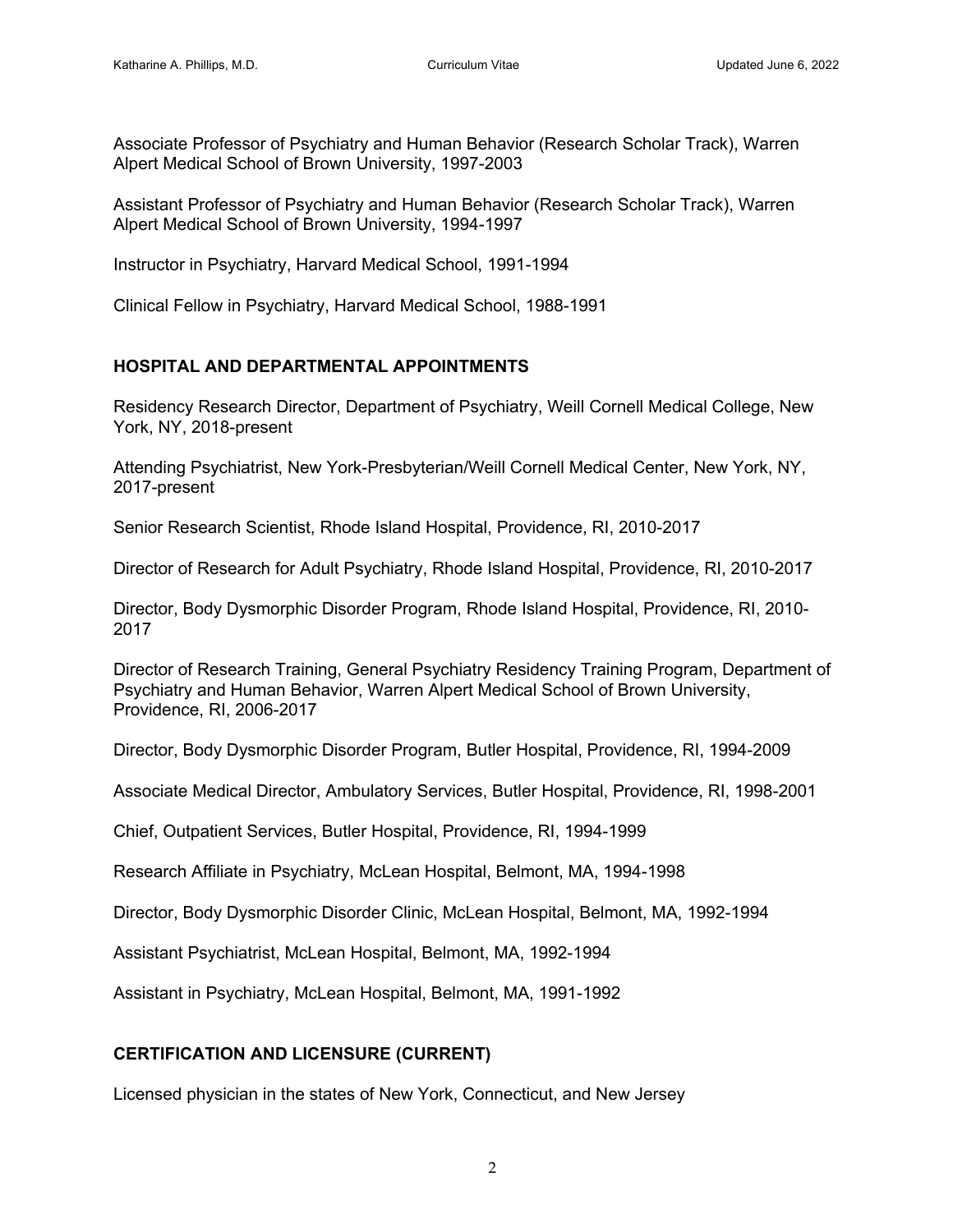Board Certified in Psychiatry, American Board of Psychiatry and Neurology

#### **HONORS AND AWARDS**

Summa Cum Laude, Dartmouth College, 1977

Phi Beta Kappa National Honor Society, Dartmouth College, 1977

Rufus Choate Scholar, Dartmouth College, 1977

Rolf C. Syvertsen Fellow (for outstanding academic performance), Dartmouth Medical School, 1986

Alpha Omega Alpha Honor Medical Society, Dartmouth Medical School, 1987

The Dean's Medal (awarded for highest academic achievement), Dartmouth Medical School, 1987

Outstanding Resident Award, National Institute of Mental Health, 1989

American Psychiatric Association/Burroughs-Wellcome Fellow, American Psychiatric Association, 1989-1991

Honorable Mention, Psychiatric Research Fellowship, American Psychiatric Association, 1991

Resident Research Award, American Psychiatric Association, 1991

The Paul M. Howard Prize, McLean Hospital, 1991

Marquis Who's Who Among Human Services Professionals, 1991

NCDEU New Investigators' Award, National Institute of Mental Health, 1993

Outstanding Psychiatrist Award for Clinical Psychiatry, Massachusetts Psychiatric Society, 1994

Travel Award, American College of Neuropsychopharmacology, 1995

Honorable Mention, Gerald L. Klerman Award for outstanding research, National Alliance for Research on Schizophrenia and Depression, 1997

Literary Award (for "The Broken Mirror: Understanding and Treating Body Dysmorphic Disorder"), Rhode Island Medical Women's Association, 1998

Research Mentor Award, Department of Psychiatry and Human Behavior, Warren Alpert Medical School of Brown University, 2001, 2007, and 2015

Best Doctors in America (National Edition), 2001-2003, 2005-2006, 2007-2008, 2009-2010, 2011-2014, 2015-2016, 2017-2019, 2019-2020, Best Doctors, Inc., Aiken, SC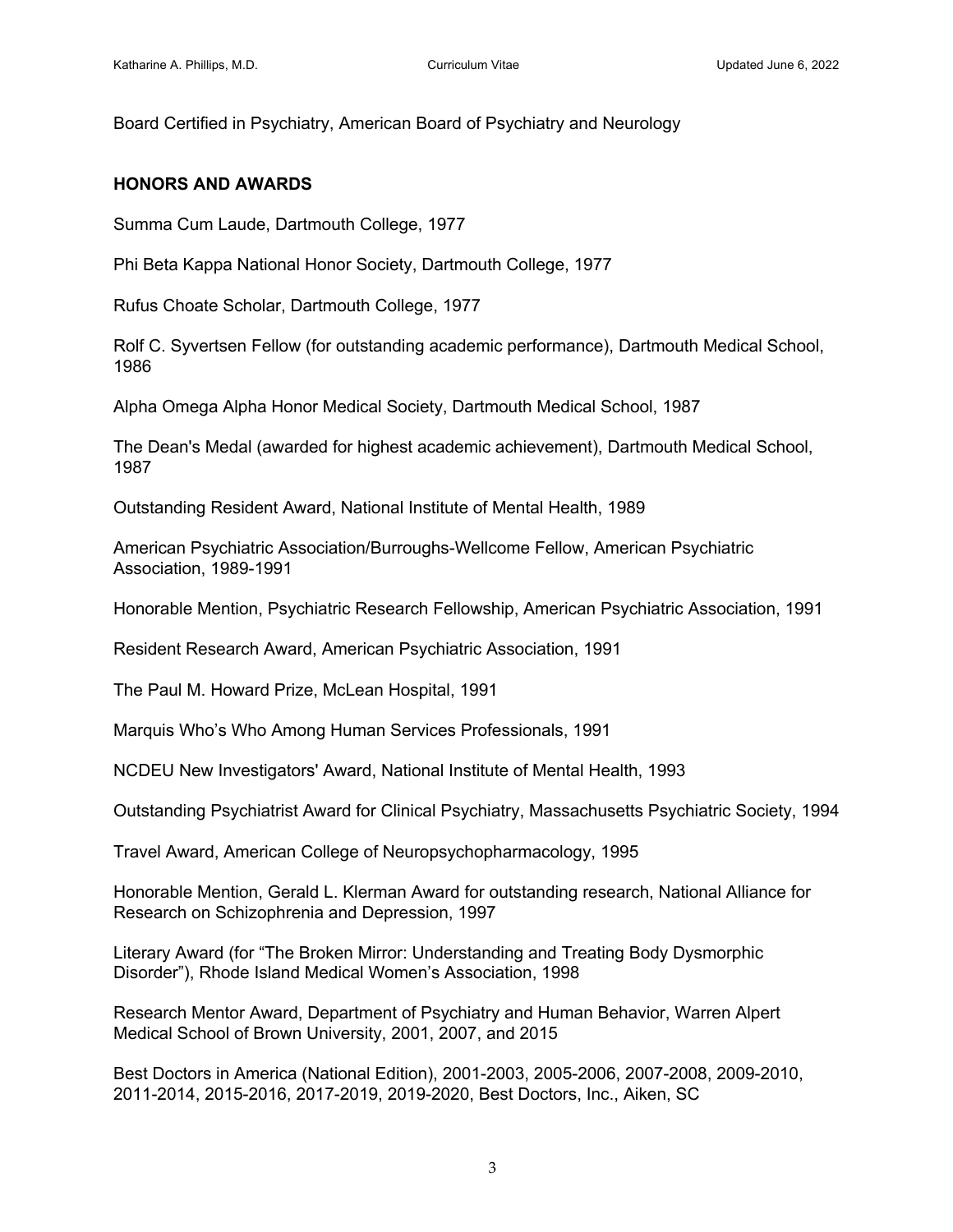Dorfman Journal Paper Award, Academy of Psychosomatic Medicine, 2002

Distinguished Fellow, American Psychiatric Association, 2003-2019

Special Presidential Commendation (for research on body dysmorphic disorder), American Psychiatric Association, 2004

America's Top Doctors (National Edition), Castle Connolly, 2006-2022

Marquis Who's Who in America, 2009-2016

American Men and Women of Science, 2009, 2014, 2015, 2016, 2018

Marquis Who's Who of American Women, 2010-2011

Elected Fellow, American College of Neuropsychopharmacology, 2010-present

Marquis Who's Who in Medicine and Healthcare, 2011-2012

US News and World Report Best Doctors, 2011-2013

Marquis Who's Who in Science and Engineering, 2011-2012 and 2016-2017

Author Commendation (one of the best authors in Psychiatry), *UpToDate,* 2017

Exceptional Women in Medicine (National Edition), Castle Connolly, 2017-2020

Marquis Who's Who Lifetime Achievement Award, 2017, 2018, 2020

America's Top Doctors (Regional Edition), Castle Connolly, 2017, 2019, 2021

Marquis Who's Who in the World, 2017-2021

Who's Who Top Doctors Honors Edition, 2017-present

Distinguished Life Fellow, American Psychiatric Association, 2019-present

Top Doctor in the New York Metro Area, Castle Connolly, 2020-2022

# **GRANTS**

- 1. Livingston Research Fellowship Harvard Medical School Principal Investigator, 1991-1992
- 2. Development of Diagnostic Instruments and Prevalence of Body Dysmorphic Disorder in Psychiatric, Medical, and Surgical Populations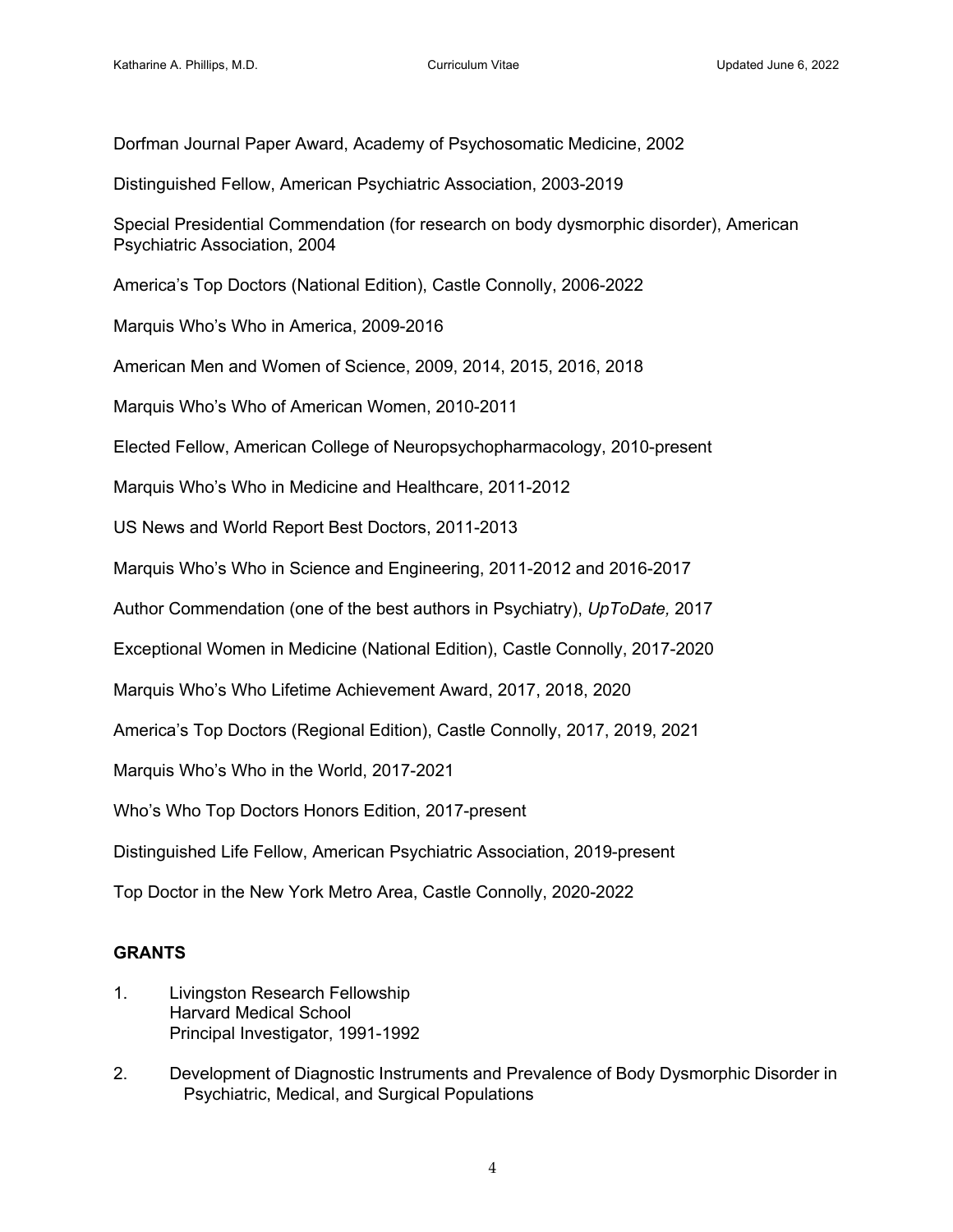Young Investigator Award, National Alliance for Research on Schizophrenia and Depression (NARSAD) Principal Investigator, 1992-1996

- 3. An Open-Label Flexible Dose Study of Fluvoxamine in Body Dysmorphic Disorder Upjohn/Solvay Pharmaceuticals (Investigator Initiated) Co-Principal Investigator, 1994-1995
- 4. A Prospective, Multicenter, Open-Label Study of Serzone (Nefazodone) in the Management of Patients with Symptoms of Depression in General Psychiatric **Practices** Bristol-Myers Squibb Company Co-Investigator, 1995
- 5. Pharmacotherapy of Body Dysmorphic Disorder National Institute of Mental Health (R29-MH54841 [FIRST Award]) Principal Investigator, 1995-2000
- 6. Pimozide Augmentation of Fluoxetine in Body Dysmorphic Disorder Young Investigator Award, National Alliance for Research on Schizophrenia and Depression (NARSAD) Principal Investigator, 1995-2002
- 7. Retrospective Follow-up Study of Body Dysmorphic Disorder Department of Psychiatry, Alpert Medical School of Brown University Principal Investigator, 1996-1998
- 8. Weekly Enteric-Coated Fluoxetine Hydrochloride Versus Daily Fluoxetine or Placebo in the Continuation Treatment of Major Depressive Disorder Eli Lilly and Company Co-Investigator, 1997-1998
- 9. Phenomenology of Body Dysmorphic Disorder in Children and Adolescents Solvay Pharmaceuticals (Investigator Initiated) Co-Principal Investigator, 1997-2000
- 10. Harvard/Brown Anxiety Research Program National Institute of Mental Health (5 R01 MH51415) Co-Investigator, 1998-2008
- 11. Citalopram Treatment of Body Dysmorphic Disorder Forest Laboratories (Investigator Initiated) Principal Investigator, 1999-2001
- 12. Pharmacotherapy of Adolescent Body Dysmorphic Disorder National Institute of Mental Health (R01 MH58750) Principal Investigator, 1999-2003
- 13. Pilot Study of the Genetics of Body Dysmorphic Disorder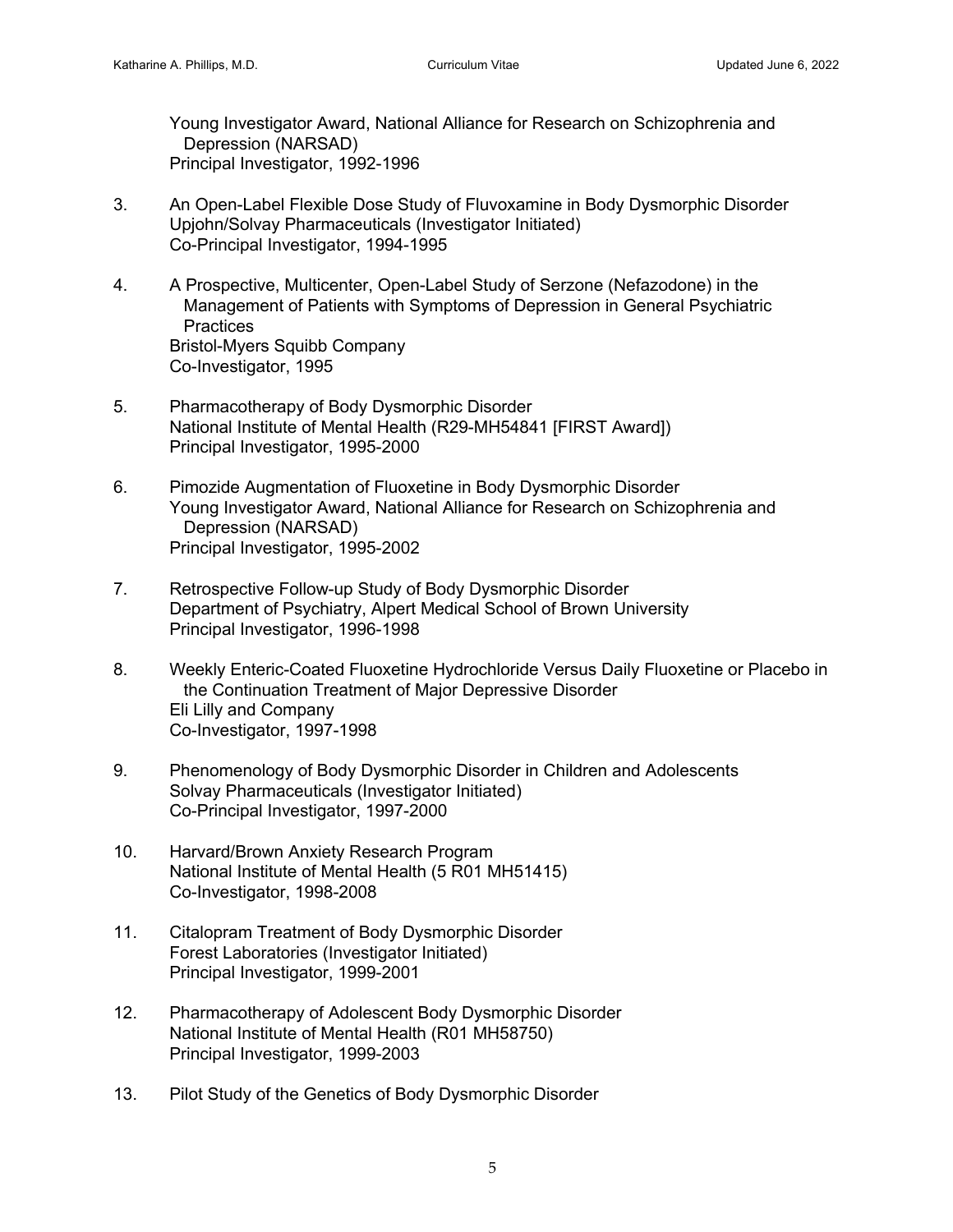Department of Psychiatry, Alpert Medical School of Brown University Principal Investigator, 1999-2003

- 14. Olanzapine Augmentation of Fluoxetine in Body Dysmorphic Disorder Eli Lilly and Company (Investigator Initiated) Principal Investigator, 1999-2003
- 15. Visual Processing in Body Dysmorphic Disorder Department of Psychiatry, Alpert Medical School of Brown University Principal Investigator, 2000-2001
- 16. Prospective Study of Body Dysmorphic Disorder National Institute of Mental Health (R01 MH60241) Principal Investigator, 2000-2006
- 17. Treatment and Psychopathology of Body Dysmorphic Disorder/Interventions for Body Dysmorphic Disorder National Institute of Mental Health: Mid-Career Investigator Award in Patient-Oriented Research (K24MH063975) Principal Investigator, 2001-2013
- 18. Escitalopram Treatment of Body Dysmorphic Disorder Forest Laboratories (Investigator Initiated) Principal Investigator, 2003-2005
- 19. Open-Label Study of Levetiracetam in Body Dysmorphic Disorder UCB Pharma (Investigator Initiated) Principal Investigator, 2004-2008
- 20. CBT Treatment Development in Body Dysmorphic Disorder National Institute of Mental Health (R34 MH070490) Co-Principal Investigator, 2004-2008
- 21. Pharmacotherapy Relapse Prevention in Body Dysmorphic Disorder National Institute of Mental Health (R01 MH072917) Principal Investigator, 2005-2011
- 22. Fluoxetine in Pediatric Body Dysmorphic Disorder Food and Drug Administration (FD-R-002613) Co-Principal Investigator, 2005-2012
- 23. A Prospective Study of Suicidal Ideation, Suicide Attempts, and Completed Suicide in Body Dysmorphic Disorder American Foundation for Suicide Prevention Principal Investigator, 2007-2010
- 24. A Multi-Center, Randomized, Double-Blind, Placebo Controlled, Parallel Group Study to Evaluate the Efficacy and Safety of Low-Dose Ondansetron for Adjunctive Therapy in Adult Patients with Obsessive Compulsive Disorder Who Have Not Adequately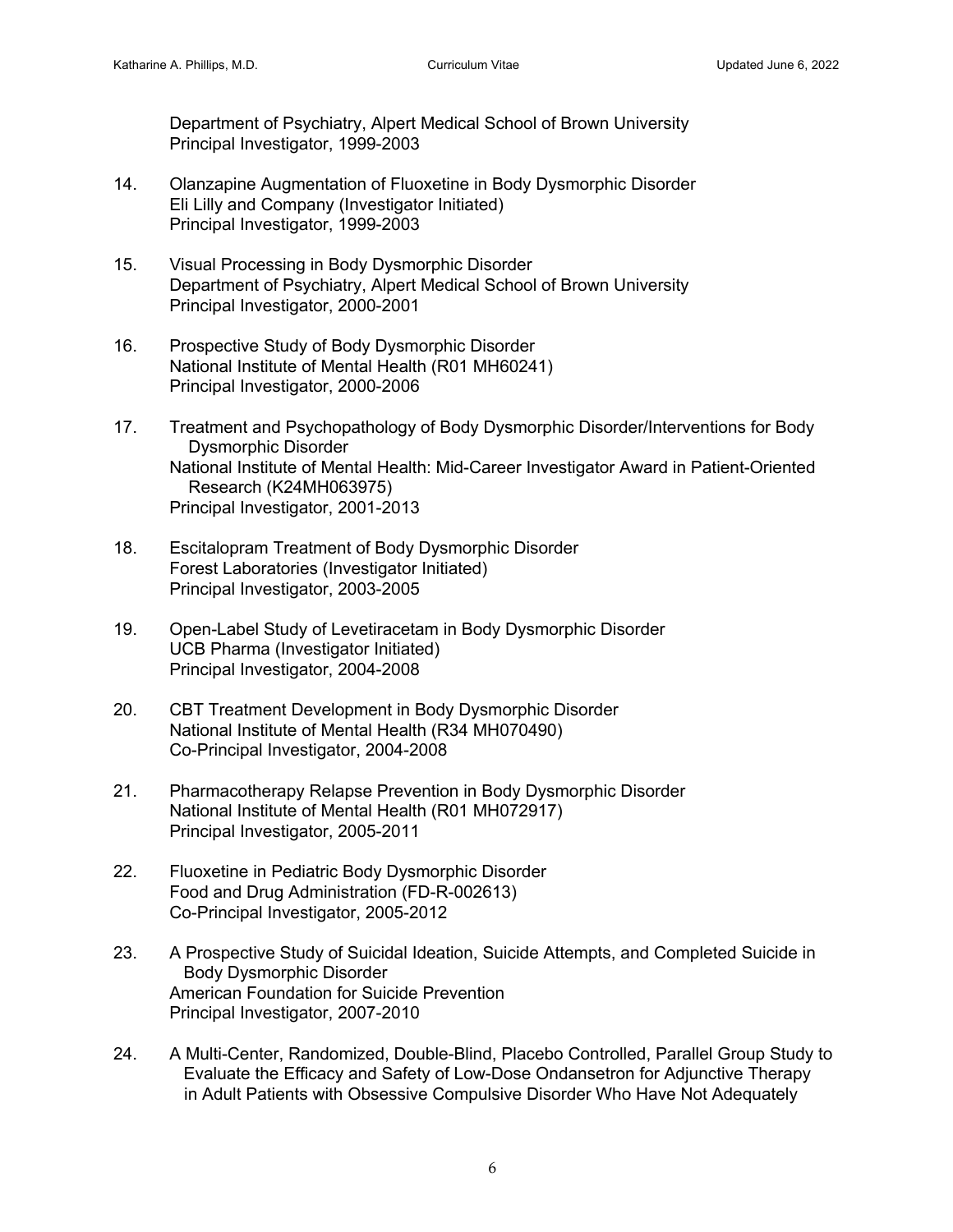Responded to Treatment with a Selective Serotonin Reuptake Inhibitor Transcept Pharmaceuticals Co-Investigator, 2011-2013

- 25. Cognitive-Behavioral Therapy Versus Supportive Psychotherapy for Body Dysmorphic **Disorder** National Institute of Mental Health (R01 MH091023) Principal Investigator, 2011-2017
- 26. Visual Processing in Body Dysmorphic Disorder Brown Institute for Brain Science and Norman Prince Neurosciences Institute Principal Investigator, 2013-2015
- 27. Promoting Research Training During Psychiatry Residency National Institute of Mental Health (1R25 MH101076) Principal Investigator, 2013-2017
- 28. Modification of Perception in Body Dysmorphic Disorder and Its Neural Correlates Dean's Emerging Areas of New Science (DEANS) Award, Brown University Division of Biology and Medicine Principal Investigator, 2014-2016
- 29. Pathological Grooming in the Gabrg2 KO Mouse Model of Body Dysmorphic Disorder National Institute of General Medical Sciences (Rhode Island Idea Network for Excellence in Biomedical Research) (2P20GM103430) Collaborative Mentor, 2014-2017

# **GRANT REVIEWER**

Reviewer, B/START grants, National Institute of Mental Health, 1994

Member, Interventions Research Review Committee (Scientific Review Group), National Institute of Mental Health, 2000-2006

Chair, Special Emphasis Panel (ZMH1-NRB-G-03) (Scientific Review Group), National Institute of Mental Health, 2001

Chair, Interventions Research Review Committee (Scientific Review Group), National Institute of Mental Health, 2002-2006

Ad hoc reviewer, Neural Basis of Psychopathology, Addictions, and Sleep Disorders Study Section (Scientific Review Group), National Institute of Mental Health, 2005

Ad hoc reviewer, Adult Psychopathology and Disorders of Aging Study Section (Scientific Review Group), National Institute of Mental Health, 2010 and 2011

Reviewer, International OCD Foundation grants, 2011-2016, 2018, 2019, 2022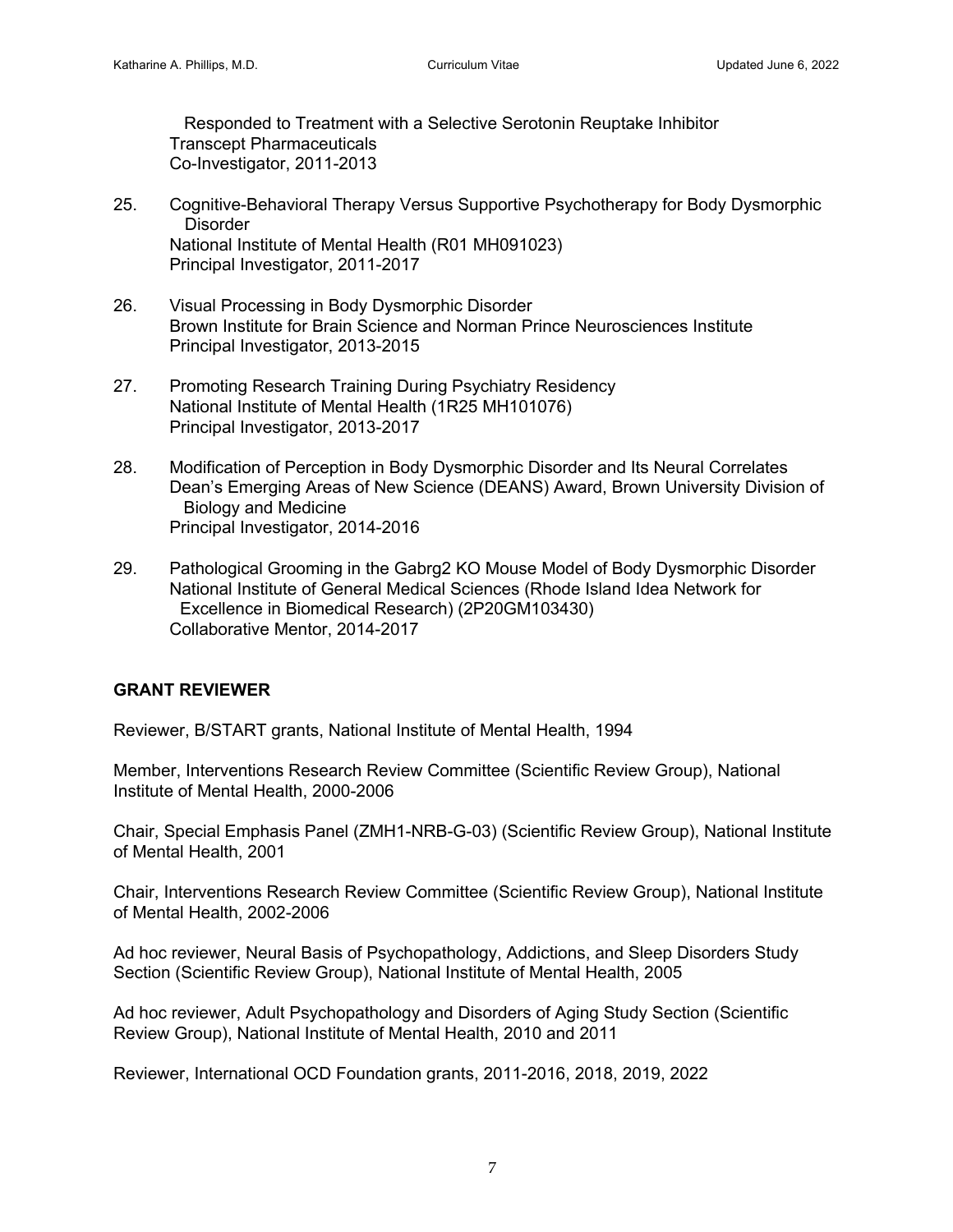Reviewer, Netherlands Organisation for Scientific Research, 2012

Chair, Special Emphasis Panel (ZMH1-ERB-X(02)) (Scientific Review Group), Pre-Doctoral and Post-Doctoral Fellowships, National Institute of Mental Health, 2012

Reviewer/External Scientific Advisory Panel member, Institute for Mental Health Research, 2013

Chair, Early Phase Clinical Trials Review Committee (ZMH1 ERB-D (01) R) (Scientific Review Group), National Institute of Mental Health, 2014

Chair, Early Phase Clinical Trials Review Committee (2015/05 ZMH1 ERB-D (02) R) (Scientific Review Group), National Institute of Mental Health, 2015

# **EDITORIAL BOARDS**

Deputy Editor, *Harvard Review of Psychiatry,* 1991-1994

Editorial Board, *Journal of Personality Disorders,* 1992-present

Column Editor (Psychopathology column) and Editorial Board, *Harvard Review of Psychiatry,* 1994-present

Editorial Board, *CNS Spectrums: The International Journal of Neuropsychiatric Medicine,* 1997 present

Associate Editor and Editorial Board, American Psychiatric Publishing, Inc. (books division), 2001-2004

Associate Editor and Editorial Board, *Current Psychiatry,* 2001-2006

Editorial Board, *Psychiatric Glossary (Eighth Edition),* American Psychiatric Publishing, Inc., 2002

Editorial Board, *Neuropsychopharmacology,* 2003-2007

Editorial Board, *Primary Psychiatry,* 2003-2008

Editorial Board, *Body Image: An International Journal of Research,* 2003-present

Editorial Board, *Comprehensive Psychiatry,* 2003-present

Deputy Editor and Editorial Board, American Psychiatric Publishing, Inc. (Books Division), 2004- 2013

International Editorial Advisory Board, American Psychiatric Publishing, Inc. (Books Division), 2007-2013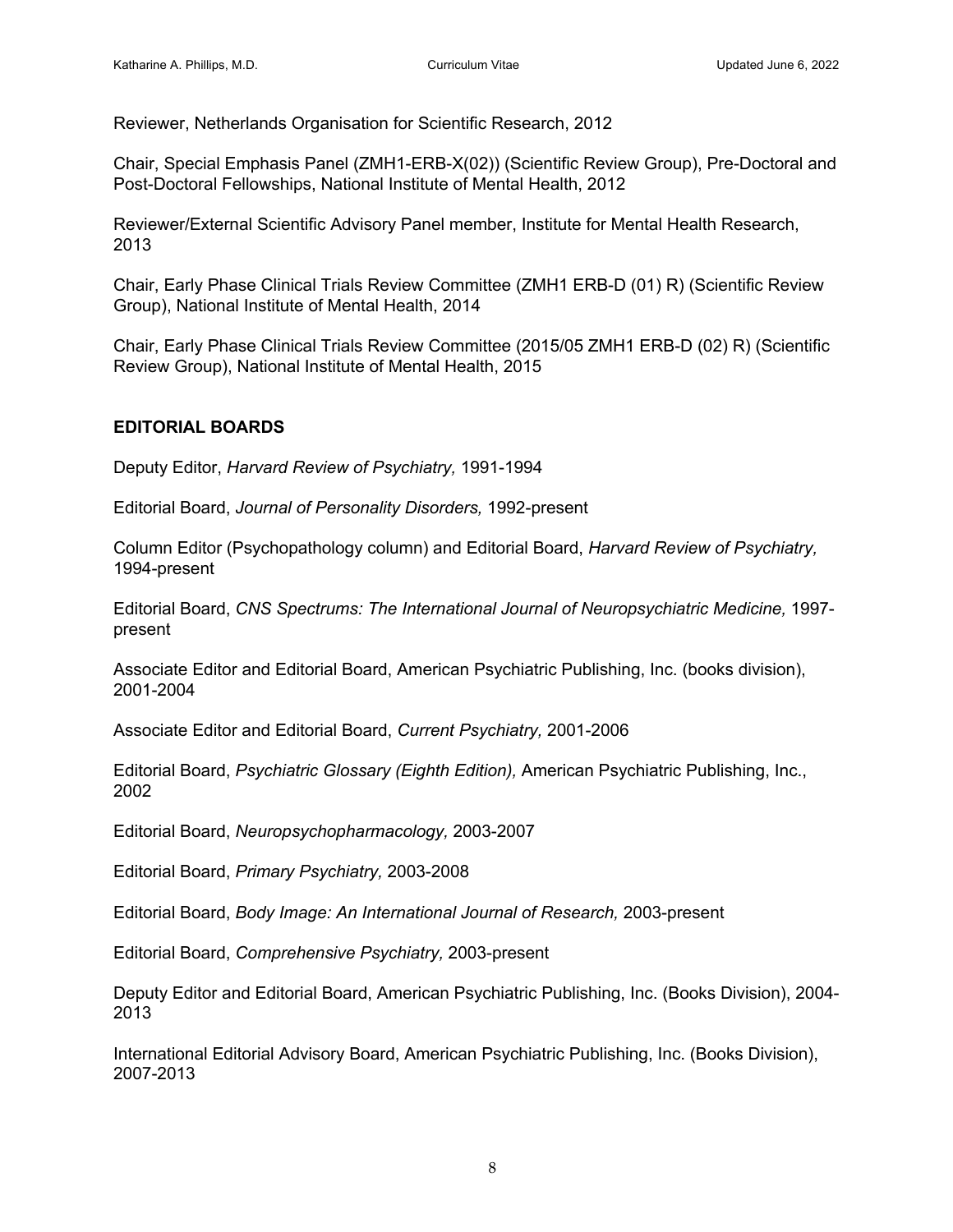Editorial Board, *Journal of Obsessive-Compulsive and Related Disorders,* 2011-present

Editorial Board, *American Psychiatric Publishing Textbook of Psychiatry, 6th Edition,* 2013

Editorial Board, *American Psychiatric Publishing Textbook of Psychiatry, 7th Edition,* 2017-2019

Editorial Board, *Psychiatric Research and Clinical Practice,* 2017-present

Editorial Board, *Psychiatric Times,* 2017-present

Editorial Board, *Simple and Practical Medical Education,* 2019-present

Editorial Board, *Journal of Psychiatric Research,* 2021-present

Editorial Board, *Journal of Clinical Psychopharmacology,* 2021-present

# **OTHER APPOINTMENTS**

Council on Medical Education and Career Development (as an APA/Burroughs-Wellcome Fellow), American Psychiatric Association, 1989-1991

President, Burroughs-Wellcome Fellowship, American Psychiatric Association, 1990-1991

Burroughs-Wellcome Fellowship Representative to the American Psychiatric Association Board of Trustees, 1990-1991

DSM-IV Workgroup on Psychiatric Systems Interface Disorders (somatoform, dissociative, impulse control, adjustment, and other disorders), American Psychiatric Association, 1991-1994

Advisor, DSM-IV Workgroup on Personality Disorders, American Psychiatric Association, 1991- 1994

Committee on Psychiatric Diagnosis and Assessment, American Psychiatric Association (Member or Corresponding Member, 1991-1992, 1994-1999, 2002-2007; Consultant, 1992- 1993, 2000-2001; Chair, 2006)

Participant, ICD-10 Clinical Field Trial for Mental and Behavioral Disorders, World Health Organization, 1992

Site Coordinator and Expert-Phase Participant, MacArthur General Reliability Field Trial for DSM-IV, American Psychiatric Association, 1994

Advisor, DSM-IV PC (primary care version), American Psychiatric Association, 1994-1995

Task Force, Handbook of Psychiatric Measures, American Psychiatric Association, 1995-1998

Board of Directors, Association for Research on Personality Disorders, 1995-2006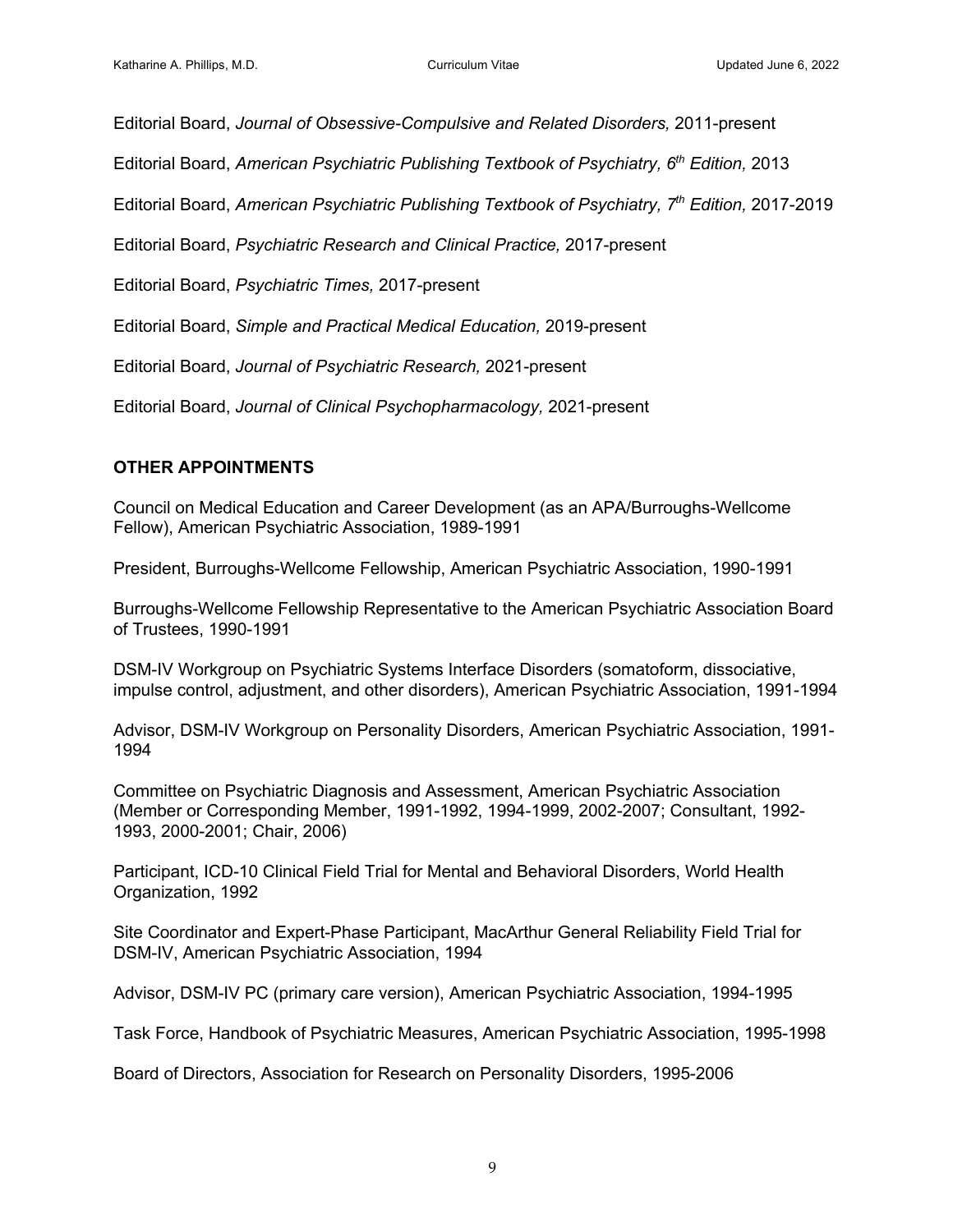Consensus Panel, National Depressive and Manic Depressive Association Consensus Conference on Depression, 1996

Ad Hoc Task Force on Managed Care System Standards, American Psychiatric Association, 1996

Expert Consensus Panel on Obsessive Compulsive Disorder, Expert Consensus Consortium, 1996

Reviewer, Practice Parameters for the Assessment and Treatment of Children and Adolescents with Obsessive Compulsive Disorder, American Academy of Child and Adolescent Psychiatry, 1997

DSM-IV Text Revision Work Group on Psychiatric Systems Interface Disorders (somatoform, dissociative, impulse control, adjustment, and other disorders), American Psychiatric Association, 1997-2000

Scientific Planning Committee, NCDEU Annual Meeting, National Institute of Mental Health, 1997, 1998, 2002, 2003

Distinguished Lecturer in Psychiatry for the American Society of Clinical Psychopharmacology Model Curriculum in Psychopharmacology for Psychiatry Residency Training, 1997, 2000, 2004, 2006, 2008, 2010, 2012, 2015, 2016, 2019

Consultant, Practice Guideline on Borderline Personality Disorder, American Psychiatric Association, 1998-2001

Expert Consensus Panel on Depressive Disorders in Women, Expert Consensus Consortium, 1999

Vestermark Award Committee, American Psychiatric Association and National Institute of Mental Health, 2001

Chair, Gender White Paper Committee, A Research Agenda for DSM-V, American Psychiatric Association, 2003-2005

Council on Research Awards Subcommittee, American Psychiatric Association, 2003-2006

Co-Chair, Public Information Committee, American College of Neuropsychopharmacology, 2005

Council on Research, American Psychiatric Association, 2005-2006

Public Information Committee, American College of Neuropsychopharmacology, 2005-2012

Chair, Public Information Committee, American College of Neuropsychopharmacology, 2006- 2007

Secretary, Board of Directors, American Psychiatric Publishing, Inc., 2006-2008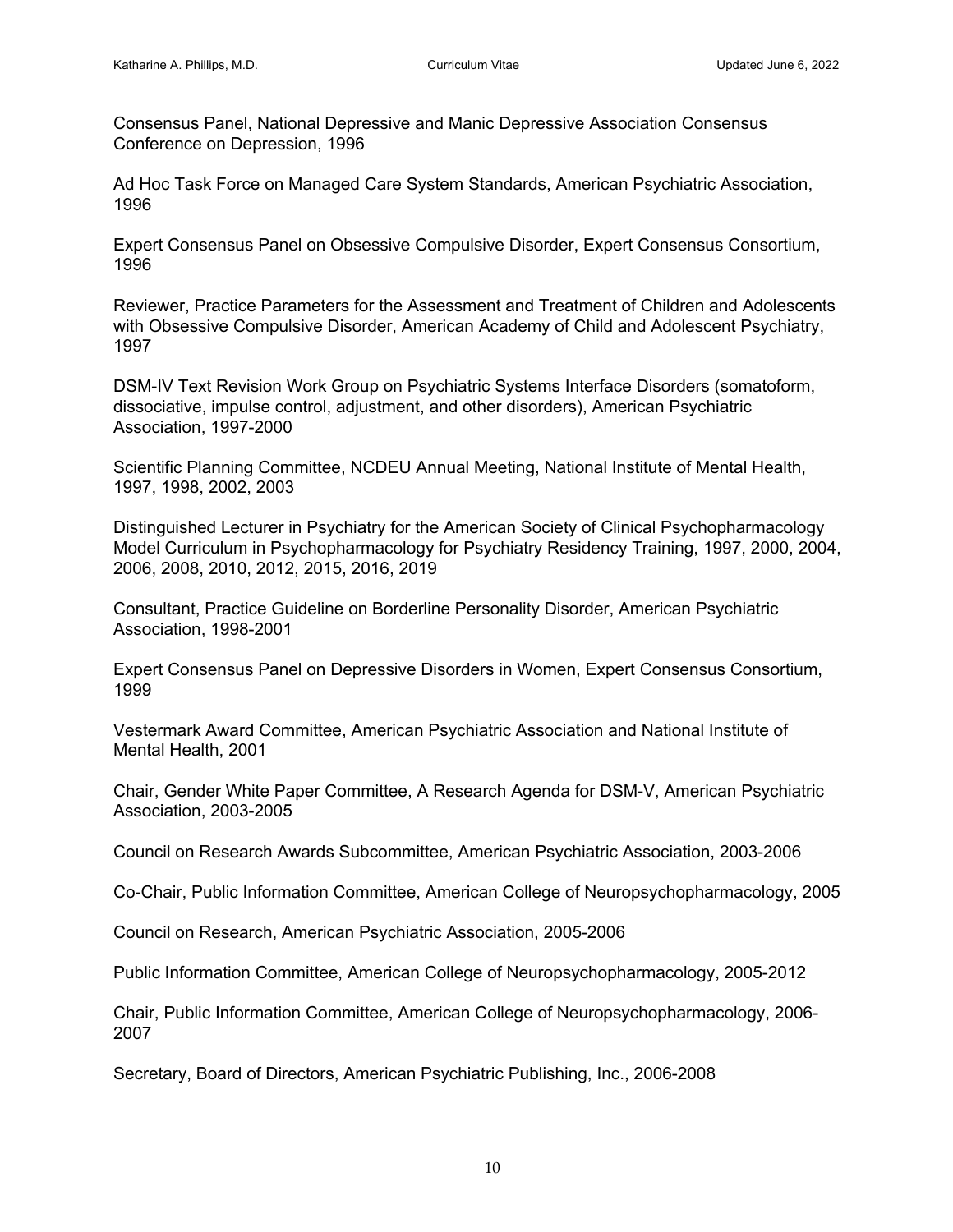Board of Directors, American Psychiatric Publishing, Inc., 2006-2010

Strategic Planning Committee, American College of Neuropsychopharmacology, 2007

DSM-5 Task Force, American Psychiatric Association, 2007-2012

Chair, DSM-5 Anxiety, Obsessive-Compulsive Spectrum, Post-Traumatic, and Dissociative Disorders Workgroup, American Psychiatric Association, 2007-2012

DSM-5 Diagnostic Spectra and DSM/ICD Harmonization Study Group, American Psychiatric Association, 2007-2013

Ad Hoc Work Group on Disclosures and Interests Policies, American Psychiatric Association, 2008

President, Board of Directors, American Psychiatric Publishing, Inc., 2008-2009

Committee on Scientific Programs, American College of Psychiatrists, 2008-2011

50<sup>th</sup> Anniversary Committee for the NCDEU Annual Meeting, National Institute of Mental Health and American Society of Clinical Psychopharmacology, 2009-2010

Scientific Council, Anxiety and Depression Association of America, 2009-present

Program Committee, ASCP/NCDEU Annual Meeting, American Society of Clinical Psychopharmacology, 2010-2017

Scientific and Clinical Advisory Board, International OCD Foundation, 2010-present

Scientific Advisory Committee, The Canadian Institute for Obsessive Compulsive Disorders, 2011-present

New Investigator Award Committee, ASCP/NCDEU Annual Meeting, American Society of Clinical Psychopharmacology, 2012-present

Body Dysmorphic Disorder Special Interest Group (Co-Leader), International OCD Foundation, 2012-present

Accreditation Task Force, The Canadian Institute for Obsessive Compulsive Disorders, 2012 present

Awards Committee, American College of Psychiatrists, 2014-2020

Conference Planning Committee, International OCD Foundation, 2014-2022

Director, Board of Directors, The Canadian Institute for Obsessive Compulsive Disorders, 2014- 2023

Patron, Body Dysmorphic Disorder Foundation, London, England, 2014-present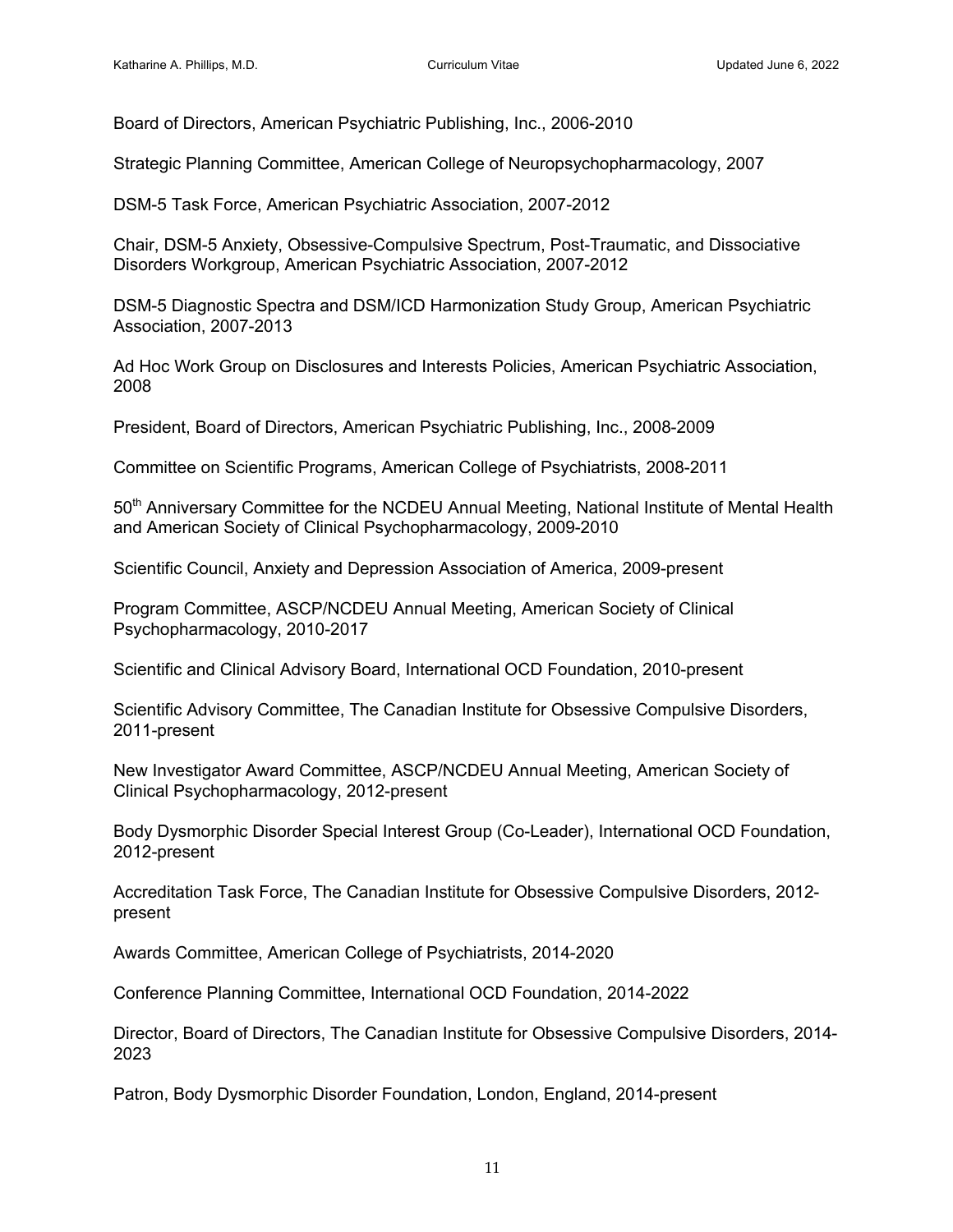Board of Directors, American Society of Clinical Psychopharmacology, 2015-2023

Reviewer, Clinical Practice Guideline Update: Improving Nasal Form and Function After Rhinoplasty, American Academy of Otolaryngology – Head and Neck Surgery, 2016

DSM Review Committee for Internalizing Disorders (Depressive, Anxiety, Trauma, Obsessive-Compulsive, Dissociative, and Somatic Symptom Disorders), American Psychiatric Association, 2016-present

Inclusivity Committee, American Society of Clinical Psychopharmacology, 2018-2024

Chair, Awards Committee, American College of Psychiatrists, 2019-2020

Section Editor of Chapter of Obsessive-Compulsive and Related Disorders and Author of Text on Body Dysmorphic Disorder and Other Specified Obsessive-Compulsive and Related Disorders for the DSM-5 Text Revision, American Psychiatric Association, 2019-2020

Strategic Planning Workgroup, American Society of Clinical Psychopharmacology, 2019-2021

Review Committee, American Psychiatric Association Foundation's Award for Research in Psychiatry, 2019-2022

Membership Category Redesign Workgroup, American Society of Clinical Psychopharmacology, 2021-2022

Co-Chair, Accreditation Task Force, The Canadian Institute for Obsessive Compulsive Disorders, 2021-present

Distinguished Fellowship Committee, New York County Psychiatric Society, 2022

#### **AD HOC REVIEWER**

*Acta Dermato-Venereologica American Journal of Psychiatry Archives of Dermatology (now JAMA Dermatology) Archives of General Psychiatry (now JAMA Psychiatry) Behavior Therapy Baylor University Medical Center Proceedings Behaviour Research and Therapy Behavioural and Cognitive Psychotherapy Biological Psychiatry Bipolar Disorders BMJ Case Reports Body Image: An International Journal of Research British Journal of Clinical Psychology Cleveland Clinic Journal of Medicine Clinical Drug Investigation*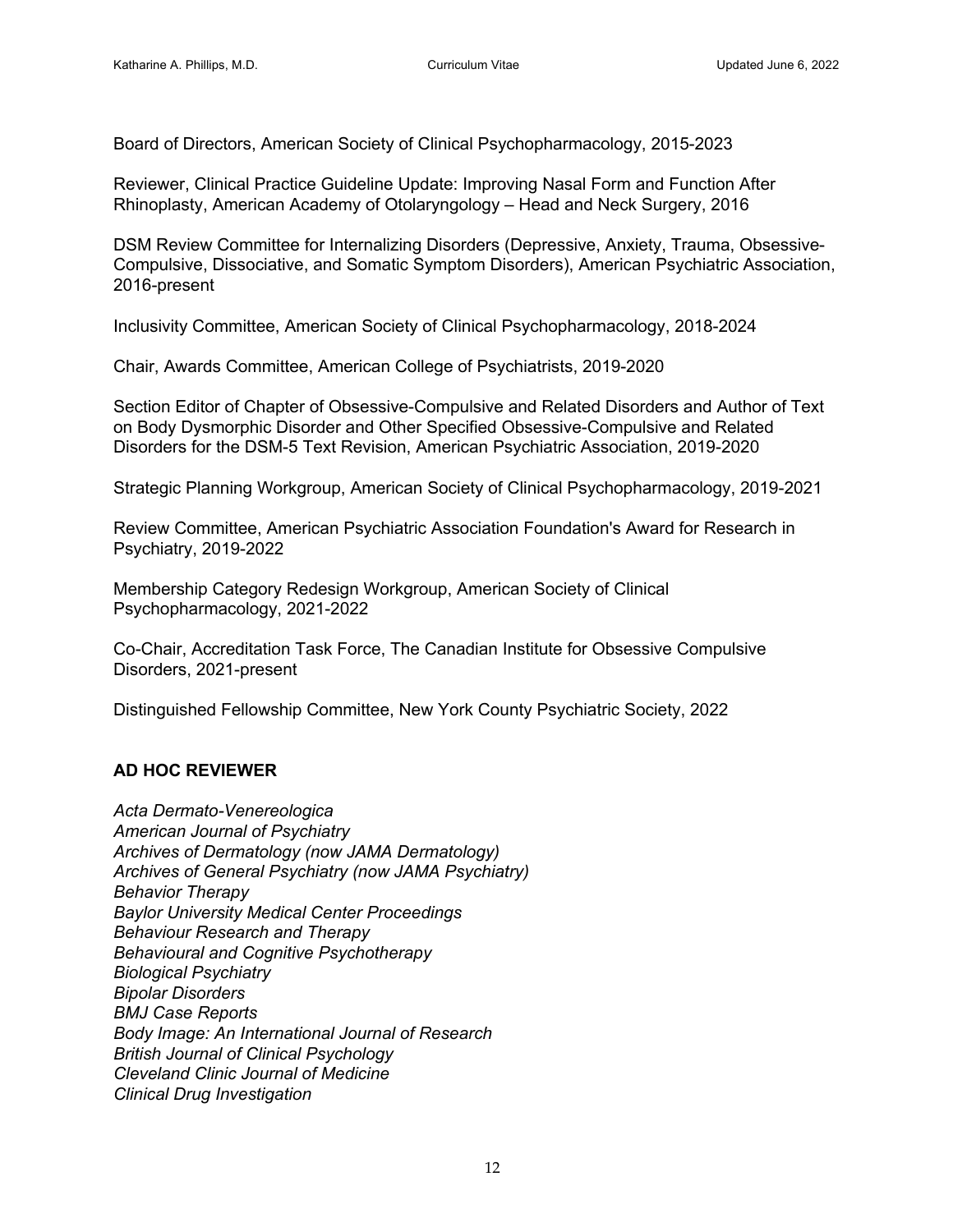*Clinical Psychology and Psychotherapy Clinical Schizophrenia & Related Psychoses CNS Spectrums Cognitive Therapy and Research Cognition and Emotion Comprehensive Psychiatry Consultant: Consultations in Primary Care Current Psychiatry Depression and Anxiety Drugs European Child and Adolescent Psychiatry European Journal of Psychological Assessment European Psychiatry General Hospital Psychiatry Harvard Review of Psychiatry Head and Face Medicine Health Psychology International Archives of Otorhinolaryngology International Journal of Psychiatry in Clinical Practice JAMA Psychiatry Journal of Abnormal Psychology Journal of Affective Disorders Journal of the American Academy of Dermatology Journal of Behavior Therapy and Experimental Psychiatry Journal of Clinical Psychiatry Journal of Clinical Psychology Journal of Clinical Psychopharmacology Journal of Nervous and Mental Disease Journal of Neuropsychiatry and Clinical Neurosciences Journal of Personality Disorders Journal of Psychopathology and Behavioral Assessment Journal of Psychosomatic Research Journal of Traumatic Stress Neural Plasticity Neuropsychopharmacology Nigerian Journal of Clinical Practice Plos One Progress in Neuropsychopharmacology & Biological Psychiatry Psychiatric Research and Clinical Practice Psychiatric Services Psychiatry Research Psychological Assessment Psychological Medicine Psychopathology Psychosomatic Medicine Psychosomatics (now Journal of the Academy of Consultation-Liaison Psychiatry) Psychotherapy and Psychosomatics Schizophrenia Bulletin School Psychology Review*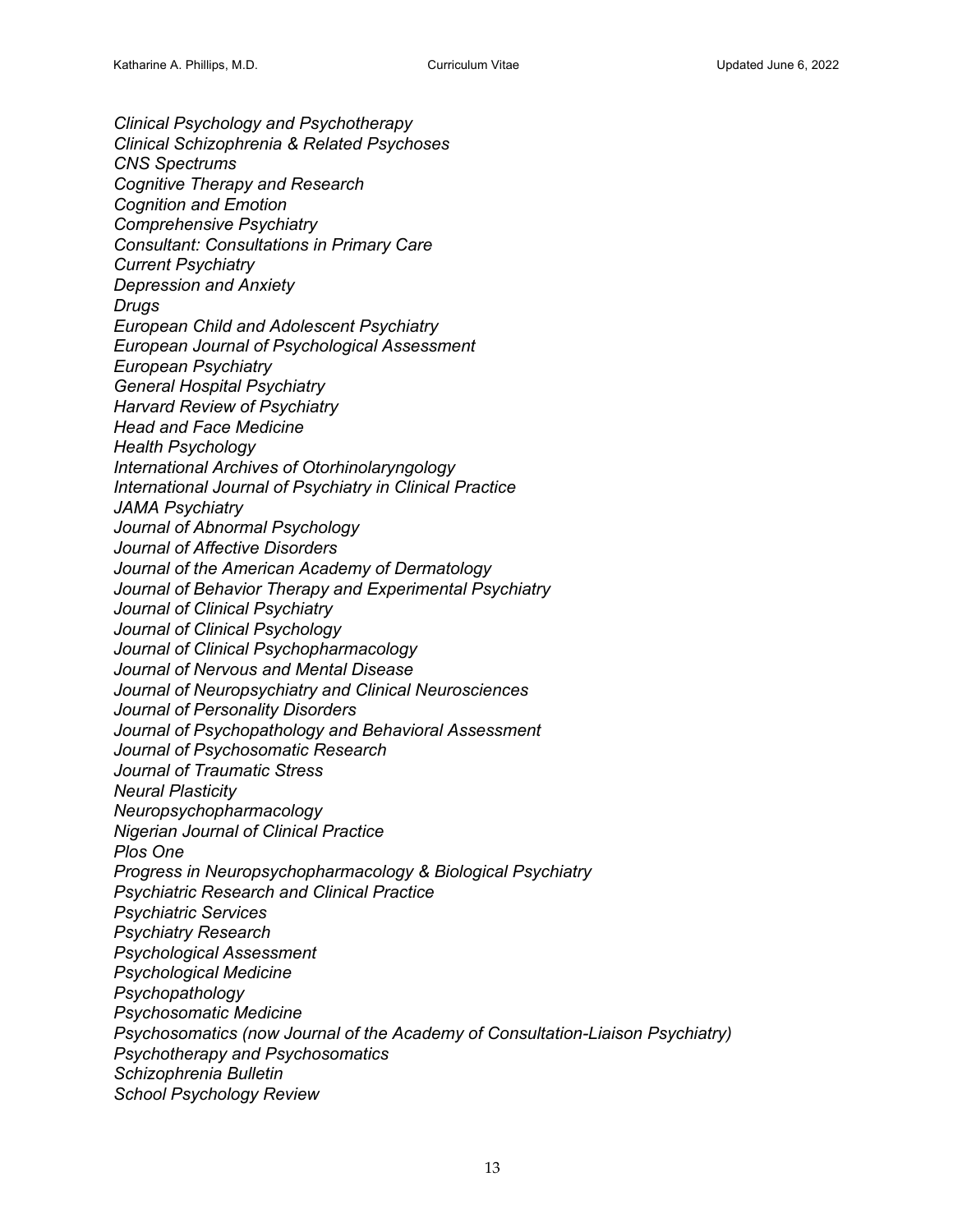*Social Psychiatry and Psychiatric Epidemiology Southern Medical Journal The Lancet*

### **TEACHING AND TRAINING ROLES**

Course Lecturer, Introduction to Clinical Psychopharmacology (course for PGY-I and PGY-II residents), McLean Hospital/Harvard Medical School, 1989; Course Director and Lecturer, 1990

Tutorial Group Instructor, Human Nervous System and Behavior Course (course for secondyear medical students), Harvard Medical School, 1990

Psychopharmacology supervisor for PGY-II residents, McLean Hospital/Harvard Medical School, 1990-1994

Lecturer, Psychopathology and Introduction to Clinical Psychiatry (course for third-year medical students), Harvard Medical School, 1990-1994

Lecturer, various courses for PGY-II and PGY-III residents, McLean Hospital/Harvard Medical School, 1990-1994

Seminar Director and Lecturer, Body Dysmorphic Disorder (seminar for faculty, residents, and fellows), McLean Hospital/Harvard Medical School, 1992

Lecturer, Board review course, McLean Hospital/Harvard Medical School, 1992-1994

Course Co-Director and Lecturer, Personality Disorders (course for PGY-I and PGY-II residents), McLean Hospital/Harvard Medical School, 1992-1994

Course Co-Director and Lecturer, Anxiety and Other Disorders (course for PGY-I and PGY-II residents), McLean Hospital/Harvard Medical School, 1993; Course Director and Lecturer, 1994

Course Director, Understanding and Managing Complex Problems in Depression, McLean Hospital/Harvard Medical School, 1994

Visiting Faculty (examiner), Mock Board Examination, Dartmouth Medical School, 1994

Director, PGY-III general outpatient psychiatry rotation, Butler Hospital/Alpert Medical School of Brown University, 1994-1999

Outpatient clinical supervisor for psychiatry residents, Warren Alpert Medical School of Brown University, 1994-2009

Research supervision of junior faculty, post-doctoral psychology fellows, psychology interns, residents, medical students, and/or undergraduate students, Warren Alpert Medical School of Brown University, 1994-2017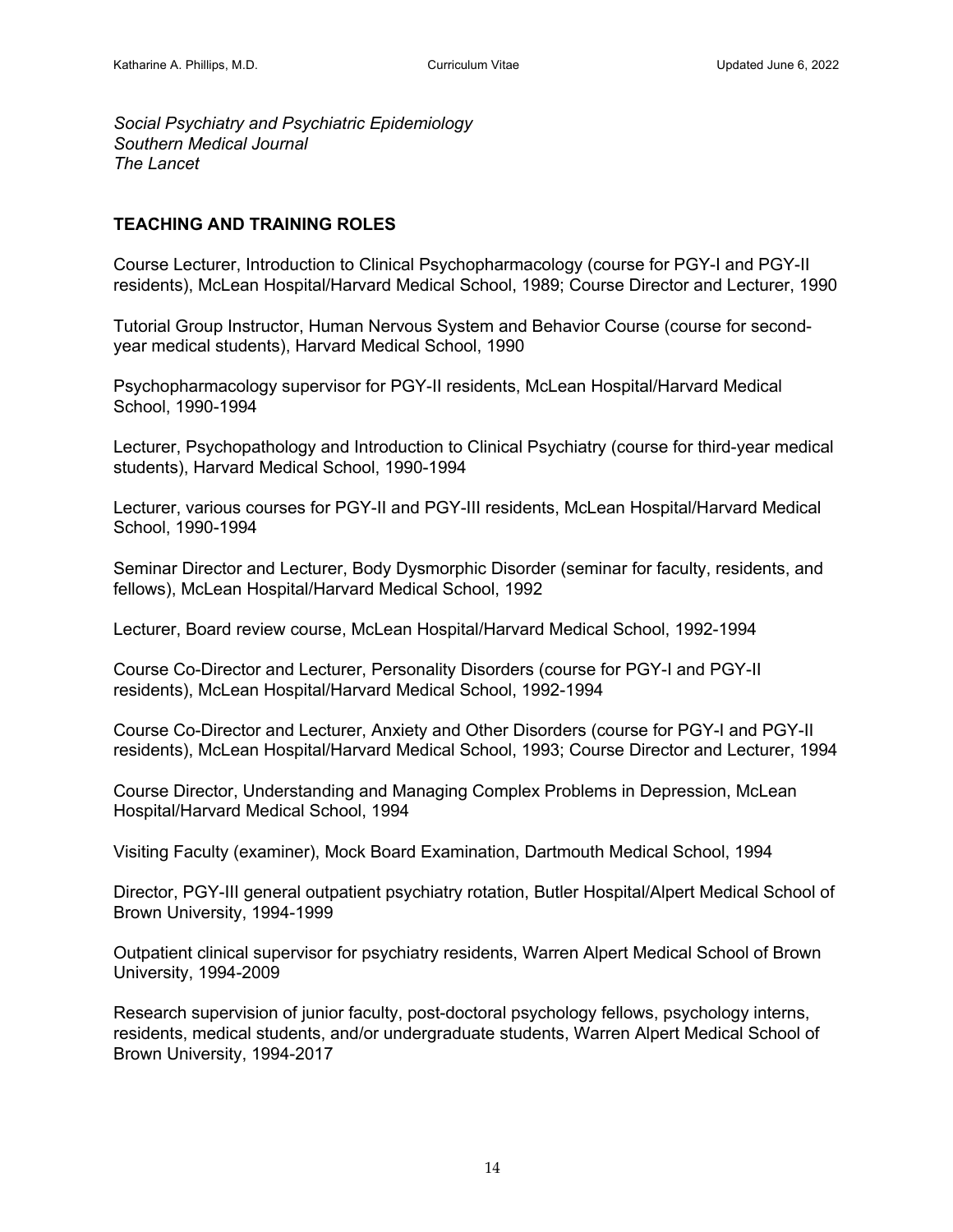Lecturer for general psychiatry residents, psychology interns, and/or medical students, Warren Alpert Medical School of Brown University, 1995-2017

Tutor-advisor, General Psychiatry Residency Training Program, Warren Alpert Medical School of Brown University, 1996-2005 (selected years)

Course Director and Lecturer, Psychopharmacology Track (courses for PGY-I, PGY-II, and PGY-III general psychiatry residents), Warren Alpert Medical School of Brown University, 1996- 2017

Faculty Member, NIMH T-32 Training Grant in Treatment Research, Department of Psychiatry and Human Behavior, Warren Alpert Medical School of Brown University, 1998-2013

Mentor, Research Colloquium for Junior Investigators (sponsored by the American Psychiatric Association Committee on Research Training), American Psychiatric Association Annual Meeting, 2000, 2005, 2007, 2009, 2010, 2014-2016

Mentor, Early Research Career Breakfast (sponsored by the American Psychiatric Council on Research), American Psychiatric Association Annual Meeting, 2000-2010, 2012-2016, 2018

Supervising faculty for independent study (e.g., Biology 1060 course) for undergraduate students, Brown University, 2003 – 2015 (selected years)

Mentor for Early Career Investigators, American College of Neuropsychopharmacology Annual Meeting, 2005, 2007, 2009, 2010, 2011, 2013, 2014

Module Coordinator, Curriculum for PGY-I and PGY-II general psychiatry residents, Warren Alpert Medical School of Brown University, 2008-2010

Mentor, Brown Diversity Mentoring Program, Department of Psychiatry and Human Behavior, Warren Alpert Medical School of Brown University, 2010-2013

Director, Research Seminar, Department of Psychiatry, Rhode Island Hospital/Warren Alpert Medical School of Brown University, 2010-2017

Co-Director, Post-Doctoral Research Training Fellowship in Translational Neuroscience; Sponsored by the Brown Institute for Brain Science, the Norman Prince Neurosciences Institute, and the Department of Psychiatry and Human Behavior, Warren Alpert Medical School of Brown University (previously also sponsored by Rhode Island Hospital and Lifespan Hospitals), 2012- 2014

Mentor, New Investigator Award Program (sponsored by the American Society of Clinical Psychopharmacology), American Society of Clinical Psychopharmacology/NCDEU Annual Meeting, 2013, 2014, 2016, 2018, 2019, 2022

Faculty, New Investigator Workshop (sponsored by the American Society of Clinical Psychopharmacology), American Society of Clinical Psychopharmacology/NCDEU Annual Meeting, 2013-2016, 2019, 2021, 2022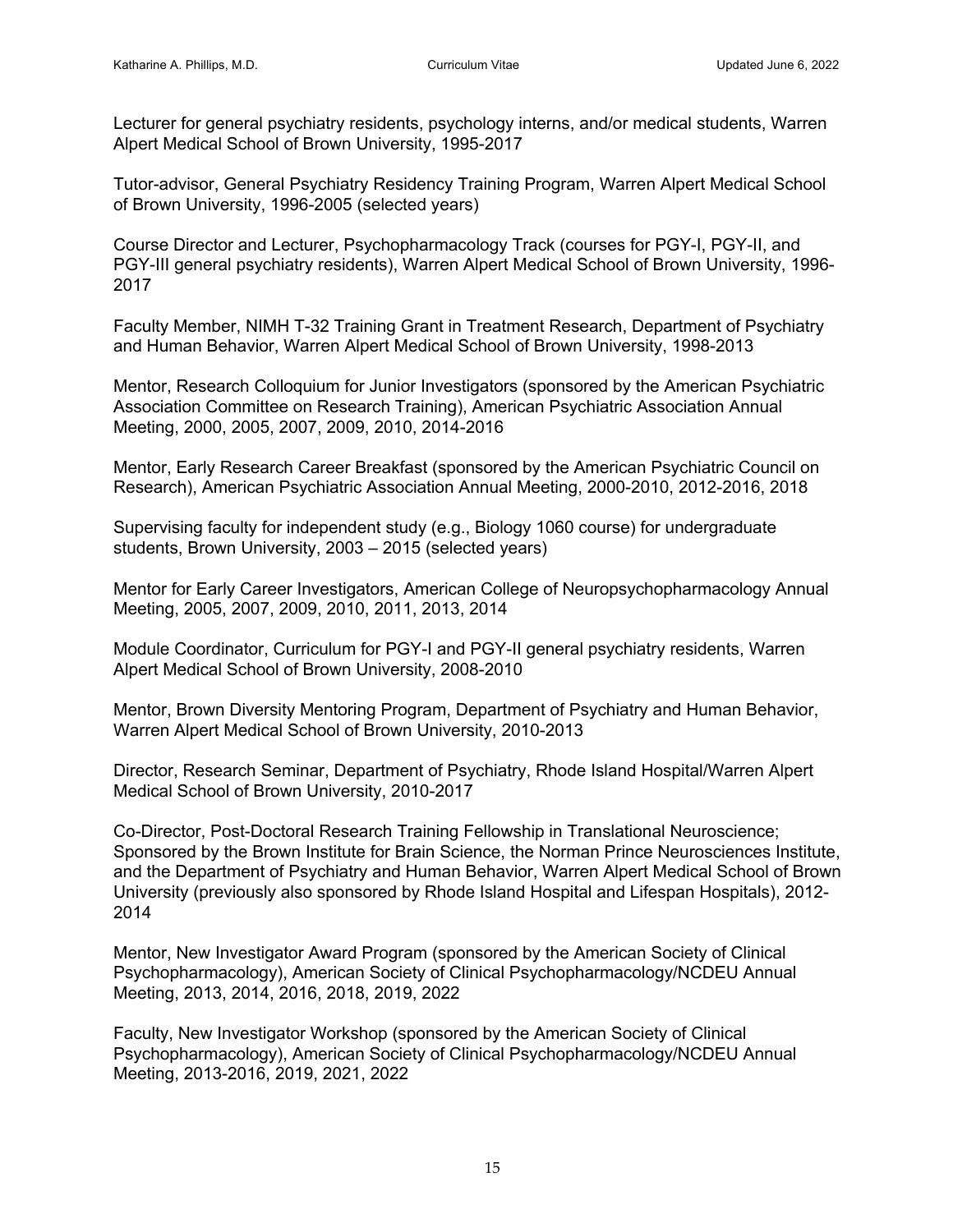Director, Research seminar for research track residents, Department of Psychiatry and Human Behavior, Warren Alpert Medical School of Brown University, 2014-2017

Lecturer on various topics for medical students, psychiatry residents, and/or child psychiatry fellows, Department of Psychiatry, Weill Cornell Medical College, 2017-present

Table Leader, Networking Lunch, Women's Task Force, American College of Neuropsychopharmacology 57<sup>th</sup> Annual Meeting, 2018

Faculty, Mental Status Exam Small Group Segment of the Brain and Behavior Unit of the Health, Illness, and Disease 2 Course (for medical students), Weill Cornell Medical College, 2018-2020

Journal Club Facilitator (for residents and child psychiatry fellows), Department of Psychiatry, Weill Cornell Medical College, 2018-2020

Co-Leader, Mentoring Supervision Seminar (for PGY-4 residents), Department of Psychiatry, Weill Cornell Medical College, 2018-present

Clinical Supervisor (for PGY-2 and/or PGY-3 residents), Department of Psychiatry, Weill Cornell Medical College, 2018-present

Research/Academic Mentor/Advisor (for residents and junior faculty), Department of Psychiatry, Weill Cornell Medical College, 2018-present

Faculty Leader, Clinical Scholars' Institute Writing Seminar (for PGY-3 residents), Department of Psychiatry, Weill Cornell Medical College, 2018-present

Examiner, Medical Student Psychiatry Clerkship Oral Exam, Weill Cornell Medical College, 2019

Faculty Mentor for Writing Seminar, Clinical Scholars Institute (mentoring of junior faculty), Department of Psychiatry, Weill Cornell Medical College, 2019-present

Faculty Mentor and Mentoring Team Leader for Career Development Seminar, Clinical Scholars Institute (mentoring of junior faculty), Department of Psychiatry, Weill Cornell Medical College, 2019-present

Group leader, Developing a Research Career, Breakfast with the Experts, American College of Psychiatrists Annual Meeting, 2020

Group Leader, Networking Session, 27th Annual Conference of the International OCD Foundation (via video), 2020

Mentor, Women's Career Peer Mentorship Group, Department of Psychiatry, Weill Cornell Medical College, 2020-present

Faculty, Brain and Behavior Psychopathology Course (for medical students), Weill Cornell Medical College, 2021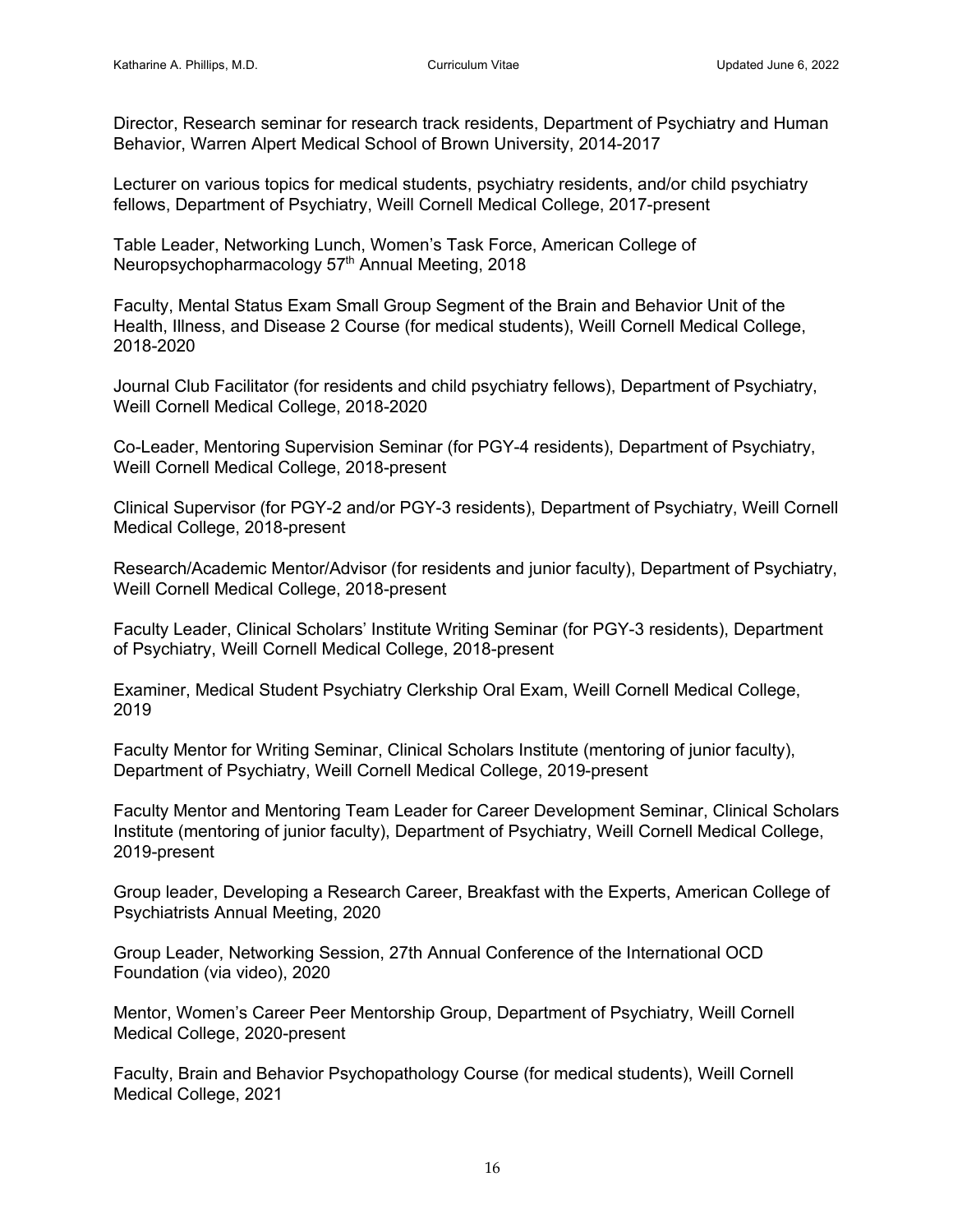Group Leader, Networking Session, Annual Conference of the International OCD Foundation (via video), 2021

Table Leader, Inclusivity Committee Luncheon: Snakes and Ladders in Academic Progression for Underrepresented Faculty. 2022 Annual Meeting, American Society of Clinical Psychopharmacology. Scottsdale, AZ, May 31, 2022

### **MEMBERSHIP IN SOCIETIES**

American Medical Association, 1986-2018

American Psychiatric Association, Distinguished Life Fellow, 2019-present (Distinguished Fellow: 2003-2019; Member: 1986-2003)

International Society for the Study of Personality Disorders, 1991-present

Association for Research on Personality Disorders, 1992-2000

Rhode Island Psychiatric Society, 1994-2017

Rhode Island Medical Society, 1995-2013

International Obsessive-Compulsive Disorder Foundation, 1998-present

American College of Neuropsychopharmacology (Elected Fellow: 2010-present, Member: 2005- 2010, Associate Member, 2000-2004)

Association of Women Psychiatrists, 2005-2014

American College of Psychiatrists (Elected Member), 2007-present

Anxiety and Depression Association of America, 2008-present

American Society of Clinical Psychopharmacology, 2014-present

New York County Psychiatric Society, 2017-present

New York State Psychiatric Association, 2017-present

The New York Psychiatric Society (Elected Member), 2018-present

Section for Anxiety and Obsessive Compulsive Disorders, World Psychiatric Association, 2021 present

#### **UNIVERSITY/DEPARTMENT COMMITTEES**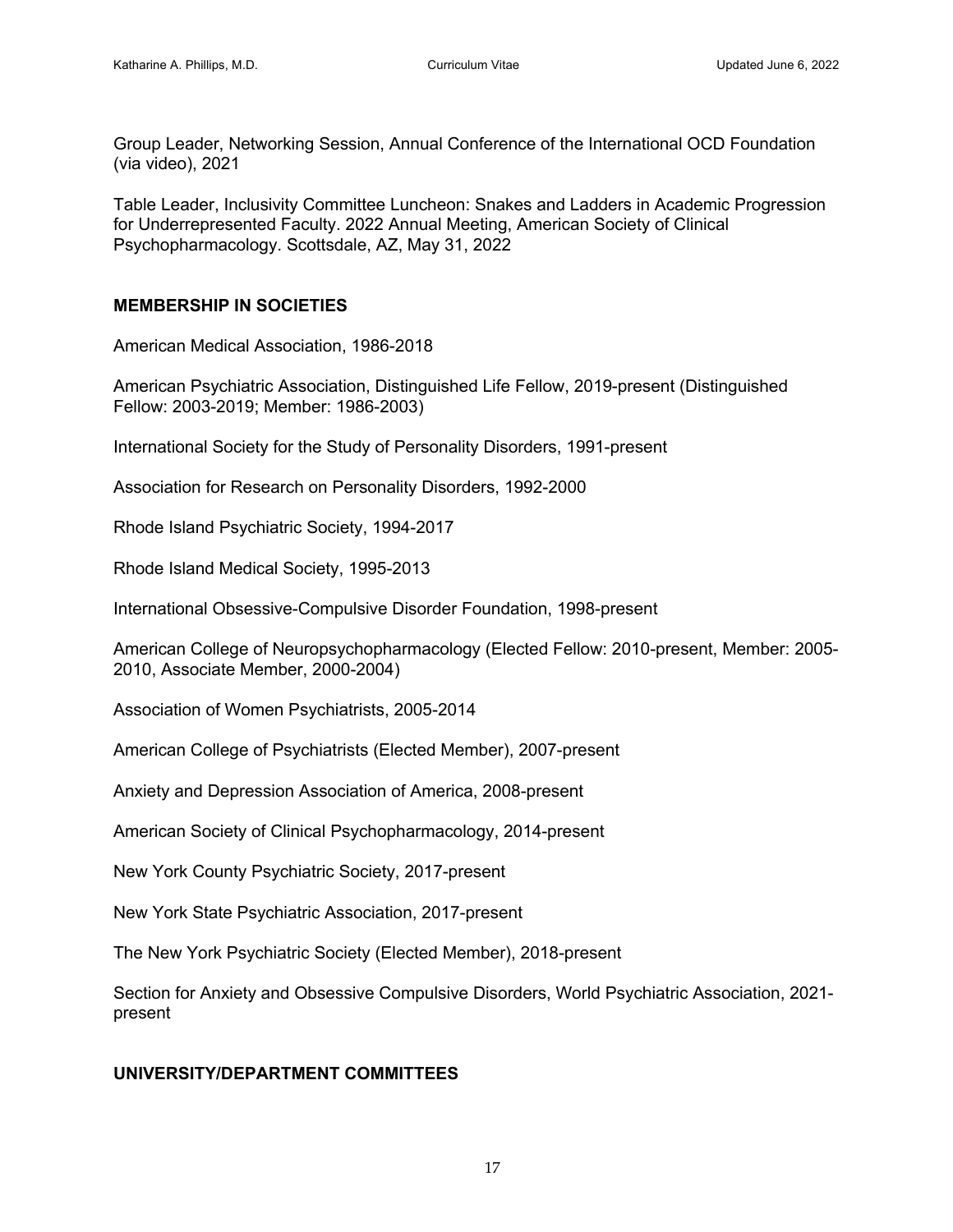Institutional Self-Study Task Force, Liaison Committee on Medical Education, Dartmouth Medical School, 1985-1986

President, Alpha Omega Alpha, Dartmouth Medical School chapter, 1986-1987

Coordinator of General Resident Recruitment, Department of Psychiatry, Alpert Medical School of Brown University, 1994-1995

Residency Selection Committee, General Psychiatry Residency, Alpert Medical School of Brown University, 1994-2000, 2006-2017

Institutional Self-Study Task Force, Liaison Committee on Medical Education, Alpert Medical School of Brown University, 1996-1997

Universal Treatment Program Committee, General Psychiatry Residency Training Program, Alpert Medical School of Brown University, 1996-1999

Curriculum Committee, General Psychiatry Residency Training Program, Alpert Medical School of Brown University, 1996-2005, 2007

Research Track Committee, General Psychiatry Residency Training Program, Alpert Medical School of Brown University, 1998-1999

Associate Training Director Search Committee, General Psychiatry Residency Training Program, Alpert Medical School of Brown University, 2003

Dean Search Committee, Alpert Medical School of Brown University, 2003-2004

Full-Time Faculty Appointments, Reappointments, and Promotions Committee, Department of Psychiatry, Alpert Medical School of Brown University, 2004-2017

Progressions Committee, General Psychiatry Residency Training Program, Alpert Medical School of Brown University, 2010-2016

Clinical Competency Committee, General Psychiatry Residency Training Program, Alpert Medical School of Brown University, 2014-2017

Education Leadership Committee, Department of Psychiatry, Weill Cornell Medical College, 2018-present

Residency Selection Committee, Department of Psychiatry, Weill Cornell Medical College, 2018-present

Program Evaluation Committee, Department of Psychiatry, Weill Cornell Medical College, 2019- 2020

Appointments and Promotions Committee, Department of Psychiatry, Weill Cornell Medical College, 2021-present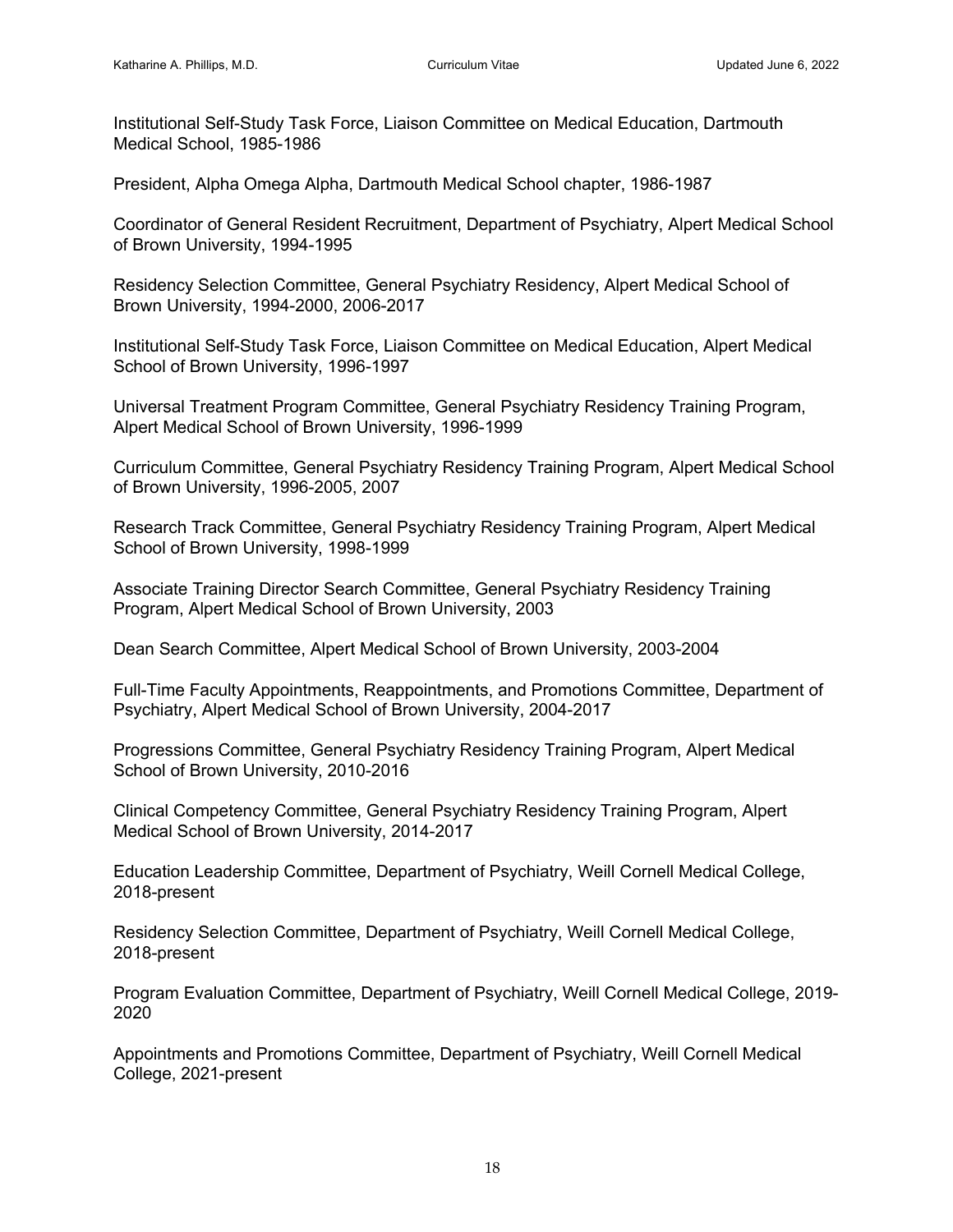Mentoring Academy Council, Weill Cornell Medical College, 2022-present

#### **HOSPITAL COMMITTEES**

Committee on Continuing Medical Education, McLean Hospital, 1990-1994

Ambulatory Care Committee, McLean Hospital, 1992-1994

Library Committee, McLean Hospital, 1993-1994

Residency Training Curriculum Committee, McLean Hospital/Harvard Medical School, 1993- 1994

Library Fund Development Committee, McLean Hospital, 1994

Transfer of Information Task Force (Chair), Butler Hospital, 1995-1996

Library Committee, Butler Hospital, 1995-2006

Continuing Medical Education Committee, Butler Hospital, 1995-2009

Risk Management Committee, Butler Hospital, 1998-2001

Behavioral Health Executive Committee, Rhode Island Hospital, 2010-2013

Research Advisory Committee, Lifespan Hospital System, 2010-2017

#### **PUBLICATIONS**

- 1. **Phillips KA**, Vaillant GE, Schnurr P. Some physiologic antecedents of adult mental health. *American Journal of Psychiatry* 1987;144:1009-1013
- 2. **Phillips KA**, Gunderson JG, Hirschfeld RMA, Smith LE. A review of the depressive personality. *American Journal of Psychiatry* 1990;147:830-837
- 3. Gunderson JG, **Phillips KA**. A current view of the interface between borderline personality disorder and depression. *American Journal of Psychiatry* 1991;148:967-975
- 4. **Phillips KA**. Body dysmorphic disorder: the distress of imagined ugliness. *American Journal of Psychiatry* 1991;148:1138-1149
- 5. **Phillips KA**. The role of pimozide in clinical psychiatry (letter). *Journal of Clinical Psychiatry* 1991;52:514
- 6. Nakao K, Gunderson JG, **Phillips KA**, Tanaka N, Yorifuji K, Takaishi J, Nishimura T. Functional impairment in personality disorders*. Journal of Personality Disorders* 1992;6:24-33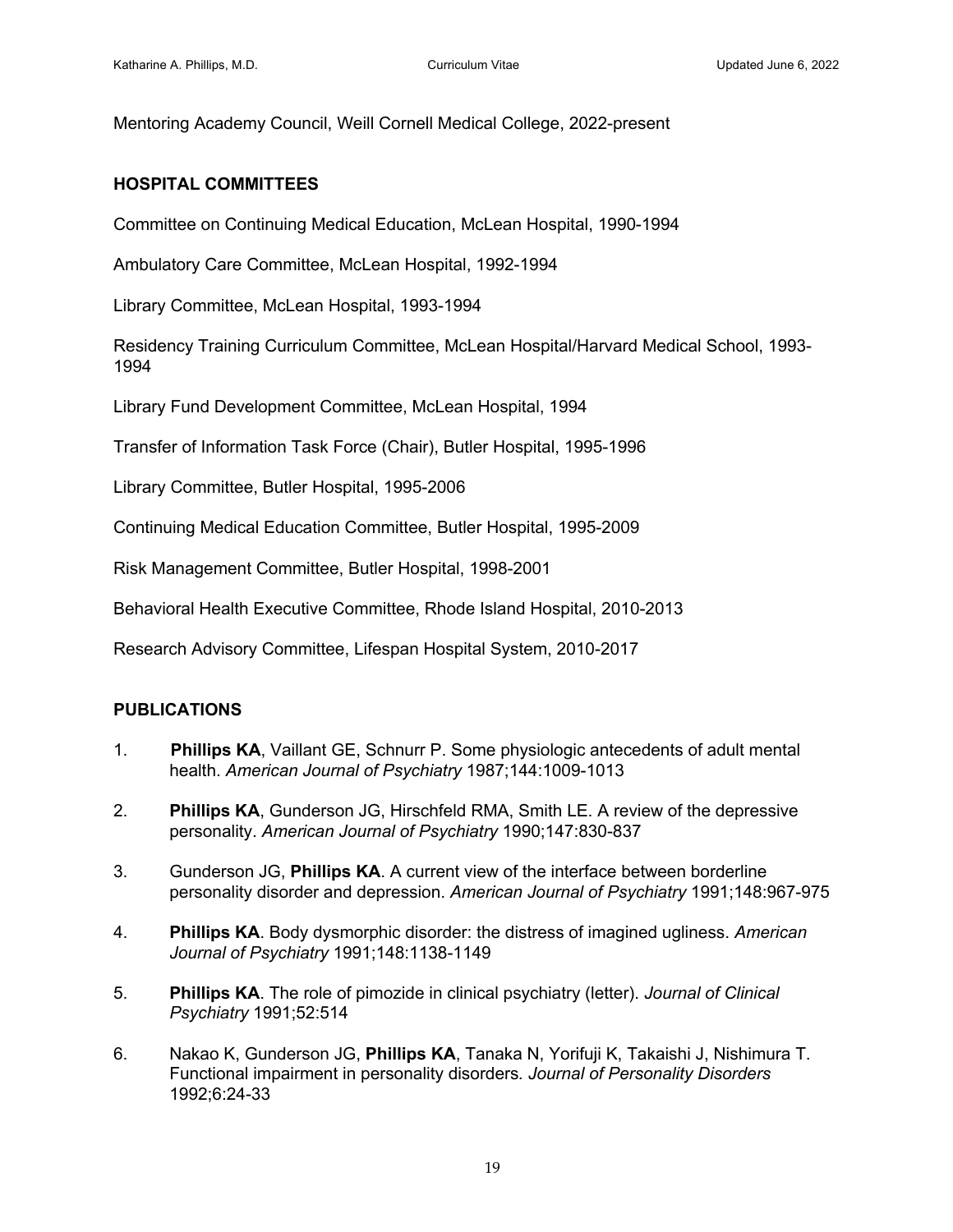- 7. **Phillips KA**. Reply to: Body dysmorphic disorder: A controlled study of patients requesting cosmetic rhinoplasty (letter). *American Journal of Psychiatry* 1992;149:577
- 8. Gunderson JG, **Phillips KA**. Borderline personality disorder and depression (letter). *American Journal of Psychiatry* 1992;149:581
- 9. **Phillips KA**. Body dysmorphic disorder (letter). *American Journal of Psychiatry* 1992;149:719
- 10. **Phillips KA**, McElroy SL. Obsessive-compulsive disorder in relation to body dysmorphic disorder (letter). *American Journal of Psychiatry* 1992;149:1284
- 11. **Phillips KA**, McElroy SL, Lion JR. Plastic surgery and psychotherapy in the treatment of psychologically disturbed patients (letter). *Plastic and Reconstructive* *Surgery* 1992;90:333-334
- 12. Hollander E, **Phillips KA**. Body image and experience disorders: Body dysmorphic and depersonalization disorders. In: *Obsessive Compulsive-Related Disorders.* Hollander E, editor. Washington, DC: American Psychiatric Press Inc, 1992
- 13. **Phillips KA**, McElroy SL, Keck PE Jr, Pope HG Jr, Hudson JI. Body dysmorphic disorder: 30 cases of imagined ugliness. *American Journal of Psychiatry* 1993;150:302- 308
- 14. **Phillips KA**, Hirschfeld RMA, Shea TM, Gunderson JG. Depressive personality disorder: Perspectives for DSM-IV. *Journal of Personality Disorders* 1993;7:30-42
- 15. McElroy SL, Hudson JI, **Phillips KA**, Keck PE Jr, Pope HG Jr. Clinical and theoretical implications of a possible link between obsessive-compulsive and impulse control disorders. *Depression* 1993;1:121-132
- 16. McElroy SL, **Phillips KA**, Keck PE Jr, Hudson JI, Pope HG Jr. Body dysmorphic disorder: Does it have a psychotic subtype? *Journal of Clinical Psychiatry* 1993;54:389- 395
- 17. **Phillips KA**, McElroy SL. Insight, overvalued ideation, and delusional thinking in body dysmorphic disorder: Theoretical and treatment implications. *Journal of Nervous and Mental Disease* 1993;181:699-702
- 18. **Phillips KA**. Troubles dysmorphiques du schéma corporel: Le tourment de s'imaginer laid (Body dysmorphic disorder: the torment of imagined ugliness). *Médecine et Hygiène* 1993;51:1934-1937
- 19. **Phillips KA**, Nierenberg AA. The assessment and treatment of refractory depression. *Journal of Clinical Psychiatry* 1994;55(S):20-26
- 20. **Phillips KA**, Pope HG Jr, McElroy SL, Hudson JI, Keck PE Jr. Body dysmorphic disorder: Symptom or syndrome? (letter). *American Journal of Psychiatry* 1994;151:461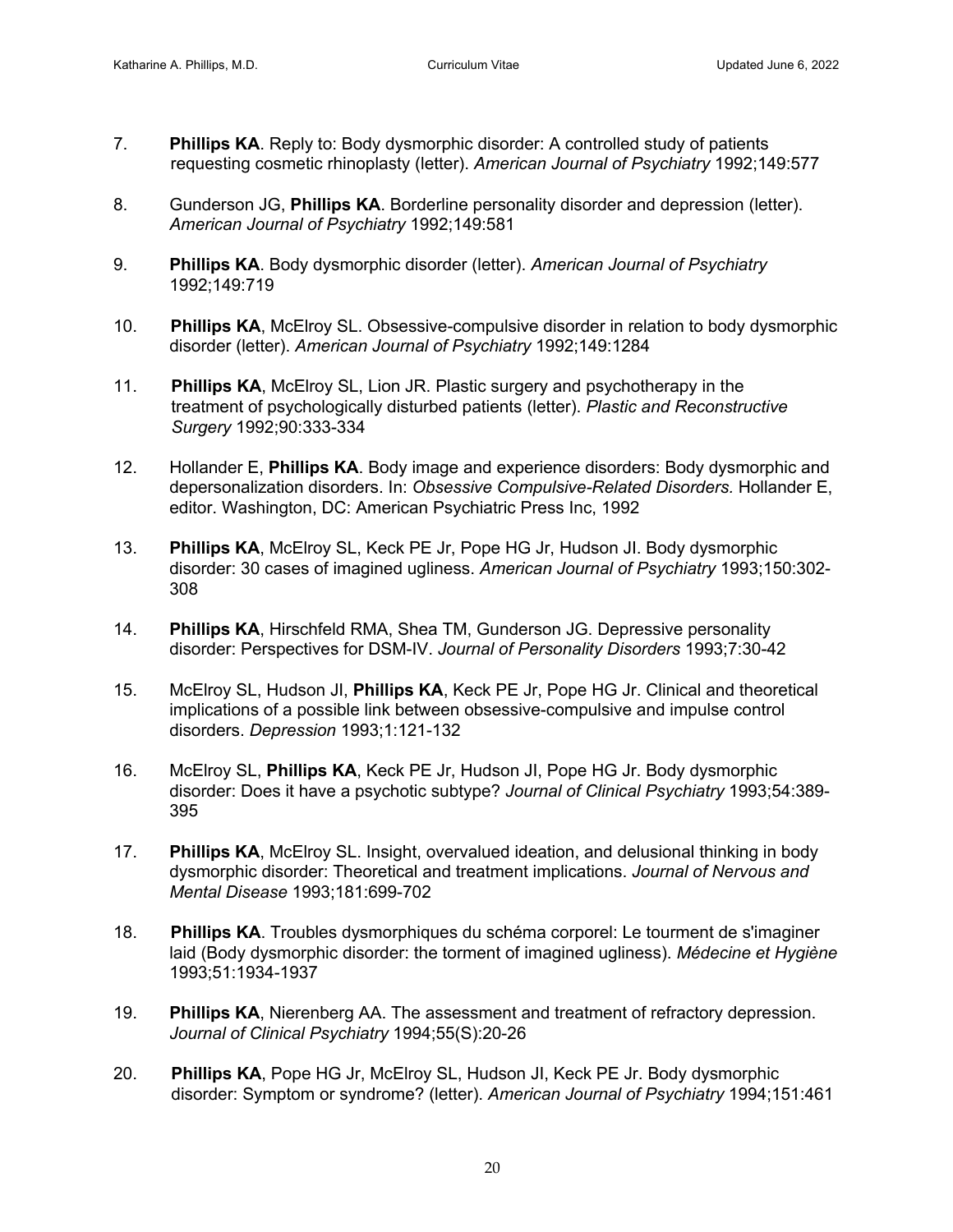462

- 21. **Phillips KA**, Gunderson JG. Personality disorders. In: *American Psychiatric Press Textbook of Psychiatry*, *Second Edition*. Hales RE, Yudofsky SC, Talbott JA, editors. Washington, DC: American Psychiatric Press Inc, 1994
- 22. **Phillips KA**. Body dysmorphic disorder. In: *DSM-IV Case Book.* Spitzer RL, Gibbon M, Skodol AE, Williams JBW, First MB, editors. Washington, DC: American Psychiatric Press Inc, 1994
- 23. Gunderson JG, **Phillips KA**, Triebwasser JT, Hirschfeld RMA. The diagnostic interview for depressive personality. *American Journal of Psychiatry* 1994;151:1300-1304
- 24. **Phillips KA**, McElroy SL, Keck PE Jr, Pope HG Jr, Hudson JI. A comparison of delusional and nondelusional body dysmorphic disorder in 100 cases. *Psychopharmacology Bulletin* 1994;30:179-186
- 25. Suppes T, **Phillips KA**, Judd C. Clozapine treatment of nonpsychotic rapid-cycling bipolar disorder: a report of three cases. *Biological Psychiatry* 1994;36:338-340
- 26. Kramlinger KG, **Phillips KA**, Post RM. Rash complicating carbamazepine treatment. *Journal of Clinical Psychopharmacology* 1994;14:408-413
- 27. McElroy SL, **Phillips KA**, Keck PE Jr. Obsessive-compulsive spectrum disorders. *Journal of Clinical Psychiatry* 1994;55(S):33-51
- 28. **Phillips KA**. Body dysmorphic disorder: Clinical features and drug treatment. *CNS Drugs* 1995;3:30-40
- 29. **Phillips KA**, McElroy SL, Hudson JI, Pope HG Jr. Body dysmorphic disorder: An obsessive compulsive spectrum disorder, a form of affective spectrum disorder, or both? *Journal of Clinical Psychiatry* 1995;56(S):41-52
- 30. McElroy SL, Keck PE Jr, **Phillips KA**. Kleptomania, compulsive buying, and binge eating disorder. *Journal of Clinical Psychiatry* 1995;56(S):14-26
- 31. **Phillips KA**, Hirschfeld RMA, Shea MT, Gunderson JG. Depressive personality disorder: Perspectives for DSM-IV. In: *DSM-IV Personality Disorders.* Livesley WJ, editor. New York, NY: Guilford Publications, 1995
- 32. Gunderson JG, **Phillips KA**. Personality disorders. In: *Comprehensive Textbook of Psychiatry, Sixth Edition*. Kaplan HI, Sadock BJ, editors. Baltimore, MD: Williams and Wilkins, 1995
- 33. **Phillips KA**, Gunderson JG. Personality disorders. In: *Core Readings in Psychiatry: An Annotated Guide to the Literature, Second Edition.* Sacks MH, Sledge WH, Warren C, editors. Washington, DC: American Psychiatric Press Inc, 1995
- 34. **Phillips KA**, Kim JM, Hudson JI. Body image disturbance in body dysmorphic disorder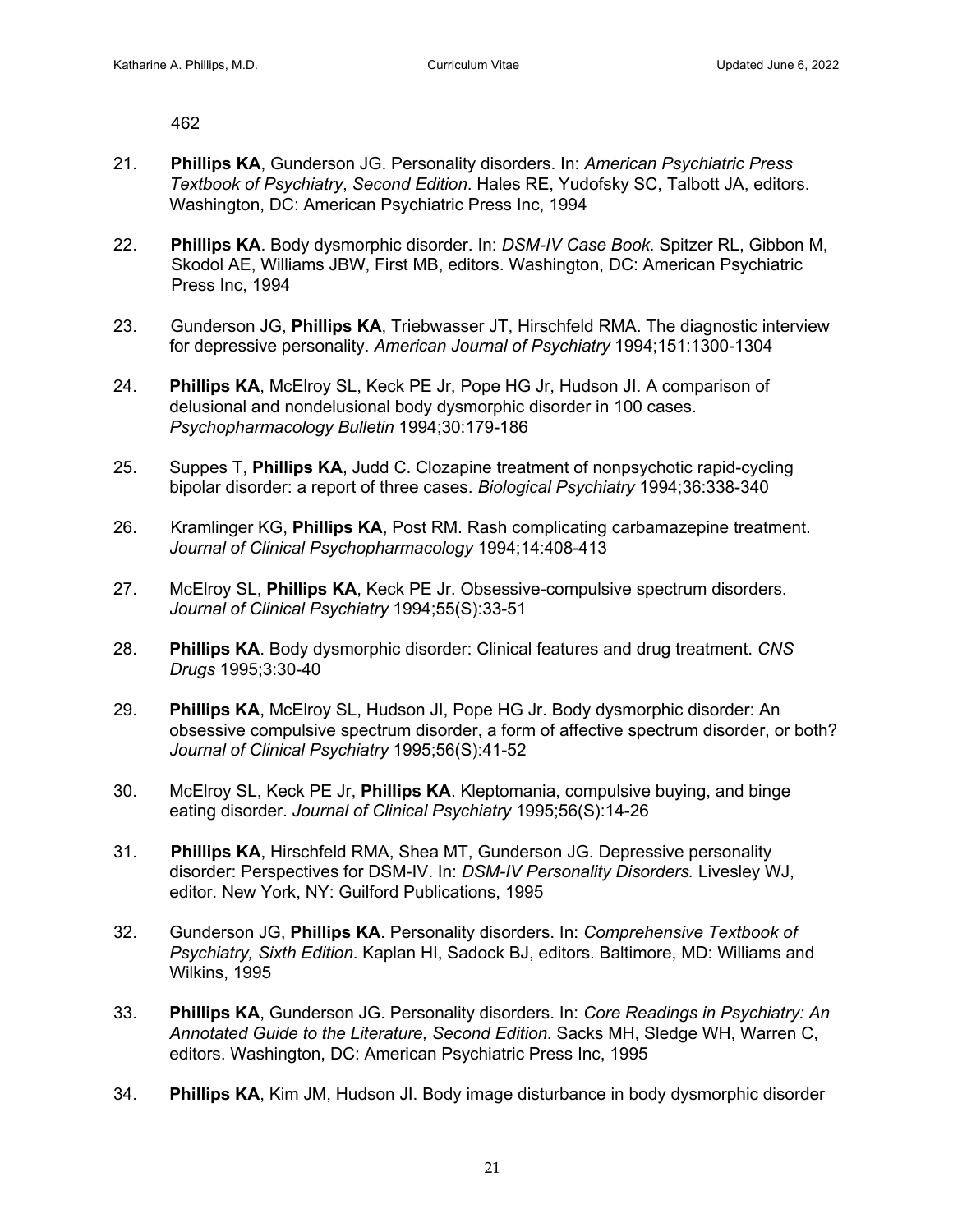and eating disorders: Obsessions or delusions? *Psychiatric Clinics of North America* 1995;18:317-334

- 35. **Phillips KA**, Atala KD, Albertini RS. Body dysmorphic disorder in adolescents. *Journal of the American Academy of Child and Adolescent Psychiatry* 1995;34:1216-1220
- 36. **Phillips KA**, Taub SL. Skin picking as a symptom of body dysmorphic disorder. *Psychopharmacology Bulletin* 1995;31:279-288
- 37. Brawman-Mintzer O, Lydiard RB, **Phillips KA**, Morton A, Czepowicz V, Emmanuel N, Villareal G, Johnson M, Ballenger JC. Body dysmorphic disorder in patients with anxiety disorders and major depression: A comorbidity study. *American Journal of Psychiatry* 1995;152:1665-1667
- 38. Miguel EC, Coffey BJ, Shavitt RG, Biederman J, Baer L, Rauch S, O'Sullivan RJ, Savage C, **Phillips KA**, Brotman A, Jenike M. Obsessive-compulsive spectrum disorders in patients with obsessive-compulsive disorder and Tourette's syndrome. *Psiquiatria Biologica* 1995;3:9-15
- 39. **Phillips KA**, Hollander E. Body dysmorphic disorder. In: *DSM-IV Sourcebook, Volume 2*. Widiger TA, Frances AJ, Pincus HA, Ross R, First MB, Davis WW, editors. Washington, DC: American Psychiatric Association, 1996
- 40. **Phillips KA**, Hirschfeld RMA, Shea MT, Gunderson J. Depressive personality disorder. In: *DSM-IV Sourcebook, Volume 2*. Widiger TA, Frances AJ, Pincus HA, Ross R, First MB, Davis WW, editors. Washington, DC: American Psychiatric Association, 1996
- 41. **Phillips KA**. Body dysmorphic disorder. In: *DSM-IV Case Studies: A Clinical Guide to Differential Diagnosis.* Frances A, Ross R, editors. Washington, DC: American Psychiatric Press Inc, 1996
- 42. Soriano JL, O'Sullivan RL, Baer L, **Phillips KA**, McNally RJ, Jenike MA. Trichotillomania and self-esteem: A survey of 62 female hair pullers. *Journal of Clinical Psychiatry* 1996;57:77-82
- 43. **Phillips KA**, Gunderson JG. Personality disorders. In: *Synopsis of Psychiatry.* Hales RE and Yudofsky SC, editors. Washington DC, American Psychiatric Press, 1996
- 44. **Phillips KA**, Nierenberg AA, Brendel G, Fava M. Prevalence and clinical features of body dysmorphic disorder in atypical major depression. *Journal of Nervous and Mental Disease* 1996;184:125-129
- 45. **Phillips KA**. An open study of buspirone augmentation of serotonin-reuptake inhibitors in body dysmorphic disorder. *Psychopharmacology Bulletin* 1996;32:175-180
- 46. **Phillips KA**. Spectrum models (letter). *Journal of Clinical Psychiatry* 1996;57:311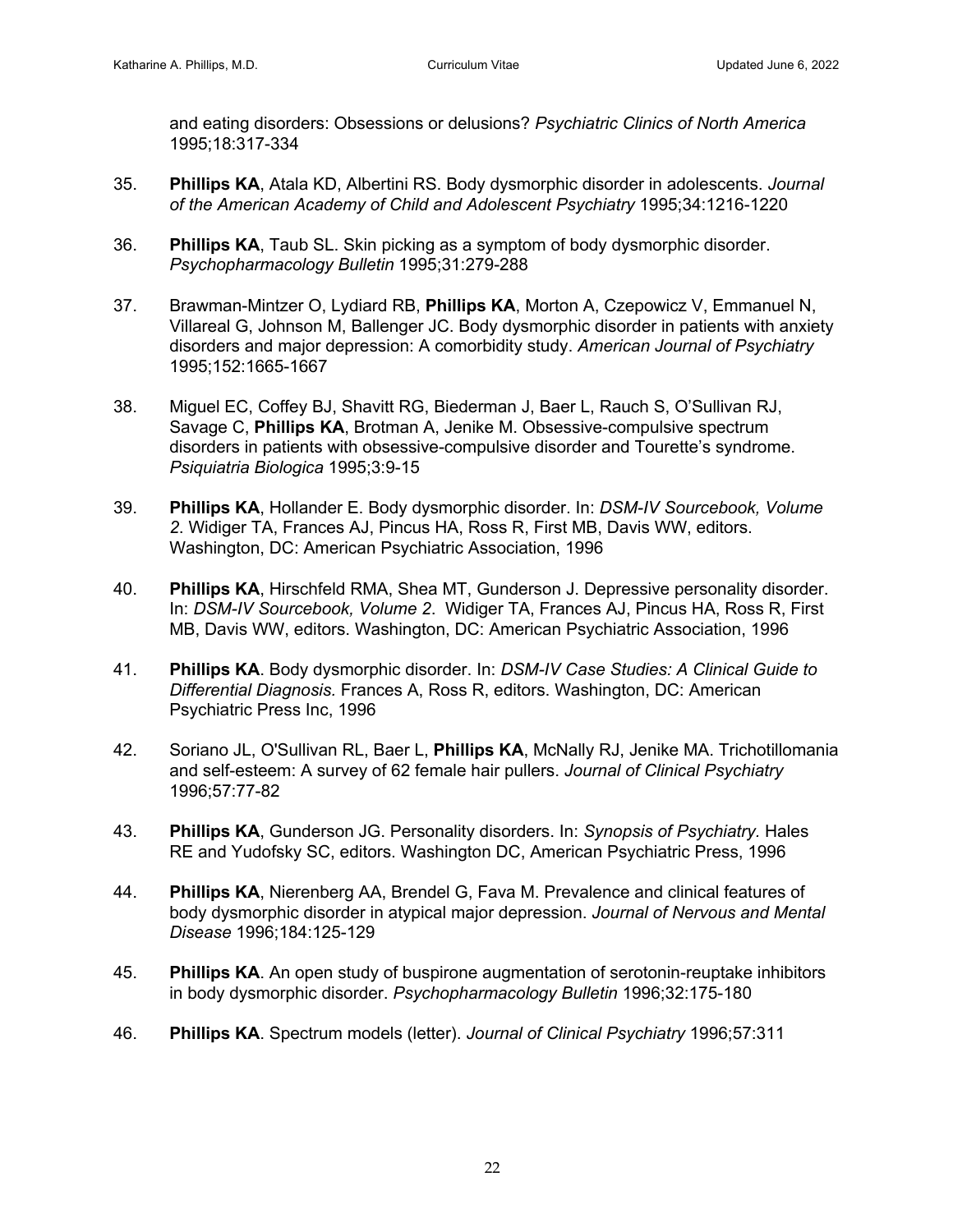- 47. McElroy SL, Pope HG Jr, Keck PE Jr, Hudson JI, **Phillips KA**, Strakowski SM. Are impulse control disorders related to bipolar disorder? *Comprehensive Psychiatry* 1996;37:229-240
- 48. **Phillips KA**, Hirschfeld RMA, Gunderson JG. Depressive personality disorder. In: *Psychiatry.* Michels R, Oldham J, editors. Philadelphia, PA: JB Lippincott Co, 1996
- 49. **Phillips KA**. Body dysmorphic disorder: Diagnosis and treatment of imagined ugliness. *Journal of Clinical Psychiatry* 1996;57(S):61-64
- 50. Pato MT, Eisen JL, **Phillips KA**. Obsessive compulsive disorders. In: *Psychiatry*. Tasman A, Kay J, Lieberman JA, editors. Philadelphia, PA: W.B. Saunders Co, 1996
- 51. Albertini R, **Phillips KA**, Guvremont D. Body dysmorphic disorder in a young child (letter)*. Journal of the American Academy of Child and Adolescent Psychiatry*  1996;35:1425-1426
- 52. **Phillips KA**. Pharmacologic treatment of body dysmorphic disorder. *Psychopharmacology Bulletin* 1996;32:597-605
- 53. Hirschfeld RMA, Keller MB, Panico S, Arons BS, Barlow D, Davidoff F, Endicott J, Froom J, Goldstein M, Gorman JM, Guthrie D, Marek RG, Maurer TA, Meyer R, **Phillips KA**, Ross J, Schwenk TL, Sharfstein SS, Thase ME, Wyatt RJ. The National Depressive and Manic-Depressive Association statement on the undertreatment of depression. *Journal of the American Medical Association* 1997;277:333-340
- 54. **Phillips KA**, Atala KD, Albertini RA. Body dysmorphic disorder in adolescents. *Psychiatry Review Series,* Issue 1, 1997
- 55. **Phillips KA**, Hollander E, Rasmussen SA, Aronowitz BR, DeCaria C, Goodman WK. A severity rating scale for body dysmorphic disorder: development, reliability, and validity of a modified version of the Yale-Brown Obsessive Compulsive Scale. *Psychopharmacology Bulletin* 1997;33:17-22
- 56. **Phillips KA**. Connection between obsessive compulsive disorder and body dysmorphic disorder. In: *Focus on Obsessive Compulsive Spectrum Disorders.* den Boer JA, Westenberg HGM, editors. Amsterdam, Netherlands: Synthesis, 1997
- 57. Miguel EC, Baer L, Coffey BJ, Rauch SL, Savage CR, O'Sullivan RL, **Phillips KA**, Moretti C, Leckman JF, Jenike MA. Phenomenological differences appearing with repetitive behaviors in obsessive-compulsive disorder and Gilles de la Tourette's syndrome. *British Journal of Psychiatry* 1997;170:140-145
- 58. **Phillips KA**, O'Sullivan RL, Pope HG Jr. "Muscle dysmorphia" (letter). *Journal of Clinical Psychiatry* 1997;58:361
- 59. **Phillips KA**, Diaz S. Gender differences in body dysmorphic disorder. *Journal of Nervous and Mental Disease* 1997;185:570-577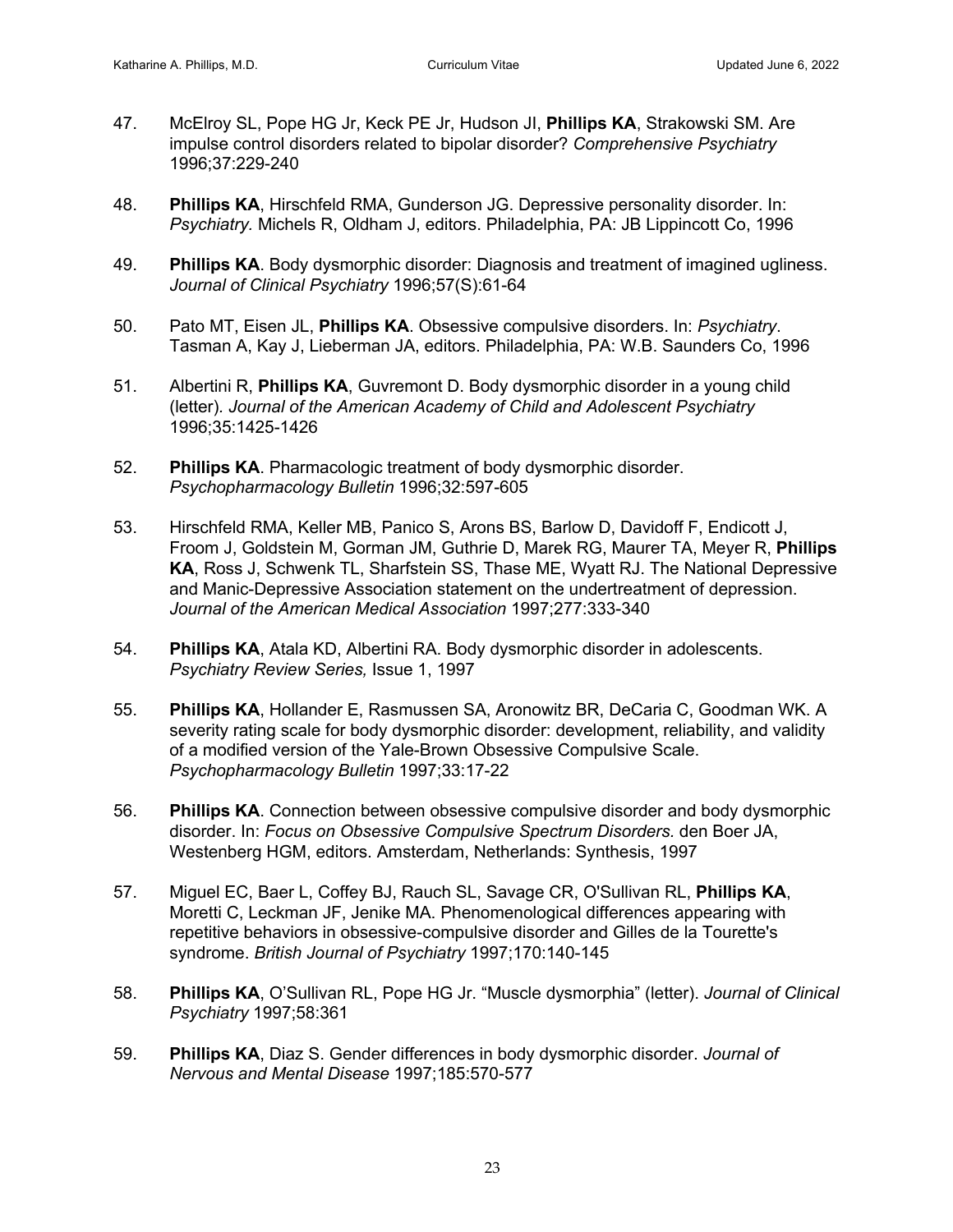- 60. Vittorio CC, **Phillips KA**. Treatment of habit-tic deformity with fluoxetine. *Archives of Dermatology* 1997;133:1203-1204
- 61. Pope HG Jr, Gruber AJ, Choi P, Olivardia R, **Phillips KA**. Muscle dysmorphia: An underrecognized form of body dysmorphic disorder. *Psychosomatics* 1997;38:548-557
- 62. **Phillips KA**. Body dysmorphic disorder. In: *OCD-Spectrum Disorders Casebook.* Greist J, Jefferson J, eds. Cocensys, Inc., 1997
- 63. Eisen JL, **Phillips KA**, Baer L, Beer DA, Atala KD, Rasmussen SA. The Brown Assessment of Beliefs Scale: Reliability and validity. *American Journal of Psychiatry* 1998;155:102-108
- 64. Coffey BJ, Miguel EC, Biederman J, Baer L, Rauch SL, O'Sullivan RL, Savage CR, **Phillips KA**, Borgman A, Green-Leibovitz MI, Moore E, Park KS, Jenike M. Tourette's disorder with and without obsessive-compulsive disorder in adults: Are they different? *Journal of Nervous and Mental Disease* 1998;186:201-206
- 65. Lyoo IK, Gunderson JG, **Phillips KA**. Personality dimensions associated with depressive personality disorder. *Journal of Personality Disorders* 1998;12:46-55
- 66. **Phillips KA**, Dwight MM, McElroy SL. Efficacy and safety of fluvoxamine in body dysmorphic disorder. *Journal of Clinical Psychiatry* 1998;59:165-171
- 67. Goldsmith T, Shapira NA, **Phillips KA**, McElroy SL. Conceptual foundations of obsessive-compulsive spectrum disorders. In: *Obsessive Compulsive Disorder: Theory, Research, and Treatment.* Swinson RP, Antony MM, Rachman S, Richter MA, editors. New York, NY: Guilford Publications, 1998
- 68. **Phillips KA**. Body dysmorphic disorder: Clinical aspects and treatment strategies. In: *Obsessive-Compulsive Disorders: Practical Management, Third Edition.* Jenike MA, Baer L, Minichiello WE, editors. Philadelphia, PA: Mosby-Yearbook Inc, 1998
- 69. **Phillips KA**, Gunderson JG, Triebwasser J, Kimble CR, Faedda G, Lyoo IK, Renn J. Reliability and validity of depressive personality disorder. *American Journal of Psychiatry* 1998;155:1044-1048
- 70. **Phillips KA**. Body dysmorphic disorder: Clinical aspects and treatment strategies. *Bulletin of the Menninger Clinic* 1998;62:33-48
- 71. **Phillips KA**, Gunderson JG. Personality disorders. In: *The American Psychiatric Press Textbook of Psychiatry, Third Edition.* Hales RE, Yudofsky SC, Talbott JA, editors. Washington, DC: American Psychiatric Press Inc, 1998
- 72. **Phillips KA**, Gunderson JG. Personality disorders. In: *Essentials of Clinical Psychiatry.* Hales RE, Yudofsky SC, editors. Washington, DC: American Psychiatric Press Inc, 1998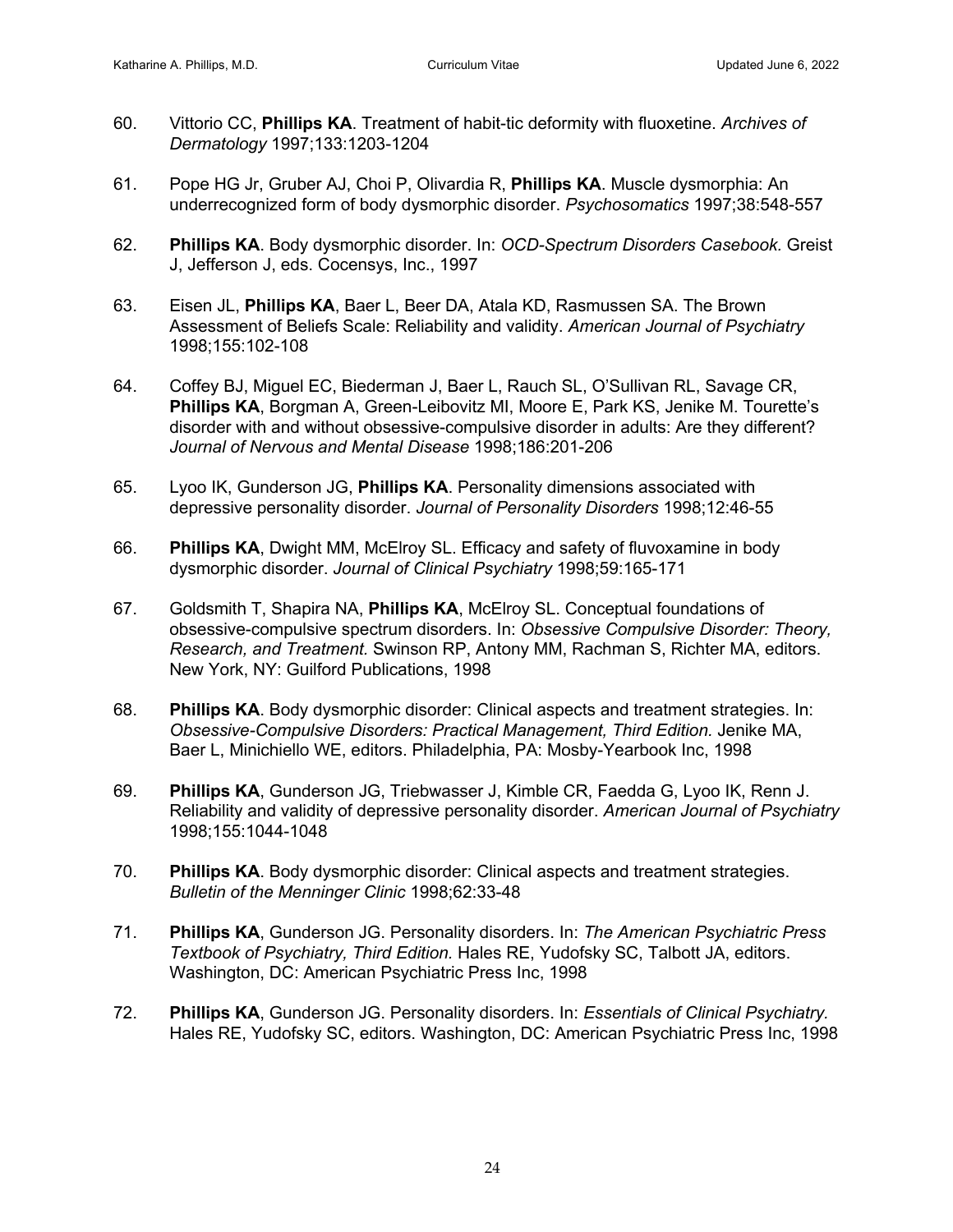- 73. **Phillips KA**, Gunderson CG, Mallya G, McElroy SL, Carter W. A comparison study of body dysmorphic disorder and obsessive compulsive disorder. *Journal of Clinical Psychiatry* 1998;59:568-575
- 74. DeMarco LM, Li LC, **Phillips KA**, McElroy SL. Perceived stress in body dysmorphic disorder*. Journal of Nervous and Mental Disease* 1998;186:724-726
- 75. Albertini RS, **Phillips KA**. 33 cases of body dysmorphic disorder in children and adolescents. *Journal of the American Academy of Child and Adolescent Psychiatry*  1999;38:453-459
- 76. Gunderson JG, Triebwasser J, **Phillips KA**, Sullivan CN. Personality and vulnerability to affective disorders. In: *Personality and Psychopathology.* Cloninger CR, editor. Washington, DC: American Psychiatric Press Inc, 1999
- 77. Rothschild AJ, **Phillips KA**. Selective serotonin reuptake inhibitors and delusional depression (letter). *American Journal of Psychiatry* 1999;156:977-978
- 78. **Phillips KA**, Gunderson JG. Depressive personality disorder: Fact or fiction? *Journal of Personality Disorders* 1999;13:128-134
- 79. O'Sullivan RL, **Phillips KA**, Keuthen NJ, Wilhelm S. Near fatal skin picking from delusional body dysmorphic disorder responsive to fluvoxamine. *Psychosomatics* 1999;40:79-81
- 80. Eisen JL, **Phillips KA**, Rasmussen SA. Obsessions and delusions: the relationship between obsessive compulsive disorder and the psychotic disorders. *Psychiatric Annals* 1999;29:515-522
- 81. **Phillips KA**, Rasmussen SA, Price LH. Treating imagined ugliness (commentary). *Archives of General Psychiatry (*now *JAMA Psychiatry)* 1999;56:1041-1042
- 82. **Phillips KA**. Body dysmorphic disorder and depression: theoretical considerations and treatment strategies. *Psychiatric Quarterly* 1999;70:313-331
- 83. **Phillips KA**. Quality of life for patients with body dysmorphic disorder. *Journal of Nervous and Mental Disease* 2000;188:170-175
- 84. **Phillips KA**. Body dysmorphic disorder: Diagnostic controversies and treatment challenges. *Bulletin of the Menninger Clinic* 2000;64:18-35
- 85. **Phillips KA**. Connection between obsessive compulsive disorder and body dysmorphic disorder. In: *Obsessive Compulsive Disorder: Contemporary Issues in Treatment.* Goodman WK, Rudorfer MV, Maser JD, editors. Mahwah, NJ: Lawrence Earlbaum & Associates, 2000
- 86. **Phillips KA**, Dufresne RG Jr, Wilkel C, Vittorio C. Rate of body dysmorphic disorder in dermatology patients. *Journal of the American Academy of Dermatology* 2000;42:436- 441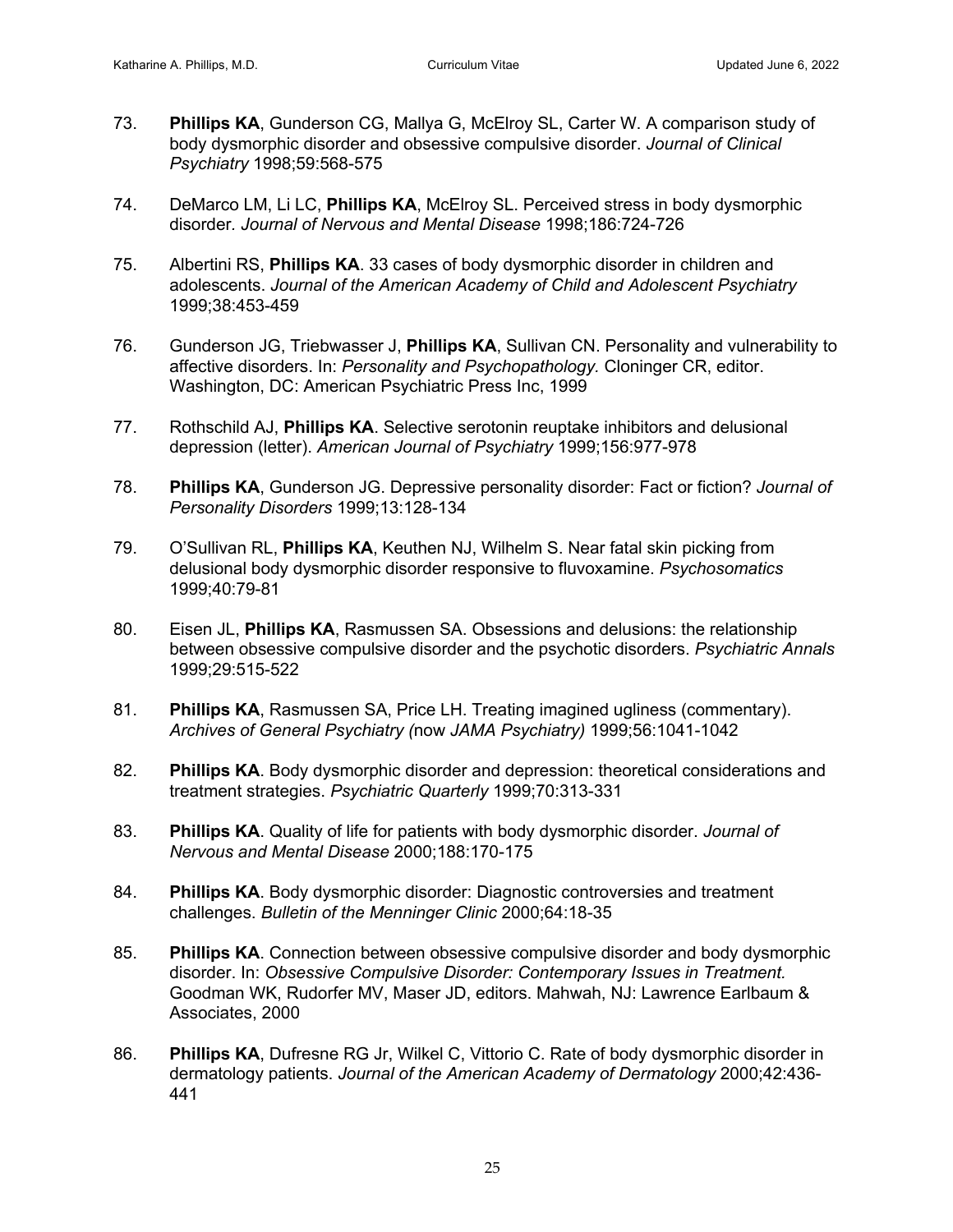- 87. **Phillips KA**. Pharmacotherapy of body dysmorphic disorder: A review of empirical evidence and a proposed treatment algorithm. *Psychiatric Clinics of North America* 2000;7:59-82
- 88. **Phillips KA**, Fallon B. Somatoform and factitious disorders and malingering measures. In: *Handbook of Psychiatric Measures.* Washington, DC: American Psychiatric Press, Inc, 2000
- 89. **Phillips KA**. Body dysmorphic disorder: Clinical aspects and treatment strategies. In: *Advances in Preclinical and Clinical Psychiatry.* Sacchetti E, Spano P, editors. Milan, Italy: Excerpta Medica, 2000
- 90. **Phillips KA**. The obsessive-compulsive spectrum: Promises and pitfalls. In: *Obsessive-Compulsive Disorder. World Psychiatric Association Series: Evidence and Experience in Psychiatry, Vol 4.* Maj M, Sartorius N, Okasha A, Zohar J, editors. New York, NY: John Wiley and Sons, 2000
- 91. **Phillips KA**, McElroy SL. Personality disorders and traits in patients with body dysmorphic disorder. *Comprehensive Psychiatry* 2000;41:229-236
- 92. **Phillips KA**, Dufresne RG Jr. Body dysmorphic disorder: A guide for dermatologists and cosmetic surgeons. *American Journal of Clinical Dermatology* 2000;1:235-243
- 93. Deckersbach T, Savage CR, **Phillips KA**, Wilhelm S, Buhlman U, Rauch SL, Baer L, Jenike MA. Characteristics of memory dysfunction in body dysmorphic disorder. *Journal of the International Neuropsychological Society* 2000;6:673- 681
- 94. Shea MT, Zlotnick C, Dolan R, Warshaw MG, **Phillips KA**, Brown P, Keller MB. Personality disorders, history of trauma, and posttraumatic stress disorder in subjects with anxiety disorders. *Comprehensive Psychiatry* 2000;41:315-325
- 95. **Phillips KA**. Body dysmorphic disorder. In: *The New Oxford Textbook of Psychiatry.* Gelder MG, Lopez-Ibor JJ, Andreasen NC, editors. Oxford, England: Oxford University Press, 2000
- 96. Dyck IR, **Phillips KA**, Warshaw MG, Dolan RT, Shea MT, Stout RL, Massion AO, Zlotnick C, Keller MB. Patterns of personality pathology in patients with generalized anxiety disorder, panic disorder with and without agoraphobia, and social phobia. *Journal of Personality Disorders* 2001;15:60-71
- 97. **Phillips KA**, McElroy SL, Dwight MM, Eisen JL, Rasmussen SA. Delusionality and response to open-label fluvoxamine in body dysmorphic disorder. *Journal of Clinical Psychiatry* 2001;62:87-91
- 98. Atiullah N, **Phillips KA**. Fatal body dysmorphic disorder by proxy (letter). *Journal of Clinical Psychiatry* 2001;62:204-205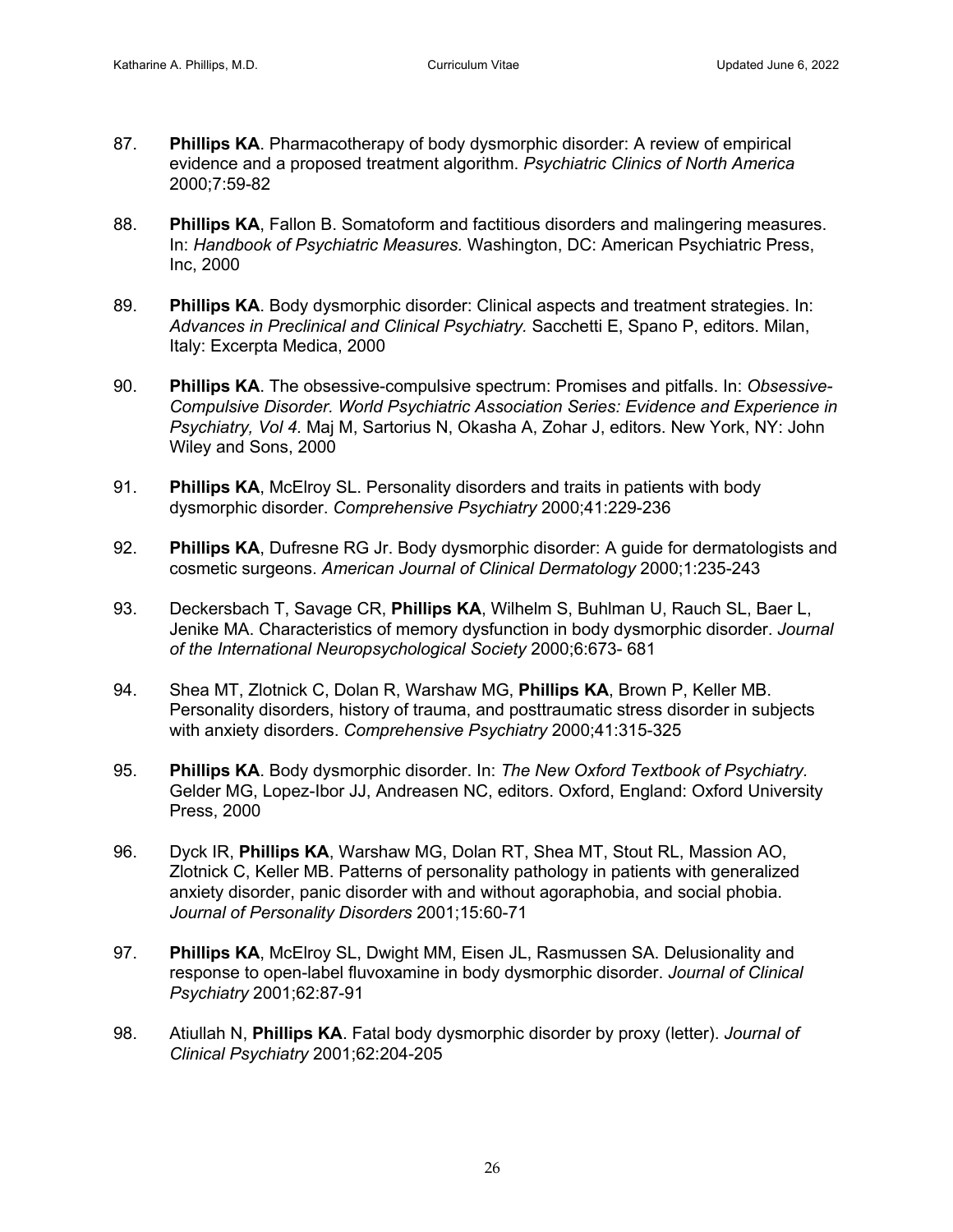- 99. **Phillips KA**. Body dysmorphic disorder. In: *Somatoform and Factitious Disorders* (Review of Psychiatry Series, Volume 20, Number 3; Oldham JM and Riba MB, series editors). Phillips KA, ed. Washington DC: American Psychiatric Publishing, 2001
- 100. **Phillips KA**. Forward: The somatoform and factitious disorders. In: *Somatoform and Factitious Disorders* (Review of Psychiatry Series, Volume 20, Number 3; Oldham JM and Riba MB, series editors). Phillips KA, ed. Washington DC: American Psychiatric Publishing, 2001
- 101. **Phillips KA**, Crino RD. Body dysmorphic disorder. *Current Opinion in Psychiatry* 2001;14:113-118
- 102. **Phillips KA**, Shea MT, Warshaw M, Dyck I, Bruce S, Keller M. The relationship between comorbid personality disorders and treatment received in patients with anxiety disorders. *Journal of Personality Disorders* 2001;15:157-167
- 103. Pope HG Jr, Olivardia R, **Phillips KA**. Reply to: Review of the Adonis Complex (letter). *New England Journal of Medicine* 2001;344:1557-1558
- 104. Dufresne RG, **Phillips KA**, Vittorio CC, Wilkel CS. A screening questionnaire for body dysmorphic disorder in a cosmetic dermatologic surgery practice. *Dermatologic Surgery* 2001;27:457-462
- 105. **Phillips KA**, Albertini RS, Siniscalchi JM, Khan A, Robinson M. Effectiveness of pharmacotherapy for body dysmorphic disorder: A chart-review study. *Journal of Clinical Psychiatry* 2001;62:721-727
- 106. **Phillips KA**, Castle DJ. Somatoform disorders: A topic for education (letter). *British Journal of Psychiatry* 2001;179:465-466
- 107. **Phillips KA**, Castle DJ. Body dysmorphic disorder in men. *British Medical Journal*  2001;323:1015-1016
- 108. **Phillips KA**. Body image and body dysmorphic disorder. In: *Eating Disorders and Obesity: A Comprehensive Handbook, Second Edition.* Fairburn CG, Brownell KD, editors. New York, NY: The Guilford Press, 2001
- 109. Eisen JL, Rasmussen SA, **Phillips KA**, Price LH, Davidson J, Lydiard RB, Ninan P, Piggott T. Insight and treatment outcome in obsessive-compulsive disorder. *Comprehensive Psychiatry* 2001;42:494-497
- 110. Castle DJ, **Phillips KA**. Body dysmorphic disorder in men. *Society for the Psychological Study of Men and Masculinity Bulletin* 2001;6:8-9
- 111. **Phillips KA**, Grant J, Siniscalchi J, Albertini RS. Surgical and nonpsychiatric medical treatment of patients with body dysmorphic disorder. *Psychosomatics* 2001;42:504-510
- 112. Olivardia R, **Phillips KA**. Body dysmorphic disorder in men: Facing the man in the mirror. *Primary Psychiatry* 2001;8:32-36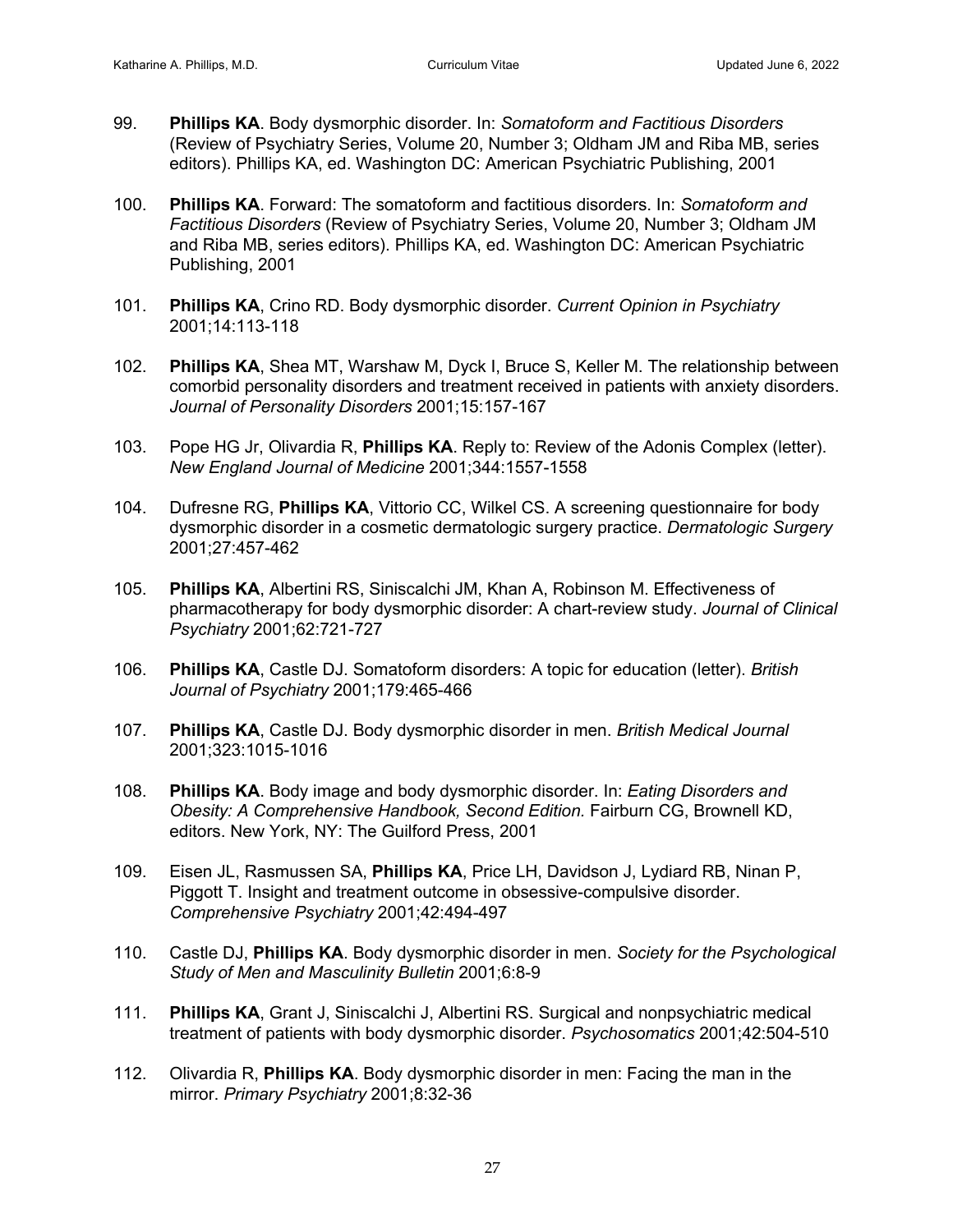- 113. **Phillips KA**, Dufresne RG Jr. Body dysmorphic disorder: A guide for primary care physicians. *Primary Care* 2002;29:99-111
- 114. **Phillips KA**, Castle DJ. Body dysmorphic disorder. In: *Disorders of Body Image.* Castle DJ, **Phillips** KA, editors. Hampshire, England: Wrightson Biomedical, 2002
- 115. Castle DJ, **Phillips KA**. Disordered body image in psychiatric disorders. In: *Disorders of Body Image.* Castle DJ, **Phillips KA**, editors. Hampshire, England: Wrightson Biomedical, 2002
- 116. **Phillips KA**. "I'm as ugly as the elephant man": How to recognize and treat body dysmorphic disorder. *Current Psychiatry* 2002;1:58-65
- 117. **Phillips KA**, Albertini RS, Rasmussen SA. A randomized placebo-controlled trial of fluoxetine in body dysmorphic disorder. *Archives of General Psychiatry (*now *JAMA Psychiatry)* 2002;59:381-388
- 118. Carroll DH, Scahill L, **Phillips KA**. Current concepts in body dysmorphic disorder. *Archives of Psychiatric Nursing* 2002;16:72-79
- 119. **Phillips KA**. Body dysmorphic disorder. In: *Women's Mental Health: A Comprehensive Textbook.* Kornstein SG, Clayton AH, editors. New York, NY: The Guildford Press, 2002
- 120. Massion AO, Dyck IR, Shea MT, **Phillips KA**, Warshaw MG, Keller MB. Personality disorders and time to remission in generalized anxiety disorder, social phobia, and panic disorder. *Archives of General Psychiatry (*now *JAMA Psychiatry)* 2002;59:434-440
- 121. Castle DJ, Honigman RJ, **Phillips KA**. Does cosmetic surgery improve psychosocial wellbeing? *Medical Journal of Australia* 2002;17;601-604
- 122. Nierenberg AA, **Phillips KA**, Petersen TJ, Kelly KE, Alpert JE, Worthington JJ, Tedlow JR, Rosenbaum JF, Fava M. Body dysmorphic disorder in outpatients with major depression. *Journal of Affective Disorders* 2002;69:141-148
- 123. **Phillips KA**. Body image and body dysmorphic disorder. In: *Body Image: A Handbook of Theory, Research, and Clinical Practice.* Cash TF, Pruzinsky T, editors. New York, NY: The Guilford Press, 2002
- 124. **Phillips KA**. Body dysmorphic disorder. In: *Women's Health and Psychiatry.* Pearson KH, Sonawalla SB, Rosenbaum JF, editors. Baltimore, MD: Lippincott Williams & Wilkins, 2002
- 125. **Phillips KA**. Pharmacologic treatment of body dysmorphic disorder: Review of the evidence and a recommended treatment approach. *CNS Spectrums* 2002;7:453-460
- 126. Horowitz K, Gorfinkle K, Lewis O, **Phillips KA**. Body dysmorphic disorder in an adolescent girl. *Journal of the American Academy of Child and Adolescent Psychiatry*  2002;41:1503-1509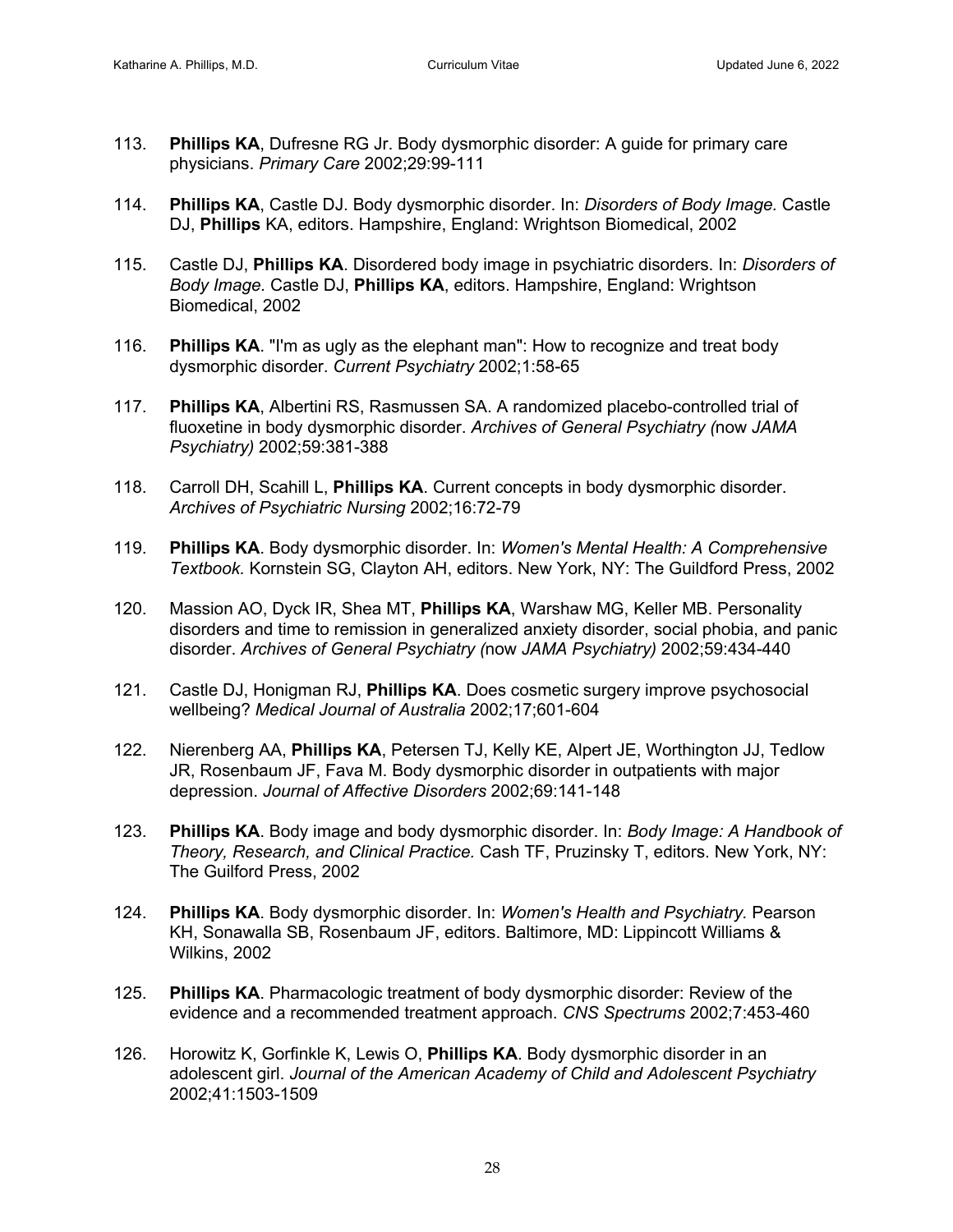- 127. **Phillips KA**. The obsessive compulsive spectrums. *Psychiatric Clinics of North America* 2002;25:791-809
- 128. **Phillips KA**, Yen S, Gunderson JG. Personality disorders. In: *The American Psychiatric Press Textbook of Psychiatry, Fourth Edition.* Hales RE, Yudofsky SC, editors. Washington, DC: American Psychiatric Publishing Inc, 2003
- 129. **Phillips KA**, Price LH, Greenberg BD, Rasmussen SA. Should DSM's diagnostic groupings be changed? In: *Advancing DSM: Dilemmas in Psychiatric Diagnosis.* **Phillips KA**, First MB, Pincus H, editors. Washington DC: American Psychiatric Association, 2003
- 130. Rauch SL, **Phillips KA**, Segal E, Makris N, Shin LM, Whalen PJ, Jenike MA, Caviness VS Jr, Kennedy DN. A preliminary morphometric magnetic resonance imaging study of regional brain volumes in body dysmorphic disorder. *Psychiatry Research: Neuroimaging* 2003;20:13-19
- 131. Grant JE, **Phillips KA.** Body dysmorphic disorder. *McGraw-Hill Yearbook of Science and Technology.* New York, NY: McGraw-Hill, 2003
- 132. Shader RI, **Phillips KA**. Dissociative, somatoform, and paranoid disorders. In: *Manual of Psychiatric Therapeutics, Third Edition.* Shader RI, editor. Philadelphia, PA: Lippincott Williams & Wilkins, 2003
- 133. Pato MT, Eisen JL, **Phillips KA**. Obsessive compulsive disorders. In: *Psychiatry*. Tasman A, Kay J, Lieberman JA, editors. Philadelphia, PA: W.B. Saunders Co, 2003
- 134. **Phillips KA**, Najjar F. An open-label study of citalopram in body dysmorphic disorder. *Journal of Clinical Psychiatry* 2003;64:715-720
- 135. Holt DJ, **Phillips KA**, Shapiro ER, Becker AE. "My face is my fate": Biological and psychosocial approaches to the treatment of a woman with obsessions and delusions. *Harvard Review of Psychiatry* 2003;11:142-154
- 136. **Phillips KA**, Dufresne RG. Body dysmorphic disorder. In: *Psychocutaneous Medicine.*  Koo JYM, Lee CS, editors. New York, NY: Marcel Dekker, Inc, 2003
- 137. Gunstad J, **Phillips KA**. Axis I comorbidity in body dysmorphic disorder. *Comprehensive Psychiatry* 2003;44:270-276
- 138. **Phillips KA**, Yen S, Gunderson JG. Personality disorders. In: *Essentials of Clinical Psychiatry, Second Edition.* Hales RE, Yudofsky SC, editors. Washington, DC: American Psychiatric Press Inc, 2003
- 139. Grant JE, **Phillips KA**. Captive of the mirror: "I pick at my face all day, every day." *Current Psychiatry* 2003;2:45-52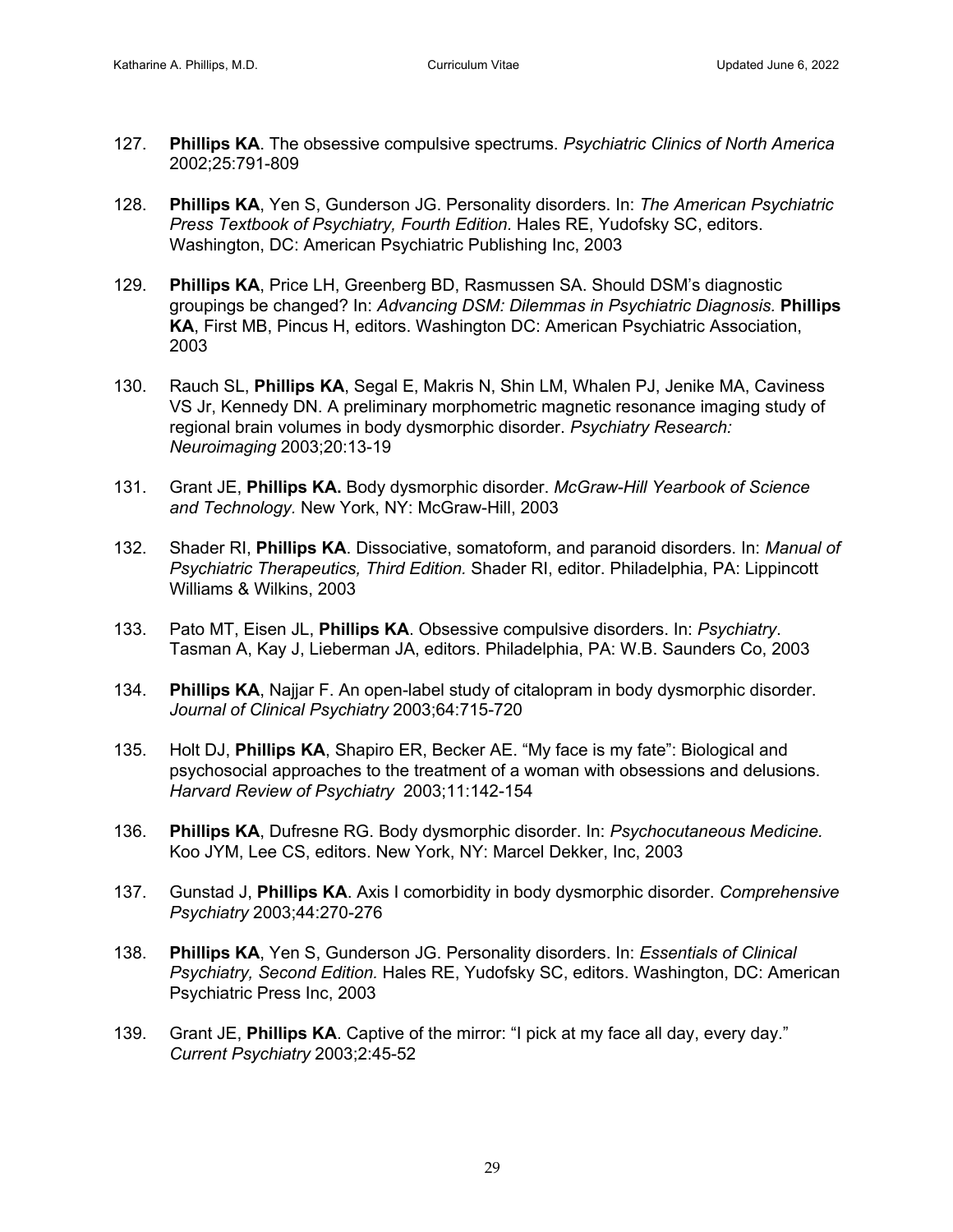- 140. Pato MT, **Phillips KA**. Biological, pharmacological, and somatic treatments for obsessive-compulsive disorder*. Brief Treatment and Crisis Intervention* 2003;3:275-290
- 141. Eisen JL, **Phillips KA**, Coles ME, Rasmussen SA. Insight in obsessive compulsive disorder and body dysmorphic disorder. *Comprehensive Psychiatry* 2004;45:10-15
- 142. **Phillips KA**. Psychosis in body dysmorphic disorder. *Journal of Psychiatric Research* 2004;38:63-72
- 143. **Phillips KA**. Body dysmorphic disorder: Recognizing and treating imagined ugliness. *World Psychiatry* 2004;3:12-17
- 144. **Phillips KA**, Crino RD. Body dysmorphic disorder. In: *Treatment Companion to the DSM-IV-TR Case Book.* Spitzer RL, First MA, Gibbon M, Williams JBW, editors. Washington, DC: American Psychiatric Publishing, Inc, 2004
- 145. Honigman RJ, **Phillips KA**, Castle DJ. A review of psychosocial outcomes for patients seeking cosmetic surgery. *Plastic and Reconstructive Surgery* 2004;113:1229-1137
- 146. Grant JE, **Phillips KA**. Is anorexia nervosa a subtype of body dysmorphic disorder? *Harvard Review of Psychiatry* 2004;12:123-126
- 147. **Phillips KA**, Menard W. Body dysmorphic disorder and art background (letter). *American Journal of Psychiatry* 2004;161:927-928
- 148. Castle DJ, Molton M, Hoffman K, Preston NJ, **Phillips KA**. Correlates of dysmorphic concern in people seeking cosmetic enhancement. *Australia and New Zealand Journal of Psychiatry* 2004;38:439-444
- 149. **Phillips KA**, Rasmussen SA. Change in psychosocial functioning and quality of life of patients with body dysmorphic disorder treated with fluoxetine: A placebo-controlled study. *Psychosomatics* 2004;45:438-444
- 150. **Phillips KA**, Siniscalchi JM, McElroy SL. Depression, anxiety, anger, and somatic symptoms in patients with body dysmorphic disorder. *Psychiatric Quarterly* 2004;75;309- 320
- 151. **Phillips KA**, Pinto A, Jain S. Self-esteem in body dysmorphic disorder. *Body Image: An International Journal of Research* 2004;1:385-390
- 152. **Phillips KA**. Treating body dysmorphic disorder with medication. *Psychiatric Annals* 2004;34:945-953
- 153. Cash TF, **Phillips KA**, Santos MT, Hrabosky JI. Measuring "negative body image": Validation of the Body Image Disturbance Questionnaire in a nonclinical population. *Body Image: An International Journal of Research* 2004;1:363-372
- 154. Castle DJ, **Phillips KA**, Dufresne RG Jr. Body dysmorphic disorder and cosmetic dermatology: More than skin deep. *Journal of Cosmetic Dermatology* 2004;3:99-103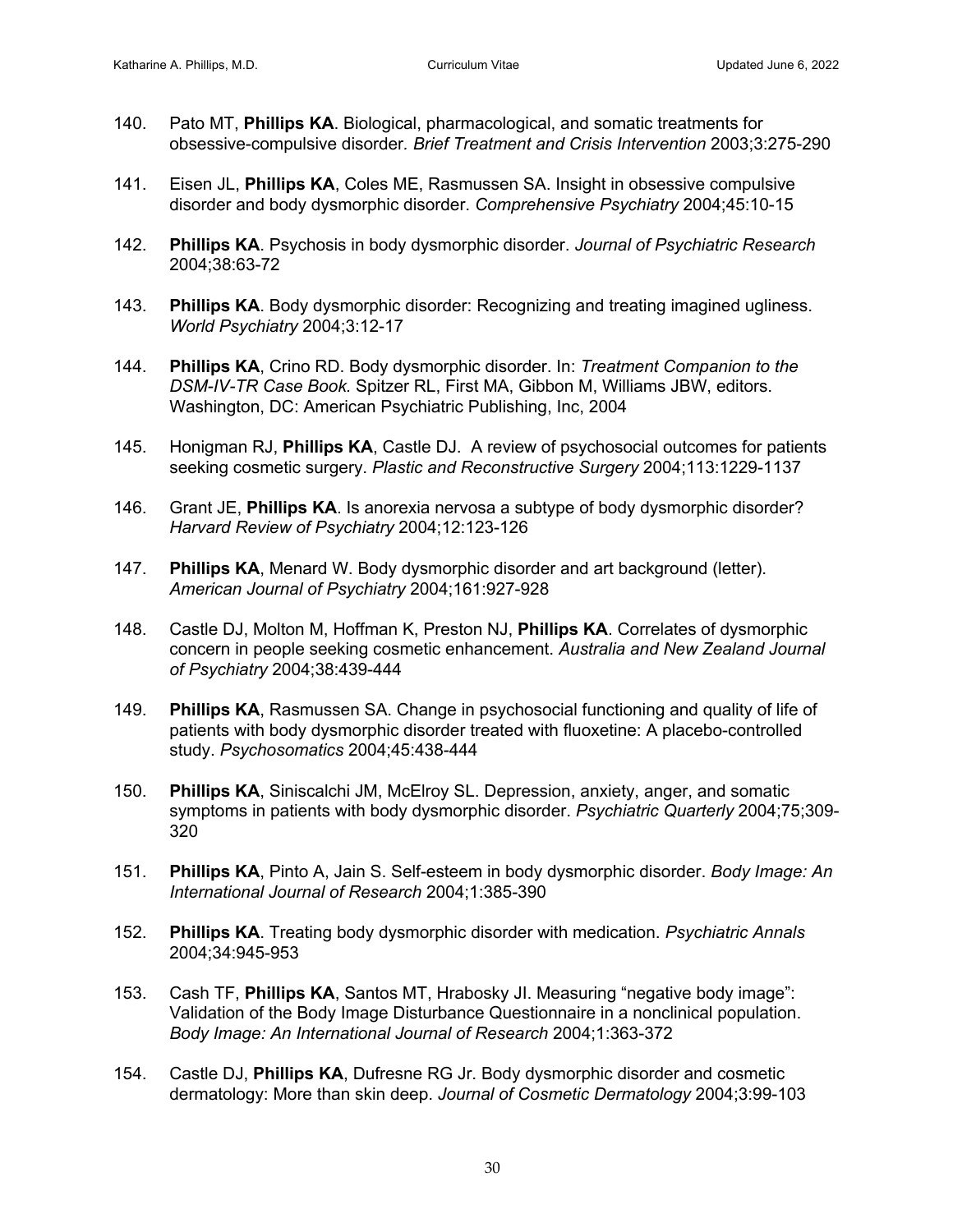- 155. **Phillips KA**. Placebo-controlled study of pimozide augmentation of fluoxetine in body dysmorphic disorder. *American Journal of Psychiatry* 2005;162:377-379
- 156. Eide MJ, Weinstock MA, Dufresne RG, Neelagaru S, Risica P, Burkholder GJ, Upegui D, **Phillips KA**, Armstrong BK, Robinson-Bostom L. Relationship of treatment delay with surgical defect size from keratinocyte carcinoma (basal cell and squamous cell carcinoma of the skin). *Journal of Investigative Dermatology* 2005;124:308-314
- 157. Grant JE, Menard W, Pagano ME, Fay C, **Phillips KA**. Substance use disorders in individuals with body dysmorphic disorder. *Journal of Clinical Psychiatry* 2005;66:309- 311
- 158. **Phillips KA**. Olanzapine augmentation of fluoxetine in body dysmorphic disorder (letter). *American Journal of Psychiatry* 2005;162:1022-1023
- 159. **Phillips KA**. Clinical features and treatment of body dysmorphic disorder. *Focus: The Journal of Lifelong Learning in Psychiatry* 2005;3:179-183
- 160. **Phillips KA**, Coles M, Menard W, Yen S, Fay C, Weisberg RB. Suicidal ideation and suicide attempts in body dysmorphic disorder. *Journal of Clinical Psychiatry*  2005;66:717-725
- 161. **Phillips KA**, Menard W, Fay C, Pagano M. Psychosocial functioning and quality of life in body dysmorphic disorder. *Comprehensive Psychiatry* 2005;46:254-260
- 162. **Phillips KA**, Grant JE, Siniscalchi JM, Stout R, Price LH. A retrospective follow-up study of body dysmorphic disorder. *Comprehensive Psychiatry* 2005;46:315-321
- 163. **Phillips KA**, Menard W, Fay C, Weisberg R. Demographic characteristics, phenomenology, comorbidity, and family history in 200 individuals with body dysmorphic disorder. *Psychosomatics* 2005;46:317-332
- 164. **Phillips KA**, Pagano ME, Menard W, Fay C, Stout RL. Predictors of remission from body dysmorphic disorder: A prospective study. *Journal of Nervous and Mental Disease* 2005;193;564-567
- 165. Crerand C, **Phillips KA**, Menard W, Fay C. Non-psychiatric medical treatment of body dysmorphic disorder. *Psychosomatics* 2005;46:549-555
- 166. Pope CG, Pope HG, Menard W, Fay C, Olivardia R, **Phillips KA**. Clinical features of muscle dysmorphia among males with body dysmorphic disorder. *Body Image: An International Journal of Research* 2005;2:395-400
- 167. Pinto A, **Phillips KA**. Social anxiety in body dysmorphic disorder. *Body Image: An International Journal of Research* 2005;2:401-405
- 168. Grant JE, **Phillips KA**. Recognizing and treating body dysmorphic disorder. *Annals of Clinical Psychiatry* 2005;17:205-210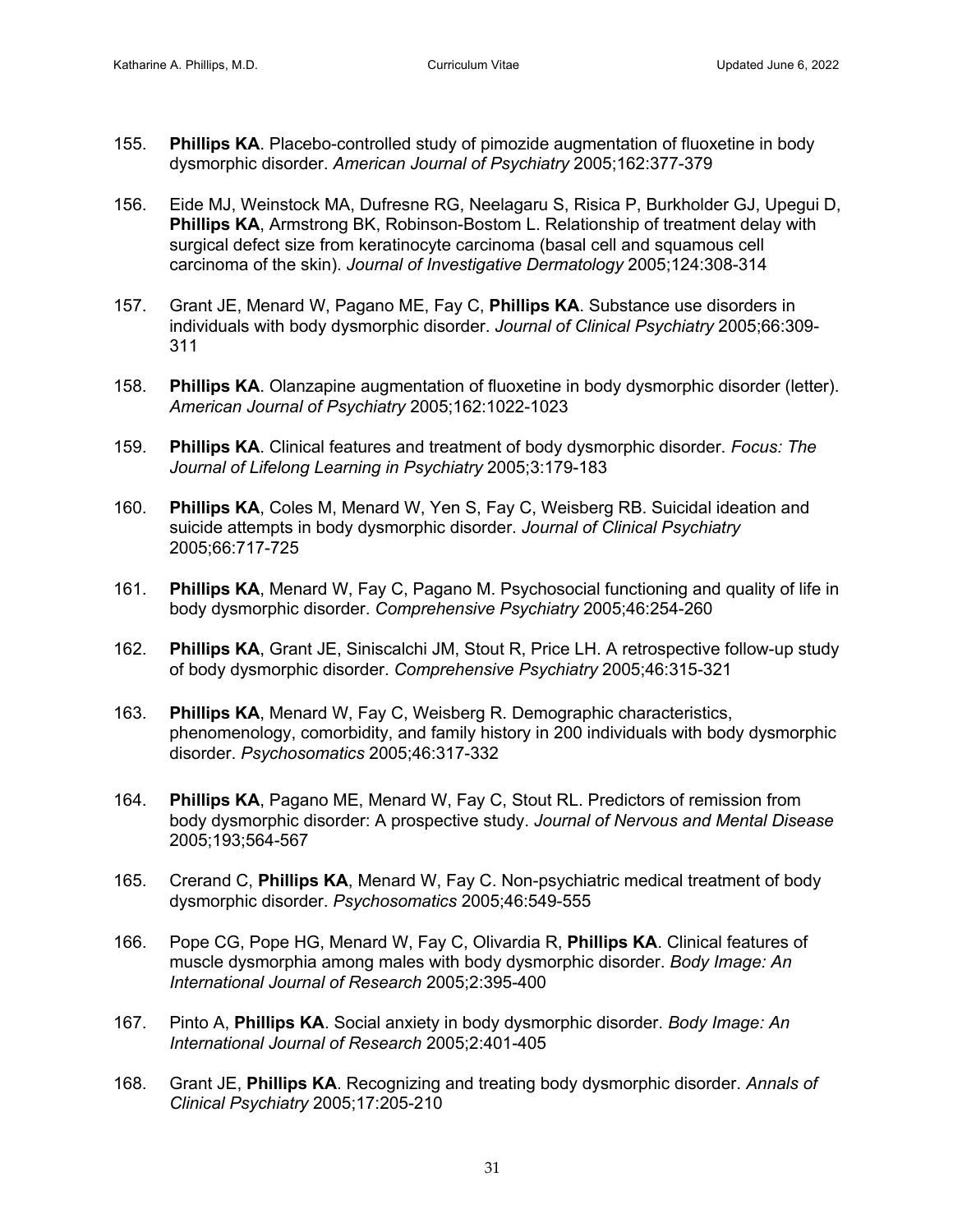- 169. **Phillips KA**, Stout RL. Associations in the longitudinal course of body dysmorphic disorder with major depression, obsessive compulsive disorder, and social phobia. *Journal of Psychiatric Research* 2006;40:360-369
- 170. Coles ME, **Phillips KA**, Menard W, Pagano ME, Fay C, Weisberg RB, Stout RL. Body dysmorphic disorder and social phobia: Cross-sectional and prospective data. *Depression and Anxiety* 2006;23:26-33
- 171. **Phillips KA**, Menard W, Pagano M, Fay C, Stout RL. Delusional versus nondelusional body dysmorphic disorder: Clinical features and course of illness. *Journal of Psychiatric Research* 2006;40:95-104
- 172. Kaplan GB, **Phillips KA**, Vaccaro A, Eisen JL, Posternak MA, MacAskill HS. Assessment of insight into delusional beliefs in schizophrenia using the Brown Assessment of Beliefs Scale (letter). *Schizophrenia Research* 2006;82:279-281
- 173. Ruffulo JS, **Phillips KA**, Menard W, Fay C, Weisberg RB. Comorbidity of body dysmorphic disorder and eating disorders: Severity of psychopathology and body image disturbance. *International Journal of Eating Disorders* 2006;39:11-19
- 174. Castle D, **Phillips KA**. The OCD spectrum of disorders: A defensible construct? *Australia and New Zealand Journal of Psychiatry* 2006;40;114-120
- 175. **Phillips KA**, Menard W, Fay C. Gender similarities and differences in 200 individuals with body dysmorphic disorder. *Comprehensive Psychiatry* 2006;47:77-87
- 176. **Phillips KA**. An open-label study of escitalopram in body dysmorphic disorder. *International Clinical Psychopharmacology* 2006;21:177-179
- 177. **Phillips KA**, Didie ER, Menard W, Pagano ME, Fay C, Weisberg RB. Clinical features of body dysmorphic disorder in adolescents and adults. *Psychiatry Research* 2006;141:305-314
- 178. **Phillips KA**, Pagano ME, Menard W, Stout RL. A 12-month follow-up study of the course of body dysmorphic disorder. *American Journal of Psychiatry* 2006;163:907-912
- 179. **Phillips KA**. What physicians need to know about body dysmorphic disorder. *Medicine and Health Rhode Island* 2006;89:175-177
- 180. **Phillips KA**. "I look like a monster": pharmacotherapy and cognitive-behavioral therapy for body dysmorphic disorder. In: *DSM-IV-TR Case Book, Volume 2: Experts Tell How They Treated Their Own Patients.* Spitzer RL, First MB, Williams JBW, Gibbon M, editors. Washington, DC: American Psychiatric Publishing, Inc, 2006
- 181. **Phillips KA**, Menard W. Suicidality in body dysmorphic disorder: A prospective study. *American Journal of Psychiatry* 2006;163:1280-1282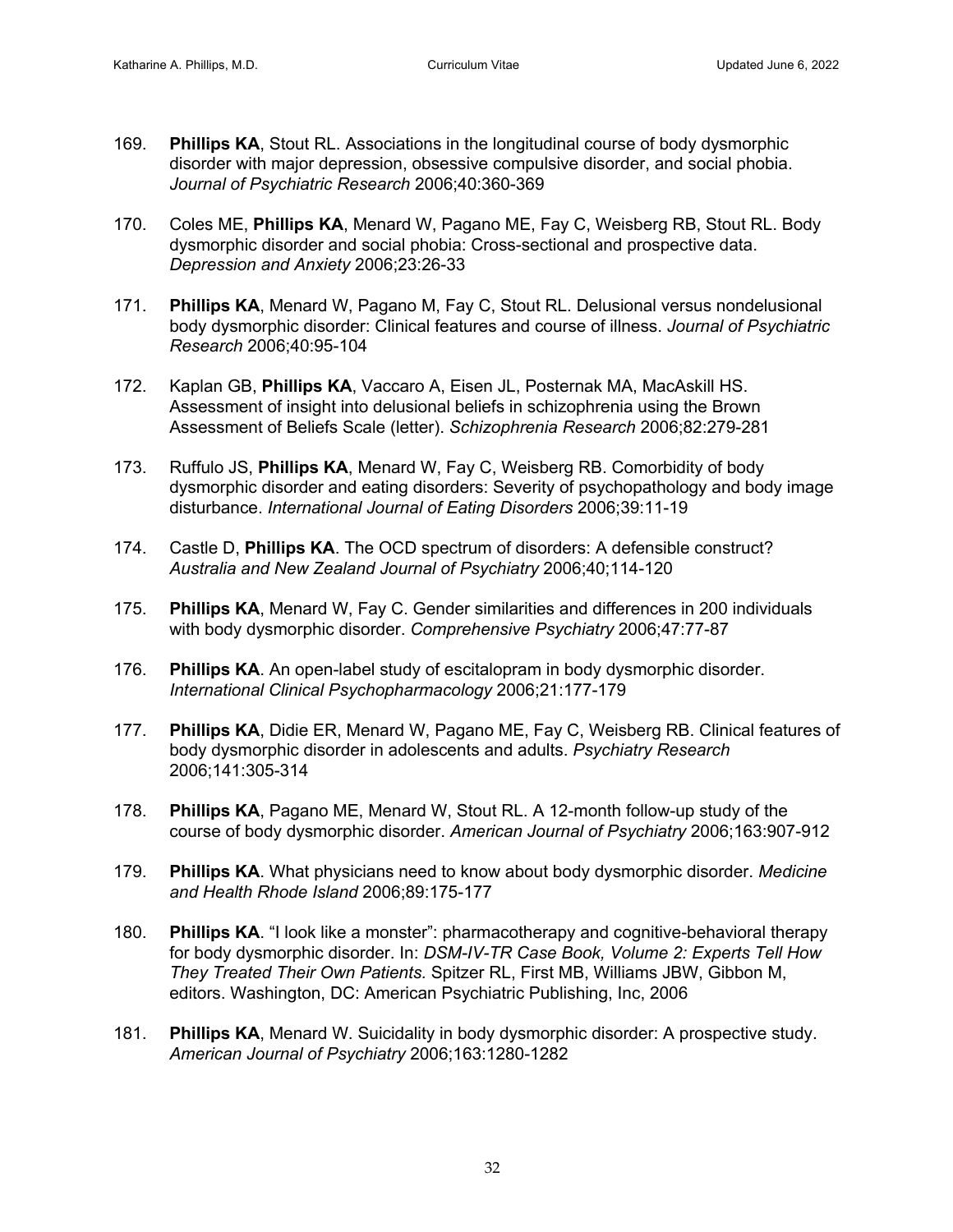- 182. **Phillips KA**. Body dysmorphic disorder: clinical features and treatment of an underrecognized somatoform disorder. In: *Psychosomatic Medicine in the 21st Century.* Blumenfield M, Strain JJ, editors. Baltimore, MD: Lippincott, Williams and Wilkins, 2006
- 183. Dyl J, Kittler J, **Phillips KA**, Hunt JI. Body dysmorphic disorder and other clinically significant body image concerns in adolescent psychiatric inpatients: Prevalence and clinical characteristics. *Child Psychiatry and Human Development* 2006;36:369-382
- 184. **Phillips KA**, Conroy M, Dufresne RG, Menard W, Didie ER, Hunter-Yates J, Fay C, Pagano M. Tanning in body dysmorphic disorder. *Psychiatric Quarterly* 2006;77:129-38
- 185. **Phillips KA**. The presentation of body dysmorphic disorder in medical settings. *Primary Psychiatry* 2006;13:51-59
- 186. Didie ER, Tortolani C, Walters M, Menard W, Fay C, **Phillips KA**. Social functioning in body dysmorphic disorder: Assessment considerations. *Psychiatric Quarterly* 2006;77:223-229
- 187. Didie ER, Tortolani CC, Pope CG, Menard W, Fay C, **Phillips KA**. Childhood abuse and neglect in body dysmorphic disorder. *Child Abuse and Neglect* 2006;30:1105-1115
- 188. **Phillips KA**. Body dysmorphic disorder. In: *American Society of Clinical Psychopharmacology Model Psychopharmacology Curriculum (ASCP) for Training Directors and Teachers of Psychopharmacology in Psychiatric Residency Programs, 4th Edition.* Glen Oaks, NY: ASCP, 2006
- 189. **Phillips KA**, Gunderson C, Gruber U, Castle DJ. Delusions of body malodour: the olfactory reference syndrome. In: *Olfaction and the Brain*. Brewer W, Castle D, Pantelis C, editors. Cambridge, England: Cambridge University Press, 2006
- 190. Grant JE, Menard W, **Phillips KA**. Pathological skin picking in individuals with body dysmorphic disorder. *General Hospital Psychiatry* 2006;28:487-493
- 191. **Phillips KA**, Pagano ME, Menard W. Pharmacotherapy for body dysmorphic disorder: Treatment received and illness severity. *Annals of Clinical Psychiatry* 2006;18:251-257
- 192. **Phillips KA**, Pinto A, Menard W, Eisen JL, Mancebo M, Rasmussen SA. Obsessivecompulsive disorder versus body dysmorphic disorder: A comparison study of two possibly related disorders. *Depression and Anxiety* 2007;24:399-409
- 193. **Phillips KA**, Menard W, Didie E. Clinical features and correlates of major depressive disorder in individuals with body dysmorphic disorder. *Journal of Affective Disorders* 2007;97:129-135
- 194. Kittler JE, Menard W, **Phillips KA**. Weight concerns in individuals with body dysmorphic disorder. *Eating Behavior* 2007;8:115-120
- 195. Pagano ME, **Phillips KA**, Stout RL, Menard W, Piliavin JA. Impact of helping behaviors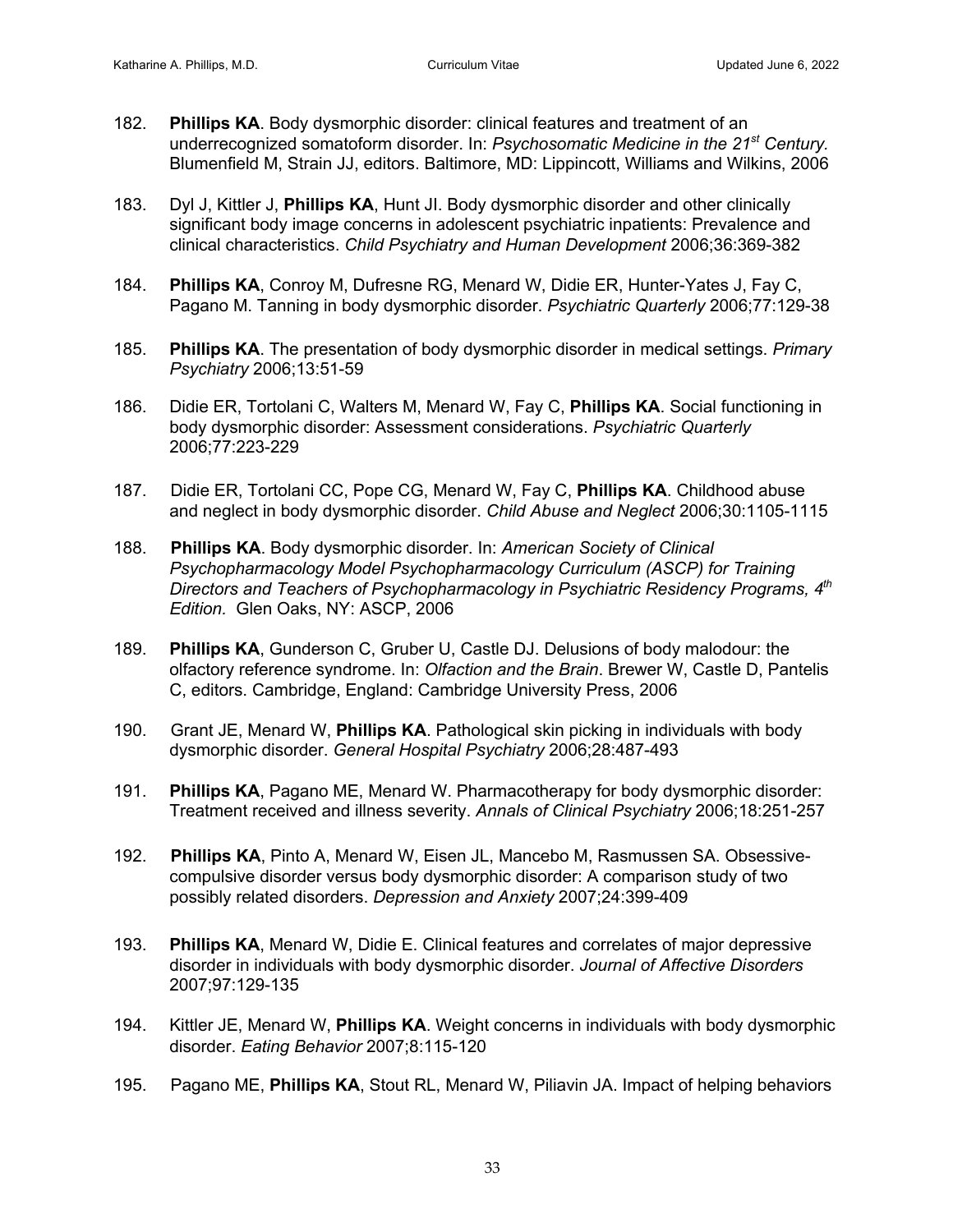on the course of substance use disorders in individuals with body dysmorphic disorder. *Journal of Studies on Alcohol and Drugs* 2007;68:291-295

- 196. Didie ER, **Phillips KA**. Mortality among Canadian women with cosmetic breast implants (letter). *American Journal of Epidemiology* 2007;165:846
- 197. **Phillips KA**, Castle DJ. How to help patients with olfactory reference syndrome. *Current Psychiatry* 2007;6:49-65 (reprinted in *The Journal of Family Practice*)
- 198. **Phillips KA**. Introduction: Somatoform and Factitious Disorders. In: *Treatments of DSM-IV-TR Psychiatric Disorders.* Gabbard G, editor. Washington, DC: American Psychiatric Publishing, Inc, 2007
- 199. **Phillips KA**. Body dysmorphic disorder. In: *Treatments of DSM-IV-TR Psychiatric Disorders.* Gabbard G, editor. Washington, DC: American Psychiatric Publishing, Inc, 2007
- 200. Hunter-Yates J, Dufresne RG, **Phillips KA**. Tanning in body dysmorphic disorder. *Journal of the American Academy of Dermatology* 2007;56:S107-109
- 201. **Phillips KA**, Kaye W. The relationship of body dysmorphic disorder and eating disorders to obsessive compulsive disorder. *CNS Spectrums* 2007;12:347-358
- 202. **Phillips KA**, First MB. Sex/Gender: introduction. In: *Age and Gender Considerations in Psychiatric Diagnosis: A Research Agenda for DSM-V.* Narrow WE, First MB, Sirovatka PJ, Regier DA, editors. Washington, DC: American Psychiatric Association, 2007
- 203. **Phillips KA**, First MB. Sex/Gender: Concluding thoughts. In: *Age and Gender Considerations in Psychiatric Diagnosis: A Research Agenda for DSM-V.* Narrow WE, First MB, Sirovatka PJ, Regier DA, editors. Washington, DC: American Psychiatric Association, 2007
- 204. Didie ER, Walters MM, Pinto A, Menard W, Eisen JL, Mancebo M, Rasmussen SA, **Phillips KA**. Comparison of quality of life and psychosocial functioning in obsessivecompulsive disorder and body dysmorphic disorder. *Annals of Clinical Psychiatry* 2007;19:181-186
- 205. **Phillips KA**, Fallon BA, King S. Somatoform and factitious disorders and malingering measures. In: *Handbook of Psychiatric Measures, Second Edition*. Rush AJ, First MB, Blacker D, editors. Washington, DC: American Psychiatric Publishing, Inc, 2007
- 206. **Phillips KA**. Suicidality in body dysmorphic disorder. *Primary Psychiatry* 2007;14:58-66
- 207. Conroy M, Menard W, Fleming-Ives K, Modha P, Cerullo H, **Phillips KA**. Prevalence and clinical characteristics of body dysmorphic disorder in an adult inpatient setting. *General Hospital Psychiatry* 2008;30:67-72
- 208. **Phillips KA**, Hollander E. Treating body dysmorphic disorder with medication: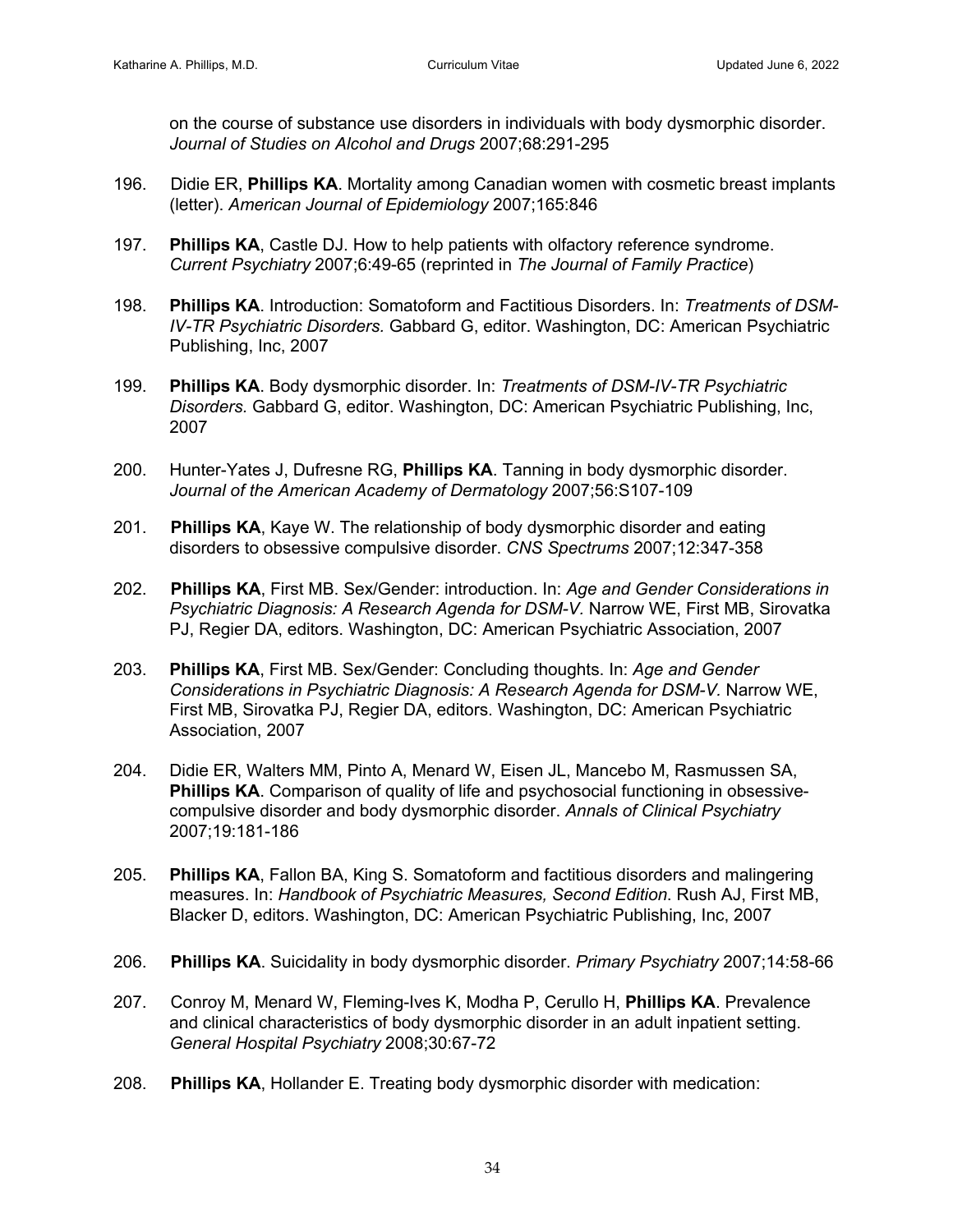Evidence, misconceptions, and a suggested approach. *Body Image: An International Journal of Research* 2008;5:13-27

- 209. **Phillips KA**, Quinn G, Stout RL. Functional impairment in body dysmorphic disorder: A prospective, follow-up study. *Journal of Psychiatric Research* 2008;42:701-707
- 210. Hales RE, McDuffie JJ, Gabbard GO, **Phillips K**, Oldham J, Stewart DE. Practical strategies for becoming a successful medical book author. *Academic Psychiatry* 2008;32:183-187
- 211. Pato MT, Fanous A, Eisen JL, **Phillips KA**. Obsessive-compulsive disorder*.* In: *Psychiatry, Third Edition.* Tasman A, Maj M, First MB, Kay J, Lieberman JA, editors. Hoboken, NJ: John Wiley & Sons, Ltd., 2008
- 212. **Phillips KA**, Didie ER, Feusner J, Wilhelm S. Body dysmorphic disorder: Treating an underrecognized disorder. *American Journal of Psychiatry* 2008;165:1111-1118
- 213. Didie ER, Menard W, Stern AP, **Phillips KA**. Occupational functioning and impairment in adults with body dysmorphic disorder. *Comprehensive Psychiatry* 2008;49:561-569
- 214. **Phillips KA**. Body dysmorphic disorder. In: *American Society of Clinical Psychopharmacology Model Psychopharmacology Curriculum (ASCP) for Training Directors and Teachers of Psychopharmacology in Psychiatric Residency Programs, Fifth Edition.* Glen Oaks, NY: ASCP, 2008
- 215. **Phillips KA**, Kelly MM. Suicidality in a placebo-controlled fluoxetine study of body dysmorphic disorder. *International Clinical Psychopharmacology* 2009;24:26-28
- 216. **Phillips KA**. Body dysmorphic disorder. In: *The New Oxford Textbook of Psychiatry, 2nd Edition.* Gelder M, Andreasen N, Lopez-Ibor J, Geddes J, editors. Oxford, England: Oxford University Press, 2009
- 217. **Phillips KA**, Menard W. A prospective pilot study of levetiracetam for body dysmorphic disorder*. CNS Spectrums* 2009;14:252-260
- 218. Hrabosky JI, Cash TF, Veale D, Neziroglu F, Soll EA, Garner DM, Strachan-Kinser M, Bakke B, Clauss LJ, **Phillips KA**. Multidimensional body image comparisons among patients with eating disorders, body dysmorphic disorder, and clinical controls: A multisite study. *Body Image: An International Journal of Research* 2009;6:155-163
- 219. Sherrill JT, Sommers DI, Nierenberg AA, Leon AC, Arndt S, Bandeen-Roche K, Greenhouse J, Guthrie D, Normand SL, **Phillips KA**, Shear MK, Woolson R. Integrating statistical and clinical research elements in intervention-related grant applications: Summary from an NIMH workshop. *Academic Psychiatry* 2009;33:221-228
- 220. Stein DJ, Denys D, Gloster AT, Hollander E, Leckman JF, Rauch SL, **Phillips KA**. Obsessive-compulsive disorder: Diagnostic and treatment issues. *Psychiatric Clinics of North America* 2009;32:665-685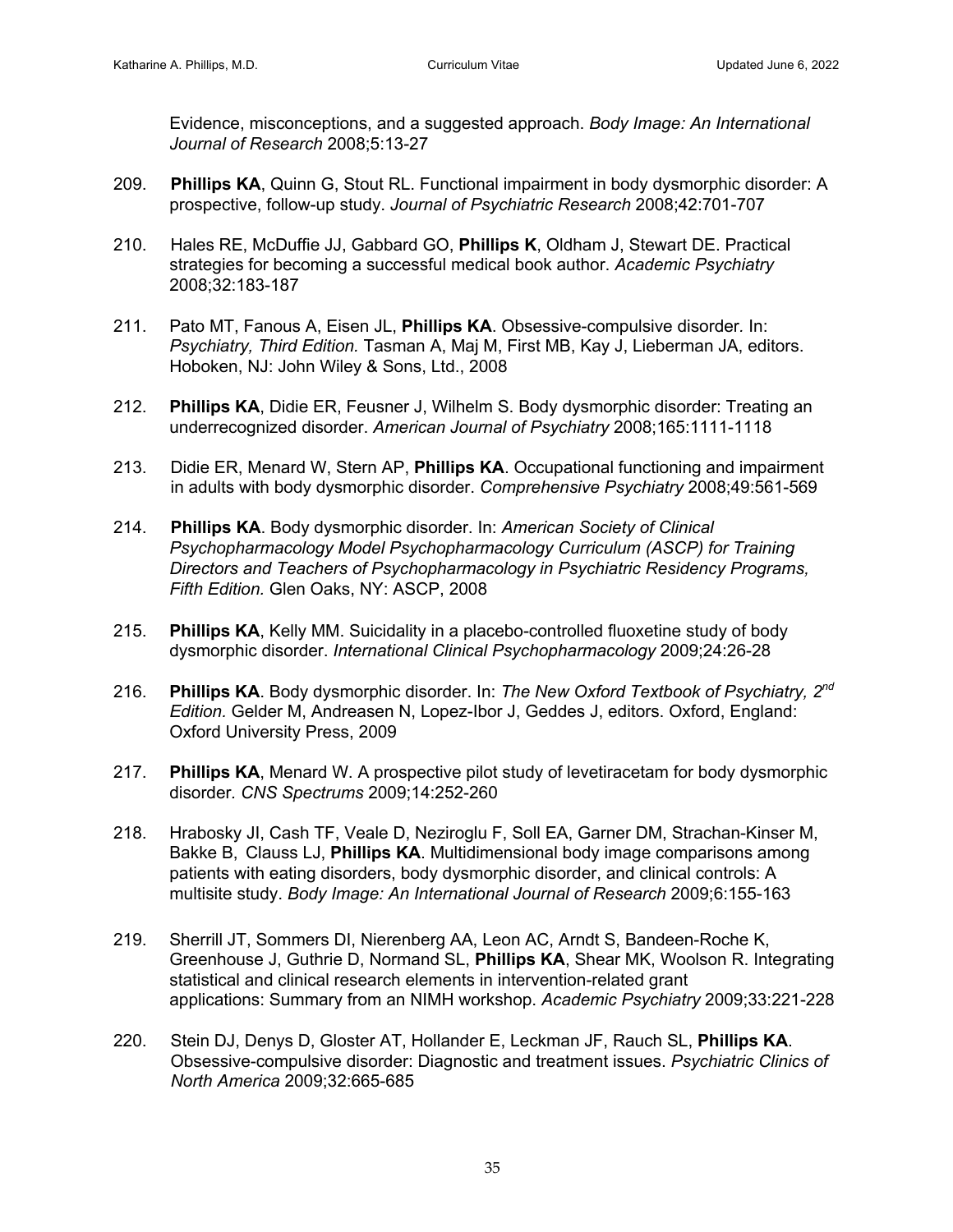- 221. Feusner J, Hembacher E, **Phillips KA**. The mouse who couldn't stop washing: Pathologic grooming in animals and humans. *CNS Spectrums* 2009;14:503-513
- 222. Didie ER, Kuniega-Pietrzac T, **Phillips KA**. Body image in patients with body dysmorphic disorder: Evaluations of and investment in appearance, health/illness, and fitness. *Body Image: An International Journal of Research* 2010;7:66-69
- 223. **Phillips KA**, Friedman MJ, Stein DJ, Craske M. Special DSM-V issues on anxiety, obsessive-compulsive spectrum, posttraumatic, and dissociative disorders (Editorial). *Depression and Anxiety* 2010;27:91-92
- 224. Kelly MM, Walters C, **Phillips KA**. Social anxiety and its relationship to functional impairment in body dysmorphic disorder. *Behavior Therapy* 2010;41:143-153
- 225. Christopher PP, Boland RJ, Recupero PR, **Phillips KA**. Psychiatry residents' experience conducting disability evaluations. *Academic Psychiatry* 2010;34:211-215
- 226. Leckman JF, Denys D, Simpson HB, Mataix-Cols D, Hollander E, Saxena S, Miguel EC, Rauch SL, Goodman WK, **Phillips KA**, Stein DJ. Obsessive-compulsive disorder: A review of the diagnostic criteria and possible subtypes and dimensional specifiers for DSM-V. *Depression and Anxiety* 2010:27;507-527
- 227. Stein DJ, Fineberg NA, Bienvenu OJ, Denys D, Lochner C, Nestadt G, Leckman JF, Rauch SL, **Phillips KA**. Should OCD be classified as an anxiety disorder in DSM-V? *Depression and Anxiety* 2010;27:495-506
- 228. **Phillips KA**, Stein DJ, Rauch SL, Hollander E, Fallon BA, Barsky A, Fineberg N, Mataix-Cols D, Ferrão YA, Saxena S, Wilhelm S, Kelly MM, Clark LA, Pinto A, Bienvenu OJ, Farrow J, Leckman J. Should an obsessive-compulsive spectrum grouping of disorders be included in DSM-V? *Depression and Anxiety* 2010;27:528-555
- 229. Feusner JD, **Phillips KA**, Stein DJ. Olfactory reference syndrome: Issues for DSM-V. *Depression and Anxiety* 2010;27:592-599
- 230. **Phillips KA**, Wilhelm S, Koran LM, Didie ER, Fallon BA, Feusner J, Stein DJ. Body dysmorphic disorder: Some key issues for DSM-V. *Depression and Anxiety* 2010;27:573-591
- 231. Didie ER, Reinecke MA, **Phillips KA**. Case conceptualization and treatment of comorbid body dysmorphic disorder and bulimia nervosa. *Cognitive and Behavioral Practice* 2010;17:259-269
- 232. **Phillips KA**, Kaye W. The relationship of body dysmorphic disorder and eating disorders to obsessive compulsive disorder. In: *Obsessive Compulsive Spectrum Disorders: Refining the Research Agenda for DSM-V.* Hollander E, Zohar J, Sirovatka PJ, Regier DA, editors. Washington, DC: American Psychiatric Publishing, 2010
- 233. Crerand C, Menard W, **Phillips KA**. Surgical and minimally invasive cosmetic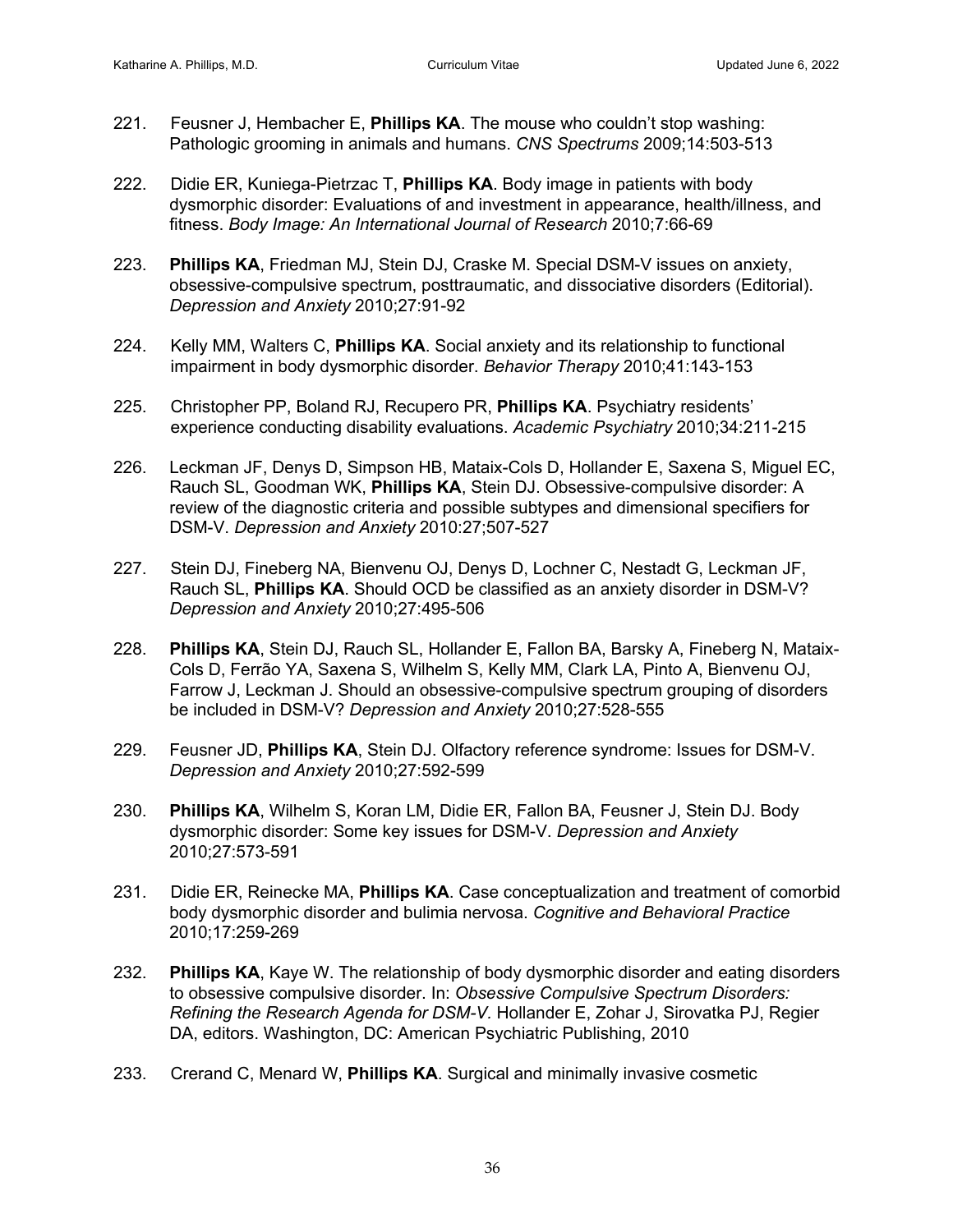procedures among persons with body dysmorphic disorder. *Annals of Plastic Surgery* 2010;65:11-16

- 234. Bjornsson AS, Didie ER, **Phillips KA**. Body dysmorphic disorder. *Dialogues in Clinical Neuroscience* 2010;12:221-232
- 235. Stein DJ, **Phillips KA**, Bolton D, Fulford KW, Sadler JZ, Kendler KS. What is a mental/psychiatric disorder? From DSM-IV to DSM-V. *Psychological Medicine* 2010;40:1759-1765
- 236. Stein DJ, **Phillips KA**, Bolton D, Fulford KW, Sadler JZ, Kendler KS. Response to the commentaries on "What is a mental/psychiatric disorder?" (Letter to the Editor) *Psychological Medicine* 2010;40:1931-1934
- 237. **Phillips KA**. Body dysmorphic disorder (Guest Editor Editorial). *Psychiatric Annals* 2010;40:306-307
- 238. Didie ER, Kelly MM, **Phillips KA**. Clinical features of body dysmorphic disorder. *Psychiatric Annals* 2010;40:310-316
- 239. **Phillips KA**, Feusner JD. Assessment and differential diagnosis of body dysmorphic disorder. *Psychiatric Annals* 2010;40:317-324
- 240. **Phillips KA**. Pharmacotherapy for body dysmorphic disorder. *Psychiatric Annals* 2010;40:325-332
- 241. **Phillips KA**. Body dysmorphic disorder. In: *American Society of Clinical Psychopharmacology Model Psychopharmacology Curriculum for Training Directors and Teachers of Psychopharmacology in Psychiatric Residency Programs.* Glick ID, Balon R, Zisook S et al, editors. Glen Oaks, NY: American Society of Clinical Psychopharmacology, 2010
- 242. Bjornsson AS, Dyck I, Moitra E, Stout RL, Weisberg R, Keller MB, **Phillips KA**. The clinical course of body dysmorphic disorder in the Harvard/Brown Anxiety Research Project (HARP). *Journal of Nervous and Mental Disease* 2011;199:55-57
- 243. **Phillips KA**. Body dysmorphic disorder. In: *Clinical Obsessive-Compulsive Disorders in Adults and Children.* Hudak R and Dougherty DD, editors. New York, NY: Cambridge University Press, 2011
- 244. **Phillips KA**, Rogers J. Cognitive-behavioral therapy for youth with body dysmorphic disorder: current status and future directions. *Child and Adolescent Psychiatric Clinics of North America* 2011;20:287-304
- 245. Black DW, Pfohl B, Blum N, McCormick B, Allen J, North C, **Phillips KA**, Robins C, Siever L, Silk K, Williams JB, Zimmerman M. Attitudes toward borderline personality disorder: A survey of 706 mental health clinicians. *CNS Spectrums* 2011;16:67-74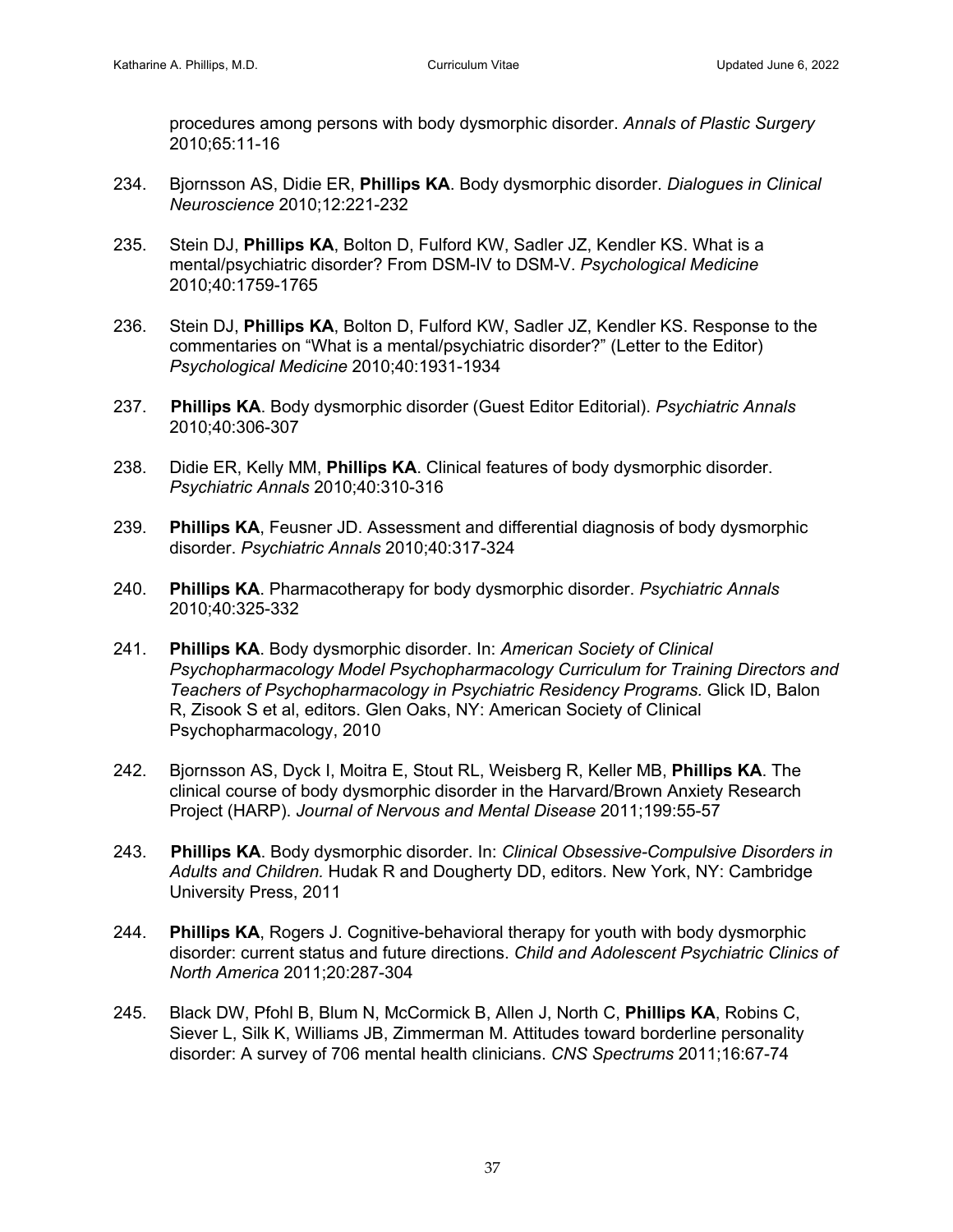- 246. Stein DJ, Craske MG, Friedman MJ, **Phillips KA**. Meta-structure issues for the DSM-5: How do anxiety disorders, obsessive-compulsive and related disorders, post-traumatic disorders, and dissociative disorders fit together? *Current Psychiatry Reports*  2011;13:248-250
- 247. **Phillips KA**. Body image and body dysmorphic disorder. In: *Body Image: A Handbook of Science, Practice, and Prevention, Second Edition.* Cash TF and Smolak L, editors. New York, NY: Guilford Publications, 2011
- 248. **Phillips KA**, Menard W. Olfactory reference syndrome: Demographic and clinical features of imagined body odor. *General Hospital Psychiatry* 2011;33:398-406
- 249. Kelly MM, **Phillips KA**. Phenomenology and epidemiology of body dysmorphic disorder. In: *The Oxford Handbook of Obsessive Compulsive and Spectrum Disorders.* Steketee G, editor. New York, NY: Oxford University Press, 2011
- 250. Wilhelm S, **Phillips KA**, Fama JM, Greenberg JL, Steketee G. Modular cognitivebehavioral therapy for body dysmorphic disorder. *Behavior Therapy* 2011;42:624-633
- 251. Weingarden H, Marques L, Fang A, LeBlanc N, Buhlmann U, **Phillips KA**, Wilhelm S. Culturally adapted cognitive-behavioral therapy for body dysmorphic disorder (BDD): Case examples. *International Journal of Cognitive Therapy* 2011;4:381-396
- 252. **Phillips KA**. Body dysmorphic disorder. In: *Ferri's Clinical Advisor 2012.* Ferri FF, editor. Philadelphia, PA: Elsevier, 2012
- 253. **Phillips KA**. Body dysmorphic disorder. In: *Encyclopedia of Body Image and Human Appearance*. Cash TF, editor. San Diego, CA: Academic Press, 2012
- 254. **Phillips KA**. Body dysmorphic disorder. In: *American Society of Clinical Psychopharmacology Model Psychopharmacology Curriculum for Training Directors and Teachers of Psychopharmacology in Psychiatric Residency Programs, Seventh Edition.*  Brentwood, TN: ASCP, 2012
- 255. Dide ER, Loerke EH, Howes SE, **Phillips KA**. Severity of interpersonal problems in individuals with body dysmorphic disorder. *Journal of Personality Disorders*  2012;26:345-356
- 256. Witte TK, Didie ER, Menard W, **Phillips KA**. The relationship between body dysmorphic disorder behaviors and the acquired capability for suicide. *Suicide and Life-Threatening Behavior* 2012;42:318-331
- 257. **Phillips KA**, Pinto A, Hart AS, Coles ME, Eisen JL, Menard W, Rasmussen SA. A comparison of insight in body dysmorphic disorder and obsessive-compulsive disorder. *Journal of Psychiatric Research* 2012;46:1293-1299
- 258. **Phillips KA**. Body dysmorphic disorder. In: *Ferri's Clinical Advisor 2013.* Ferri FF, editor. Philadelphia, PA: Elsevier, 2012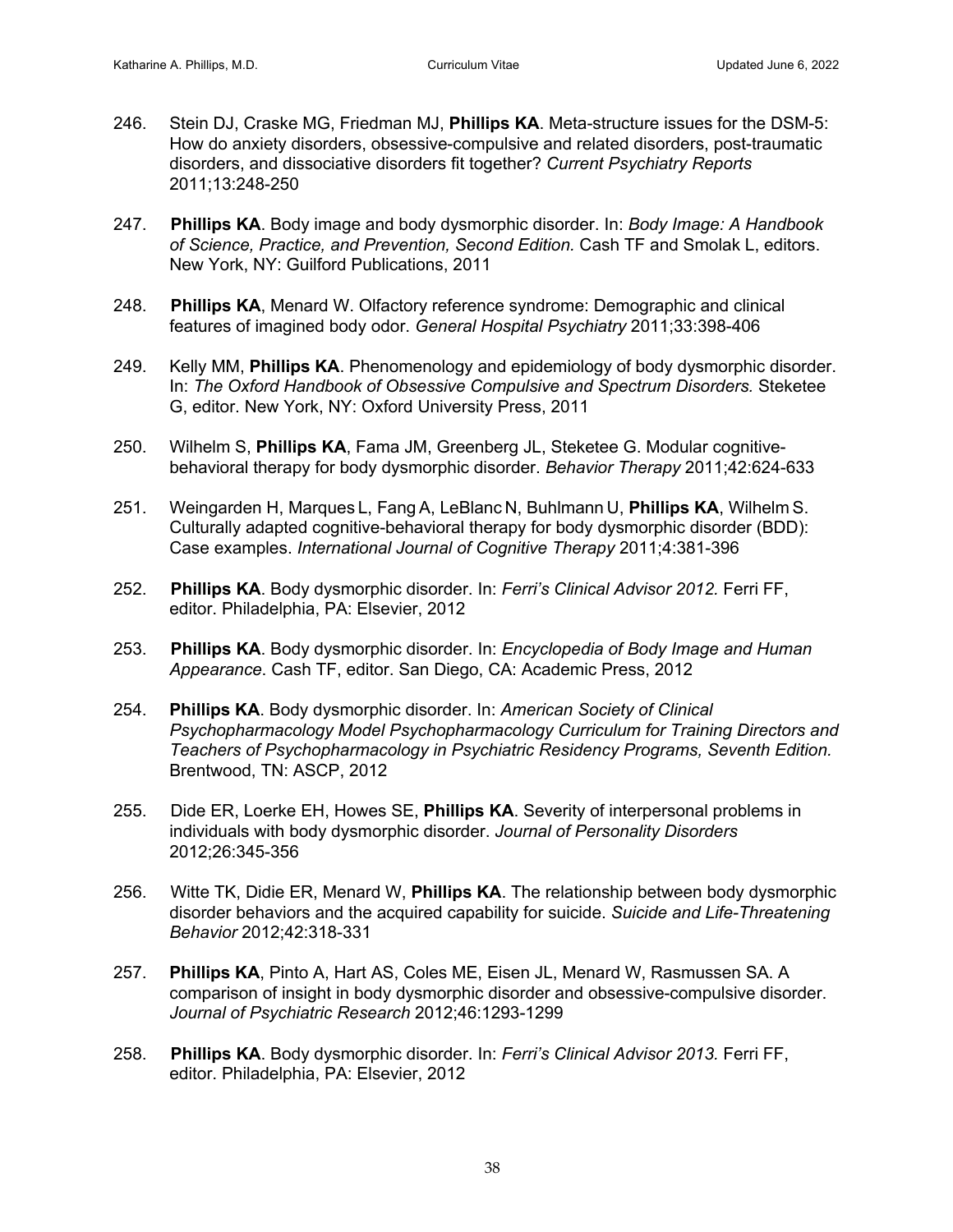- 259. **Phillips KA**, Menard W, Quinn E, Didie ER, Stout RL. A four-year prospective observational follow-up study of course and predictors of course in body dysmorphic disorder. *Psychological Medicine* 2013;43:1109-1117
- 260. Kelly MM, Dalrymple K, Zimmerman M, **Phillips KA**. A comparison study of body dysmorphic disorder versus social phobia. *Psychiatry Research* 2013;205:109-116
- 261. LeBeau RT, Mischel E, Simpson HB, Mataix-Cols D, **Phillips KA**, Stein DJ, Craske MG. Preliminary assessment of obsessive-compulsive spectrum disorder scales for DSM-5. *Journal of Obsessive-Compulsive and Related Disorders* 2013;2:114-118
- 262. Hart AS, **Phillips KA**. Symmetry concerns as a symptom of body dysmorphic disorder. *Journal of Obsessive-Compulsive and Related Disorders* 2013;2:292-298
- 263. Bjornsson AS, Didie ER, Grant JE, Menard W, Stalker E, **Phillips KA**. Age at onset and clinical correlates in body dysmorphic disorder. *Comprehensive Psychiatry* 2013;54:893- 903
- 264. **Phillips KA**, Menard W, Bjornsson AS. Cued panic attacks in body dysmorphic disorder. *Journal of Psychiatric Practice* 2013;19:194-203
- 265. Stein DJ, **Phillips KA**. Patient advocacy and DSM-5. *BMC Medicine* 2013;11:133
- 266. **Phillips KA**. Body dysmorphic disorder. In: *Ferri's Clinical Advisor 2014.* Ferri FF, editor. Philadelphia, PA: Elsevier, 2013
- 267. **Phillips KA**, Hart A, Menard W, Eisen JL. Psychometric evaluation of the Brown Assessment of Beliefs Scale in body dysmorphic disorder. *Journal of Nervous and Mental Disease* 2013;201:640-643
- 268. **Phillips KA**. Appearance preoccupations (a case of body dysmorphic disorder). In: *DSM-5 Clinical Cases.* Barnhill J, editor. Arlington, VA: American Psychiatric Publishing, 2013
- 269. Stein DJ, Simpson HB, **Phillips KA**. Germs (a case of obsessive-compulsive disorder). In: *DSM-5 Clinical Cases.* Barnhill J, editor. Arlington, VA: American Psychiatric Publishing, 2013
- 270. **Phillips KA**, Hart AS, Simpson HB, Stein DJ. Delusional versus nondelusional body dysmorphic disorder: Recommendations for DSM-5. *CNS Spectrums* 2014;19:10-20
- 271. Bjornsson AS, **Phillips KA**. Do obsessions and compulsions play a role in social anxiety disorder? *Harvard Review of Psychiatry* 2014;22:55-58
- 272. Wilhelm S, **Phillips KA**, Didie E, Buhlmann U, Greenberg JL, Fama JM, Keshaviah A, Steketee G. Modular cognitive-behavioral therapy for body dysmorphic disorder: A randomized controlled trial. *Behavior Therapy* 2014:45:314-327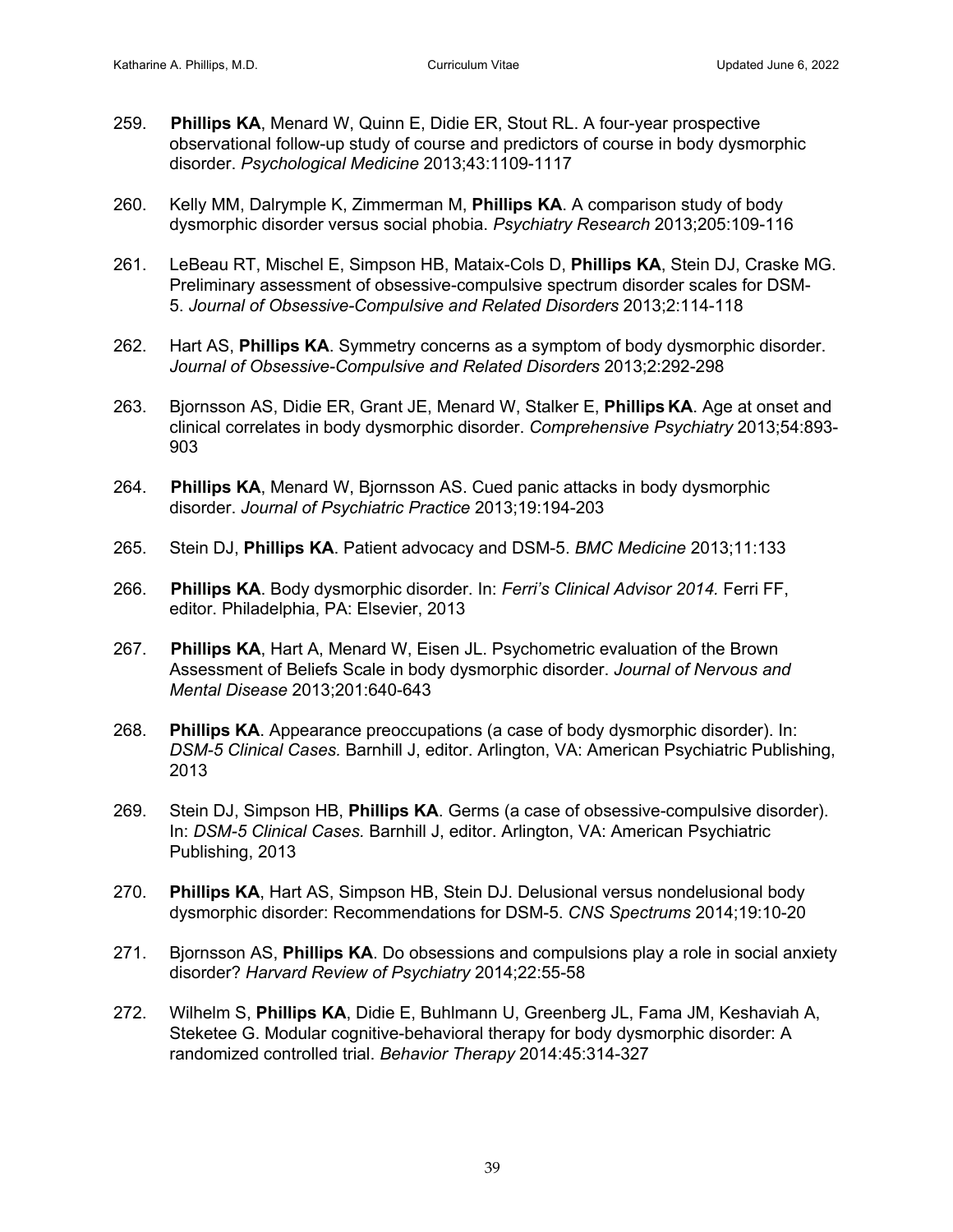- 273. **Phillips KA**, Hart AS, Menard W. Psychometric evaluation of the Yale-Brown Obsessive-Compulsive Scale Modified for Body Dysmorphic Disorder (BDD-YBOCS). *Journal of Obsessive-Compulsive and Related Disorders* 2014;3:205-208
- 274. **Phillips KA**. Body dysmorphic disorder. In: *Gabbard's Treatment of Psychiatric Disorders.* Gabbard G, editor. Arlington, VA: American Psychiatric Publishing, 2014
- 275. Stein DJ, Craske MA, Friedman MJ, **Phillips KA**. Anxiety disorders, obsessivecompulsive and related disorders, trauma- and stressor-related disorders, and dissociative disorders in DSM-5. *American Journal of Psychiatry* 2014;171:611-613
- 276. **Phillips KA**. Body dysmorphic disorder. In: *Ferri's Clinical Advisor 2015.* Ferri FF, editor. Philadelphia, PA: Elsevier, 2014
- 277. Kelly MM, Didie ER, **Phillips KA**. Personal- and appearance-based rejection sensitivity in body dysmorphic disorder. *Body Image*: *An International Journal of Research* 2014*;*11:260–265
- 278. Crerand CE, **Phillips KA.** Reply to: Patients with mild to moderate body dysmorphic disorder may benefit from rhinoplasty (Letter to the Editor). *Journal of Plastic, Reconstructive & Aesthetic Surgery* 2014;67:646-654
- 279. **Phillips KA**. Body dysmorphic disorder: Common, severe, and in need of treatment research (Invited Editorial). *Psychotherapy and Psychosomatics* 2014;83:325-329
- 280. Stein DJ, **Phillips KA**. Pros and cons of the new DSM-5 chapter of obsessivecompulsive and related disorders. *Current Psychiatry Reviews* 2014;10:325-329
- 281. **Phillips KA**. Obsessive-compulsive and related disorders: Introduction. In: *Psychiatry.* Tasman A, Lieberman J, Kay J, First M, Riba M, editors. Hoboken, NJ: Wiley-Blackwell, 2015
- 282. Pato MT, Steketee G, Eisen JL, Yip AG, **Phillips KA**. Obsessive-compulsive disorder and hoarding. In: *Psychiatry.* Tasman A, Lieberman J, Kay J, First M, Riba M, editors. Hoboken, NJ: Wiley-Blackwell, 2015
- 283. **Phillips KA**, Stein DJ. Body dysmorphic disorder, trichotillomania (hair-pulling disorder), and excoriation (skin-picking) disorder. In: *Psychiatry.* Tasman A, Lieberman J, Kay J, First M, Riba M, editors. Hoboken, NJ: Wiley-Blackwell, 2015
- 284. Fineberg NA, Reghunandanan S, Simpson HB, **Phillips KA**, Richter MA, Matthews K, Stein DJ, Sareen J, Brown A, Sookman D. Obsessive compulsive disorder (OCD): Practical strategies for pharmacological and somatic treatment in adults. *Psychiatry Research* 2015;227:114-125
- 285. **Phillips KA**. Body dysmorphic disorder. In: *American Society of Clinical Psychopharmacology Model Psychopharmacology Curriculum for Training Directors and Teachers of Psychopharmacology in Psychiatric Residency Programs, Eighth Edition.* Brentwood, TN: ASCP, 2015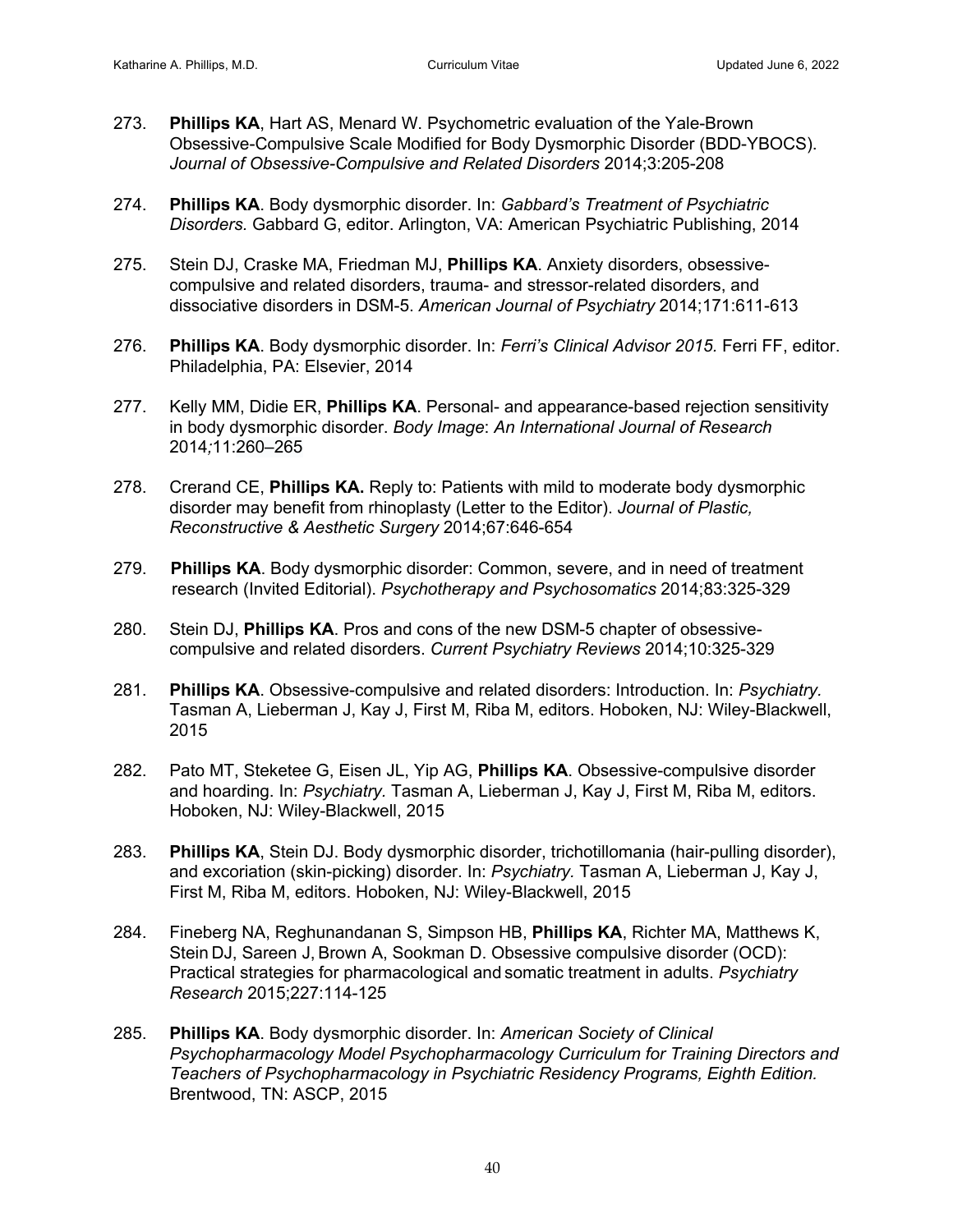- 286. **Phillips KA**. Body dysmorphic disorder: Clinical aspects and relationship to OCD. *Focus: The Journal of Lifelong Learning in Psychiatry* 2015;13:162-174
- 287. Kelly MM, Zhang J, **Phillips KA**. The prevalence of body dysmorphic disorder and its clinical correlates in a VA primary care behavioral health clinic. *Psychiatry Research* 2015:228:162-165
- 288. **Phillips KA**, Stein DJ. Introduction and major changes for the obsessive-compulsive and related disorders in DSM-5. In: *Handbook on Obsessive-Compulsive and Related Disorders.* **Phillips KA**, Stein DJ, editors. Arlington, VA: American Psychiatric Publishing, 2015
- 289. **Phillips KA**. Body dysmorphic disorder. In: *Handbook on Obsessive-Compulsive and Related Disorders.* **Phillips KA**, Stein DJ, editors. Arlington, VA: American Psychiatric Publishing, 2015
- 290. **Phillips KA**, Stein DJ. Other obsessive-compulsive and related disorders in DSM-5. In: *Handbook on Obsessive-Compulsive and Related Disorders.* **Phillips KA**, Stein DJ, editors. Arlington, VA: American Psychiatric Publishing, 2015
- 291. Stein DJ, **Phillips KA**. Conclusions. In: *Handbook on Obsessive-Compulsive and Related Disorders.* **Phillips KA,** Stein DJ, editors. Arlington, VA: American Psychiatric Publishing, 2015
- 292. **Phillips KA**. Body dysmorphic disorder. In: *Ferri's Clinical Advisor 2016.* Ferri FF, editor. Philadelphia, PA: Elsevier, 2015
- 293. **Phillips KA**, Zai G, King NA, Menard W, Kennedy JL, Richter MA. A preliminary candidate gene study in body dysmorphic disorder. *Journal of Obsessive-Compulsive and Related Disorders* 2015:6:72-76
- 294. **Phillips KA**. Body dysmorphic disorder. In: *American Society of Clinical Psychopharmacology Model Psychopharmacology Curriculum, for Training Directors and Teachers of Psychopharmacology in Psychiatric Residency Programs, 9th Edition*. Brentwood, TN: ASCP, 2016
- 295. **Phillips KA**. Body dysmorphic disorder. In: *Ferri's Clinical Advisor 2017.* Ferri FF, editor. Philadelphia, PA: Elsevier, 2016
- 296. **Phillips KA**, Keshaviah A, Dougherty DD, Stout RL, Menard W, Wilhelm S. Pharmacotherapy relapse prevention in body dysmorphic disorder: A double-blind placebo-controlled trial. *American Journal of Psychiatry* 2016;173:887-895
- 297. **Phillips KA**. Foreword. In: *Reflections on Body Dysmorphic Disorder: Stories of Courage, Determination, and Hope.* Schnackenberg N and Petro S, editors. London, England: The Body Dysmorphic Disorder Foundation, 2016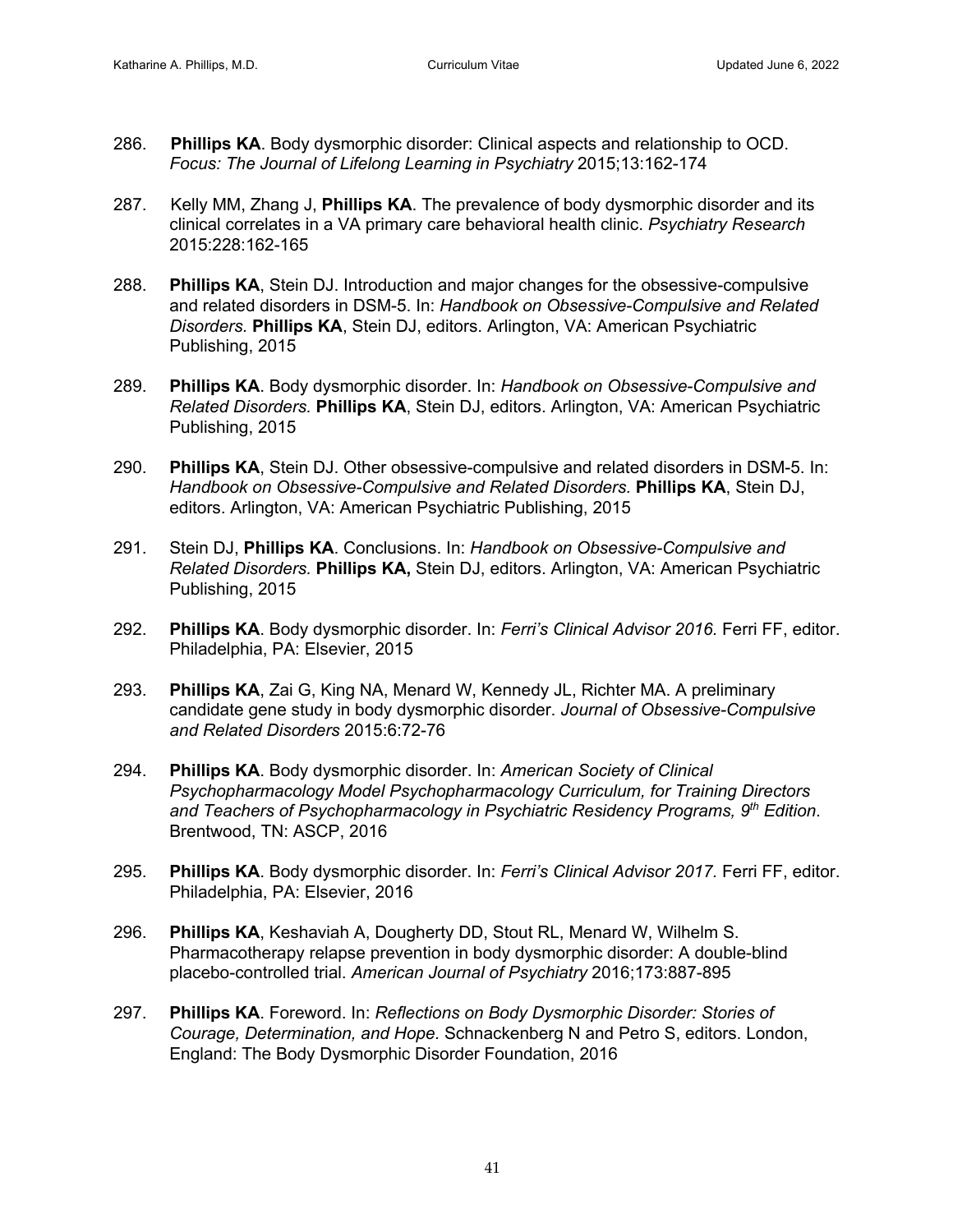- 298. Kelly M, Simmons R, Wang S, Kraus S, Donahue J, **Phillips KA**. Motives to drink alcohol among individuals with body dysmorphic disorder. *Journal of Obsessive-Compulsive and Related Disorders* 2017;12:52-57
- 299. **Phillips KA**, Crerand CE. Psychological evaluation and body dysmorphic disorder. In: *Orthognathic Surgery: Principles, Planning and Practice.* Naini FB and Gill DS, editors. Oxford, England: Wiley-Blackwell, 2017
- 300. **Phillips KA**. Body dysmorphic disorder. In: *Eating Disorders and Obesity: A Comprehensive Handbook, 3rd Edition.* Brownell KD, Walsh BT, editors. New York, NY: Guilford Press, 2017
- 301. **Phillips KA**. Body dysmorphic disorder. In: *Ferri's Clinical Advisor 2018.* Ferri FF, editor. Philadelphia, PA: Elsevier, 2017
- 302. **Philips KA**. Introduction. In: *Body Dysmorphic Disorder: Advances in Research and Clinical Practice.* **Phillips KA**, editor. New York, NY: Oxford University Press, 2017
- 303. **Phillips KA,** Simmons R, Donahue J. Three patients with body dysmorphic disorder: cases and commentary. In: *Body Dysmorphic Disorder: Advances in Research and Clinical Practice.* **Phillips KA**, editor. New York, NY: Oxford University Press, 2017
- 304. **Phillips KA**. Classification of body dysmorphic disorder and relevance for patient care. In: *Body Dysmorphic Disorder: Advances in Research and Clinical Practice.* **Phillips KA**, editor. New York, NY: Oxford University Press, 2017
- 305. Simmons R, **Phillips KA**. Core clinical features of body dysmorphic disorder: appearance preoccupations, negative emotions, core beliefs, and repetitive and avoidance behaviors. In: *Body Dysmorphic Disorder: Advances in Research and Clinical Practice.* **Phillips KA**, editor. New York, NY: Oxford University Press, 2017
- 306. **Phillips KA.** Insight and delusional beliefs in body dysmorphic disorder. In: *Body Dysmorphic Disorder: Research and Clinical Advances.* **Phillips KA**, editor. New York, NY: Oxford University Press, 2017
- 307. **Phillips KA.** Suicidality and aggressive behavior in body dysmorphic disorder. In: *Body Dysmorphic Disorder: Advances in Research and Clinical Practice.* **Phillips KA**, editor. New York, NY: Oxford University Press, 2017
- 308. **Phillips KA**. Body dysmorphic disorder in children and adolescents. In: *Body Dysmorphic Disorder: Advances in Research and Clinical Practice.* **Phillips KA**, editor. New York, NY: Oxford University Press, 2017
- 309. **Phillips KA**. Assessment of body dysmorphic disorder: screening, diagnosis, severity, and insight. In: *Body Dysmorphic Disorder: Advances in Research and Clinical Practice.*  **Phillips KA**, editor. New York, NY: Oxford University Press, 2017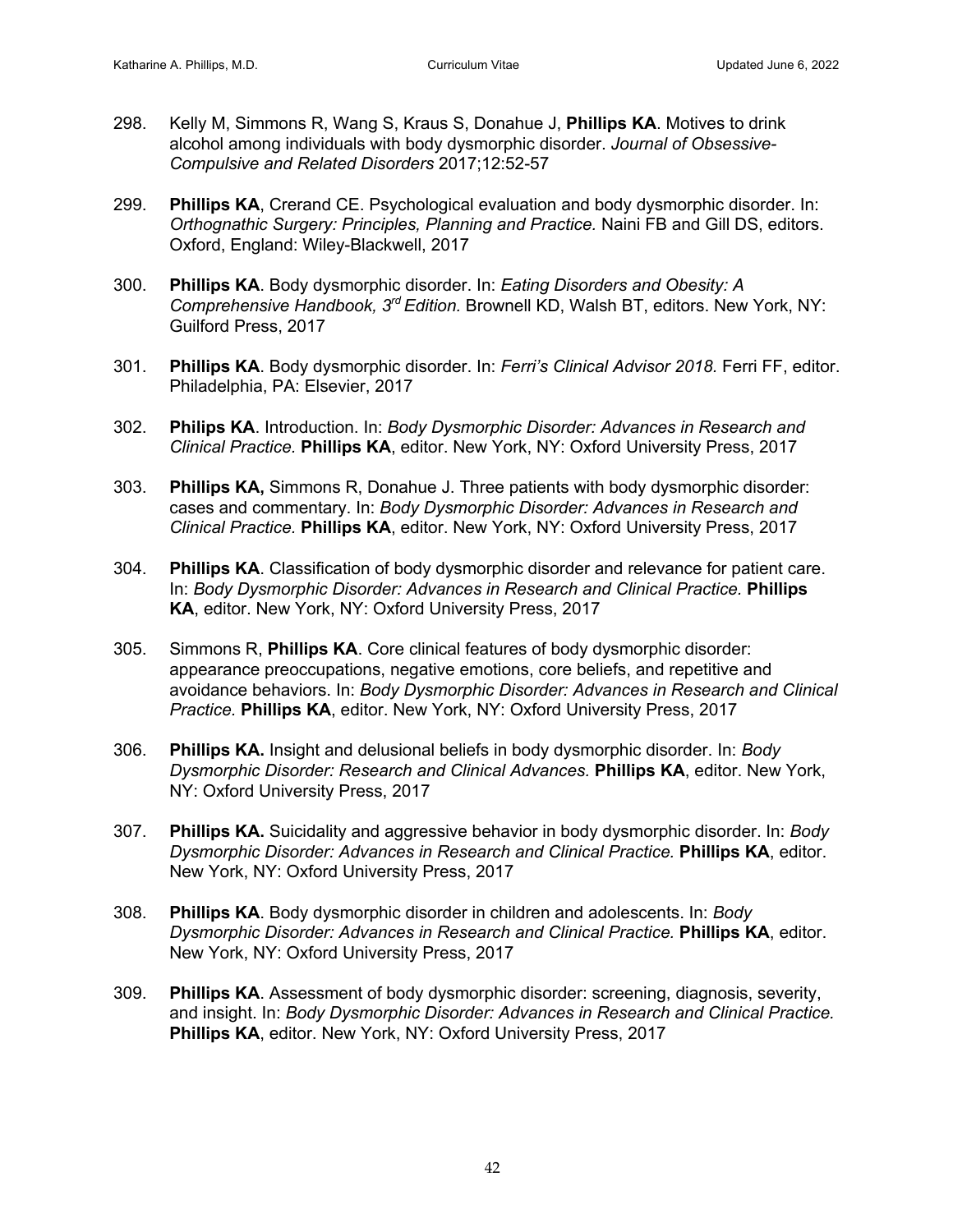- 310. **Phillips KA**. Differentiating body dysmorphic disorder from normal appearance concerns and other mental disorders. In: *Body Dysmorphic Disorder: Advances in Research and Clinical Practice.* **Phillips KA**, editor. New York, NY: Oxford University Press, 2017
- 311. Veale D, **Phillips KA**, Neziroglu F. Challenges in assessing and treating patients with body dysmorphic disorder and recommended approaches. In: *Body Dysmorphic Disorder: Advances in Research and Clinical Practice.* **Phillips KA**, editor. New York, NY: Oxford University Press, 2017
- 312. **Phillips KA.** Pharmacotherapy and other somatic treatments for body dysmorphic disorder. In: *Body Dysmorphic Disorder: Advances in Research and Clinical Practice.*  **Phillips KA**, editor. New York, NY: Oxford University Press, 2017
- 313. **Phillips KA**, Simmons R. Treating a patient with body dysmorphic disorder using medication and cognitive-behavioral therapy: An illustrative case example. In: *Body Dysmorphic Disorder: Advances in Research and Clinical Practice.* **Phillips KA**, editor. New York, NY: Oxford University Press, 2017
- 314. **Phillips KA**. Appendix: Measures and resources. In: *Body Dysmorphic Disorder: Advances in Research and Clinical Practice.* **Phillips KA,** editor. New York, NY: Oxford University Press, 2017
- 315. **Phillips KA**. New insights on the treatment of hypochondriasis (invited editorial). *American Journal of Psychiatry* 2017;174:719-720
- 316. **Phillips KA**. The obsessive-compulsive and related disorders: A new category in DSM-5. In: *Obsessive-Compulsive Disorder: Phenomenology, Pathophysiology, and Treatment*. Pittenger C, editor. New York, NY: Oxford University Press, 2017
- 317. Kelly MM, **Phillips KA**. Update on body dysmorphic disorder: clinical features, epidemiology, pathogenesis, assessment, and treatment. *Psychiatric Annals* 2017;47:552-558
- 318. Weingarden H, Shaw AM, **Phillips KA**, Wilhelm S. Shame and defectiveness beliefs in treatment-seeking patients with body dysmorphic disorder. *Journal of Nervous and Mental Disease* 2018;206:417-422
- 319. **Phillips KA**. Body dysmorphic disorder. In: *Ferri's Clinical Advisor 2019.* Ferri FF, editor. Philadelphia, PA: Elsevier, 2018
- 320. **Phillips KA**, Citrome L. Inaccurate prescribing warnings in electronic medical record systems: Results from an American Society of Clinical Psychopharmacology membership survey. *Journal of Clinical Psychiatry* 2019;80:18ac12536
- 321. **Phillips KA**. Body dysmorphic disorder. In: *Approach to the Psychiatric Patient: Case-Based Essays, Second Edition.* Barnhill JW, editor. Washington, DC: American Psychiatric Association Publishing, 2019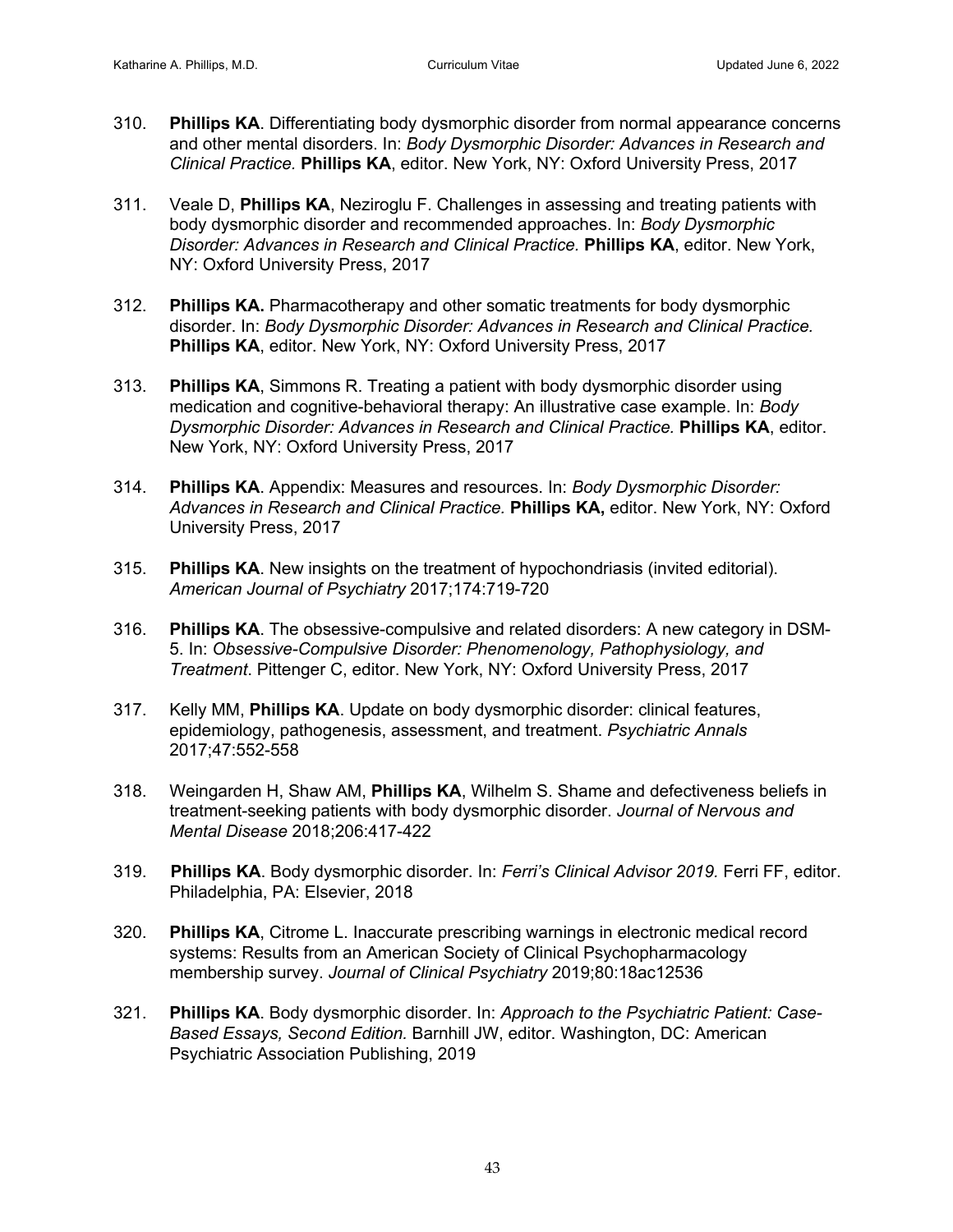- 322. Wilhelm S, **Phillips KA**, Greenberg JL, O'Keefe SM, Hoeppner SS, Keshaviah A, Sarvode-Mothi S, Schoenfeld DA. Efficacy and posttreatment effects of therapistdelivered cognitive behavioral therapy vs supportive psychotherapy for adults with body dysmorphic disorder: A randomized clinical trial. *JAMA Psychiatry* 2019;76:363-373
- 323. **Phillips KA.** Body dysmorphic disorder. *American Society of Clinical Psychopharmacology Model Psychopharmacology Curriculum, for Training Directors and Teachers of Psychopharmacology in Psychiatric Residency Programs, 10th Edition.* Brentwood, TN: ASCP, 2019
- 324. Greenberg JL, **Phillips KA**, Steketee G, Hoeppner SS, Wilhelm S. Predictors of response to cognitive-behavioral therapy for body dysmorphic disorder. *Behavior Therapy* 2019;50:839-849
- 325. **Phillips KA**. Body dysmorphic disorder. In: *Ferri's Clinical Advisor 2020.* Ferri FF, editor. Philadelphia, PA: Elsevier, 2019
- 326. Fang A, Porth R, **Phillips KA**, Wilhelm S. Personality as a predictor of treatment response to escitalopram in adults with body dysmorphic disorder. *Journal of Psychiatric Practice* 2019;25:347-357
- 327. Houchins JR, Kelly MM, **Phillips KA**. Motives for illicit drug use among individuals with body dysmorphic disorder. *Journal of Psychiatric Practice* 2019;25:427-436
- 328. Rizert T, Brodt M, Kelly M, Menard W, **Phillips KA**. Social avoidance as a predictor of psychosocial functioning in body dysmorphic disorder: A prospective longitudinal analysis. *Cognitive Therapy and Research* 2020;44:557–566
- 329. Sofko C, Tremont G, Tan JE, Westervelt H, Ahern DC, Menard W, **Phillips KA**. Olfactory and neuropsychological functioning in olfactory reference syndrome. *Psychosomatics* 2020;61:261–267
- 330. Summers BJ, Albers G, Jones PJ, McNally RJ, **Phillips KA**, Wilhelm S. A network perspective on body dysmorphic disorder and major depressive disorder. *Journal of Affective Disorders* 2020;262:165-173
- 331. Fang A, Steketee G, Keshaviah A, Didie E, **Phillips KA**, Wilhelm S. Mechanisms of change in cognitive behavioral therapy for body dysmorphic disorder. *Cognitive Therapy and Research* 2020;44:596–610
- 332. Kelly MM, **Phillips KA**. Body dysmorphic disorder. In: *The New Oxford Textbook of Psychiatry, 3rd Edition.* Geddes JR, Andreasen NC, Goodwin GM, editors. Oxford, UK: Oxford University Press, 2020
- 333. **Phillips KA**. Body dysmorphic disorder. In: *Ferri's Clinical Advisor 2021.* Ferri FF, editor. Philadelphia, PA: Elsevier, 2020
- 334. Valderrama J, Hansen SK, Pato C, **Phillips K**, Knowles J, Pato MT. Greater history of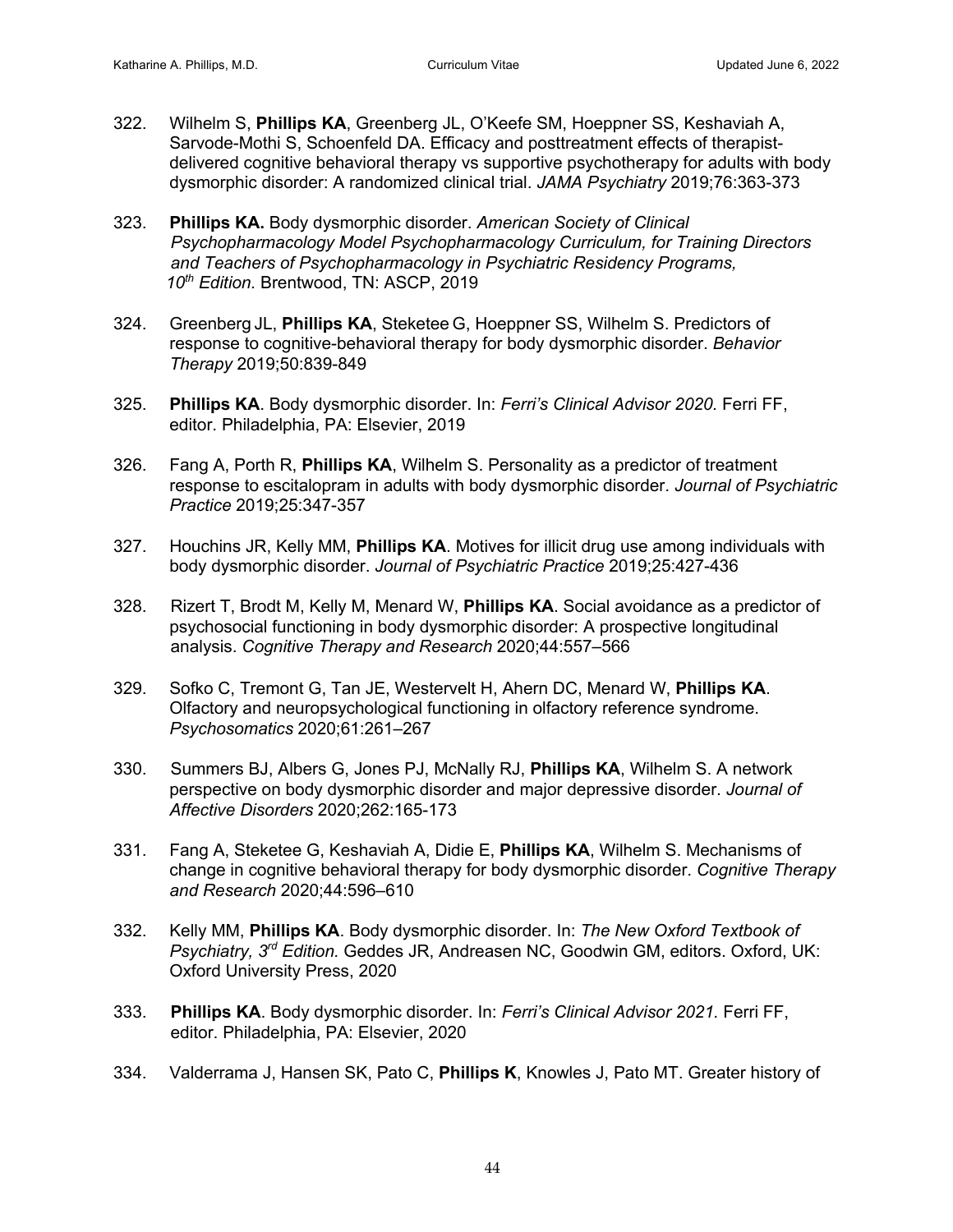traumatic event exposure and PTSD associated with comorbid body dysmorphic disorder in a large OCD cohort. *Psychiatry Research* 2020;289:112962

- 335. **Phillips KA**. Body dysmorphic disorder. *American Society of Clinical Psychopharmacology Model Psychopharmacology Curriculum, for Training Directors and Teachers of Psychopharmacology in Psychiatric Residency Programs, 11th Edition.*  Brentwood, TN*:* ASCP, 2020
- 336. Castle D, Beilharz F, **Phillips KA**, Brakoulias V, Drummond LM, Hollander E, Ioannidis K, Pallanti S, Chamberlain SR, Rossell SL, Veale D, Wilhelm S, Van Ameringen M, Dell'Osso B, Menchon JM, Fineberg NA. Body dysmorphic disorder: A treatment synthesis and consensus on behalf of the International College of Obsessive-Compulsive Spectrum Disorders (ICOCS) and the Obsessive Compulsive and Related Disorders Network (OCRN) of the European College of Neuropsychopharmacology (ECNP). *International Clinical Psychopharmacology* 2021;36:61-75
- 337. Fernández de la Cruz L, Enander J, Rück C, Wilhelm S, **Phillips KA**, Steketee G, Sarvode Mothi S, Krebs G, Bowyer L, Monzani B, Veale D, Mataix-Cols D. Empirically defining treatment response and remission in body dysmorphic disorder. *Psychological Medicine* 2021;51:83-89
- 338. Sookman D, **Phillips KA**, Mataix-Cols D, Veale D. Introduction to knowledge and competency standards for specialized treatments for obsessive-compulsive disorder throughout the life span: Phase two series by the International Accreditation Task Force of the Canadian Institute for Obsessive Compulsive Disorders (CIOCD, www.ciocd.ca). *Psychiatry Research* 2021;298:113753
- 339. Pittenger C, Brennan BP, Koran L, Mathews CA, Nestadt G, Pato M, **Phillips KA**, Rodriguez C, Simpson B, Skapinakis P, Stein DJ, Storch EA. Specialty knowledge and competency standards for pharmacotherapy of adult obsessive-compulsive disorder. *Psychiatry Research* 2021;300:113853
- 340. **Phillips KA**, Greenberg JL, Hoeppner SS, Weingarden H, O'Keefe S, Keshaviah A, Schoenfeld DA, Wilhelm S. Predictors and moderators of symptom change during cognitive-behavioral therapy or supportive psychotherapy for body dysmorphic disorder. *Journal of Affective Disorders* 2021;287:34-40
- 341. **Phillips KA**. Body dysmorphic disorder. In: *Ferri's Clinical Advisor 2022.* Ferri FF, editor. Philadelphia, PA: Elsevier, 2021
- 342. Sookman D, **Phillips KA**, Anholt GE, Bhar S, Bream V, Challacombe FL, Coughtrey A, Craske MG, Foa E, Gagné J, Huppert JD, Jacobi D, Lovell K, McLean CP, Neziroglu F, Pedley R, Perrin S, Pinto A, Pollard CA, Radomsky A, Riemann B, Shafran R, Simos G, Söchting I, Summerfeldt LJ, Szymanski J, Treanor M, Van Noppen B, van Oppen P, Whittal M, Williams MT, Williams T, Yadin E, Veale D. Knowledge and competency standards for specialized cognitive behavioral therapy for adult obsessive-compulsive disorder. *Psychiatry Research* 2021;303:113752
- 343. Weingarden H, Hoeppner SS, Snorrason I, Greenberg JL, **Phillips KA**, Wilhelm S. Rates of remission, sustained remission, and recurrence in a randomized controlled trial of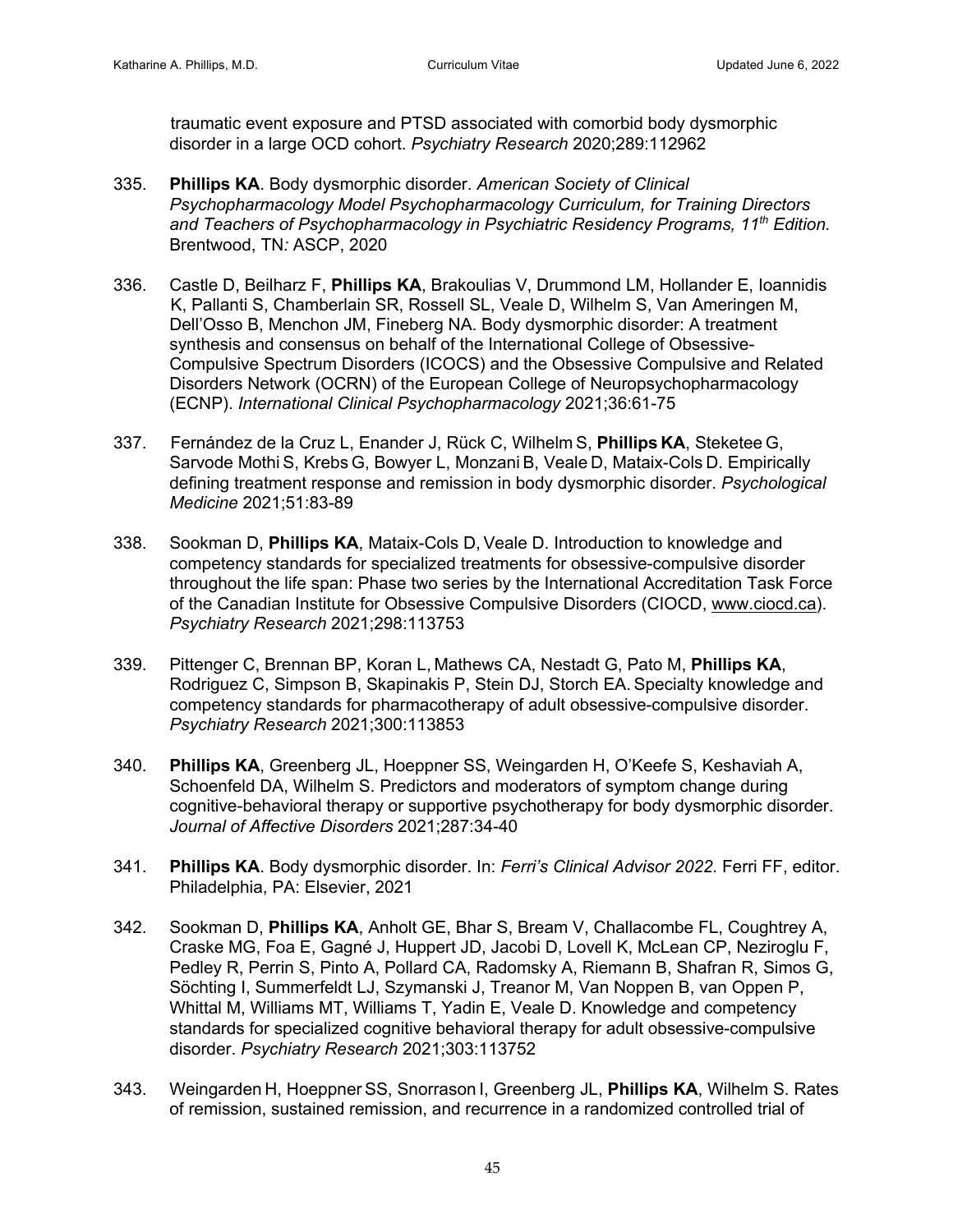cognitive behavioral therapy versus supportive psychotherapy for body dysmorphic disorder. *Depression and Anxiety* 2021;38:700-707

- 344. **Phillips KA**, Kelly MM. Body dysmorphic disorder: Clinical overview and relationship to obsessive compulsive disorder. *FOCUS: The Journal of Lifelong Learning in Psychiatry* 2021;19:413-419
- 345. Bernstein EE, **Phillips KA**, Greenberg JL, Curtiss J, Hoeppner SS, Wilhelm S. Mechanisms of cognitive behavioral therapy effects on body dysmorphic disorder symptoms: A network intervention analysis. *Psychological Medicine,* published online November 9, 2021, pages 1-9
- 346. Curtiss JE, Bernstein EE, Wilhelm S, **Phillips KA**. Predictors of pharmacotherapy outcomes for body dysmorphic disorder: A machine learning approach. *Psychological Medicine,* published online January 10, 2022, pages 1-11
- 347. Summers BJ, Hoeppner SS, Beatty CC, Blais MA, Greenberg JL, **Phillips KA,** Wilhelm S. An evaluation of the Body Dysmorphic Disorder Symptom Scale as a measure of treatment response and remission in psychotherapy and medication trials. *Behavior Therapy* 2022;53:521-534
- 348. Kelly MM, **Phillips KA**. Phenomenology and epidemiology of body dysmorphic disorder. In: *The Oxford Handbook of Obsessive Compulsive and Related Disorders.* Tolin D, editor. New York, NY: Oxford University Press, in press
- 349. **Phillips KA**, Rodriguez CI, Harding KJ, Fallon BA, Stein DJ. Obsessive-compulsive or related disorders: Hypochondriasis, hoarding disorder, body dysmorphic disorder, olfactory reference disorder, trichotillomania, and excoriation disorder. In: *Tasman's Psychiatry, 5th Edition.* Tasman A, Riba MB, Schulze TG, Ng CH, Alfonso CA, Lecic-Tosevski D, Kanba S, Alarcon RD, Ndetei DM, editors. New York, NY: Springer Publishing, in press
- 350. **Phillips KA**. Body dysmorphic disorder. In: *Ferri's Clinical Advisor 2023.* Ferri FF, editor. Philadelphia, PA: Elsevier, in press
- 351. **Phillips KA**. Appearance preoccupations (a case of body dysmorphic disorder). In: *DSM-5 Clinical Cases, Second Edition.* Barnhill J, editor. Washington, DC: American Psychiatric Publishing, in press
- 352. Stein DJ, Simpson HB, **Phillips KA**. Germs (a case of obsessive-compulsive disorder). In: *DSM-5 Clinical Cases, Second Edition.* Barnhill J, editor. Washington, DC: American Psychiatric Publishing, in press
- 353. Greenberg JL, Jacobson NC, Hoeppner SS, Bernstein EE, Snorrason I, Schwartzberg A, Steketee G, **Phillips KA**, Wilhelm S. Early response to cognitive behavioral therapy for body dysmorphic disorder as a predictor of outcomes. *Journal of Psychiatric Research,*  in press

**BOOKS**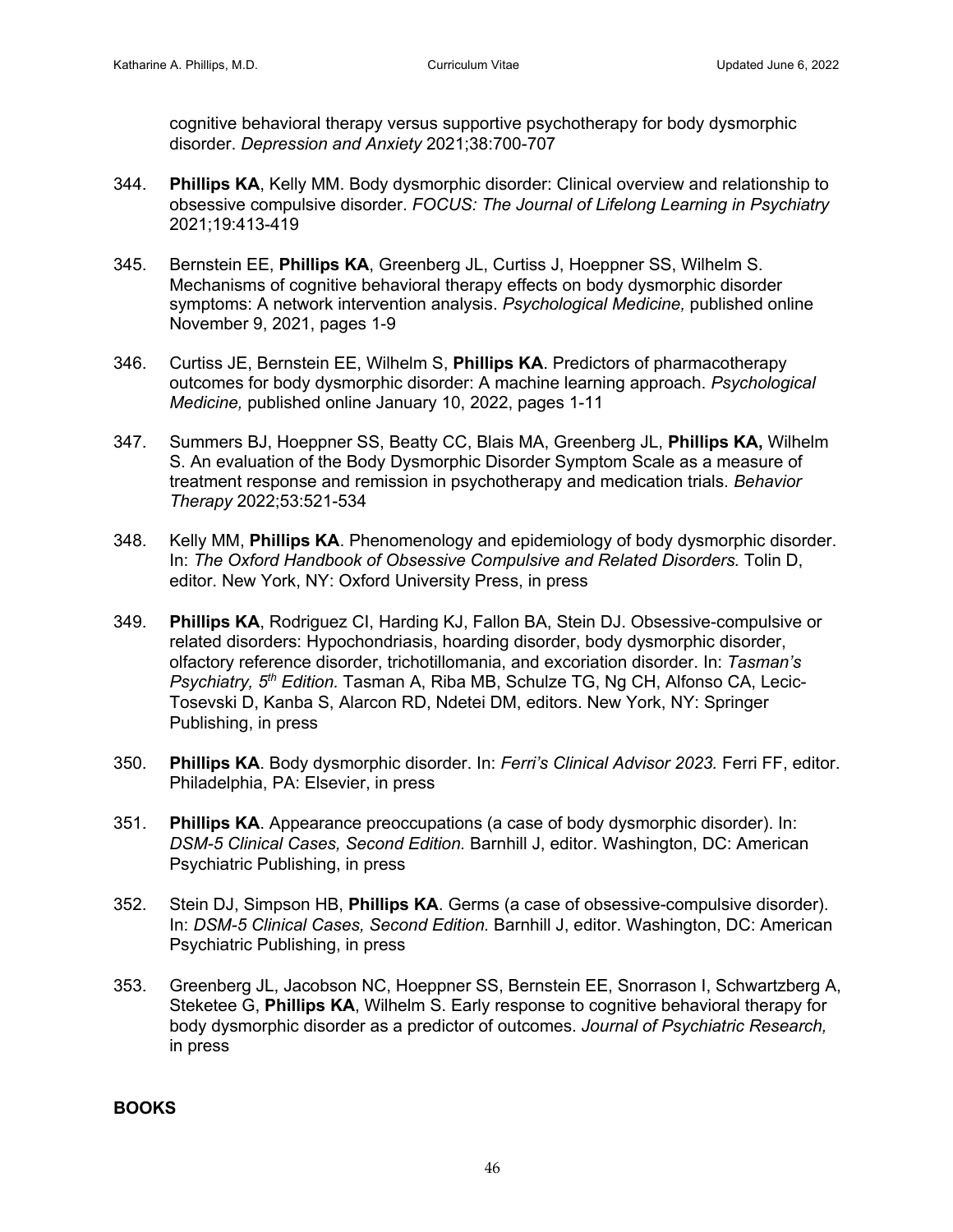1. **Phillips KA**. *The Broken Mirror: Understanding and Treating Body Dysmorphic Disorder.* New York, NY: Oxford University Press, 1996

(Japanese Edition): **Phillips KA**. *The Broken Mirror: Understanding and Treating Body Dysmorphic Disorder.* Tokyo, Japan: Kongo Shuppan Co., Ltd., 1999

(Polish Edition): **Phillips KA**. *The Broken Mirror: Understanding and Treating Body Dysmorphic Disorder.* Warsaw, Poland: Centrum Terapii, in press

2. Pope HG Jr, **Phillips KA**, Olivardia R. *The Adonis Complex: The Secret Crisis of Male Body Obsession.* New York, New York: The Free Press, 2000 (Paperback edition: *The Adonis Complex: How to Identify, Treat, and Prevent Body Obsession in Men and Boys.* New York, NY: The Free Press, 2002)

(Portuguese Edition): Pope HG Jr, **Phillips KA**, Olivardia R. *O Complexo de Adônis; A Obsessão Masculina Pelo Corpo.* Trans. Teixeira SA. Rio de Janeiro, Brazil: Editora Campus Ltda., 2000

(German Edition): Pope HG Jr, **Phillips KA**, Olivardia R. *Der Adonis-Komplex: Schönheitswahn und Körperkult bei Männern.* Münich, Germany: Deutscher Taschenbuch Verlag GmbH & Co., 2000

(Greek Edition): Pope HG Jr, **Phillips KA**, Olivardia R. *The Adonis Complex: The Secret Crisis of Male Body Obsession.* Athens, Greece: Editions Thymari, 2001

(Chinese Edition): Pope HG Jr, **Phillips KA**, Olivardia R. *The Adonis Complex: The Secret Crisis of Male Body Obsession.* Taipei, Taiwan: Cité Publishing, 2001

(Latin American Edition): Pope HG Jr, **Phillips KA**, Olivardia R. *The Adonis Complex: The Secret Crisis of Male Body Obsession.* Oceano, 2002

(Chinese Edition): Pope HG Jr, **Phillips KA**, Olivardia R. *The Adonis Complex: The Secret Crisis of Male Body Obsession.* Chongqing, China: Chongqing Publishing House, 2005

- 3. **Phillips KA** (editor). *Somatoform and Factitious Disorders* (Review of Psychiatry Series, Volume 20, Number 3; Oldham JM and Riba MB, series editors). Washington DC: American Psychiatric Publishing, Inc, 2001
- 4. Castle DJ, **Phillips KA** (editors). *Disorders of Body Image.* London, England: Wrightson Biomedical Publishing LTD, 2002
- 5. **Phillips KA**, First MB, Pincus HA (editors). *Advancing DSM: Dilemmas in Psychiatric Diagnosis.* Washington DC: American Psychiatric Publishing Inc, 2003

(Spanish Edition): **Phillips KA**, First MB, Pincus HA (editors). *Advancing DSM: Dilemmas in Psychiatric Diagnosis.* Washington DC: American Psychiatric Publishing Inc, 2005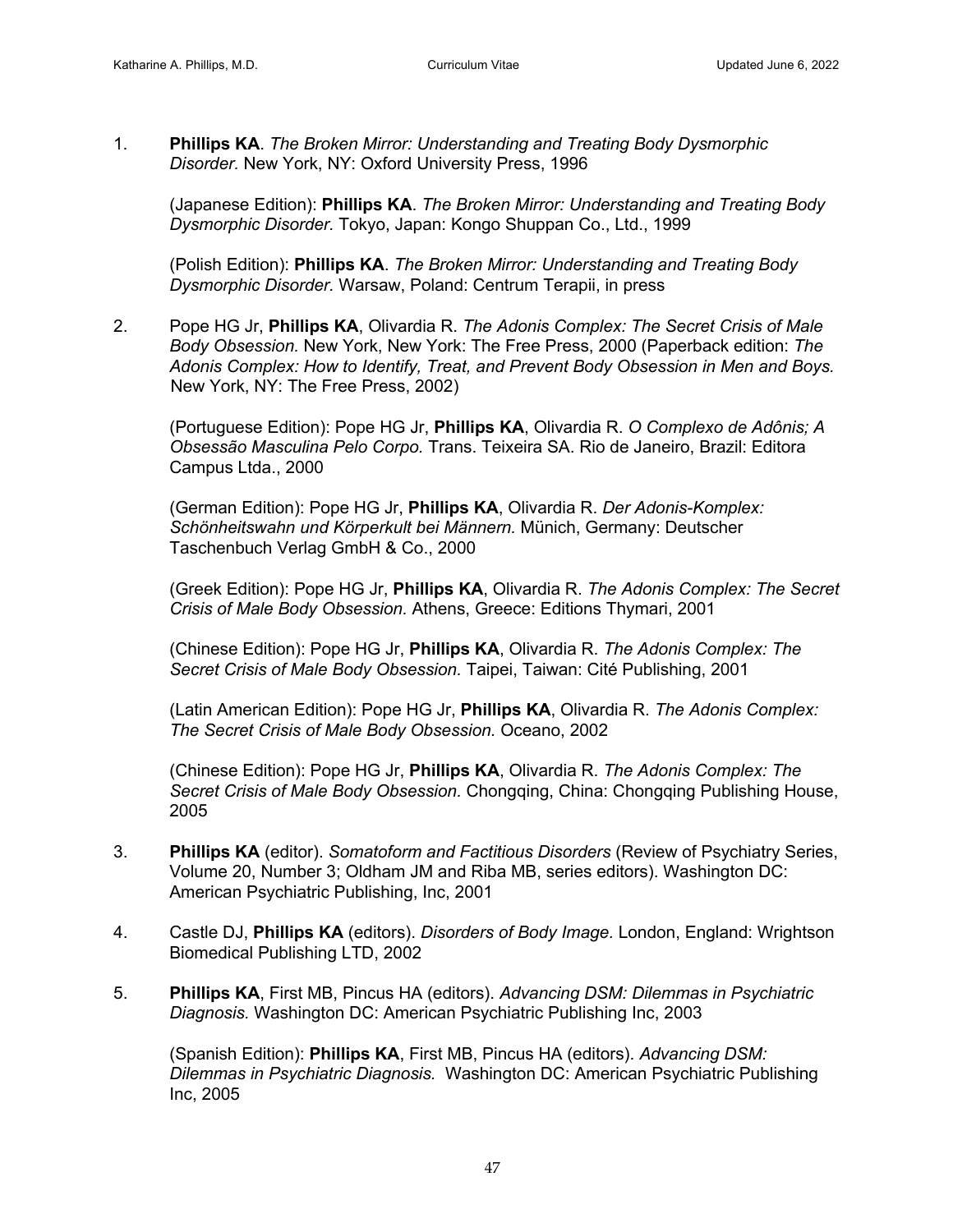6. **Phillips KA**. *The Broken Mirror: Understanding and Treating Body Dysmorphic Disorder. Revised and Expanded Edition.* New York, NY: Oxford University Press, 2005

(Chinese Edition): **Phillips KA**. *The Broken Mirror: Understanding and Treating Body Dysmorphic Disorder.* Beijing, China: Beijing World Publishing Corp., 2018

- 7. Section Editor, Somatoform and factitious disorders. *Gabbard's Treatments of Psychiatric Disorders, Fourth Edition.* Washington DC: American Psychiatric Publishing Inc, 2007
- 8. Associate Editor, *Handbook of Psychiatric Measures.* Washington DC: American Psychiatric Publishing Inc, 2008
- 9. **Phillips KA**. *Understanding Body Dysmorphic Disorder: An Essential Guide.* New York, NY: Oxford University Press, 2009

(Chinese edition): **Phillips KA.** *Understanding Body Dysmorphic Disorder: An Essential Guide.* Beijing, China: Posts and Telecommunications Press of Beijing, 2018

10. Shahrokh NC, Hales RE, **Phillips KA**, Yudofsky SC. *The Language of Mental Health: A Glossary of Psychiatric Terms.* Washington, DC: American Psychiatric Publishing Inc, 2011

(French Edition): Shahrokh NC, Hales RE, **Phillips KA**, Yudofsky SC. *Dictionnaire de Psychiatrie.* Paris, France: Elsevier Masson, 2014

11. Wilhelm S, **Phillips KA**, Steketee G. *Cognitive-Behavioral Therapy for Body Dysmorphic Disorder: A Treatment Manual.* New York, NY: Guilford Press, 2013

(Russian edition): Wilhelm S, **Phillips KA**, Steketee G. *Cognitive-Behavioral Therapy for Body Dysmorphic Disorder: A Treatment Manual.* Moscow, Russia: Nauchniy Mir Publishing (Scientific World Publishing), in press

- 12. **Phillips KA**, Stein DJ (editors). *Handbook on Obsessive-Compulsive and Related Disorders.* Arlington, VA: American Psychiatric Publishing, 2015
- 13. **Phillips KA** (editor). *Body Dysmorphic Disorder: Advances in Research and Clinical Practice.* New York, NY: Oxford University Press, 2017

## **OTHER PUBLICATIONS**

- 1. **Phillips KA**. What is body dysmorphic disorder? *Harvard Mental Health Letter,* March 1992
- 2. **Phillips KA**. Body dysmorphic disorder. In: *Encyclopedia Britannica.* McHenry R, editor. Chicago, IL: Encyclopedia Britannica, Inc., 1992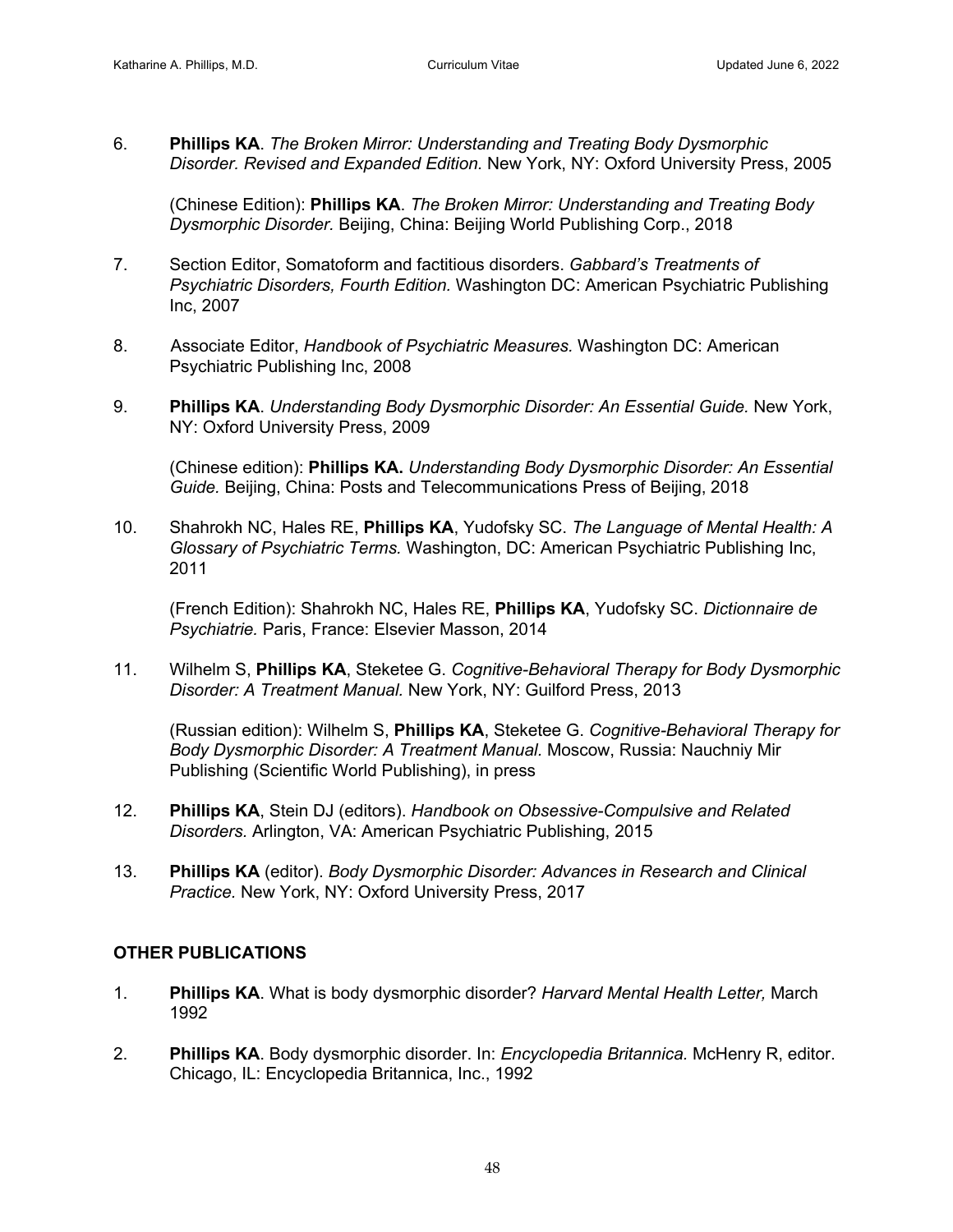- 3. **Phillips KA**. Body dysmorphic disorder: the distress of imagined ugliness. *Treatment Centers,* December 1992
- 4. **Phillips KA**. Body dysmorphic disorder: the "ugliness problem." *OCD Newsletter*  1993;7:1-3
- 5. **Phillips KA**. Is body dysmorphic disorder a variant of obsessive compulsive disorder? *Masters in Psychiatry,* 1994
- 6. **Phillips KA**. Body dysmorphic disorder: recognizing and treating imagined ugliness. *Psychiatric Times,* November 1996
- 7. **Phillips KA**, Van Noppen B, Shapiro L. *Learning to Live with Body Dysmorphic Disorder.* Milford, CT: Obsessive-Compulsive Foundation, 1997
- 8. **Phillips KA**. The broken mirror: recognizing and treating body dysmorphic disorder. *American Society of Clinical Psychopharmacology Progress Notes,* 1998
- 9. Albertini RS, **Phillips KA**. Body dysmorphic disorder: when appearance becomes an obsession. *World College Health,* www.worldcollege health.org, 1999
- 10. Albertini RS, **Phillips KA**. The broken mirror: recognizing and treating body dysmorphic disorder. *Lifescape,* DrKoop.com, 1999
- 11. Regan L, Dufresne RG, **Phillips K**. Body dysmorphic disorder: a clinician's introduction. *Medicine and Health/Rhode Island.* 2001;84:292-293
- 12. **Phillips KA**. Somatoform disorders. In: *The Merck Manual of Medical Information— Home Edition.* Porter RS, editor. Kenilworth, NJ: Merck & Co., Inc, 2003
- 13. **Phillips KA**. Body dysmorphic disorder. *World Book Online Americas Edition,* http://www.worldbook online.com/ar?/na/ar/co/ar750243.htm, July 2003
- 14. **Phillips KA**. Somatoform and factitious disorders. In: *The Merck Manual, Eighteenth Edition*. Porter RS, editor. Kenilworth, NJ: Merck & Co., Inc, 2006
- 15. **Phillips KA.** Somatoform and factitious disorders. In: *The Merck Manual of Medical Information—Home Edition.* Porter RS, editor. Kenilworth, NJ: Merck & Co., Inc, 2008; also published online at http://www.merck.com/mmhe/sec07/ch099/ch099a.html
- 16. **Phillips KA**. Somatoform and factitious disorders. In: *The Merck Manual of Medical Information—Professional Edition.* Porter RS, editor. Kenilworth, NJ: Merck & Co., Inc, 2008; also published online at http://www.merck.com/mmpe/sec15/ch204/ch204a.html
- 17. **Phillips KA**. Somatoform disorders. In: *The Merck Manual Home Health Handbook.* Porter RS, editor. Kenilworth, NJ: Merck & Co., Inc, 2009
- 18. Didie ER, Kelly M, Hart A, **Phillips KA**. Body dysmorphic disorder and eating disorders. *Renfrew Perspectives*, Winter 2012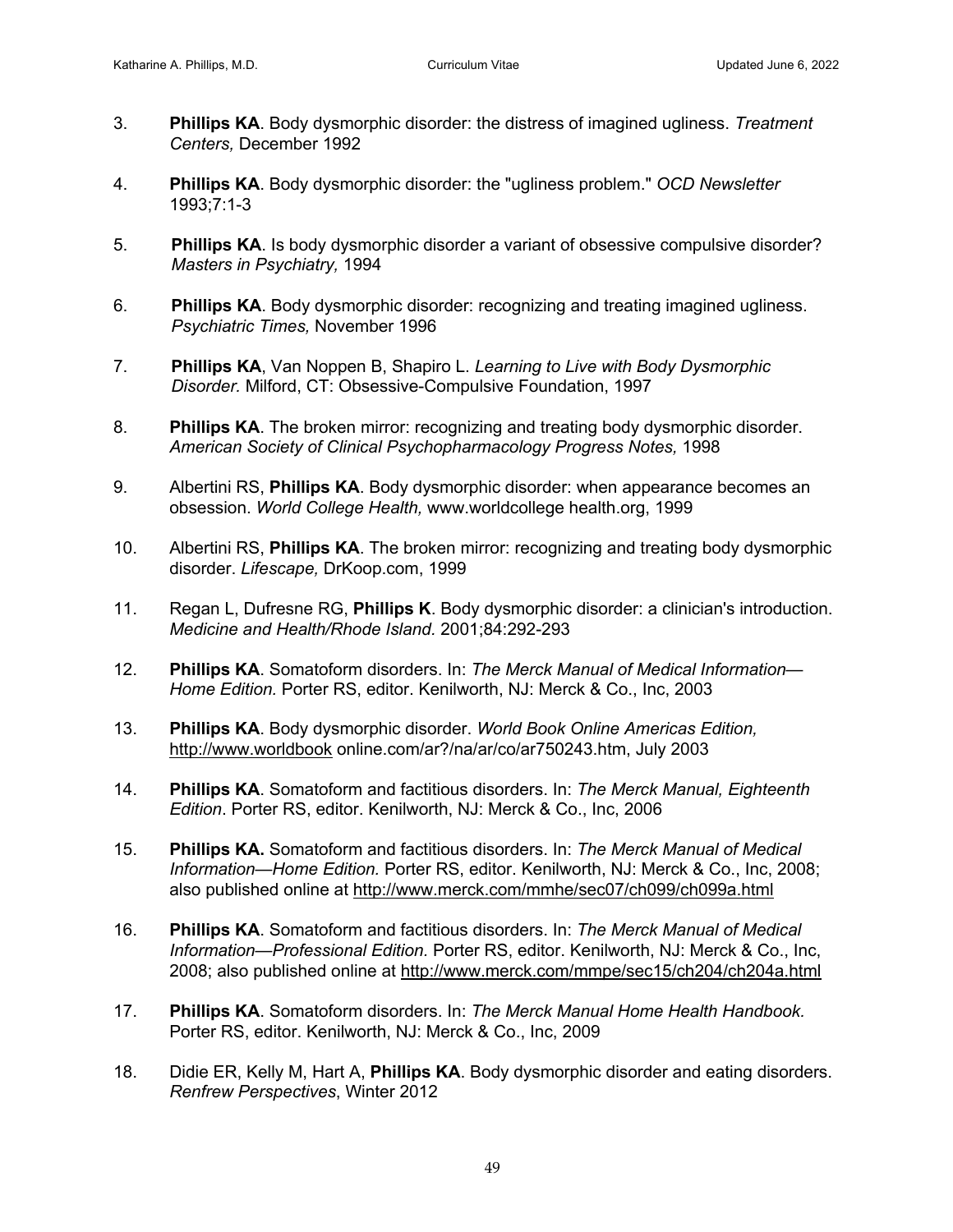- 19. **Phillips KA**, Stein DJ. Obsessive compulsive and related disorders. In: *The Merck Manual, Professional Edition.* Porter RS, editor. Kenilworth, NJ: Merck & Co., Inc, 2014
- 20. **Phillips KA**, Stein DJ. Obsessive compulsive and related disorders. In: *The Merck Manual, Home Edition.* Porter RS, editor. Kenilworth, NJ: Merck & Co., Inc, 2014
- 21. **Phillips KA**. How to recognize and treat body dysmorphic disorder. "From the Experts" column. *Psychiatric News,* August 12, 2015
- 22. **Phillips KA***.* Body dysmorphic disorder: Epidemiology, pathogenesis, and clinical features. In: *UpToDate*. Solomon D, editor. Waltham, MA: Wolters Kluwer Health, 2016
- 23. **Phillips KA***.* Body dysmorphic disorder: Assessment, diagnosis, and differential diagnosis. In: *UpToDate*. Solomon D, editor. Waltham, MA: Wolters Kluwer Health, 2016
- 24. **Phillips KA.** Body dysmorphic disorder: Treatment and prognosis. In: *UpToDate*. Solomon D, editor. Waltham, MA: Wolters Kluwer Health, 2016
- 25. **Phillips KA**, Stein DJ. Obsessive compulsive and related disorders. In: *The Merck Manual Professional Version*. Porter RS, editor. Kenilworth, NJ: Merck & Co., Inc, 2017
- 26. Schaefer J, **Phillips KA**. The body as a prison: BDD and eating disorders. *International OCD Foundation Newsletter,* Winter 2017
- 27. **Phillips KA**. International OCD Foundation website (wrote portions of the website on body dysmorphic disorder). *IOCDF,* 2018
- 28. **Phillips KA**, Stein DJ. Obsessive compulsive and related disorders. In: *The Merck Manual Consumer Version*. Porter RS, editor. Kenilworth, NJ: Merck & Co., Inc, 2018; last updated and published online September 2018 at at https://www.merckmanuals.com/home/mental-health-disorders/obsessive-compulsiveand-related-disorders/obsessive-compulsive-disorder-ocd.
- 29. **Phillips KA**, Stein DJ. Obsessive compulsive and related disorders. In: *The Merck Manual Professional Version*. Porter RS, editor. Kenilworth, NJ: Merck & Co., Inc, 2018; last updated and published online June 2018 at https://www.merckmanuals.com/professional/psychiatric-disorders/obsessivecompulsive-and-related-disorders/obsessive-compulsive-disorder-ocd.
- 30. **Phillips KA***.* Body dysmorphic disorder: Clinical features. In: *UpToDate*. Solomon D, editor. Waltham, MA: Wolters Kluwer Health, 2018
- 31. **Phillips KA***.* Body dysmorphic disorder: Epidemiology and pathogenesis. In: *UpToDate*. Solomon D, editor. Waltham, MA: Wolters Kluwer Health, 2018
- 32. **Phillips KA***.* Body dysmorphic disorder: Assessment, diagnosis, and differential diagnosis. In: *UpToDate*. Solomon D, editor. Waltham, MA: Wolters Kluwer Health, 2018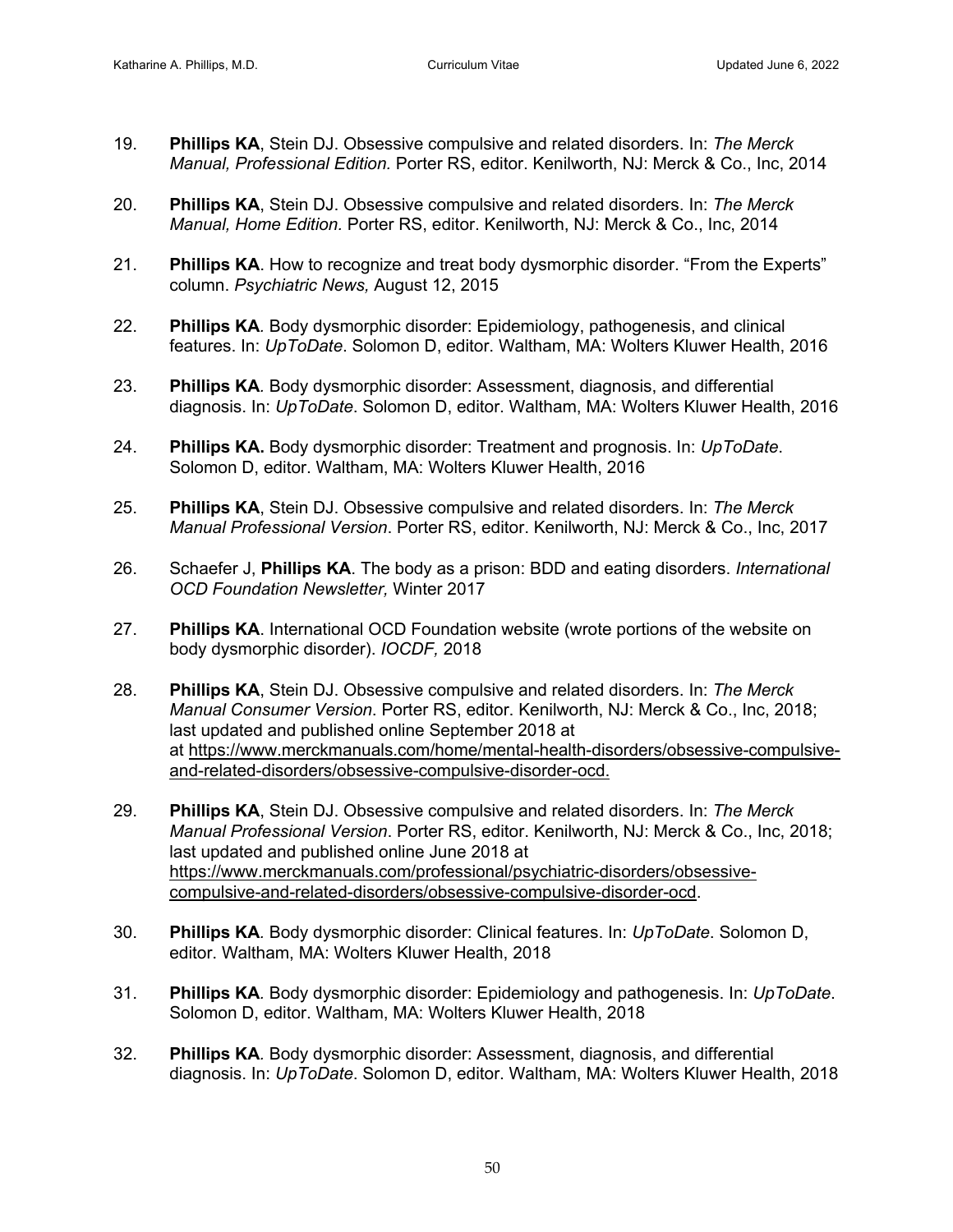- 33. **Phillips KA.** Body dysmorphic disorder: General principles of treatment. In: *UpToDate*. Solomon D, editor. Waltham, MA: Wolters Kluwer Health, 2018
- 34. **Phillips KA.** Body dysmorphic disorder: Choosing treatment and prognosis. In: *UpToDate*. Solomon D, editor. Waltham, MA: Wolters Kluwer Health, 2018
- 35. **Phillips KA.** Olfactory reference syndrome: Problematic preoccupation with perceived body odor. *International OCD Foundation Newsletter* 2018;32:14-19
- 36. **Phillips KA**. Beach body tyranny hurts men too. *New York Times,* August 29, 2019 https://www.nytimes.com/2019/08/29/opinion/sunday/beach-body-tyranny-hurts-men too.html
- 37. **Phillips KA***.* Body dysmorphic disorder: Clinical features. In: *UpToDate*. Solomon D, editor. Waltham, MA: Wolters Kluwer Health, 2020
- 38. **Phillips KA**, Stein DJ. Obsessive compulsive and related disorders. In: *The Merck Manual Consumer Version*. Porter RS, editor. Kenilworth, NJ: Merck & Co., Inc, 2021
- 39. **Phillips KA**, Stein DJ. Obsessive compulsive and related disorders. In: *The Merck Manual Professional Version*. Porter RS, editor. Kenilworth, NJ: Merck & Co., Inc, 2021
- 40. **Phillips KA**. Body dysmorphic disorder: Assessment, diagnosis, and differential diagnosis. In: *UpToDate*. Solomon D, editor. Waltham, MA: Wolters Kluwer Health, 2021
- 41. **Phillips KA***.* Body dysmorphic disorder: Epidemiology and pathogenesis. In: *UpToDate*. Solomon D, editor. Waltham, MA: Wolters Kluwer Health, 2021
- 42. **Phillips KA.** Body dysmorphic disorder: Choosing treatment and prognosis. In: *UpToDate*. Solomon D, editor. Waltham, MA: Wolters Kluwer Health, 2021
- 43. **Phillips KA**. Body dysmorphic disorder: General principles of treatment. In: *UpToDate*. Solomon D, editor. Waltham, MA: Wolters Kluwer Health, 2022
- 44. **Phillips KA**. Top 10 recommendations for treating body dysmorphic disorder (BDD) with medication. International OCD Foundation, posted January 14, 2022 https://bdd.iocdf.org/blog/2022/01/14/top-10-recommendations-for-treating-bodydysmorphic-disorder-bdd-with-medication/
- 45. **Phillips KA**. Two mentors and an inspiration from the past (invited contribution for Women Who Inspire Series for women's history month). *Psychiatric Times,* March 22, 2022 https://www.psychiatrictimes.com/view/two-mentors-and-an-inspiration-from-the-past
- 46. **Phillips KA**. The potentially deadly pursuit of muscle mass. *MedPage Today,* April 29, 2022 https://www.medpagetoday.com/opinion/second-opinions/98470?trw=no
- 47. **Phillips KA**. Body dysmorphic disorder: How to treat this underrecognized disorder with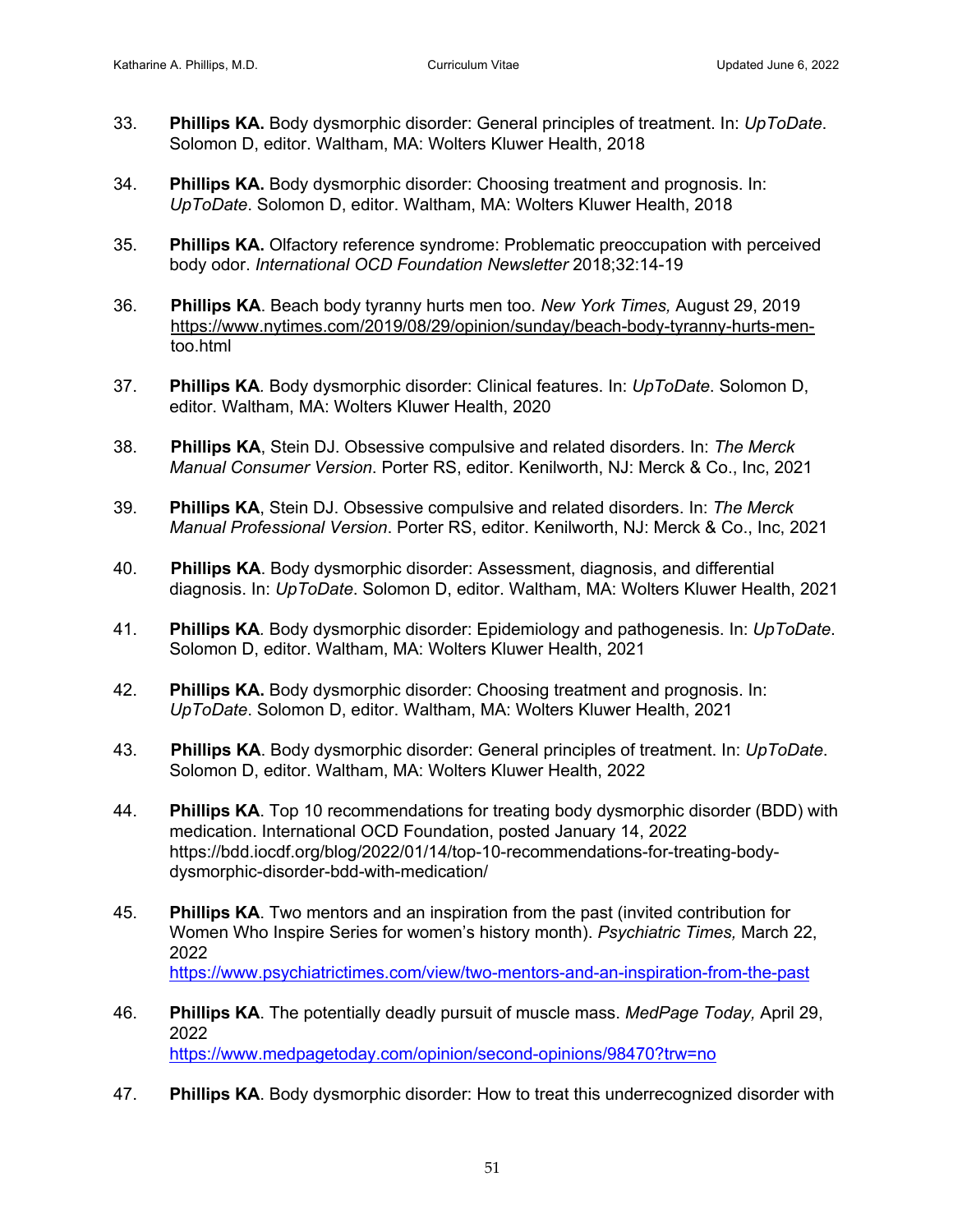medication. *Simple and Practical Medical Education,* 2022

## **ABSTRACTS AND POSTERS**

- 1. **Phillips KA**, Gunderson JG, Hirschfeld RMA, Smith LE. The depressive personality: a review. CME Syllabus and Scientific Proceedings, American Psychiatric Association (APA) 143rd Annual Meeting. New York: APA, 1990:240
- 2. **Phillips KA**. Body dysmorphic disorder. CME Syllabu39. s and Scientific Proceedings, American Psychiatric Association 143rd Annual Meeting. New York: APA, 1990:304
- 3. **Phillips KA**, McElroy SL, Keck PE Jr, Pope HG Jr, Hudson JI. Body dysmorphic disorder: a report of 20 cases. New Research Abstracts, American Psychiatric Association 144th Annual Meeting. New Orleans: APA, 1991:70
- 4. **Phillips KA**, Gunderson JG, Hirschfeld RMA, Smith LE. A review of the depressive personality. Focus on Depression 1991;2:18-20
- 5. **Phillips KA**, Gunderson JG. Controversies surrounding the diagnosis of depressive personality. Programme and Abstracts, Second International Congress on the Disorders of the Personality. Oslo, Norway: International Society for the Study of Personality Disorders, 1991:95
- 6. **Phillips KA**, Gunderson JG, Kimble CR, Triebwasser J, Faedda G. An empirical study of depressive personality. CME Syllabus and Proceedings Summary, American Psychiatric Association 145th Annual Meeting. Washington, DC: APA, 1992:197
- 7. Gunderson JG, **Phillips KA**, Triebwasser J. Diagnostic interview for depressive personality. CME Syllabus and Proceedings Summary, American Psychiatric Association 145th Annual Meeting. Washington, DC: APA, 1992:197
- 8. Hirschfeld RMA, Shea MT, **Phillips KA**. Depressive personality disorder in DSM-IV. CME Syllabus and Proceedings Summary, American Psychiatric Association 145th Annual Meeting. Washington, DC: APA, 1992:198
- 9. **Phillips KA**, McElroy SL, Keck PE Jr, Pope HG Jr, Hudson JI. Body dysmorphic disorder: 50 cases of imagined ugliness. New Research Program and Abstracts, American Psychiatric Association 145th Annual Meeting. Washington, DC: APA, 1992:83
- 10. McElroy SL, **Phillips KA**, Keck PE Jr, Pope HG Jr, Hudson JI. Body dysmorphic disorder: can it be psychotic? New Research Program and Abstracts, American Psychiatric Association 145th Annual Meeting. Washington, DC: APA, 1992:165
- 11. **Phillips KA**, McElroy SL, Keck PE Jr, Pope HG Jr, Hudson JI. Body dysmorphic disorder: 74 cases of imagined ugliness. First International Obsessive Compulsive Disorder Conference Abstracts. Weesp, The Netherlands: Solvay Duphar, 1993;85-86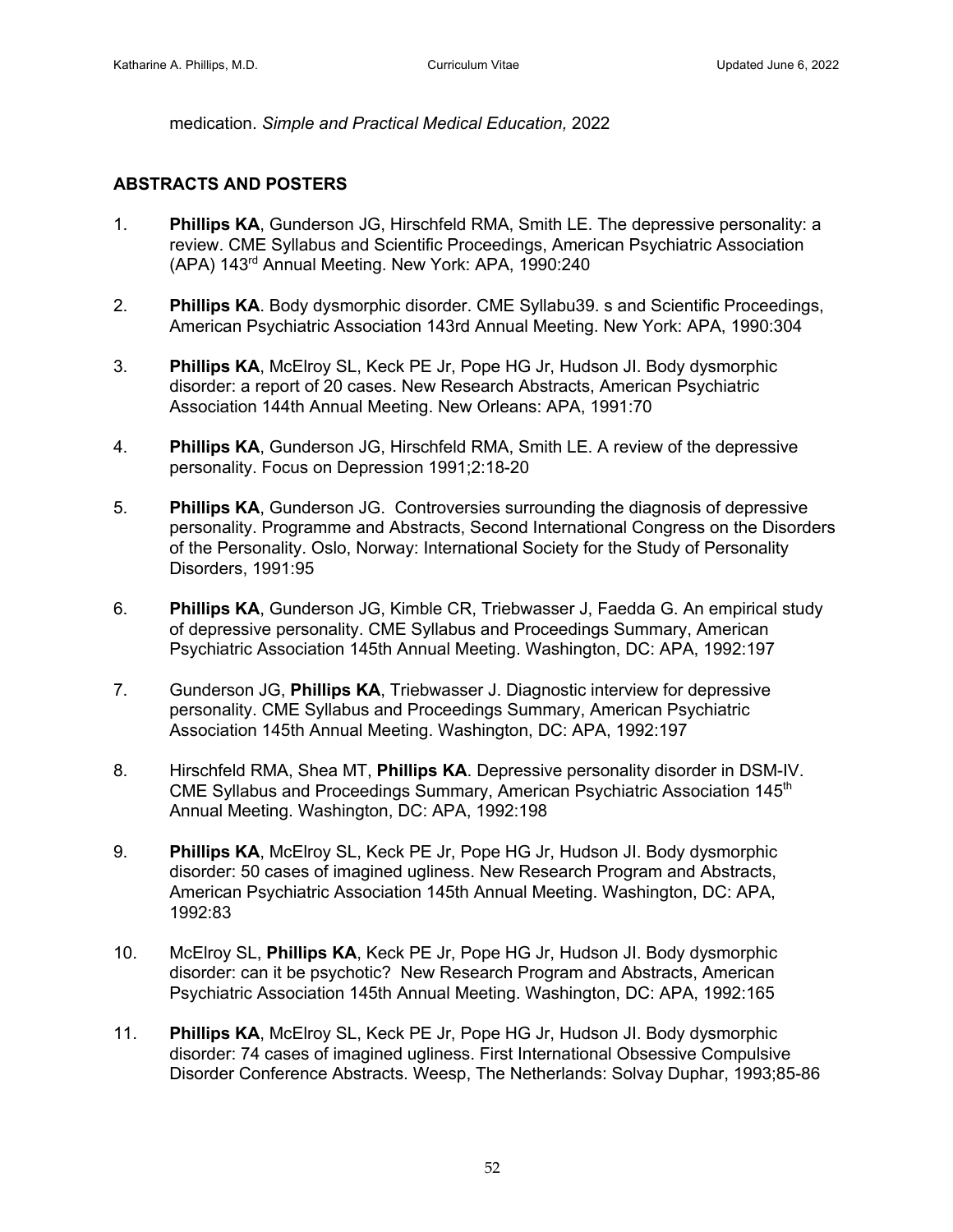- 12. **Phillips KA**, McElroy SL, Keck PE Jr, Pope HG Jr, Hudson JI. Body dysmorphic disorder: 90 cases of imagined ugliness. New Research Program and Abstracts, American Psychiatric Association 146<sup>th</sup> Annual Meeting. San Francisco: APA, 1993:6
- 13. **Phillips KA**, McElroy SL, Keck PE Jr, Pope HG Jr, Hudson JI. Body dysmorphic disorder: can it be psychotic? New Research Program and Abstracts, American Psychiatric Association 146th Annual Meeting. San Francisco: APA, 1993:59
- 14. Eisen JL, **Phillips KA**, Beer D, Rasmussen SA, Goodman WK. Assessment of insight in obsessions and delusions. New Research Program and Abstracts, American Psychiatric Association 146th Annual Meeting. San Francisco: APA, 1993:149
- 15. **Phillips KA**, McElroy SL, Keck PE Jr, Pope HG Jr, Hudson JI. Body dysmorphic disorder: 100 cases of imagined ugliness. Syllabus, American Psychiatric Association 45th Institute on H&CP. Baltimore: APA, 1993:64
- 16. **Phillips KA**, McElroy SL, Keck PE Jr, Pope HG Jr, Hudson JI. Body dysmorphic disorder: can it be delusional? Syllabus, American Psychiatric Association 45th Institute on H&CP. Baltimore: APA, 1993:63
- 17. Eisen JL, **Phillips KA**, Beer D, Rasmussen SA, Goodman WK. Assessment of the degree of delusionality in obsessions and delusions. Syllabus, American Psychiatric Association 45th Institute on H&CP. Baltimore: APA, 1993:64
- 18. **Phillips KA**, Taub SL, Atala KD. Skin picking: a symptom of body dysmorphic disorder. New Research Program and Abstracts, American Psychiatric Association 147th Annual Meeting. Philadelphia: APA,1994:95
- 19. **Phillips KA**, Nierenberg AA, Fava M. Body dysmorphic disorder in atypical depression. New Research Program and Abstracts, American Psychiatric Association 147th Annual Meeting. Philadelphia: APA,1994:94
- 20. Miguel EC, Baer L, Coffey BJ, Rauch SL, O'Sullivan R, Moretti C, Savage CR, **Phillips KA**, Leckman JF, Jenike MA. Phenomenology of obsessive compulsive disorder and Tourette's syndrome. New Research Program and Abstracts, American Psychiatric Association 147th Annual Meeting. Philadelphia: APA, 1994:117
- 21. Eisen JL, **Phillips KA**, Rasmussen S, Pato MT. Insight in OCD. CME Syllabus and Proceedings, American Psychiatric Association 147th Annual Meeting. Philadelphia: APA, 1994:114
- 22. **Phillips KA**, Taub SL. Compulsive skin picking as a symptom of body dysmorphic disorder. New Clinical Drug Evaluation Unit Program (NCDEU) 34th Annual Meeting Abstracts of Posters and Presentations. Marco Island, FL: National Institute of Mental Health, 1994:32
- 23. **Phillips KA**, Gunderson CG, Mallya G, McElroy SL, Carter W. A comparison study of body dysmorphic disorder and obsessive compulsive disorder. Abstracts of Panels and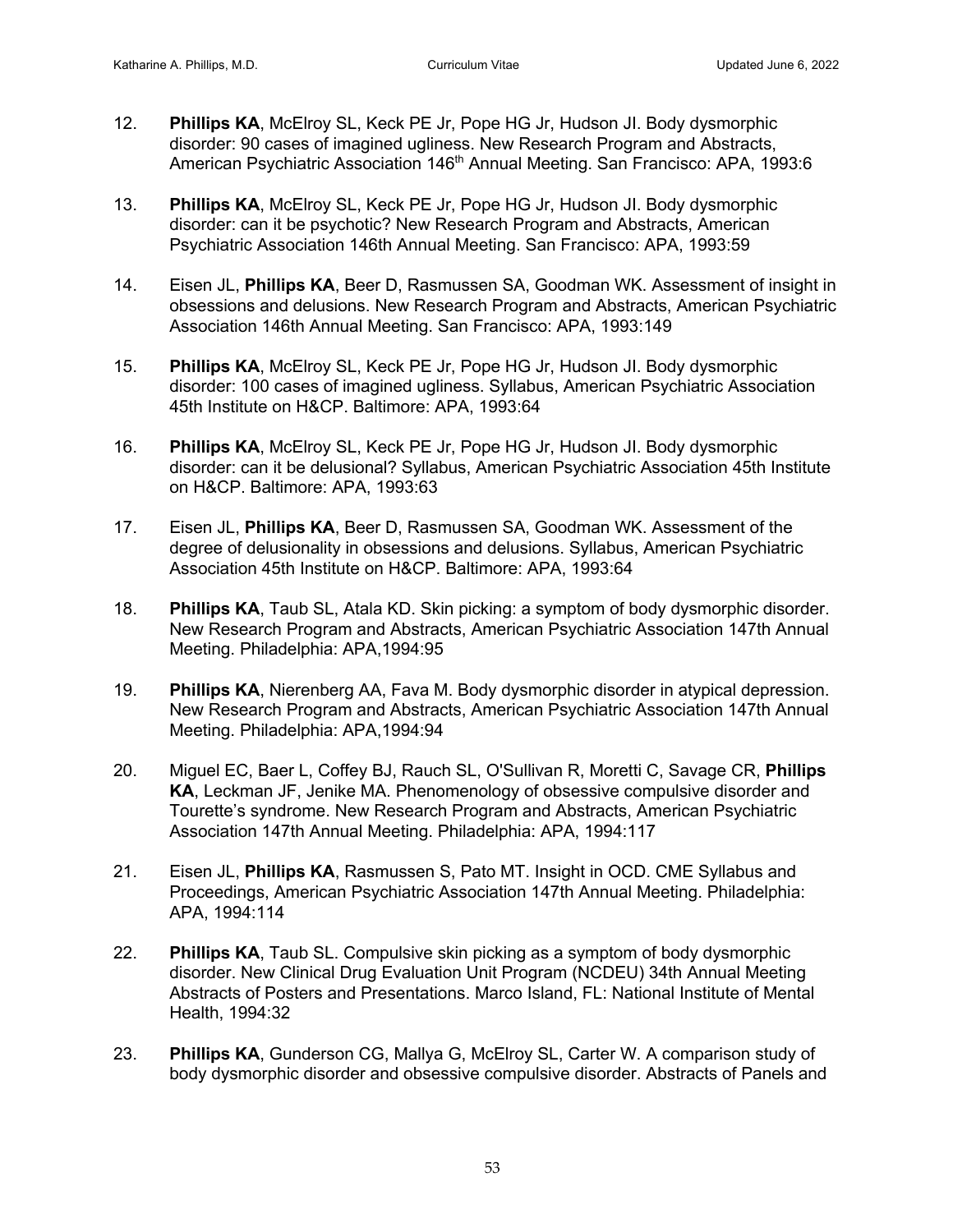Posters, American College of Neuropsychopharmacology 33rd Annual Meeting (ACNP). San Juan: ACNP, 1994:155

- 24. Nierenberg AA, **Phillips KA**, Kaji J, Alpert JE, Worthington JJ, Fava M. Body dysmorphic disorder is comorbid with major depression. Society of Biological Psychiatry 50th Annual Meeting. Miami: Society for Biological Psychiatry, 1995
- 25. **Phillips KA**, Atala KD, Pope HG. Diagnostic instruments for body dysmorphic disorder. New Research Program and Abstracts, American Psychiatric Association 148th Annual Meeting. Miami: APA, 1995:157
- 26. **Phillips KA**, Gunderson CG, McElroy SL, Mallya G, Carter W. A comparison study of body dysmorphic disorder and OCD. New Research Program and Abstracts, American Psychiatric Association 148th Annual Meeting. Miami: APA, 1995:156
- 27. Nierenberg AA, **Phillips KA**, Kaji J, Alpert JE, Worthington JJ, Fava M. Body dysmorphic disorder is comorbid with major depression. New Research Program and Abstracts, American Psychiatric Association 148th Annual Meeting. Miami: APA, 1995:154
- 28. Diaz S, **Phillips KA**, Gunderson CG. Gender differences in body dysmorphic disorder. New Research Program and Abstracts, American Psychiatric Association 148th Annual Meeting. Miami: APA, 1995:71
- 29. Penn J, **Phillips KA**, Dimond K. Body dysmorphic disorder and social phobia. New Research Program and Abstracts, American Psychiatric Association 148th Annual Meeting. Miami: APA, 1995:83
- 30. Soriano JL, O'Sullivan RL, Baer L, **Phillips KA**, McNally JR, Jenike MA. Trichotillomania and self- esteem: a survey of 62 female hair-pullers. New Research Program and Abstracts, American Psychiatric Association 148th Annual Meeting. Miami: APA, 1995:145
- 31. Eisen JL, Rasmussen SA, **Phillips KA**, Lydiard RB, Pigott TA. Does degree of insight in OCD predict improvement? New Research Program and Abstracts, American Psychiatric Association 148th Annual Meeting. Miami: APA, 1995:154
- 32. **Phillips KA**. A preliminary open study of buspirone augmentation of SRIs in body dysmorphic disorder. New Clinical Drug Evaluation Unit Program (NCDEU) 35th Annual Meeting Abstracts of Posters and Presentations. Orlando, FL: National Institute of Mental Health, 1995:41
- 33. **Phillips KA**, McElroy SL. An open-label study of fluvoxamine in body dysmorphic disorder. Scientific Abstracts, American College of Neuropsychopharmacology 34th Annual Meeting. San Juan: ACNP, 1995:239
- 34. **Phillips KA**, McElroy SL. An open-label study of fluvoxamine in body dysmorphic disorder. Society of Biological Psychiatry 51st Annual Meeting. New York: Biological Psychiatry, 1996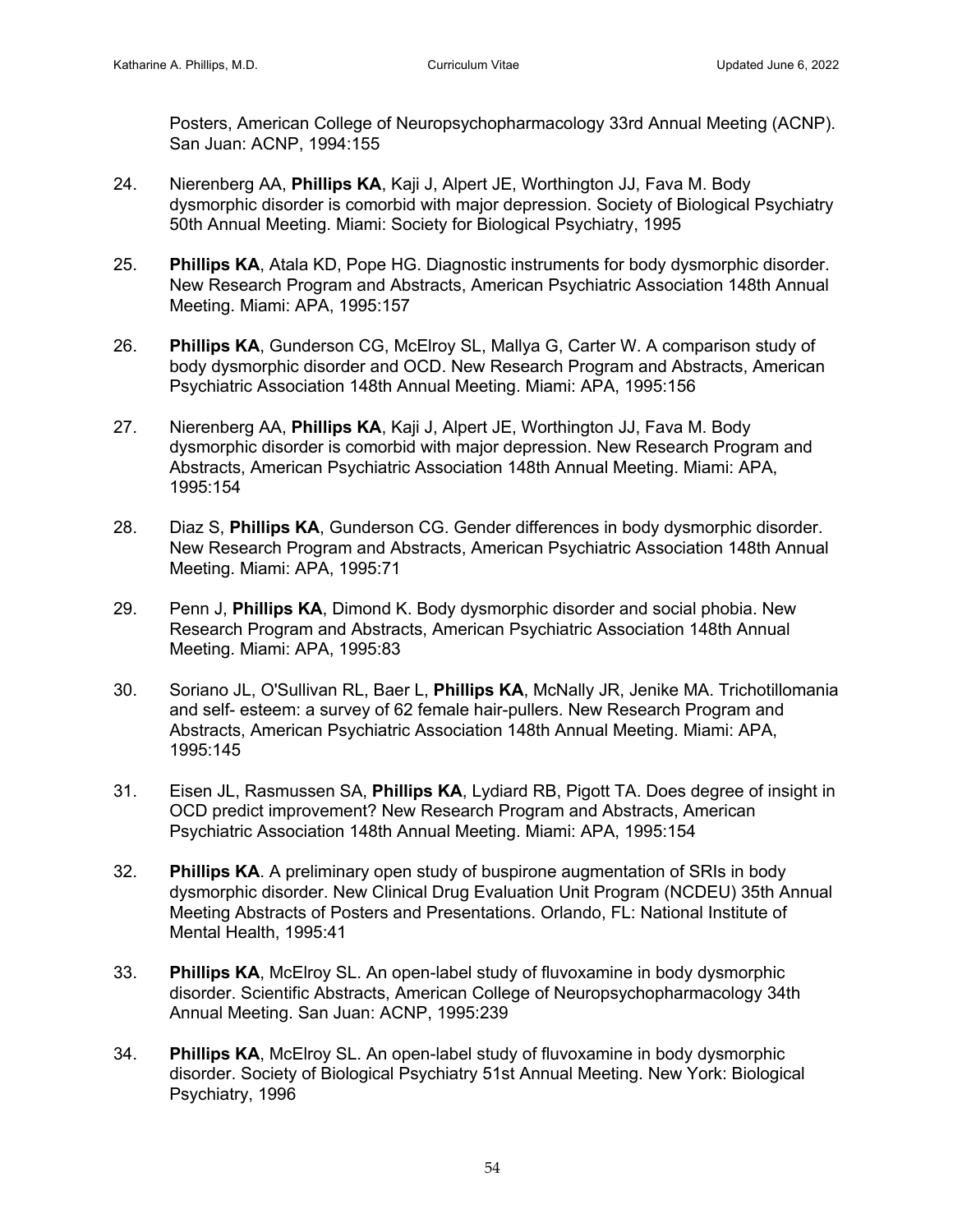- 35. Zimmerman M, Mattia JI, **Phillips KA**. Screening for body dysmorphic disorder in an outpatient clinic. Syllabus and Proceedings Summary, American Psychiatric Association 149th Annual Meeting. New York: APA, 1996:4
- 36. Eisen JL, **Phillips KA**, Rasmussen SA. Delusionality in OCD, body dysmorphic disorder, and mood disorders. Syllabus and Proceedings Summary, American Psychiatric Association 149<sup>th</sup> Annual Meeting. New York: APA, 1996:165
- 37. **Phillips KA**, Steketee G, Shapiro L. Parental bonding in OCD and body dysmorphic disorder. New Research Program and Abstracts, American Psychiatric Association 149th Annual Meeting. New York: APA, 1996:261
- 38. **Phillips KA**, Aronowitz BR, DeCaria C, Hollander E, Rasmussen SA. Reliability and validity of the Body Dysmorphic Disorder Yale-Brown Obsessive-Compulsive Scale. New Research Program and Abstracts, American Psychiatric Association 149th Annual Meeting. New York: APA, 1996:261
- 39. **Phillips KA**, McElroy SL. Fluvoxamine in body dysmorphic disorder. New Research Program and Abstracts, American Psychiatric Association 149th Annual Meeting. New York: APA, 1996:262
- 40. **Phillips KA**, Aronowitz BR, DeCaria C, Hollander E, Rasmussen SA, Goodman W. Reliability and validity of the BDD-YBOCS. New Clinical Drug Evaluation Unit Program (NCDEU) 36th Annual Meeting Abstracts of Posters and Presentations. Boca Raton: National Institute of Mental Health, 1996:117
- 41. **Phillips KA**, Eisen JL, Baer L, Beer D, Atala K, Rasmussen SA. The Brown Assessment of Beliefs Scale: Reliability and validity. Scientific Abstracts, American College of Neuropsychopharmacology 35th Annual Meeting. San Juan: ACNP, 1996:142
- 42. **Phillips KA**. Delusional vs nondelusional body dysmorphic disorder. Poster Presentations and Abstracts, Brown Brain Science Research Day. Providence: Alpert Medical School of Brown University, 1997
- 43. **Phillips KA**, McElroy SL. Personality traits and disorders in body dysmorphic disorder. New Research Program and Abstracts, American Psychiatric Association 150th Annual Meeting. San Diego: APA, 1997:198
- 44. **Phillips KA**, Dufresne R, Wilkel C, Vittorio C. Prevalence of body dysmorphic disorder in dermatology patients. New Research Program and Abstracts, American Psychiatric Association 150th Annual Meeting. San Diego: APA, 1997:198
- 45. Eisen JL, **Phillips KA**, Baer L, Beer DA, Atala KD, Rasmussen SA. The Brown Assessment of Beliefs Scale: Reliability and validity. New Research Program and Abstracts, American Psychiatric Association150<sup>th</sup> Annual Meeting. San Diego: APA, 1997:199
- 46. Eisen JL, **Phillips KA**, Rasmussen SA, Luce D. Insight in body dysmorphic disorder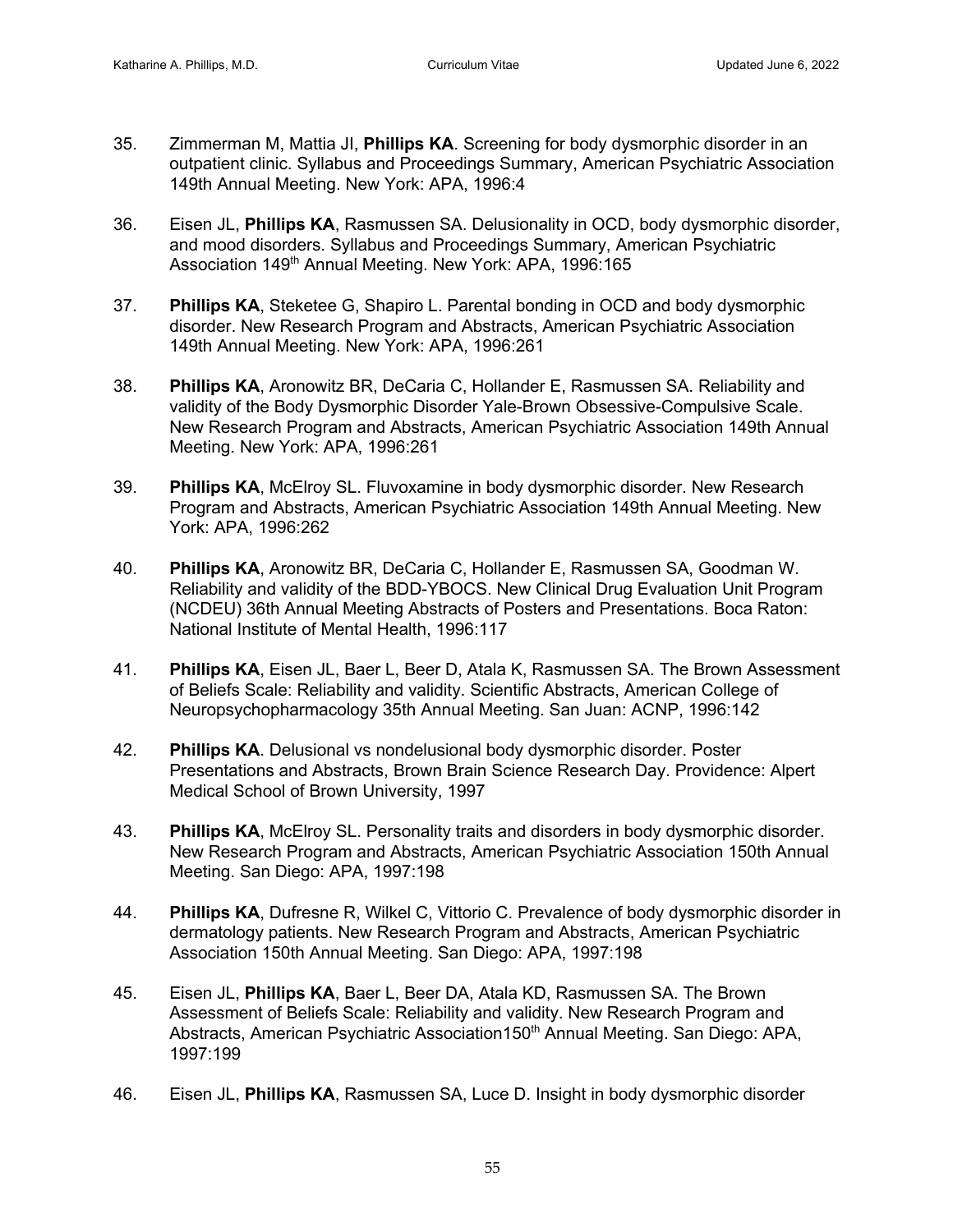versus OCD. New Research Program and Abstracts, American Psychiatric Association 150th Annual Meeting. San Diego: APA, 1997:199

- 47. **Phillips KA**, McElroy SL, Eisen JL, Rasmussen SA. Insight and treatment response in body dysmorphic disorder. New Clinical Drug Evaluation Unit Program (NCDEU) 37<sup>th</sup> Annual Meeting Abstracts of Posters and Presentations. Boca Raton: National Institute of Mental Health, 1997:88
- 48. **Phillips KA**, McElroy SL, Eisen JL, Rasmussen SA. Insight and treatment response in body dysmorphic disorder. Poster Presentations and Abstracts, Second Annual Research Symposium on Mental Health Sciences. Providence: Department of Psychiatry and Human Behavior, Alpert Medical School of Brown University, 1997
- 49. Bidadi K, **Phillips KA**. The relationship between body dysmorphic disorder and substance abuse. Poster Presentations and Abstracts, Second Annual Research Symposium on Mental Health Sciences. Providence: Department of Psychiatry, Brown Medical School, 1997
- 50. **Phillips KA**, McElroy SL, Eisen JL, Rasmussen SA. Insight and treatment response in body dysmorphic disorder. Scientific Abstracts, American College of Neuropsychopharmacology 36th Annual Meeting. Waikaloa, Hawaii: ACNP, 1997:183
- 51. Albertini RS, **Phillips KA**. Body dysmorphic disorder in children and adolescents. New Research Program and Abstracts, American Psychiatric Association 151st Annual Meeting. Toronto, Canada: APA,1998:229
- 52. **Phillips KA**, Grant J, DeMarco LM. Medical and surgical treatment received in body dysmorphic disorder. New Research Program and Abstracts, American Psychiatric Association 151st Annual Meeting. Toronto, Canada: APA, 1998:230
- 53. **Phillips KA**, McElroy SL, Dwight MM, Eisen JL, Rasmussen SA. Insight and treatment response in body dysmorphic disorder. New Research Program and Abstracts, American Psychiatric Association 151st Annual Meeting. Toronto, Canada: APA, 1998:230
- 54. **Phillips KA**. Recognizing and treating body dysmorphic disorder in depressed patients. Syllabus and Proceedings Summary, American Psychiatric Association 151st Annual Meeting. Toronto, Canada: APA, 1998:304
- 55. **Phillips KA**, McElroy SL. Treatment response of depression in patients with body dysmorphic disorder. New Clinical Drug Evaluation Unit Program (NCDEU) 38th Annual Meeting Abstracts of Poster Presentations. Boca Raton: National Institute of Mental Health, 1998:146
- 56. **Phillips KA**. Quality of life for patients with body dysmorphic disorder. 3rd Annual Research Symposium on Mental Health Sciences. Providence: Alpert Medical School of Brown University, 1998:80
- 57. Grant J, **Phillips KA**, Price LH. Retrospective follow-up study of body dysmorphic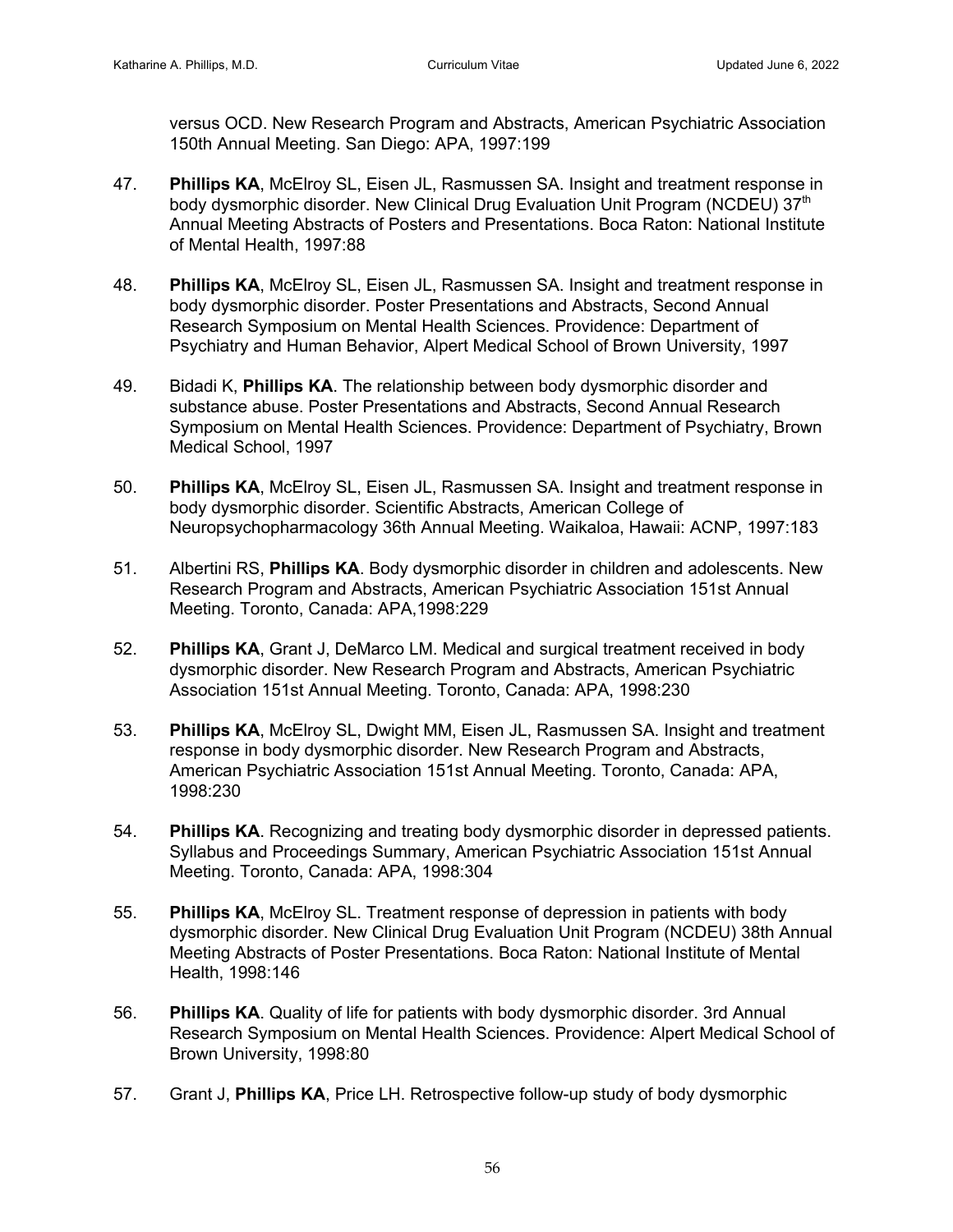disorder. 3rd Annual Research Symposium on Mental Health Sciences. Providence: Alpert Medical School of Brown University, 1998:36

- 58. Albertini RS, **Phillips KA**. 33 cases of body dysmorphic disorder in children and adolescents. 3rd Annual Research Symposium on Mental Health Sciences. Providence: Alpert Medical School of Brown University, 1998:1
- 59. Deckersbach T, Savage CR, **Phillips KA**, Wilhelm S, Buhlman U, Rauch SL, Baer L, Jenike MA. Memory dysfunction in body dysmorphic disorder. Scientific Abstracts, American College of Neuropsychopharmacology 37th Annual Meeting. Las Croabas, Puerto Rico: ACNP, 1998:138
- 60. **Phillips KA.** Quality of life in body dysmorphic disorder. New Research Program and Abstracts, American Psychiatric Association 152nd Annual Meeting. Washington, DC: APA, 1999:152
- 61. **Phillips KA**, Grant J, Albertini RS, Stout R, Price LH. Retrospective follow-up study of body dysmorphic disorder. New Research Program and Abstracts, American Psychiatric Association 152nd Annual Meeting. Washington, DC: APA, 1999:151
- 62. Pfohl BM, Gunderson JG, Silk KR, Zimmerman M, Williams JBW, **Phillips KA**, Robins C, Rush J. Survey of clinician attitudes towards borderline personality disorder. Syllabus and Proceedings Summary, American Psychiatric Association 152nd Annual Meeting. Washington, DC: APA, 1999:11
- 63. **Phillips KA**. Clinical features of body dysmorphic disorder: diagnosing an underrecognized disorder. Syllabus and Proceedings Summary, American Psychiatric Association 152nd Annual Meeting. Washington, DC: APA, 1999:118
- 64. Albertini RS, **Phillips KA**. Body dysmorphic disorder in children and adolescents. Syllabus and Proceedings Summary, American Psychiatric Association 152nd Annual Meeting. Washington, DC: APA, 1999:118
- 65. **Phillips KA**. Should the diagnostic groupings be reorganized? Syllabus and Proceedings Summary, American Psychiatric Association 152nd Annual Meeting. Washington, DC: APA, 1999:158
- 66. **Phillips KA**, Grant J, Albertini RS, Stout R, Price LH. Retrospective follow-up study of body dysmorphic disorder. New Clinical Drug Evaluation Unit Program (NCDEU) 39th Annual Meeting Abstracts of Poster Presentations. Boca Raton: National Institute of Mental Health, 1999:18
- 67. Albertini RS, **Phillips KA**. Body dysmorphic disorder in children and adolescents: clinical features and treatment response. New Clinical Drug Evaluation Unit Program (NCDEU) 39th Annual Meeting Abstracts of Poster Presentations. Boca Raton: National Institute of Mental Health, 1999:185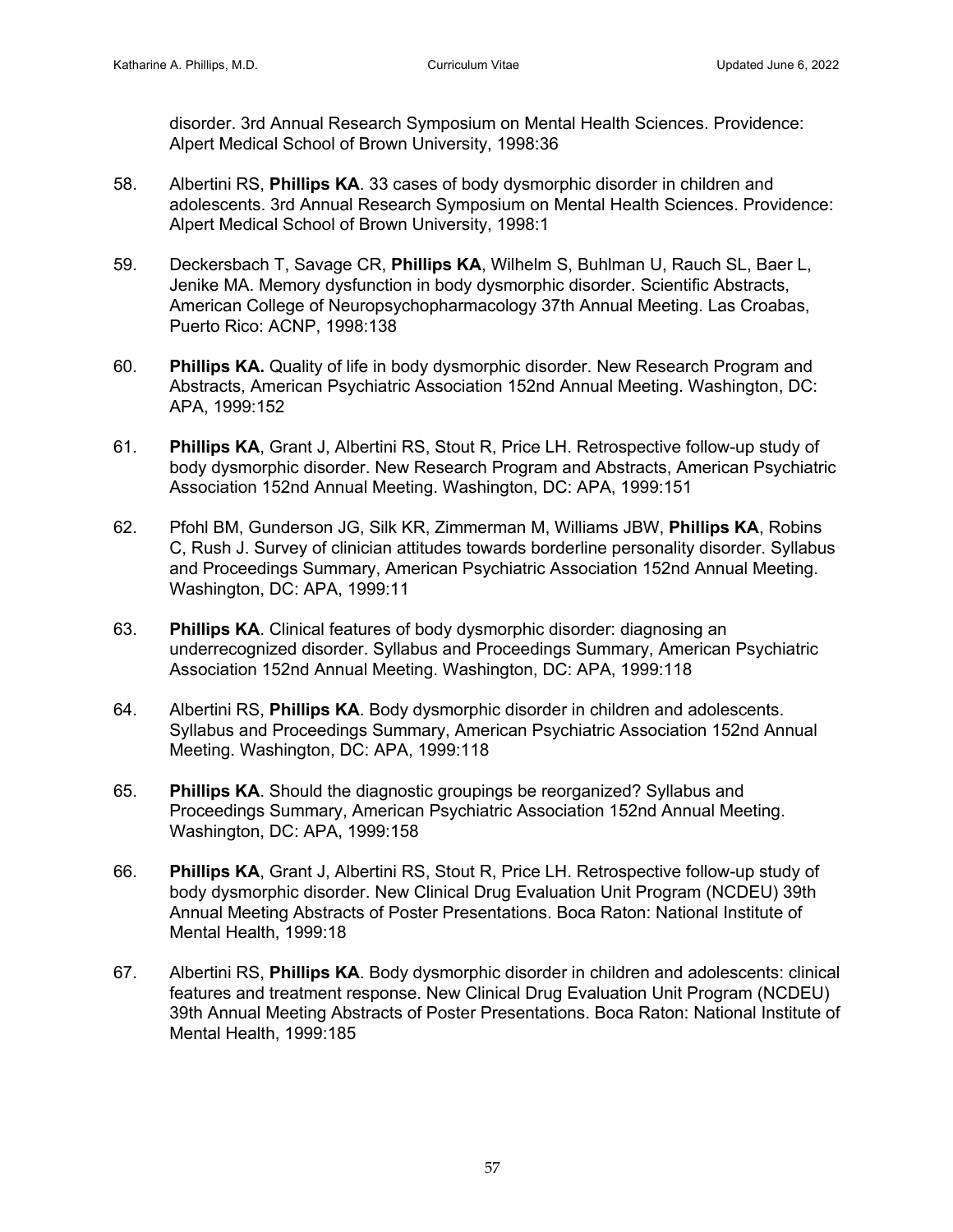- 68. **Phillips KA**. Quality of life for patients with body dysmorphic disorder. European Neuropsychopharmacology: Abstracts of the 12th Congress of the European College of Neuropsychopharmacology. London: ECNP, 1999:219
- 69. **Phillips KA**, Albertini RS, Khan AA, Robinson M. Effectiveness of pharmacotherapy for body dysmorphic disorder: a chart review study. 4th Annual Research Symposium on Mental Health Sciences. Providence: Alpert Medical School of Brown University, 1999:68
- 70. **Phillips KA**, Grant J, Albertini RS, Stout R, Price LH. Retrospective follow-up study of body dysmorphic disorder. Scientific Abstracts, American College of Neuropsychopharmacology 38th Annual Meeting. Acapulco, Mexico: ACNP, 1999:172
- 71. **Phillips KA**, Steketee G, Shapiro L, McElroy SL, Grant J. Temperament and parental care: risk factors for BDD? Fourth International Obsessive Compulsive Disorder Conference. St. Thomas, US Virgin Islands: IOCDC, 2000:28
- 72. Eisen JL, **Phillips KA**, Rasmussen SA. The continuum between obsessions and delusions in OCD and BDD. Syllabus and Proceedings Summary, American Psychiatric Association 2000 Annual Meeting. Chicago: APA, 2000:114
- 73. **Phillips KA**. Body dysmorphic disorder: new data on an old disorder. Syllabus and Proceedings Summary, American Psychiatric Association 2000 Annual Meeting. Chicago: APA, 2000:154
- 74. **Phillips KA**, McElroy SL, Siniscalchi JM. Depression, anxiety, anger, and somatic symptoms in body dysmorphic disorder. New Research Program and Abstracts, American Psychiatric Association 2000 Annual Meeting. Chicago: APA, 2000:122
- 75. Albertini RS, **Phillips KA**, Khan A, Robinson M. Pharmacotherapy of body dysmorphic disorder: a chart-review study. New Research Program and Abstracts, American Psychiatric Association 2000 Annual Meeting. Chicago: APA, 2000:122
- 76. **Phillips KA,** Albertini RS, Khan AA, Robinson M. Effectiveness of pharmacotherapy for body dysmorphic disorder: a chart-review study. New Clinical Drug Evaluation Unit Program (NCDEU) 40th Annual Meeting Abstracts of Posters and Presentations. Boca Raton, FL: National Institute of Mental Health, 2000:180
- 77. **Phillips KA,** Rauch S, Deckersbach T, Rasmussen SA, Savage C, Albertini RS, Wilhelm S, Grant J, Price L, Baer L, Jenike M. BDD: Phenomenology, course, treatment, neuropsychology, and structural imaging. Scientific Abstracts, American College of Neuropsychopharmacology 39th Annual Meeting. San Juan, Puerto Rico: ACNP, 2000:61
- 78. **Phillips KA**, Albertini RS, Rasmussen SA. A placebo-controlled trial of fluoxetine in body dysmorphic disorder. Scientific Abstracts, American College of Neuropsychopharmacology 39th Annual Meeting. San Juan, Puerto Rico: ACNP, 2000:271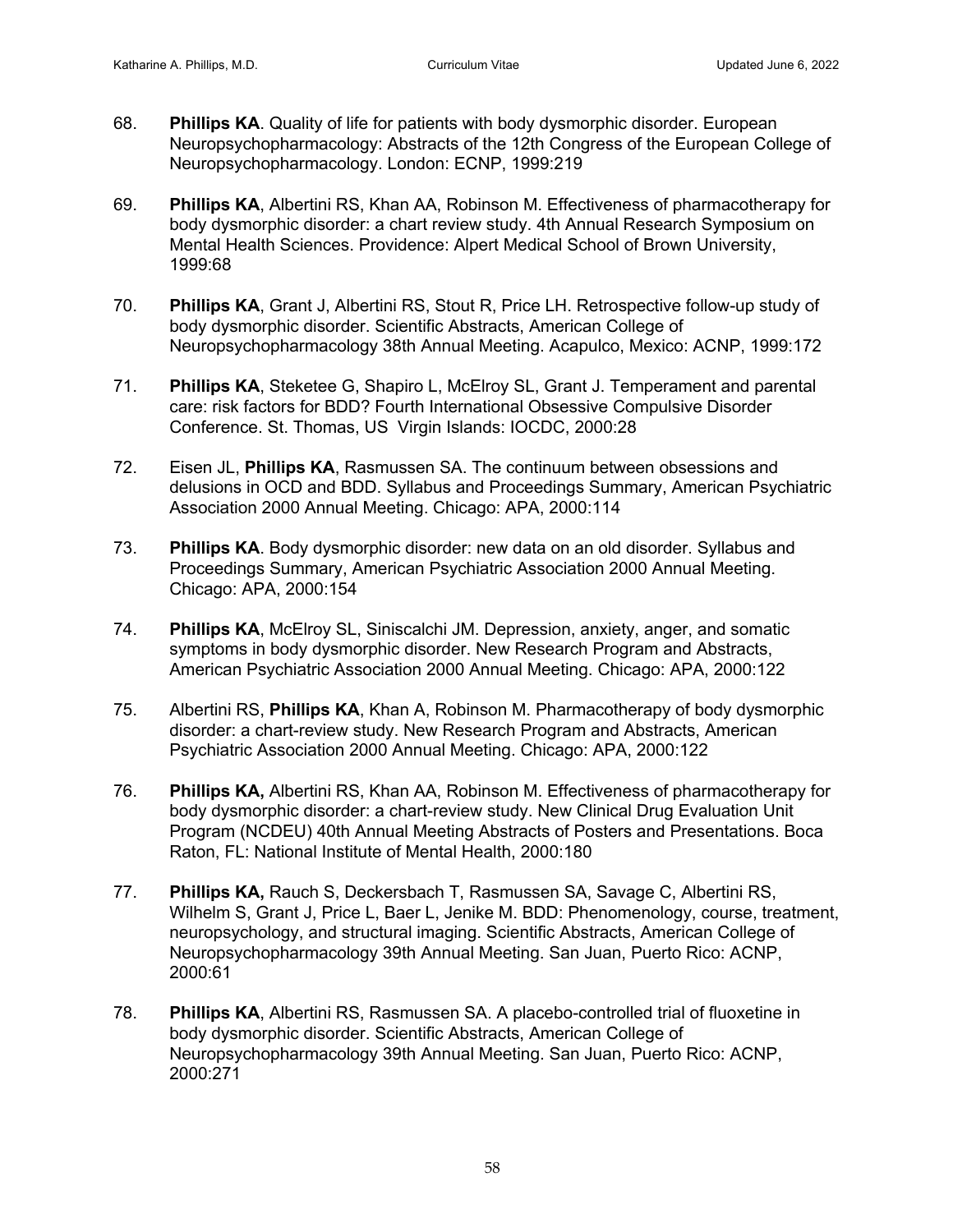- 79. **Phillips KA**, Albertini RS, Rasmussen SA. A placebo-controlled trial of fluoxetine in body dysmorphic disorder. 5<sup>th</sup> Annual Research Symposium on Mental Health Sciences. Providence: Alpert Medical School of Brown University, 2001:52
- 80. Menard W, Siniscalchi JM, **Phillips KA**. Substance use disorders in patients with body dysmorphic disorder. 5<sup>th</sup> Annual Research Symposium on Mental Health Sciences. Providence: Alpert Medical School of Brown University, 2001:69
- 81. **Phillips KA**, Albertini RS, Rasmussen SA. A placebo-controlled trial of fluoxetine in body dysmorphic disorder. New Research Program and Abstracts, American Psychiatric Association 2001 Annual Meeting. New Orleans: APA, 2001:721
- 82. **Phillips KA**, Albertini RS, Rasmussen SA. A placebo-controlled trial of fluoxetine in body dysmorphic disorder. New Clinical Drug Evaluation Unit (NCDEU) 41st Annual Meeting Poster Presentations Abstracts. Phoenix, AZ: National Institute of Mental Health, 2001:I-79
- 83. **Phillips KA**, Albertini RS, Eisen JL, Rasmussen SA. Response of delusional and nondelusional body dysmorphic disorder to fluoxetine vs placebo. Scientific Abstracts, American College of Neuropsychopharmacology 40th Annual Meeting. Waikaloa, Hawaii: ACNP, 2001:261
- 84. **Phillips KA**, Najjar F. Efficacy and safety of citalopram for body dysmorphic disorder. Scientific Abstracts, American College of Neuropsychopharmacology 40th Annual Meeting. Waikoloa, Hawaii: ACNP, 2001:399
- 85. Gunstad J, **Phillips KA**. Comorbidity in body dysmorphic disorder. 6th Annual Research Symposium on Mental Health Sciences. Providence: Alpert Medical School of Brown University, 2002
- 86. Kuniega-Pietrzak T, Siniscalchi J, **Phillips KA**. Body image in patients with body dysmorphic disorder. 6<sup>th</sup>Annual Research Symposium on Mental Health Sciences. Providence: Alpert Medical School of Brown University, 2002
- 87. **Phillips KA**, Albertini RS, Eisen JL, Rasmussen SA. Response of delusional and nondelusional body dysmorphic disorder to fluoxetine vs placebo. 6th Annual Research Symposium on Mental Health Sciences. Providence: Alpert Medical School of Brown University, 2002
- 88. Kuniega-Pietrzak T, Siniscalchi J, **Phillips KA**. Body image in patients with body dysmorphic disorder. New Research Abstracts, American Psychiatric Association 2002 Annual Meeting. Philadelphia: APA, 2002:24
- 89. Gunstad J, **Phillips KA**. Comorbidity in body dysmorphic disorder. New Research Abstracts, American Psychiatric Association 2002 Annual Meeting. Philadelphia: APA, 2002:41
- 90. **Phillips KA**, Rasmussen SA, Albertini RS, Eisen JL. Response of delusional and nondelusional body dysmorphic disorder to fluoxetine vs placebo. New Research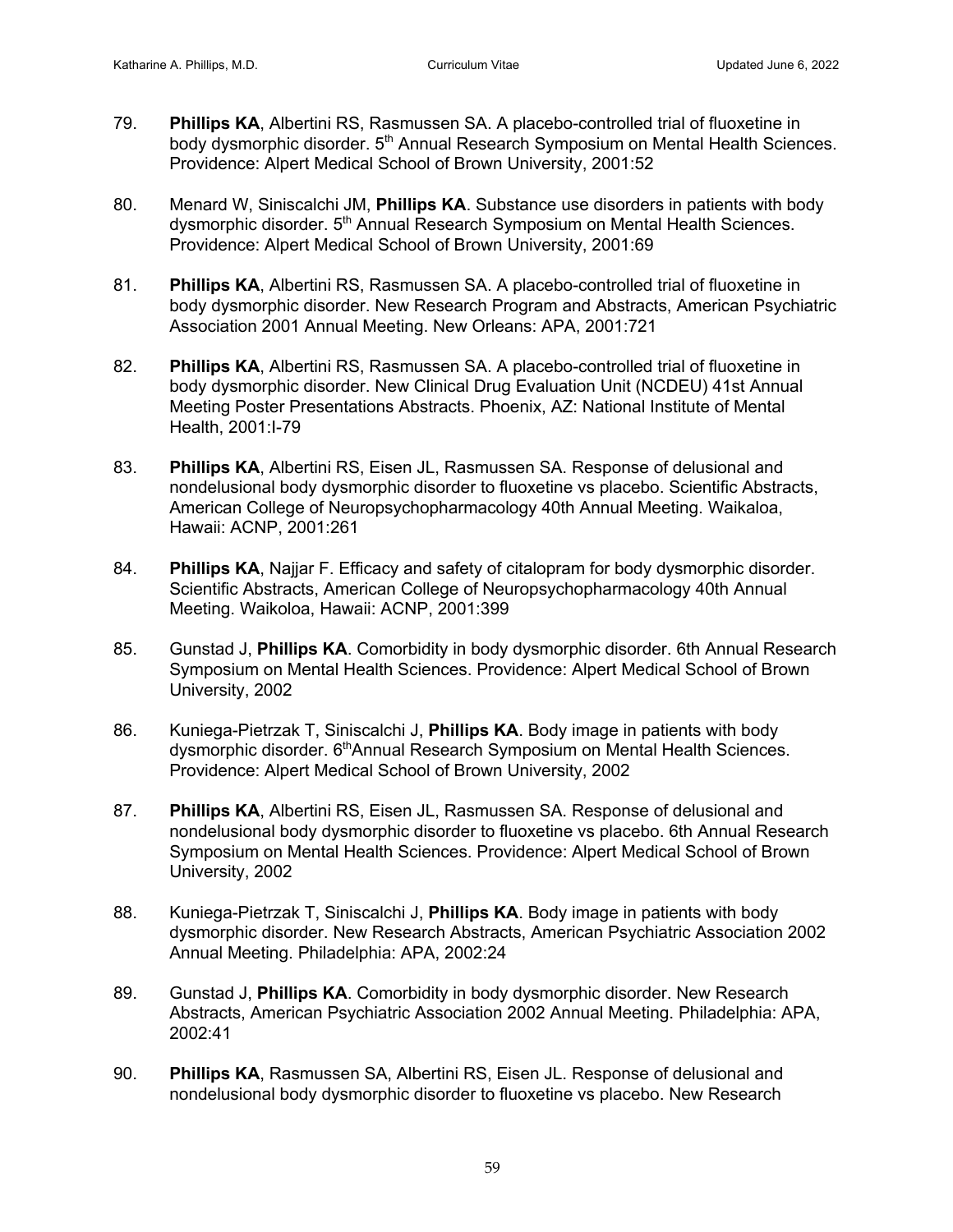Abstracts, American Psychiatric Association 2002 Annual Meeting. Philadelphia: APA, 2002:40

- 91. **Phillips KA**, Rasmussen SA. Change in psychosocial functioning and quality of life in body dysmorphic disorder with fluoxetine vs. placebo. New Clinical Drug Evaluation Unit (NCDEU) 42nd Annual Meeting Poster Presentations Abstracts. Boca Raton, FL: National Institute of Mental Health, 2002:I-4
- 92. **Phillips KA**. A placebo-controlled trial of pimozide augmentation of fluoxetine in body dysmorphic disorder. Scientific Abstracts, American College of Neuropsychopharmacology 41st Annual Meeting. San Juan, Puerto Rico: ACNP, 2002:164
- 93. **Phillips KA**. Quality of life in body dysmorphic disorder. 7<sup>th</sup> Annual Research Symposium on Mental Health Sciences. Providence: Alpert Medical School of Brown University, 2003:40
- 94. Jain S, **Phillips KA**. Self-esteem in patients with body dysmorphic disorder. 7<sup>th</sup> Annual Research Symposium on Mental Health Sciences. Providence: Alpert Medical School of Brown University, 2003:27
- 95. **Phillips KA**. Body dysmorphic disorder. Dermatol Psychosom 2003;4:14
- 96. Jain S, **Phillips KA**. Self-esteem in patients with body dysmorphic disorder. New Research Abstracts, American Psychiatric Association 2003 Annual Meeting. San Francisco: APA, 2003:20
- 97. **Phillips KA**, Menard W. Quality of life in patients with body dysmorphic disorder. New Research Abstracts, American Psychiatric Association 2003 Annual Meeting. San Francisco: APA, 2003:127
- 98. **Phillips KA**. A placebo-controlled trial of pimozide augmentation of fluoxetine in body dysmorphic disorder. NCDEU 43nd Annual Meeting Abstracts. Boca Raton, FL: National Institute of Mental Health, 2003:I-73
- 99. **Phillips KA**, Richter MA, Tharmalingam S, King NA, Jeffers C, Menard W, Kennedy JL. The 5HTTLPR and GABA-A gamma-2 genes may be implicated in body dysmorphic disorder. World Congress of Psychiatric Genetics. Quebec City, Canada, 2003
- 100. **Phillips KA**, Menard W, Pagano M. Quality of life and psychosocial functioning in body dysmorphic disorder. 6th International Obsessive Compulsive Disorder Conference Abstracts. Lanzarote, Spain, 2003:22
- 101. **Phillips KA,** Richter MA, Tharmalingam S, King NA, Jeffers C, Menard W, Kennedy JL. A preliminary candidate gene study of body dysmorphic disorder. Scientific Abstracts, American College of Neuropsychopharmacology 42nd Annual Meeting. San Juan, Puerto Rico: ACNP, 2003:157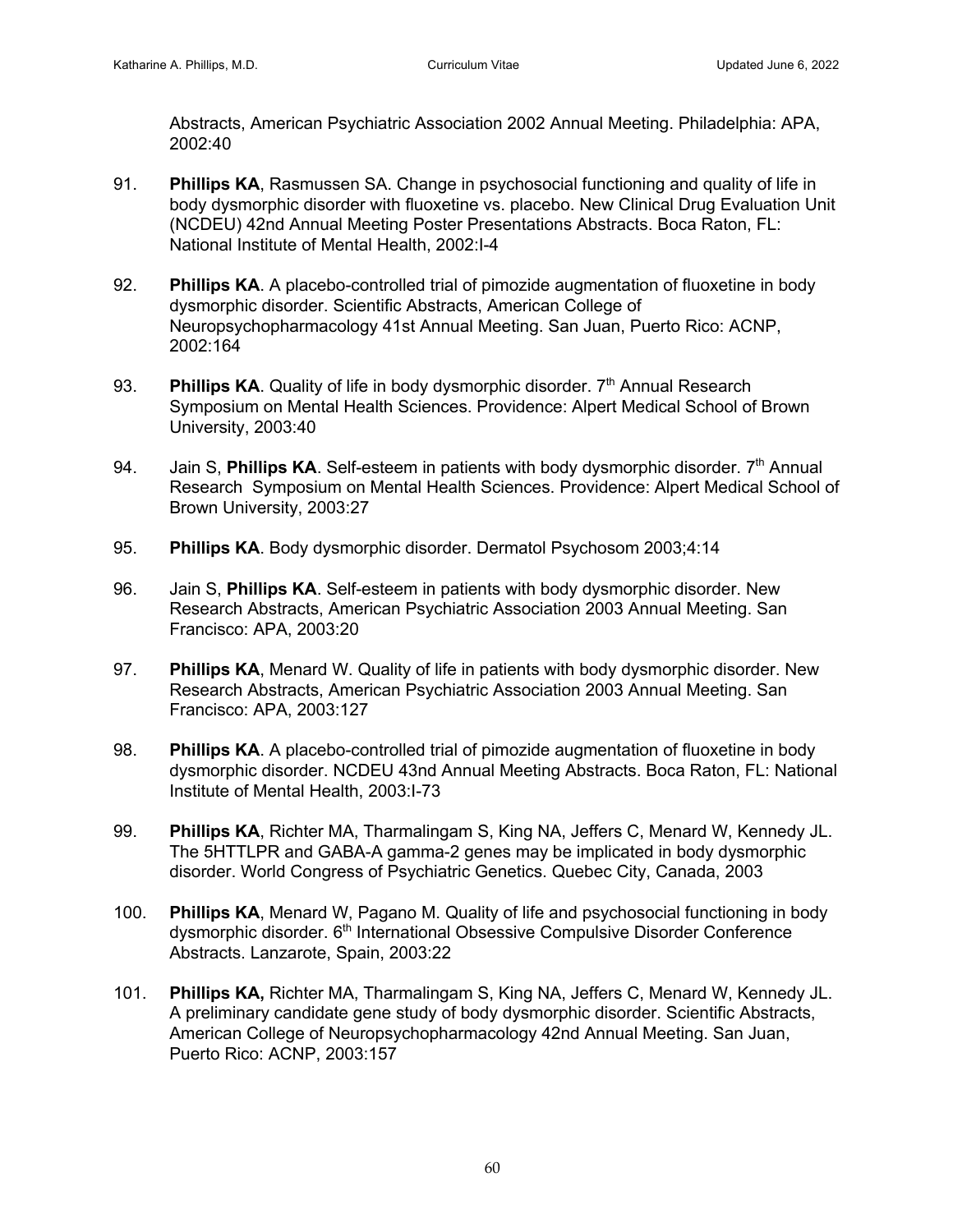- 102. **Phillips KA**, Grant JE, Pagano M, Fay C, Menard W. Comorbid substance use disorders in patients with body dysmorphic disorder.  $8<sup>th</sup>$  Annual Research Symposium on Mental Health Sciences. Providence: Alpert Medical School of Brown University, 2004:63
- 103. **Phillips KA**, Richter MA, Tharmalingam S, King NA, Jeffers C, Menard W, Kennedy JL. A preliminary candidate gene study of body dysmorphic disorder.  $8<sup>th</sup>$  Annual Research Symposium on Mental Health Sciences. Providence: Alpert Medical School of Brown University, 2004:62
- 104. Pinto A, **Phillips KA**. Social anxiety in body dysmorphic disorder. 8<sup>th</sup> Annual Research Symposium on Mental Health Sciences. Providence: Alpert Medical School of Brown University, 2004:64
- 105. Ruffulo JS, Menard W, Fay C, **Phillips KA**. Comorbidity of body dysmorphic disorder and eating disorders: severity of psychopathology and body image disturbance. 8<sup>th</sup> Annual Research Symposium on Mental Health Sciences. Providence: Alpert Medical School of Brown University, 2004:69
- 106. Jain S, Grant JE, Menard W, Cerasoli S, **Phillips KA**. A chart-review study of SRI continuation treatment versus discontinuation in body dysmorphic disorder. 8<sup>th</sup> Annual Research Symposium on Mental Health Sciences. Providence: Alpert Medical School of Brown University, 2004:38
- 107.Tharmalingham S, **Phillips KA**, Richter MA, Burroughs E, King N, Menard W, Kennedy JL. The serotonin transporter gene and response to SSRIs in body dysmorphic disorder. Pharmacogenetics and Psychiatry 3rd Annual Meeting. New York, NY, 2004
- 108. Eide MJ, Weinstock M, Dufresne R, Neelagaru S, Risica P, Burkholder G, Upegui D, **Phillips KA**, Armstrong B, Robinson-Bostom L. Relationship of treatment delay with surgical defect size from keratinocyte carcinoma (basal cell carcinoma and squamous cell carcinoma). Journal of Investigative Dermatology, April, 2004
- 109. **Phillips KA**, Grant JE, Pagano M, Fay C, Menard W. Comorbid substance use disorders in patients with body dysmorphic disorder. New Research Abstracts, American Psychiatric Association 2004 Annual Meeting. New York, NY: APA, 2004:853
- 110. Richter MA, Tharmalingham S, Burroughs E, King NA, Kennedy JL, **Phillips KA**. A preliminary genetics investigation of BDD and OCD. New Research Abstracts, American Psychiatric Association 2004 Annual Meeting. New York, NY: APA, 2004:206
- 111. **Phillips KA**, Pagano ME, Fay C, Menard W. Pharmacotherapy received by individuals with body dysmorphic disorder. Abstracts, National Institute of Mental Health NCDEU 44<sup>th</sup> Annual Meeting. Phoenix, AZ: 2004:229
- 112. Jain S, Grant JE, Menard W, Cerasoli S, **Phillips KA**. A chart-review study of SRI continuation treatment versus discontinuation in body dysmorphic disorder. Abstracts, National Institute of Mental Health NCDEU 44<sup>th</sup> Annual Meeting. Phoenix, AZ: 2004:231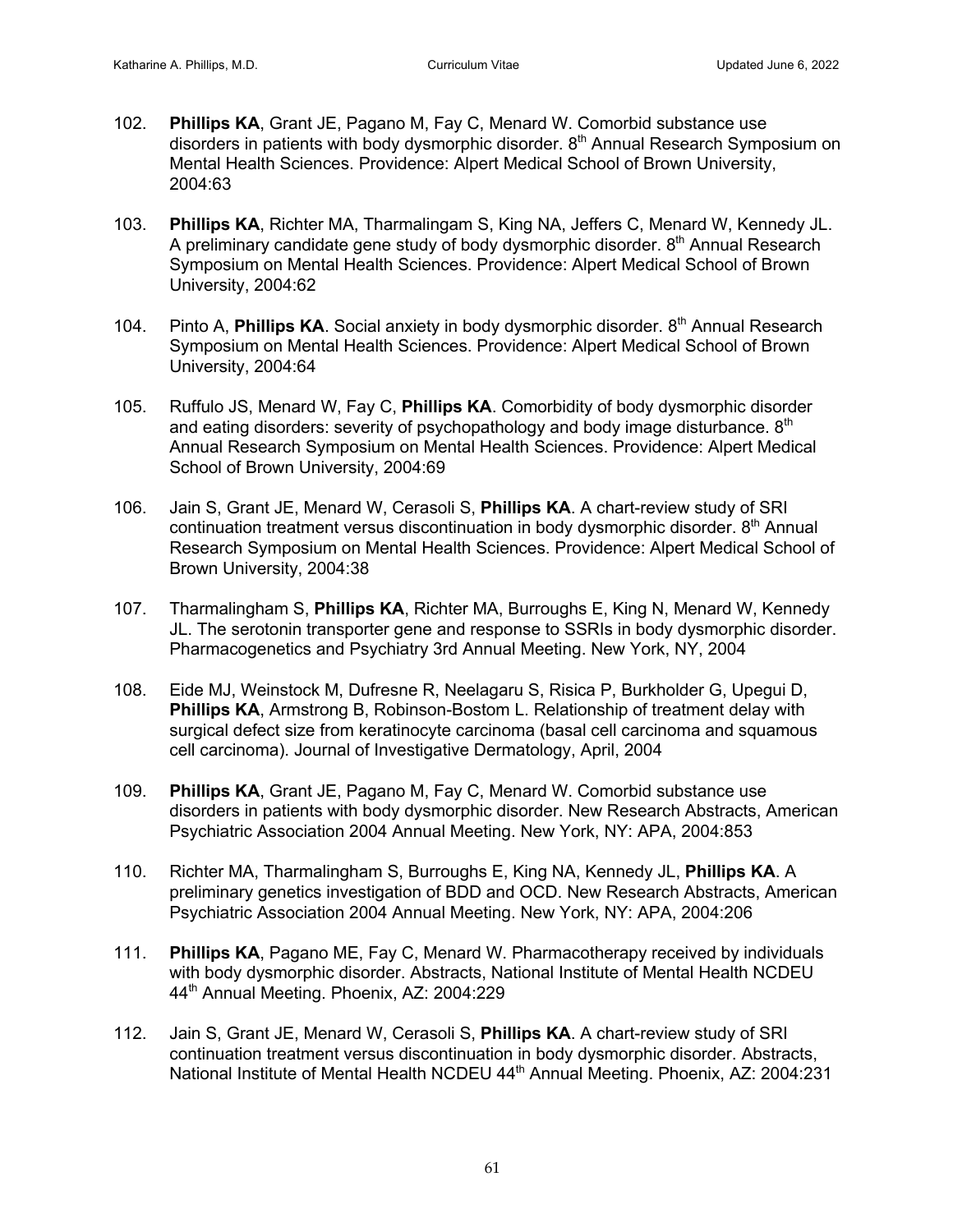- 113. Hunter-Yates J, Dufresne RJ, **Phillips KA**. Excessive tanning in body dysmorphic disorder. Abstracts, American Academy of Dermatology 62<sup>nd</sup> Annual Meeting. New York, NY:2004
- 114. Dyl J, Kittler J, Hunt J, **Phillips KA**. Body dysmorphic disorder in adolescent psychiatric inpatients. Scientific Proceedings, American Academy of Child and Adolescent Psychiatry 51<sup>st</sup> Annual Meeting. Washington, DC:2004:155
- 115. Pinto A, **Phillips KA**. Social anxiety in body dysmorphic disorder. Association for the Advancement of Behavior Therapy Annual Meeting. New Orleans, LA:2004
- 116. Cash TF, **Phillips KA**, Santos MT, Hrabosky JI. Measuring negative body image: validation of the body image disturbance questionnaire in a nonclinical population. Association for the Advancement of Behavior Therapy Annual Meeting. New Orleans, LA:2004
- 117. **Phillips KA**, Pagano ME, Menard WE, Fay C, Stout RL. A prospective longitudinal investigation of the course of body dysmorphic disorder and pharmacotherapy received. Scientific Abstracts, *Neuropsychopharmacology* 2004:29:S200
- 118. Richter MA, Tharmalingam S, Burroughs E, King NA, Menard WE, Kennedy JL, **Phillips KA**. A preliminary genetic investigation of the relationship between body dysmorphic disorder and OCD. Scientific Abstracts, *Neuropsychopharmacology* 2004:29:S200
- 119. **Phillips KA**, Pagano M, Menard WE, Fay C, Stout RL. A prospective longitudinal investigation of the course of BDD and pharmacotherapy received.  $9<sup>th</sup>$  Annual Research Symposium on Mental Health Sciences. Providence: Alpert Medical School of Brown University, 2005:54
- 120. **Phillips KA**, Coles ME, Yen S, Menard W, Fay C. Suicidal ideation and suicide attempts in BDD. 9<sup>th</sup> Annual Research Symposium on Mental Health Sciences. Providence: Alpert Medical School of Brown University, 2005:55
- 121. Pope CG, **Phillips KA**, Pope HE, Menard WE, Fay C. Is muscle dysmorphia different from other forms of BDD? 9<sup>th</sup> Annual Research Symposium on Mental Health Sciences. Providence: Alpert Medical School of Brown University, 2005:55
- 122. Didie ER, Tortolani CC, Pope CG, Menard WE, Fay C, **Phillips KA**. Childhood abuse and neglect in BDD. 9<sup>th</sup> Annual Research Symposium on Mental Health Sciences. Providence: Alpert Medical School of Brown University, 2005:17
- 123. Conroy M, **Phillips KA**, Dufresne R, Menard W, Didie ER, Hunter J, Fay C, Pagano M. Tanning in BDD. 9<sup>th</sup> Annual Research Symposium on Mental Health Sciences. Providence: Alpert Medical School of Brown University, 2005:10
- 124. Coles ME, Menard W, Fay C, Weisberg RB, **Phillips KA**. Investigation of the relationship between BDD and social phobia. New Research Abstracts, American Psychiatric Association 2005 Annual Meeting. Atlanta, GA: APA, 2005:674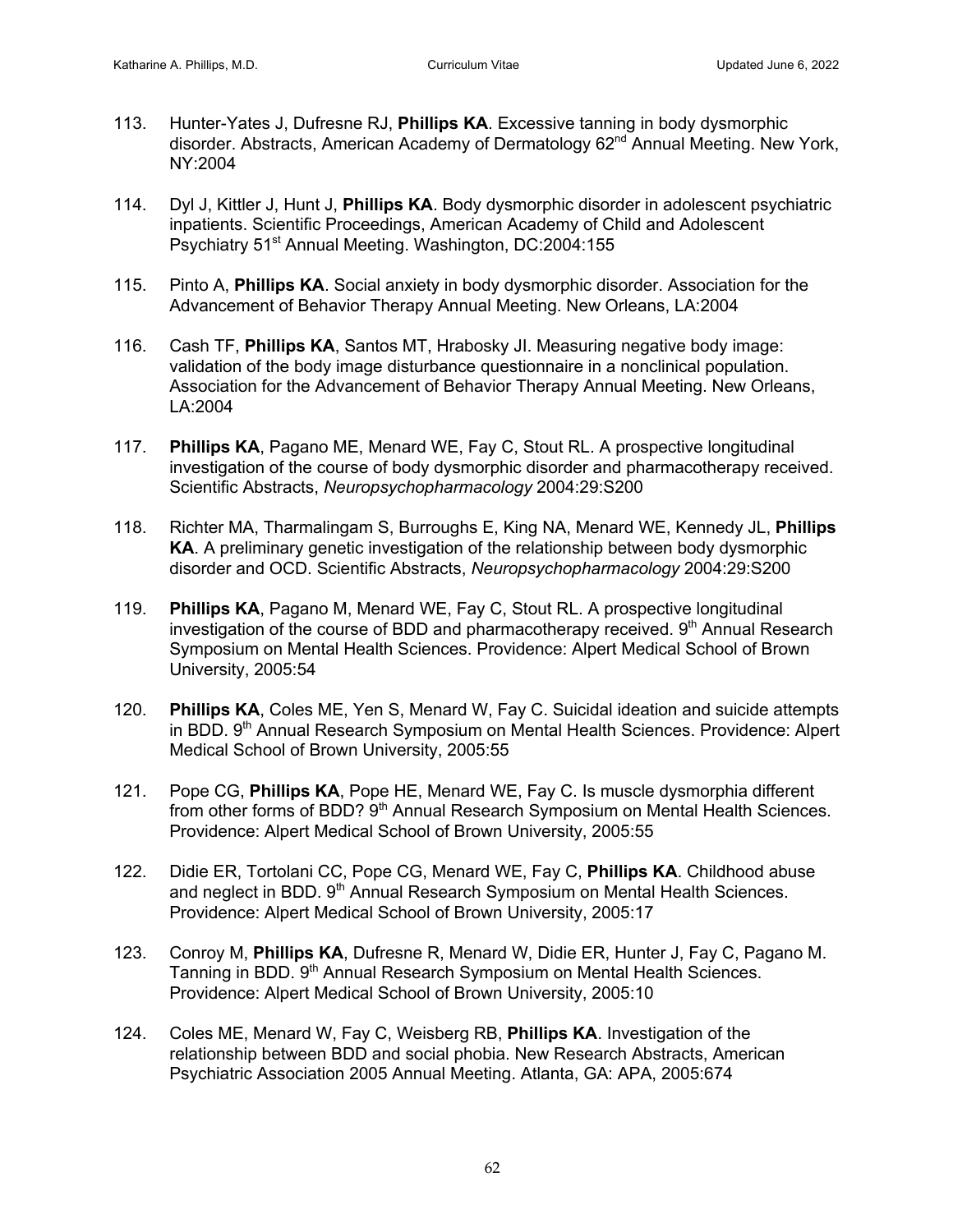- 125. **Phillips KA**, Coles ME, Menard W, Yen S, Fay C, Weisberg R. Suicidal ideation and suicide attempts in body dysmorphic disorder. New Research Abstracts, American Psychiatric Association 2005 Annual Meeting. Atlanta, GA: APA, 2005:675
- 126. **Phillips KA**. An open-label trial of escitalopram in body dysmorphic disorder. New Research Abstracts, American Psychiatric Association 2005 Annual Meeting. Atlanta, GA: APA, 2005:676
- 127. Didie ER, **Phillips KA**, Pope C, Tortolani C, Menard W, Fay C. Childhood abuse and neglect in BDD. New Research Abstracts, American Psychiatric Association 2005 Annual Meeting. Atlanta, GA: APA, 2005:11
- 128. Conroy M, Dufresne RG, Menard W, Didie ER, Hunter J, Fay C, Pagano M, **Phillips KA**. Compulsive tanning in BDD. New Research Abstracts, American Psychiatric Association 2005 Annual Meeting. Atlanta, GA: APA, 2005:160
- 129. **Phillips KA**, Pagano ME, Menard WE, Fay C, Stout RL. A prospective longitudinal investigation of the course of body dysmorphic disorder (BDD) and pharmacotherapy received. NCDEU 45th Annual Meeting Abstracts. Boca Raton, FL: National Institute of Mental Health, 2005:I-180
- 130. Dyl JL, Buchman A, Kittler J, Hunt J, Hollander B, **Phillips KA**. Prevalence and comorbidity of body dysmorphic disorder in hospitalized adolescents. Scientific Proceedings, American Academy of Child and Adolescent Psychiatry 52<sup>nd</sup> Annual Meeting. Toronto, CA: AACAP, 2005:113
- 131. Kittler J, Hollander B, Dyl J, Hunt J, Buchman A, **Phillips KA**. Clinical correlates of body dysmorphic disorder among adolescent psychiatric inpatients. Scientific Proceedings, American Academy of Child and Adolescent Psychiatry 52<sup>nd</sup> Annual Meeting. Toronto, CA: AACAP, 2005:113
- 132. Didie ER, Tortolani CC, Walters M, Menard W, **Phillips KA**. Social functioning in body dysmorphic disorder. Annual Meeting of the Association for Behavioral and Cognitive Therapies. Washington, DC: ABCT, 2005
- 133. **Phillips KA**, Stout RL. Associations in the longitudinal course of body dysmorphic disorder with major depression, obsessive compulsive disorder, and social phobia. *Neuropsychopharmacology* 2005:30:S231
- 134. **Phillips KA**, Pinto A, Menard W, Eisen JL, Mancebo M, Rasmussen SA. Obsessivecompulsive disorder versus body dysmorphic disorder: A comparison study of two possibly related disorders. 10<sup>th</sup> Annual Research Symposium on Mental Health Sciences. Providence, RI: Alpert Medical School of Brown University, 2006
- 135. Didie ER, Menard W, Stern A, **Phillips KA**. Work and academic impairment in individuals with body dysmorphic disorder.  $10<sup>th</sup>$  Annual Research Symposium on Mental Health Sciences. Providence, RI: Alpert Medical School of Brown University, 2006
- 136. Didie ER, Walters MM, Pinto A, Menard W, Eisen JL, Mancebo M, Rasmussen SA,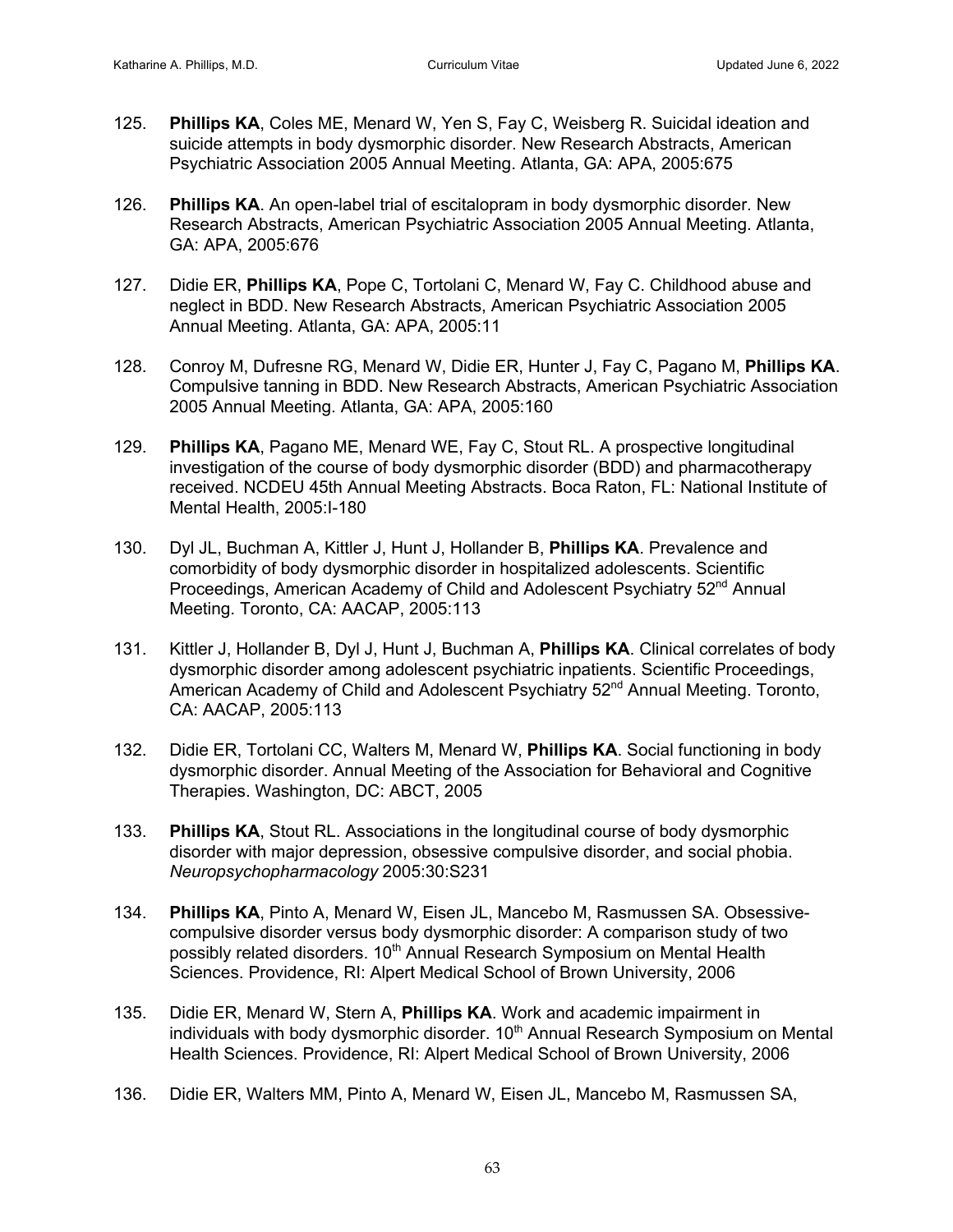**Phillips KA.** A comparison of quality of life and psychosocial functioning in obsessivecompulsive disorder versus body dysmorphic disorder.  $10<sup>th</sup>$  Annual Research Symposium on Mental Health Sciences. Providence, RI: Alpert Medical School of Brown University, 2006

- 137. **Phillips KA**, Didie ER, Menard W. Clinical features and correlates of major depressive disorder in individuals with body dysmorphic disorder. 10<sup>th</sup> Annual Research Symposium on Mental Health Sciences. Providence, RI: Alpert Medical School of Brown University, 2006
- 138. Khezri R, Didie E, Menard W, **Phillips KA**. Sexual functioning and romantic intimacy in body dysmorphic disorder. 10<sup>th</sup> Annual Research Symposium on Mental Health Sciences. Providence, RI: Alpert Medical School of Brown University, 2006
- 139. Didie ER, Walters MM, Pinto A, Menard W, Eisen JL, Rasmussen SA, **Phillips KA**. A comparison of quality of life and psychosocial functioning in obsessive-compulsive disorder versus body dysmorphic disorder. New Research Abstracts, American Psychiatric Association 2006 Annual Meeting. Toronto, Canada: APA, 2006:15
- 140. **Phillips KA**, Menard W. Suicidality in body dysmorphic disorder: A prospective study. New Research Abstracts, American Psychiatric Association 2006 Annual Meeting. Toronto, Canada: APA, 2006:349
- 141. Kittler JE, Menard W, **Phillips KA**. Weight concerns in individuals with body dysmorphic disorder. New Research Abstracts, American Psychiatric Association 2006 Annual Meeting. Toronto, Canada: APA, 2006:391
- 142. **Phillips KA**, Pagano ME, Menard W, Stout RL. A prospective longitudinal study of the course of BDD. New Research Abstracts, American Psychiatric Association 2006 Annual Meeting. Toronto, Canada: APA, 2006:404
- 143. Didie ER, Tortolani C, Walters MM, Menard W, **Phillips KA**. Social functioning in body dysmorphic disorder: assessment considerations. NCDEU 46th Annual Meeting Abstracts. Boca Raton, FL: National Institute of Mental Health, 2006:II-62
- 144. **Phillips KA**, Leon AC. Pharmacotherapy effectiveness for body dysmorphic disorder in a prospective observational study: preliminary propensity-adjusted results. NCDEU  $46<sup>th</sup>$  Annual Meeting Abstracts. Boca Raton, FL: National Institute of Mental Health, 2006:II- 70
- 145. **Phillips KA**, Pinto A, Menard W, Eisen JL, Mancebo M, Rasmussen SA. Obsessive compulsive disorder versus body dysmorphic disorder: A comparison study of two possibly related disorders. 2<sup>nd</sup> Annual Body Dysmorphic Disorder Conference. Hempstead, NY, October 22, 2006
- 146. Didie ER, Stern A, Menard W, **Phillips KA**. Work and academic impairment in individuals with body dysmorphic disorder.  $2<sup>nd</sup>$  Annual Body Dysmorphic Disorder Conference. Hempstead, NY, October 22, 2006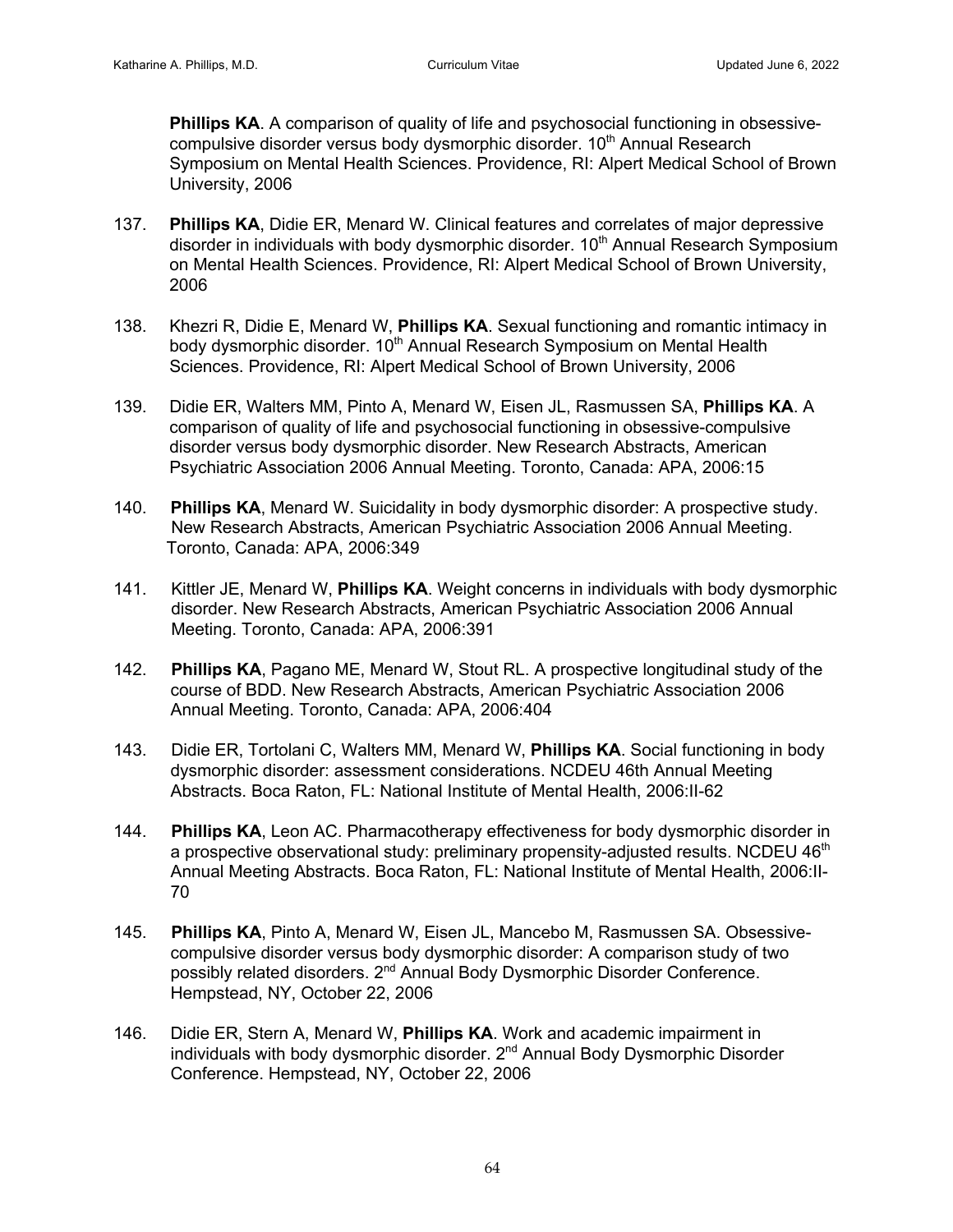- 147. **Phillips KA**, Leon AC. Pharmacotherapy effectiveness for body dysmorphic disorder in a prospective observational study: preliminary propensity-adjusted results. *Neuropsychopharmacology* 2006:S219
- 148. Conroy M, Menard W, Fleming-Ives K, Modha P, Cerullo H, **Phillips KA**. Prevalence and clinical characteristics of body dysmorphic disorder on a general inpatient adult psychiatric unit. 11<sup>th</sup> Annual Research Symposium on Mental Health Sciences. Providence, RI: The Warren Alpert Medical School of Brown University, 2007:17
- 149. Didie ER, Menard W, **Phillips KA**. Severity of interpersonal problems in individuals with body dysmorphic disorder. 11<sup>th</sup> Annual Research Symposium on Mental Health Sciences. Providence, RI: The Warren Alpert Medical School of Brown University, 2007:23
- 150. **Phillips KA**, Quinn G, Stout RL. Functional impairment in body dysmorphic disorder: a prospective, follow-up study. 11<sup>th</sup> Annual Research Symposium on Mental Health Sciences. Providence, RI: The Warren Alpert Medical School of Brown University, 2007:61
- 151.Conroy M, Menard W, Fleming-Ives K, Modha P, Cerullo H, **Phillips KA**. Prevalence and clinical characteristics of body dysmorphic disorder on a general inpatient adult psychiatric unit. New Research Abstracts, American Psychiatric Association 2007 Annual Meeting. San Diego, CA: APA: 2007:NR96
- 152. **Phillips KA**, Quinn G, Stout RL. Functional impairment in body dysmorphic disorder: a prospective, follow-up study. New Research Abstracts, American Psychiatric Association 2007 Annual Meeting. San Diego, CA: 2007:NR812
- 153. **Phillips KA**. An open-label trial of levetiracetam for body dysmorphic disorder. NCDEU 47th Annual Meeting Poster Session Abstracts. Boca Raton, FL: National Institute of Mental Health, 2007:I-11
- 154. **Phillips KA**. A pilot study of levetiracetam for body dysmorphic disorder. Scientific Abstracts, American College of Neuropsychopharmacology 46th Annual Meeting. Boca Raton, FL: ACNP, 2007
- 155. **Phillips KA**, Pinto A, Coles M, Eisen JL, Menard W, Rasmussen SA. A comparison of insight in body dysmorphic disorder and obsessive compulsive disorder.  $12<sup>th</sup>$  Annual Research Symposium on Mental Health Sciences. Providence, RI: The Warren Alpert Medical School of Brown University, 2008:63
- 156. Didie ER, Kurahara L, Menard W, **Phillips KA**. Adherence to cognitive-behavioral therapy and pharmacotherapy recommendations among patients with body dysmorphic disorder. 12<sup>th</sup> Annual Research Symposium on Mental Health Sciences. Providence, RI: The Warren Alpert Medical School of Brown University, 2008:22
- 157. Pope CG, Pope HG, Menard W, **Phillips KA**. Substance abuse and dependence in subjects with body dysmorphic disorder in a longitudinal study.  $12<sup>th</sup>$  Annual Research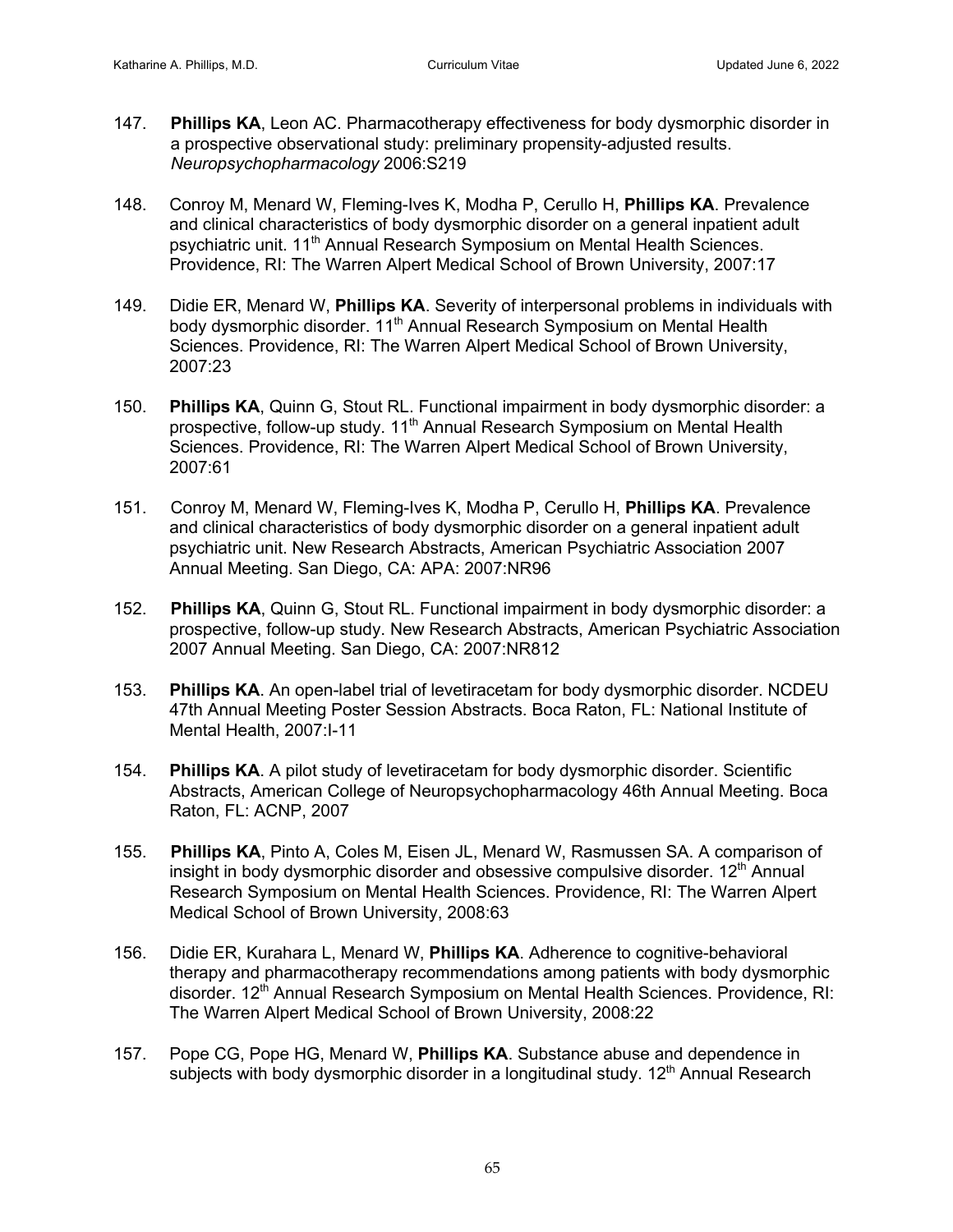Symposium on Mental Health Sciences. Providence, RI: The Warren Alpert Medical School of Brown University, 2008:65

- 158. Kelly MM, **Phillips KA**. Features of social anxiety in body dysmorphic disorder. 12<sup>th</sup> Annual Research Symposium on Mental Health Sciences. Providence, RI: The Warren Alpert Medical School of Brown University, 2008:42
- 159. Christopher PP, Boland RJ, Recupero PR, **Phillips KA**. Teaching psychiatry residents about performing disability evaluations: are we doing enough. Second Annual Teaching Symposium on Mental Health Sciences. Providence, RI: The Warren Alpert Medical School of Brown University, 2008:2
- 160. **Phillips KA**, Pinto A, Coles M, Eisen JL, Menard W, Rasmussen SA. A comparison of insight in body dysmorphic disorder and obsessive compulsive disorder. American Psychiatric Association 2008 Annual Meeting. Washington, DC: APA, 2008:NR3-139
- 161. Crerand CE, Menard W, **Phillips KA**. Surgical and minimally invasive cosmetic procedures among persons with body dysmorphic disorder. American Psychiatric Association 2008 Annual Meeting. Washington, DC: APA, 2008:NR6-101
- 162. Didie ER, Loerke E, Menard W, **Phillips KA**. Severity of interpersonal problems in individuals with body dysmorphic disorder*.* International Conference on Eating Disorders. Seattle, WA: 2008
- 163. **Phillips KA**, Kelly MM, Menard W. Suicidality in a placebo-controlled fluoxetine study of body dysmorphic disorder. NCDEU 48th Annual Meeting Poster Abstracts. Phoenix, AZ: National Institute of Mental Health, 2008:I-56
- 164. Didie ER, Loerke E, Menard W, **Phillips KA**. Severity of interpersonal problems in individuals with body dysmorphic disorder. NCDEU 48th Annual Meeting Poster Abstracts. Phoenix, AZ: National Institute of Mental Health, 2008:II-46
- 165. Didie ER, Kurahara L, Menard W, **Phillips KA**. Adherence to cognitive behavioral therapy and pharmacotherapy recommendations among patients with body dysmorphic disorder. Annual Meeting of the Association for Behavioral and Cognitive Therapies. Orlando, FL: ABCT, 2008
- 166. **Phillips KA**, Kelly MM. Suicidality in a placebo-controlled fluoxetine study of body dysmorphic disorder. Scientific Abstracts, American College of Neuropsychopharmacology 47th Annual Meeting. Phoenix, AZ: ACNP, 2008
- 167. **Phillips KA**, Kelly MM, Menard W. Physical functioning and physical health-related quality of life in body dysmorphic disorder. 13<sup>th</sup> Annual Research Symposium on Mental Health Sciences. Providence, RI: The Warren Alpert Medical School of Brown University, 2009:57
- 168. Kelly MM, Dalrymple K, Zimmerman M, **Phillips KA.** A comparison study of body dysmorphic disorder versus social phobia. 13<sup>th</sup> Annual Research Symposium on Mental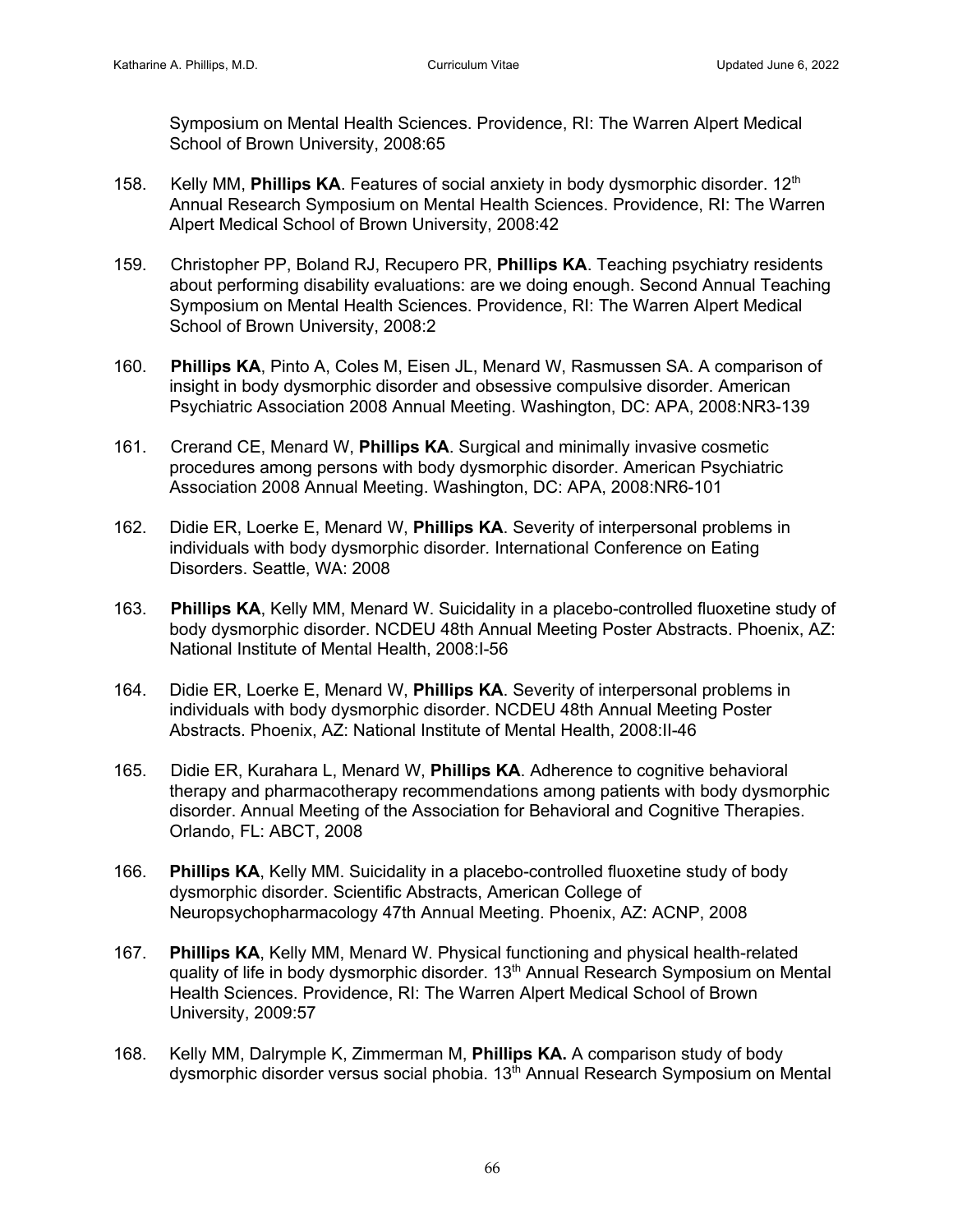Health Sciences. Providence, RI: The Warren Alpert Medical School of Brown University, 2009:37

- 169. Christopher P, Menard W, Stuart G, **Phillips KA**. Aggressive and violent behavior in individuals with body dysmorphic disorder. 13<sup>th</sup> Annual Research Symposium on Mental Health Sciences. Providence, RI: The Warren Alpert Medical School of Brown University, 2009:14
- 170. Greenberg JL, Cannistraro PA, Dougherty DD, Renaud SR, Rauch L, **Phillips KA**, Rauch SL, Wilhelm S. PET-FDG study of cerebral metabolic activity in body dysmorphic disorder. 29th Annual Conference of the Anxiety Disorders Association of America. Santa Ana Pueblo, NM: ADAA, 2009
- 171. Didie ER, **Phillips KA**. Interpersonal psychotherapy for body dysmorphic disorder: A pilot study. Annual meeting of the International Society for Interpersonal Psychotherapy. New York, NY; 2009
- 172. Kelly M, McLaughlin NC, Greenberg BD, **Phillips KA**. Comparison of personality dimensions in body dysmorphic disorder and obsessive-compulsive disorder. American Psychiatric Association 162nd Annual Meeting. San Francisco, CA:APA, 2009:NR6-087
- 173. **Phillips KA**, Kelly MM, Menard W. Physical functioning and physical health-related quality of life in body dysmorphic disorder. American Psychiatric Association 2009 Annual Meeting. San Francisco, CA:APA, 2009:NR6-088
- 174. Greenberg JL, Cannistraro PA, Dougherty DD, Evans KC, Simon NM, Rauch L, **Phillips KA**, Rauch SL, Wilhelm S. Preliminary evidence for aberrant prefrontal metabolic activity in BDD. Massachusetts General Hospital Clinical Research Day. Boston, MA, 2009
- 175. Didie ER, Kurahara L, Menard W, **Phillips KA**. Adherence to pharmacotherapy and cognitive behavioral therapy recommendations among patients with body dysmorphic disorder. NCDEU 49th Annual Meeting Poster Abstracts. Hollywood, FL: National Institute of Mental Health, 2009:I-49
- 176. Greenberg JL, Cannistraro PA, Dougherty DD, Evans KC, Simon NM, Rauch L, **Phillips KA**, Rauch SL, Wilhelm S. Preliminary evidence for aberrant prefrontal metabolic activity in BDD. 43rd Annual Conference of the Association for Behavioral and Cognitive Therapies. New York, NY: ABCT, 2009
- 177. Didie ER, **Phillips, KA**. Interpersonal psychotherapy for body dysmorphic disorder. Annual Meeting of the Association for Behavioral and Cognitive Therapies. New York, NY: ABCT, 2009
- 178. Didie E, Howes S, Kurahara L, **Phillips KA**. Pharmacotherapy non-adherence in body dysmorphic disorder: rates, reasons, and predictors. American College of Neuropsychopharmacology 48th Annual Meeting. Hollywood, FL: ACNP, 2009
- 179. **Phillips KA**, Menard W. Clinical features of olfactory reference syndrome. American Psychiatric Association 2010 Annual Meeting. New Orleans, LA: APA, 2010:NR4-87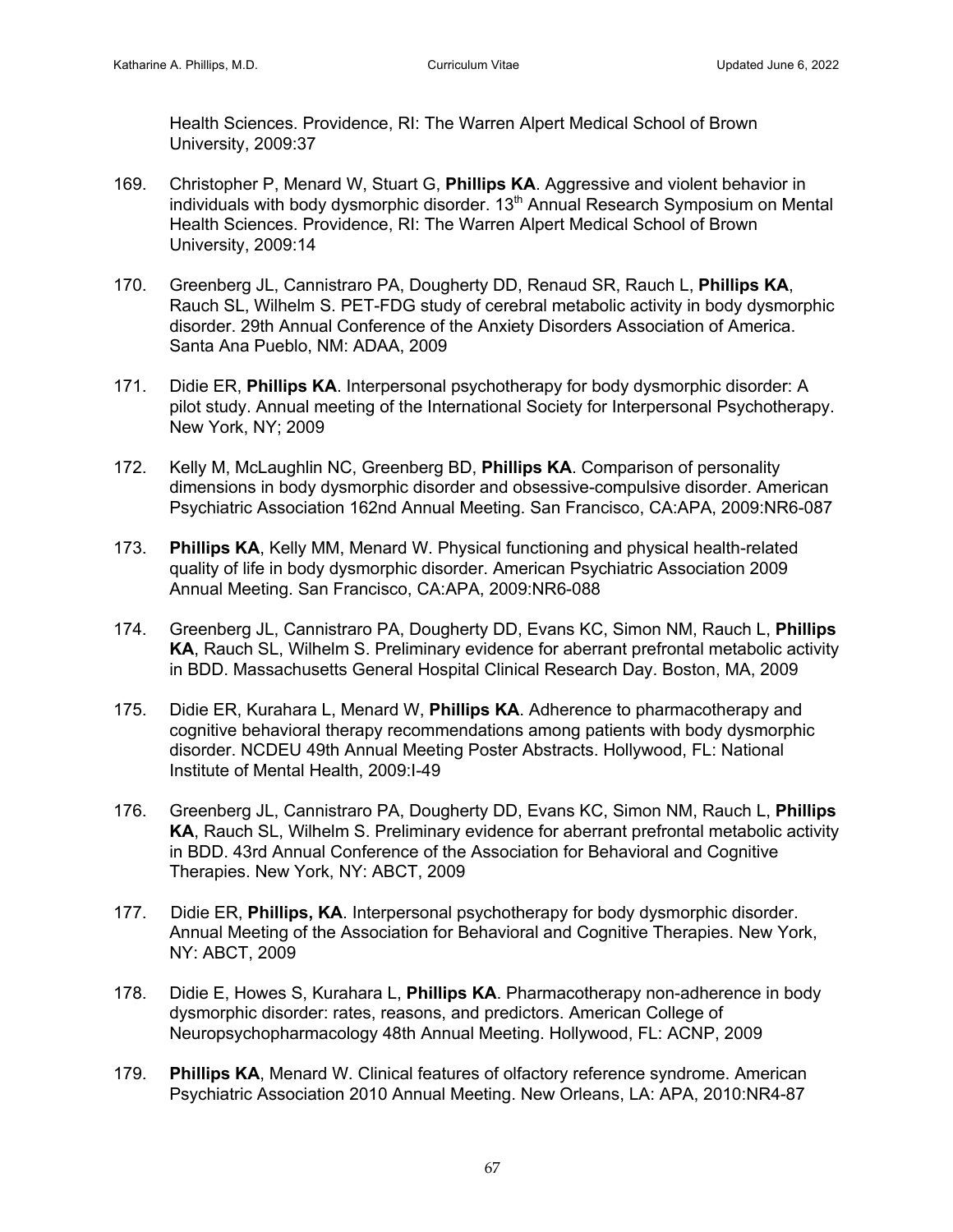- 180. Bjornsson AS, Stalker E, Menard W, Grant JE, **Phillips KA**. Age at onset and clinical correlates in body dysmorphic disorder. American Psychiatric Association 163rd Annual Meeting. New Orleans, LA: APA, 2010:NR4-88
- 181. Didie ER, Howes S, **Phillips KA**, Kelly M, Veale DM. Development and validation of the Appearance Attitudes Scale in body dysmorphic disorder. 6<sup>th</sup> World Congress of Behavioral and Cognitive Therapies. Boston, MA, 2010:92
- 182. **Phillips KA**, Kelly MM, Strong D. The relationship of components of delusionality to treatment outcome in a placebo-controlled trial of fluoxetine for body dysmorphic disorder. 18<sup>th</sup> Annual Research Celebration. Rhode Island Hospital. Providence, RI, 2010;115
- 183. Didie ER, **Phillips KA**. A pilot study for an interpersonally focused psychotherapy for body dysmorphic disorder. 18<sup>th</sup> Annual Research Celebration. Rhode Island Hospital. Providence, RI, 2010
- 184. Dyl J, Kittler J, Holland BLG, Hunt J, Spirito A, Seifer R, **Phillips KA**. Body dysmorphic disorder in adolescents: prevalence and clinical characteristics in inpatients. Scientific Proceedings, American Academy of Child and Adolescent Psychiatry 57th Annual Meeting. New York, NY: 2010
- 185. **Phillips KA**, Kelly MM, Strong D. The relationship of components of delusionality to treatment outcome in a placebo-controlled trial of fluoxetine for body dysmorphic disorder. American College of Neuropsychopharmacology 49th Annual Meeting. Miami, FL: ACNP, 2010
- 186. **Phillips KA**, Menard W, Quinn E, Didie ER, Stout RL. A four-year prospective longitudinal study of the course of body dysmorphic disorder. 14<sup>th</sup> Annual Research Symposium on Mental Health Sciences. Providence, RI: The Warren Alpert Medical School of Brown University, 2011:52
- 187. Dyl J, Kittler J, Holland BLG, Hunt J, Spirito A, Seifer R, **Phillips KA**. Body dysmorphic disorder in adolescents: prevalence and clinical characteristics in inpatients. 14<sup>th</sup> Annual Research Symposium on Mental Health Sciences. Providence, RI: The Warren Alpert Medical School of Brown University, 2011:14
- 188. **Phillips KA**, Menard W, Quinn E, Didie ER, Stout RL. A four-year prospective observational follow-up study of remission and relapse of body dysmorphic disorder. American Psychiatric Association 164th Annual Meeting. Honolulu, HI: APA, 2011
- 189. Bjornsson AS, Didie ER, Menard W, Grant JE, Stalker E, **Phillips KA**. Age at onset and clinical correlates in two samples of individuals with body dysmorphic disorder. 41st European Association for Behavioural and Cognitive Therapies Conference. Reykjavik, Iceland: EABCT, 2011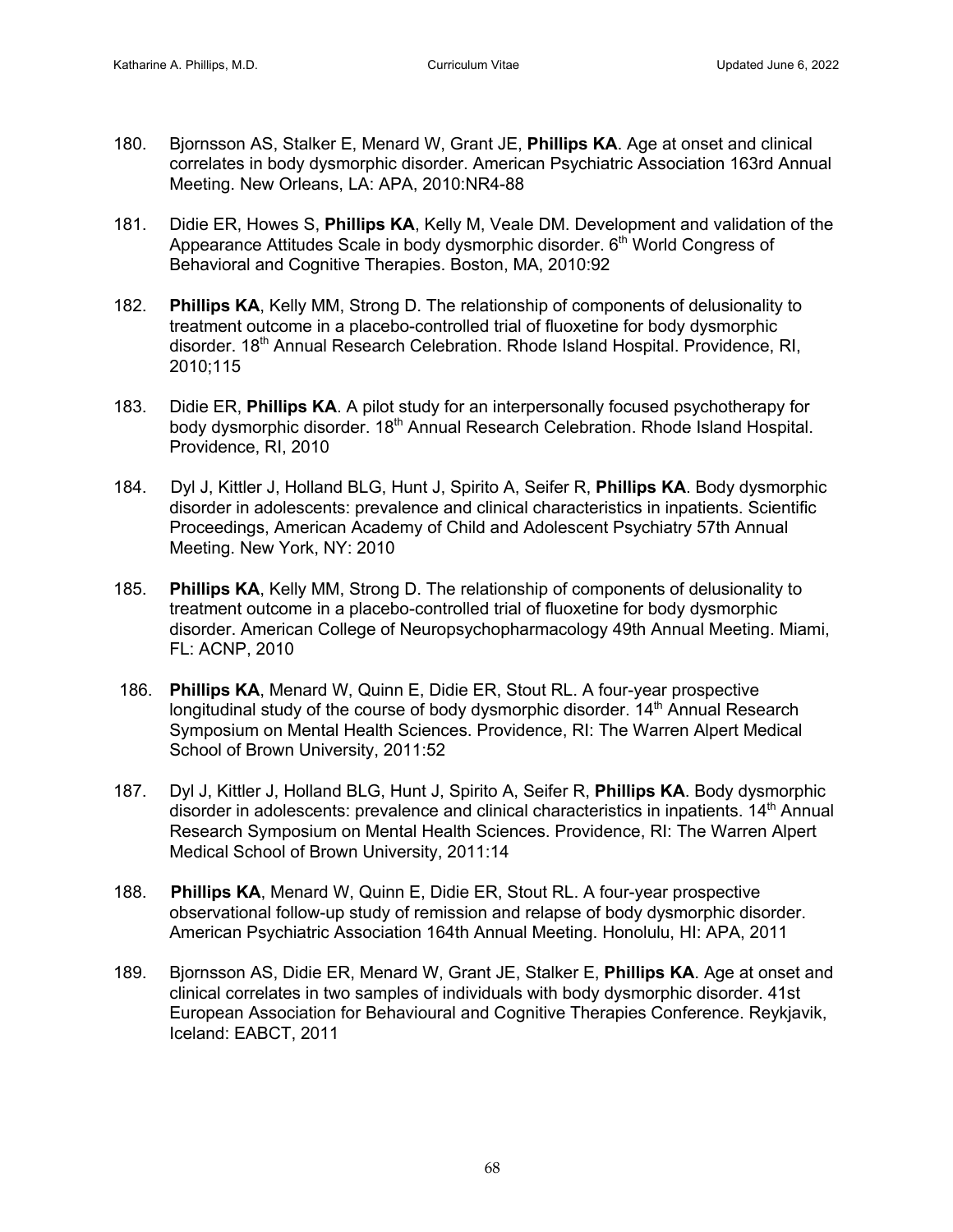- 190. **Phillips KA**, Kelly M. Gender differences in a placebo-controlled trial of fluoxetine for body dysmorphic disorder. 19<sup>th</sup> Annual Hospital Research Celebration, Providence, RI: Lifespan, 2011
- 191. **Phillips KA**, Kelly M. Gender differences in a placebo-controlled trial of fluoxetine for body dysmorphic disorder. American College of Neuropsychopharmacology 50th Annual Meeting. Waikoloa, HI: ACNP, 2011
- 192. Hart AS, **Phillips KA**. Symmetry concerns as a symptom of body dysmorphic disorder. 15th Annual Research Symposium on Mental Health Sciences. Providence, RI: The Warren Alpert Medical School of Brown University, 2012:33
- 193. **Phillips KA**, Hart AS, Menard W, Eisen JL. Psychometric evaluation of the Brown Assessment of Beliefs Scale in body dysmorphic disorder. 15<sup>th</sup> Annual Research Symposium on Mental Health Sciences. Providence, RI: The Warren Alpert Medical School of Brown University, 2012:67
- 194. Mischel ER, LeBeau R, Hanover L, Stein D, **Phillips KA**, Craske M. Preliminary assessment of new obsessive-compulsive spectrum scales for the DSM-5. 32<sup>nd</sup> Anxiety Disorders Association of America Annual Conference. Arlington, VA: ADAA, 2012
- 195. **Phillips KA**, Menard WE, Quinn E, Stout RL. Predictors of suicidal ideation in a prospective study of body dysmorphic disorder. American Psychiatric Association 165<sup>th</sup> Annual Meeting. Philadelphia, PA: APA, 2012:NR10-31
- 196. **Phillips KA**, Hart A, Menard W, Eisen J. Psychometric evaluation of the Brown Assessment of Beliefs Scale. NCDEU 52<sup>nd</sup> Annual Meeting. Phoenix, AZ: American Society of Clinical Psychopharmacology, 2012:88
- 197. **Phillips KA**, Hart AS, Menard W. Psychometric evaluation of the Yale-Brown Obsessive-Compulsive Scale Modified for Body Dysmorphic Disorder. 19th Annual OCD Conference. Chicago, IL: International Obsessive-Compulsive Disorder Foundation, 2012
- 198. Hart AS, **Phillips KA**. Symmetry concerns as a symptom of body dysmorphic disorder. 19<sup>th</sup> Annual OCD Conference. Chicago, IL: International Obsessive-Compulsive Disorder Foundation, 2012
- 199. **Phillips KA**, Menard WE, Quinn E, Stout RL. Predictors of suicidal ideation in a prospective study of body dysmorphic disorder. Lifespan 20<sup>th</sup> Annual Hospital Research Celebration, Providence, RI: Lifespan, 2012:132
- 200. **Phillips KA**, Hart AS, Eisen JL, Menard WE, Sibrava NJ, Rasmussen S. Psychometric evaluation of the Brown Assessment of Beliefs Scale in body dysmorphic disorder and obsessive-compulsive disorder. American College of Neuropsychopharmacology 51st Annual Meeting. Hollywood, FL: ACNP, 2012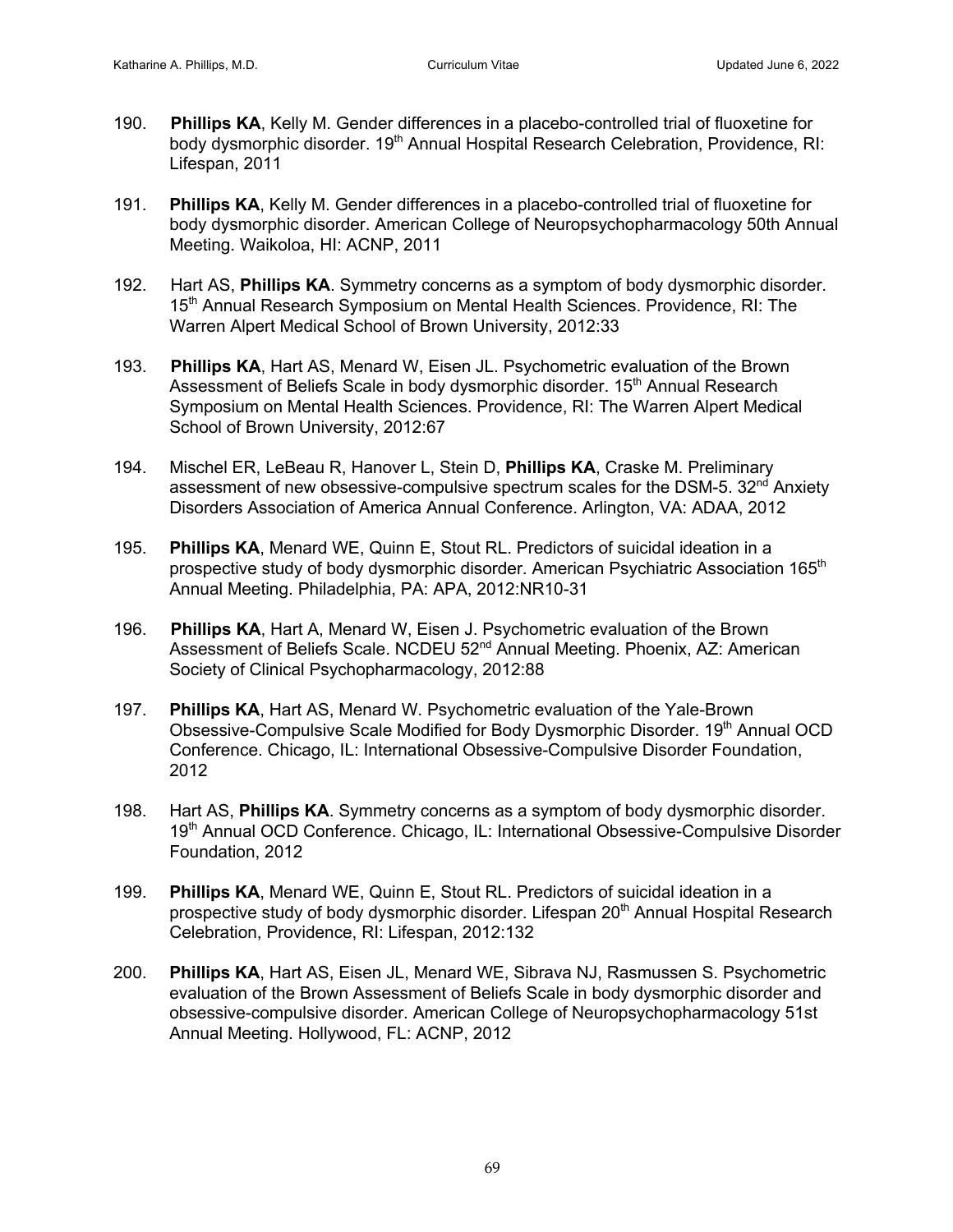- 201. **Phillips KA**, Menard W, Hart A. Suicidality in body dysmorphic disorder. 16<sup>th</sup> Annual Research Symposium on Mental Health Sciences. Providence, RI: The Warren Alpert Medical School of Brown University, 2013:76
- 202. **Phillips KA**, Menard W, Hart A. Suicidality in body dysmorphic disorder. New Research Abstracts, American Psychiatric Association 166th Annual Meeting. San Francisco: APA, 2013:229
- 203. **Phillips KA**, Menard W, Hart A. Clinical characteristics and correlates of suicidality in body dysmorphic disorder. 20<sup>th</sup> Annual OCD Conference. Atlanta, GA: International Obsessive-Compulsive Disorder Foundation, 2013
- 204. **Phillips KA,** Kelly MM, Menard W, Zhang J. Associations between substance use disorders and gender in the course of body dysmorphic disorder. Brown Mind Brain Research Day 2014. Providence, RI: Brown University, 2014:113
- 205. Kelly MM, **Phillips KA**. The prevalence of body dysmorphic disorder and its clinical correlates in a VA primary care behavioral health setting. Brown Mind Brain Research Day 2014. Providence, RI: Brown University, 2014:66
- 206. **Phillips KA**, Eisen JL, Boland R. Brown's new NIMH-funded R25 grant to support resident research training. Brown Mind Brain Research Day 2014. Providence, RI: Brown University, 2014:114
- 207. Quinn E, Tardiff M, **Phillips KA**, Menard W, Stout RL. Investigation of multiple episodes in the longitudinal course of body dysmorphic disorder. Brown Mind Brain Research Day 2014. Providence, RI: Brown University, 2014:118
- 208. Kelly MM, **Phillips KA.** Associations between substance use disorders and gender in the course of body dysmorphic disorder. Anxiety Disorders Association of America Annual Conference. Chicago, IL: ADAA, 2014
- 209. **Phillips KA,** Kelly MM. Associations between substance use disorders and gender in the course of body dysmorphic disorder. American Psychiatric Association 167th Annual Meeting. New York, NY: APA, 2014
- 210. Kelly MM, Zhang J, **Phillips KA**. The prevalence of body dysmorphic disorder and its clinical correlates in a VA primary care behavioral health setting. 21st Annual OCD Conference. Los Angeles, CA: International Obsessive-Compulsive Disorder Foundation, 2014
- 211. Kelly MM, Zhang J, **Phillips KA**. The prevalence of body dysmorphic disorder and its clinical correlates in a VA primary care behavioral health setting. 22<sup>nd</sup> Annual Hospital Research Celebration, Providence, RI: Lifespan, 2014
- 212. **Phillips KA**, Keshaviah A, Dougherty D, Stout RL, Menard W, Wilhelm S. Pharmacotherapy relapse prevention in body dysmorphic disorder: A double-blind placebo-controlled trial. Mind Brain Research Day 2015. Providence, RI: Brown University, 2015:87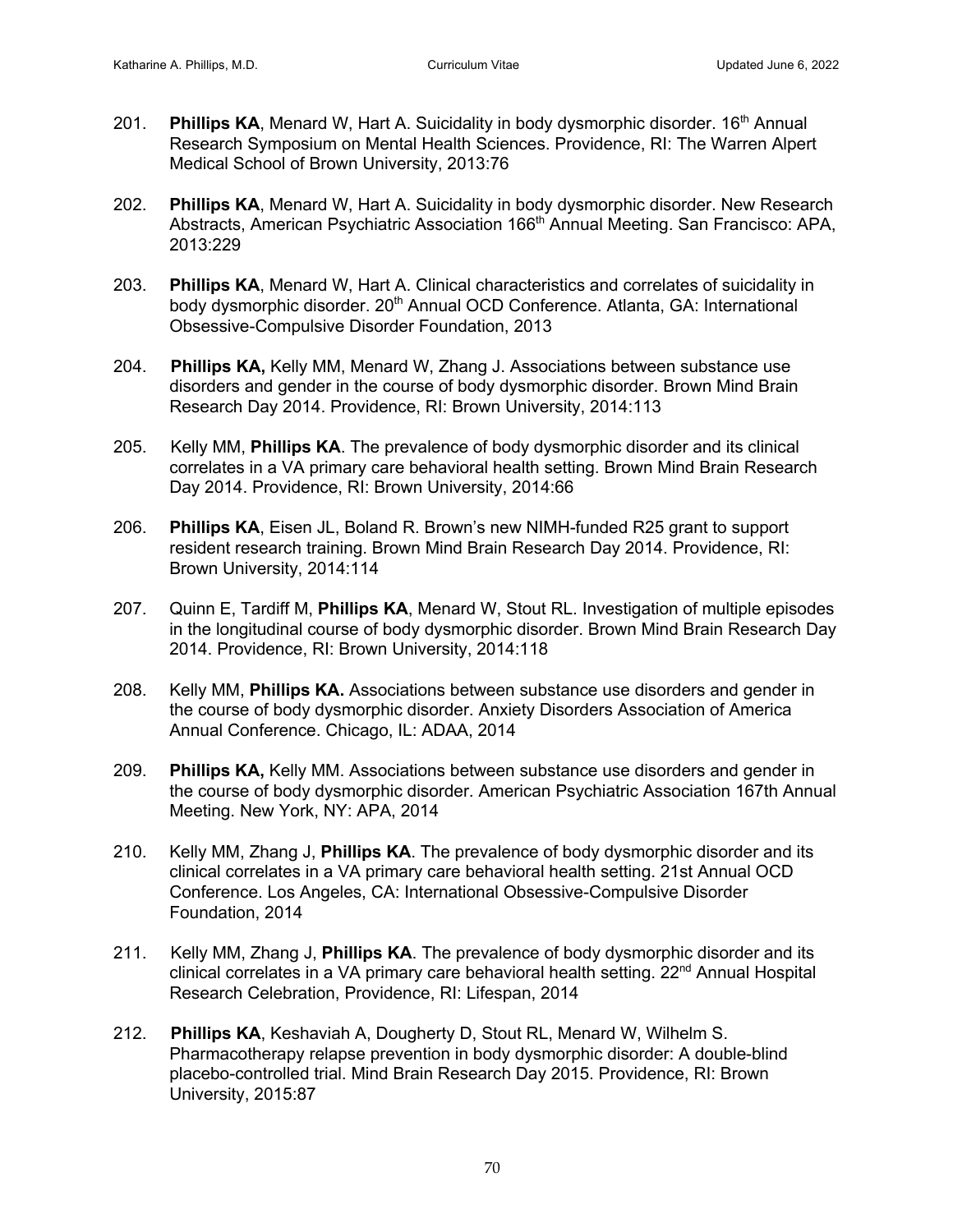- 213. **Phillips KA,** Eisen J, Vargas S. Brown's NIMH-funded R-25 grant to support resident research training: Overview and update. Mind Brain Research Day 2015. Providence, RI: Brown University, 2015:86
- 214. Kelly MM, Simmons R, Donahue J, **Phillips KA**. Motives to drink alcohol in body dysmorphic disorder. 2015 ADAA Annual Conference. Miami, FL: Anxiety and Depression Association of America, 2015:64
- 215. Hollander E, Ferretti CJ, Taylor BP, Noone R, Simberlund J, McElroy S, Menard W, **Phillips KA.** FDA/NIMH trial of fluoxetine vs placebo in pediatric body dysmorphic disorder. American Psychiatric Association 168<sup>th</sup> Annual Meeting. Toronto, Canada: APA, 2015
- 216. **Phillips KA**, Keshaviah A, Dougherty D, Stout RL, Menard W, Wilhelm S. Pharmacotherapy relapse prevention in body dysmorphic disorder: A double-blind placebo-controlled trial. Annual Meeting of the American Society of Clinical Psychopharmacology (NCDEU). Miami, FL: ASCP, 2015:55
- 217. Kelly MM, Simmons RA, Donahue J, **Phillips KA**. Motives to drink alcohol in body dysmorphic disorder. 22nd Annual Conference of the International Obsessive-Compulsive Disorder Foundation. Boston, MA: IOCDF, 2015:41
- 218. Kelly MM, Simmons RA, Donahue J, **Phillips KA**. Motives to drink alcohol in body dysmorphic disorder. 23rd Annual Hospital Research Celebration, Providence, RI: Lifespan, 2015
- 219. Zai G, Cappi C, **Phillips KA**, Gonçalves V, Zai CC, Shavitt SG, Miguel EC, Richter MA, Kennedy JL. Pharmacogenetics of antidepressant response in obsessive-compulsive and related disorders. XXIII<sup>rd</sup> World Congress of Psychiatric Genetics Annual Meeting. Toronto, Canada, 2015
- 220. Zai G, Cappi C, **Phillips KA**, Gonçalves V, Zai CC, Shavitt SG, Miguel EC, Richter MA, Kennedy J. Genetic markers of antidepressant response in a cross-cultural sample of patients with obsessive-compulsive and related disorders. 14<sup>th</sup> Annual Pharmacogenetics in Psychiatry Meeting. Toronto, Canada, 2015
- 221. **Phillips KA**, Keshaviah A, Dougherty D, Stout R, Menard W, Wilhelm S. Pharmacotherapy relapse prevention with escitalopram in body dysmorphic disorder: a double-blind placebo-controlled trial. American College of Neuropsychopharmacology 54th Annual Meeting. Hollywood, FL: ACNP, 2015:M21
- 222. **Phillips KA**, Tyrka AR, Philip NS, Vargas SE. Brown's NIH-funded R25 grant to support psychiatry resident research training: overview and 2015-2016 update. Mind Brain Research Day 2016. Providence, RI: Brown University, 2016:97
- 223. Quinn GP, **Phillips KA**, Stout RL, Afeltra JK. Further results from the investigation of multiple episodes in the longitudinal course of body dysmorphic disorder. Mind Brain Research Day 2016. Providence, RI: Brown University, 2016:101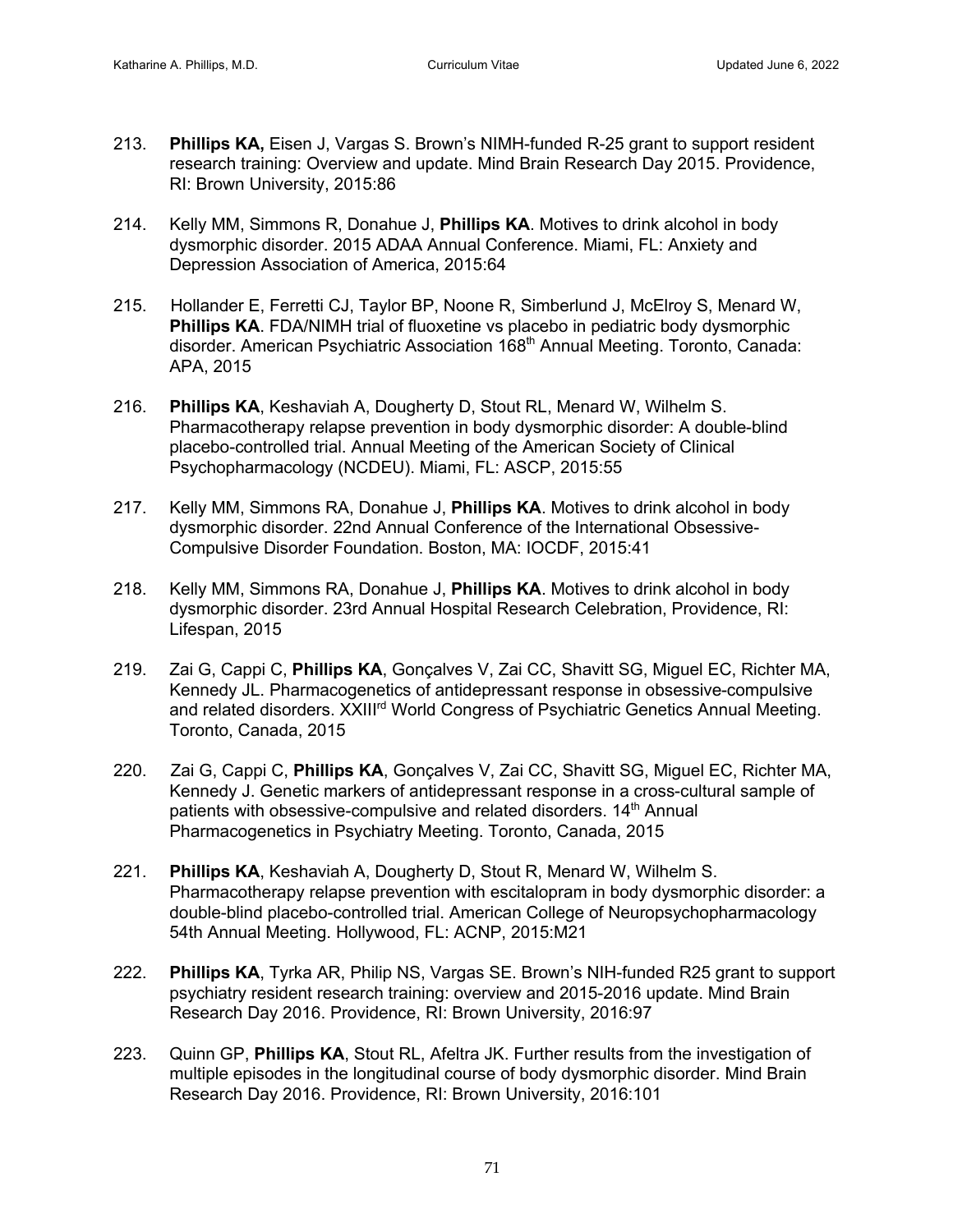- 224. Kelly MM, Padilla-Martinez V, Simmons S, Donahue D, **Phillips KA**. Motives to use drugs in body dysmorphic disorder. 2016 ADAA Annual Conference. Philadelphia, PA: Anxiety and Depression Association of America, 2016
- 225. Kelly MM, Padilla-Martinez V, Simmons S, Donahue D, **Phillips KA**. Motives to use drugs in body dysmorphic disorder. 2016 ADAA Annual Conference. Philadelphia, PA: Anxiety and Depression Association of America, 2016
- 226. Kelly MM, Padilla-Martinez V, Simmons S, Donahue D, **Phillips KA**. Motives to use drugs in body dysmorphic disorder. American Psychiatric Association Annual Meeting. Atlanta, GA: APA, 2016
- 227. Quinn E, **Phillips KA**, Stout RL, Afeltra JK. Investigation of multiple episodes in the longitudinal course of body dysmorphic disorder. 23<sup>rd</sup> Annual OCD Conference, International OCD Foundation. Chicago, IL: IOCDF, 2016
- 228. **Phillips KA**, Tyrka AR, Philip NS, Guthrie T, Vargas SE. Brown's NIMH-funded grant to support psychiatry resident research training: overview and 2016-2017 update. Mind Brain Research Day 2017. Providence, RI: Brown University, 2017:81
- 229. Gallo M, **Phillips KA**, Bloom C, Bath K. Inhibiting inhibition: consequences of GABRG-2 on fear and anxiety. Mind Brain Research Day 2017. Providence, RI: Brown University, 2017:34
- 230. Ritzert T, Brodt M, Kelly M, Menard W, **Phillips KA.** Social avoidance as a predictor of psychosocial functioning in body dysmorphic disorder: a prospective longitudinal analysis. Mind Brain Research Day 2017. Providence, RI: Brown University, 2017:93
- 231. **Phillips KA**, Tyrka AR, Philip NS, Vargas SE, Morriss D, Guthrie T. Brown's NIMHfunded grant to support psychiatry resident research training: overview and 2016-2017 update. Medical Education Scholarship Workshop Poster Session, Alpert Medical School of Brown University. Providence, RI: Brown University, 2017
- 232. Porth R, Mothi SS, Fang A, Wilhelm S, **Phillips KA**. Maladaptive schemas in individuals with body dysmorphic disorder. 51<sup>st</sup> Annual Convention of the Association for Behavioral and Cognitive Therapies. San Diego, CA: ABCT, 2017
- 233. Ritzert T, Brodt M, Kelly M, Menard W, **Phillips KA.** Social avoidance as a predictor of psychosocial functioning in body dysmorphic disorder: a prospective longitudinal analysis. 51<sup>st</sup> Annual Convention of the Association for Behavioral and Cognitive Therapies. San Diego, CA: ABCT, 2017
- 234. **Phillips KA**, Ritzert T, Brodt M, Menard W, Kelly M. Social avoidance as a predictor of psychosocial functioning in body dysmorphic disorder: a prospective longitudinal analysis. 2018 Anxiety and Depression Association of America Annual Conference. Washington, DC: ADAA, 2018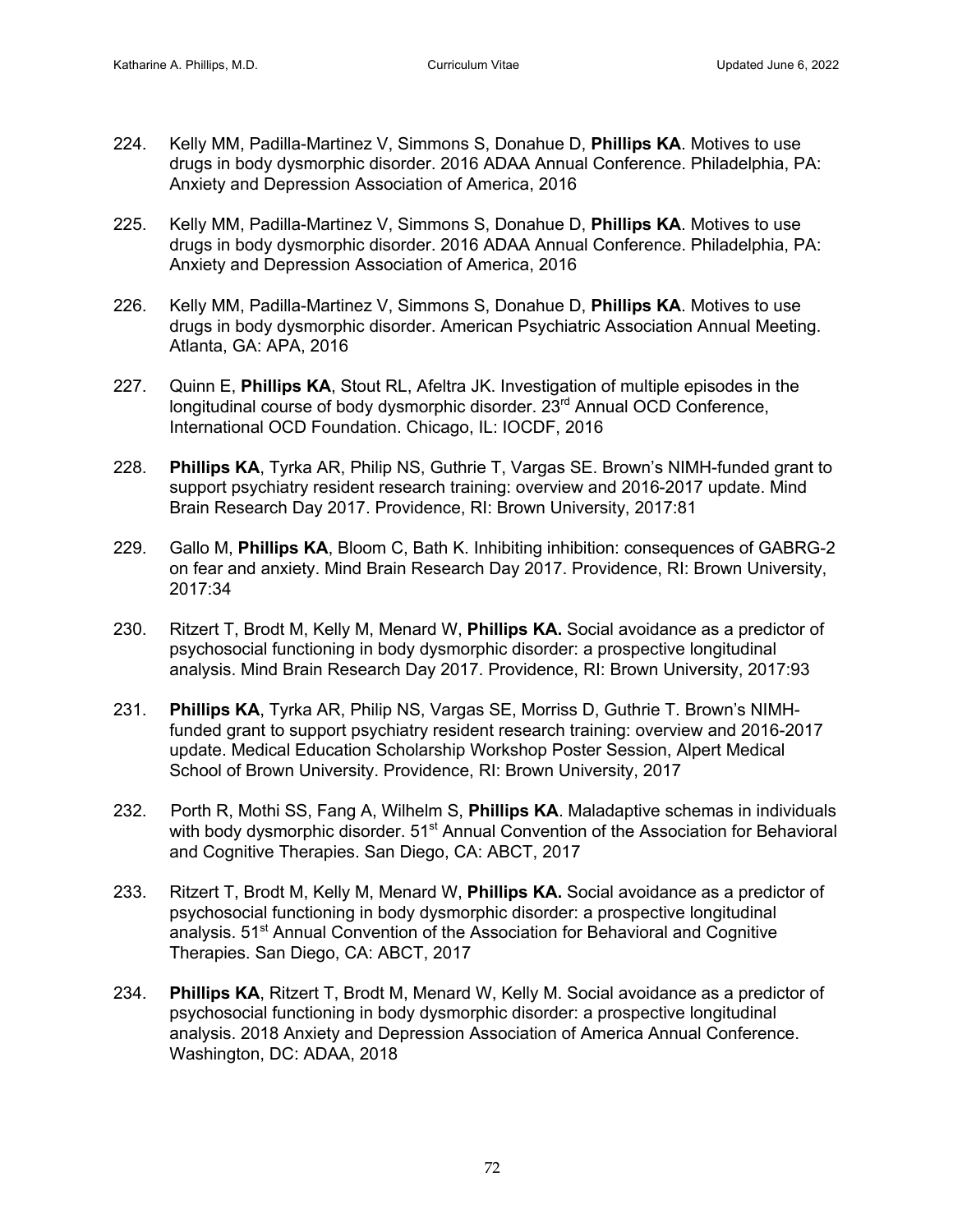- 235. **Phillips KA**, Citrome L. Inaccurate prescribing warnings in electronic medical record systems: Results from an American Society of Clinical Psychopharmacology membership survey. Annual Meeting of the American Society of Clinical Psychopharmacology (NCDEU). Miami, FL: ASCP, 2018:W69
- 236. **Phillips KA**, Citrome L. Inaccurate prescribing warnings in electronic medical record systems: Results from an American Society of Clinical Psychopharmacology membership survey. American College of Neuropsychopharmacology 57<sup>th</sup> Annual Meeting. Hollywood, FL: ACNP, 2018:139
- 237. Sofko C, Tremont G, Tan J, Westervelt H, Ahern D, Menard W, **Phillips KA**. Olfactory and neuropsychological functioning in olfactory reference syndrome. 22<sup>nd</sup> Annual Mind Brain Research Day. Providence, RI: Brown University, 2019
- 238. Laky ZE, Hoeppner SS, Weingarden H, **Phillips KA**, Greenberg JL, Wilhelm S. Understanding appearance-related self-evaluative and motivational salience among individuals with BDD*.* 27th Annual Conference of the International OCD Foundation (virtual conference): IOCDF, 2020
- 239. Hiranandani M, Wilhelm S, **Phillips KA**, Greenberg JL, Hoeppner SS. Time to response to cognitive behavioral therapy versus supportive psychotherapy in body dysmorphic disorder. 54<sup>th</sup> Annual Convention of the Association for Behavioral and Cognitive Therapies (virtual conference): ABCT, 2020
- 240. Weingarden H, Hoeppner SS, Snorrason I, Greenberg JL, **Phillips KA**, Wilhelm S. Rates of remission, sustained remission, and recurrence in a randomized controlled trial of cognitive behavioral therapy versus supportive psychotherapy for body dysmorphic disorder. 2021 Anxiety and Depression Association of America Annual Conference (virtual conference): ADAA, 2021
- 241. Wang Z, Tan Q, Frank S, Sheinberg D, **Phillips K**, Sasaki Y, Watanabe T. Substantial changes in global brain processing related to face perception in body dysmorphic disorder patients by training on low spatial frequency components in faces. Vision Sciences Society Annual Meeting Abstract, September 2021 (published in *Journal of Vision* 2021;21:2357)
- 242. Carrellas JS, Hoeppner SS, Hall MD, Weingarden H, Greenberg JL, **Phillips KA**, Wilhelm S. Understanding emotion recognition discrepancies in body dysmorphic disorder. 55<sup>th</sup> Annual Convention of the Association for Behavioral and Cognitive Therapies (virtual conference): ABCT, 2021
- 243. Hall MD, Bernstein E, Hoeppner SS, Carrellas J, Greenberg JL, **Phillips KA**, Wilhelm S. Visuospatial impairments in body dysmorphic disorder: Relationship to symptom severity and comorbidities. Annual Convention of the Association for Behavioral and Cognitive Therapies (virtual conference): ABCT, 2021
- 244. Curtis J, Bernstein E, Wilhelm S, **Phillips KA**. Predictors of pharmacotherapy outcomes for body dysmorphic disorder: A machine learning approach. 2022 Annual Meeting, American Society of Clinical Psychopharmacology. Scottsdale, AZ: ASCP, 2022:91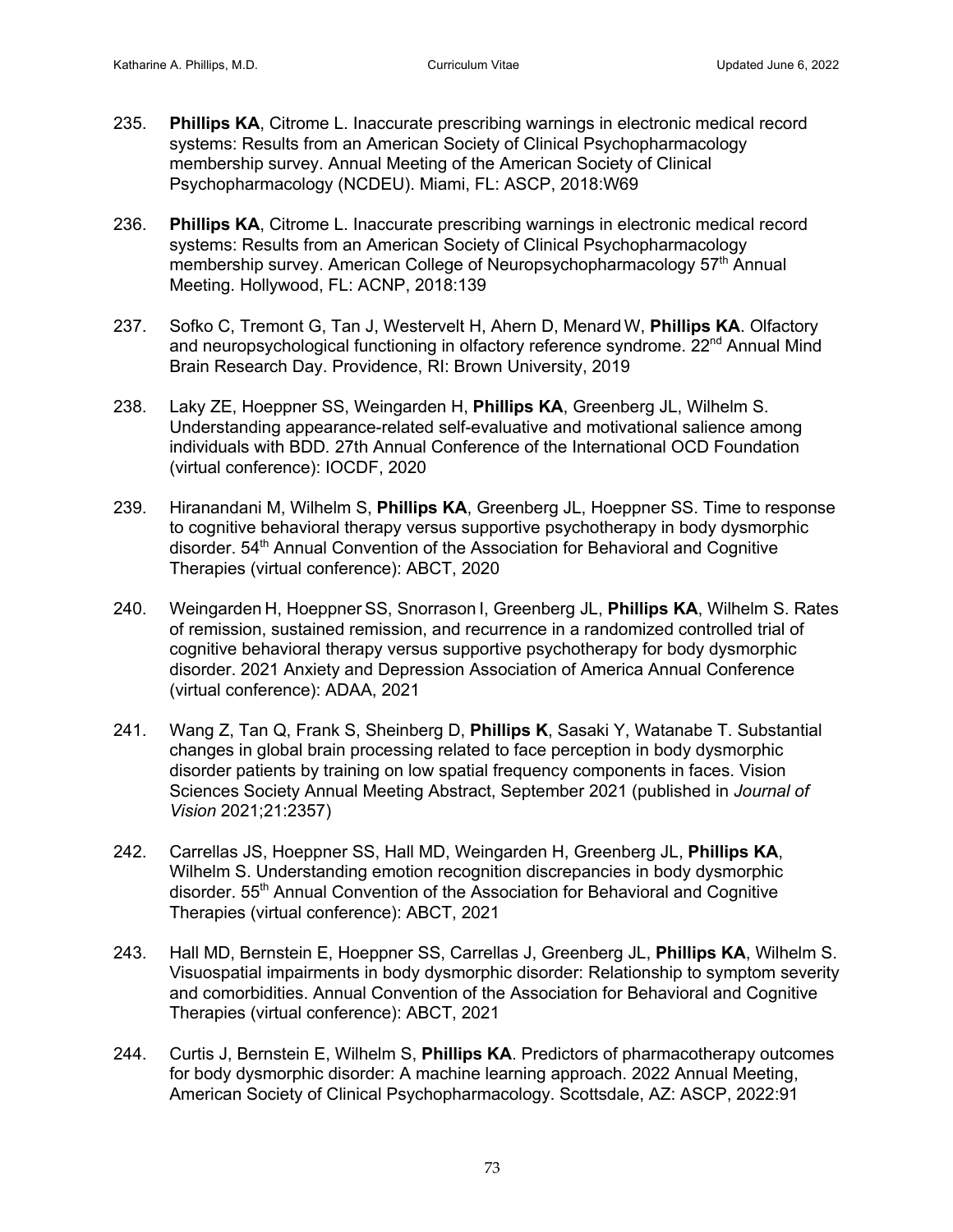## **PRESENTATIONS**

- 1. Body Dysmorphic Disorder. Workshop on Reflections on Body Image, American Psychiatric Association 143rd Annual Meeting. New York, NY, May 14, 1990
- 2. The Depressive Personality: A Review. Symposium on Depressive Personality Disorder, American Psychiatric Association 143rd Annual Meeting. New York, NY, May 15, 1990
- 3. The Depressive Personality. The Postgraduate Education Program on Personality Disorders, McLean Hospital. Belmont, MA, April 4, 1991
- 4. Depressive Personality: A Critical Reappraisal. Etiologic and Therapeutic Issues in Personality Disorders, The Psychiatric Society of Virginia Annual Meeting. Richmond, VA, April 6, 1991
- 5. Body Dysmorphic Disorder. The Stanley Cobb Assembly, The Boston Society of Neurology and Psychiatry. Boston, MA, May 23, 1991
- 6. Body Dysmorphic Disorder: 30 Cases of Imagined Ugliness. Academic Conference, McLean Hospital. Belmont, MA, May 31, 1991
- 7. Controversies Surrounding the Diagnosis of Depressive Personality. Second International Congress on the Disorders of the Personality. Oslo, Norway, August 30, 1991
- 8. Body Dysmorphic Disorder: 30 Cases of Imagined Ugliness. Columbia University Anxiety Disorders Research Group. New York, NY, September 27, 1991
- 9. Body Dysmorphic Disorder: 30 Cases of Imagined Ugliness. Center for Mental Health and Retardation Services. Waltham, MA, October 24, 1991
- 10. Body Dysmorphic Disorder: 30 Cases of Imagined Ugliness (poster presentation). Scientific Advisory Committee Research Program, McLean Hospital. Belmont, MA, November 18, 1991
- 11. Body Dysmorphic Disorder: The Distress of Imagined Ugliness. Grand Rounds, University of Cincinnati College of Medicine. Cincinnati, OH, November 20, 1991
- 12. Body Dysmorphic Disorder. Friends of McLean Semi-Annual Lecture, McLean Hospital. Belmont, MA, November 25, 1991
- 13. Body Dysmorphic Disorder: 50 Cases of Imagined Ugliness. Primary Care Psychiatry Unit, Massachusetts General Hospital. Boston, MA, February 12, 1992
- 14. Body Dysmorphic Disorder: 50 Cases of Imagined Ugliness. Manic-Depressive Depressive Association (MDDA), McLean Hospital. Belmont, MA, February 12, 1992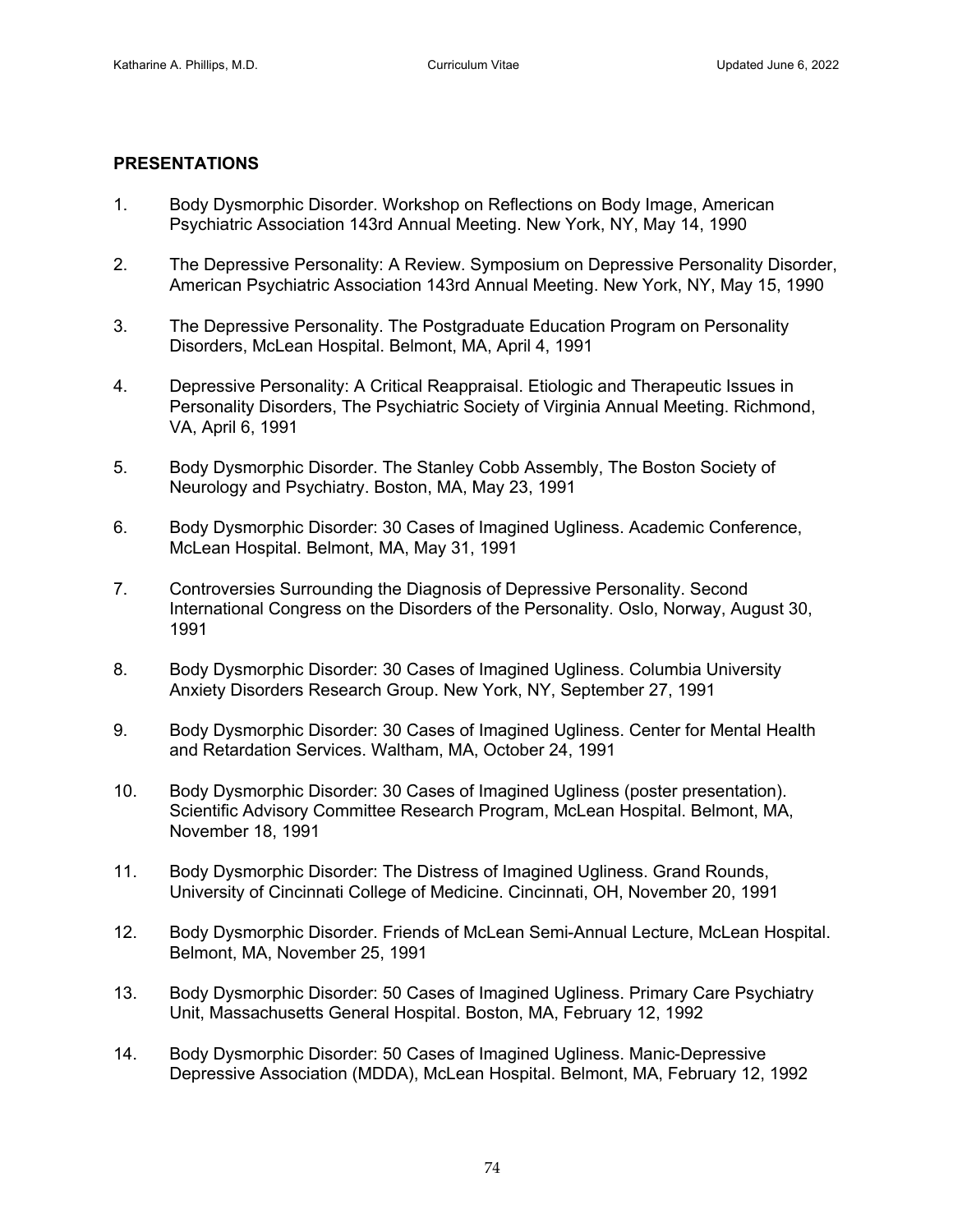- 15. Body Dysmorphic Disorder: 50 Cases of Imagined Ugliness. Corrigan Mental Health Center. Fall River, MA, February 27, 1992
- 16. Personality Disorders. Comprehensive Review and Update in Psychiatry, Department of Postgraduate and Continuing Education, McLean Hospital. Cambridge, MA, March 14, 1992
- 17. Body Dysmorphic Disorder. Postgraduate Education Program, McLean Hospital. Belmont, MA, April 16, 1992
- 18. Symposium on Depressive Personality: New Data and Perspectives (Chairperson). American Psychiatric Association 145th Annual Meeting. Washington DC, May 5, 1992
- 19. An Empirical Study of Depressive Personality. Symposium on Depressive Personality: New Data and Perspectives, American Psychiatric Association 145th Annual Meeting. Washington DC, May 5, 1992
- 20. Pharmacotherapy, Psychiatric Disorders, and Suicide. Course on Suicide and Clinical Practice, American Psychiatric Association 145th Annual Meeting. Washington DC, May 5, 1992
- 21. Body Dysmorphic Disorder: The Distress of Imagined Ugliness. Grand Rounds, Albert Einstein College of Medicine. New York, NY, May 15, 1992
- 22. Body Dysmorphic Disorder. Obsessive Compulsive and Related Disorders Support Network, McLean Hospital. Belmont, MA, July 14, 1992
- 23. Body Dysmorphic Disorder: Data on Imagined Ugliness. Grand Rounds, Dartmouth Medical School. Hanover, NH, August 4, 1992
- 24. Personality Disorders and DSM. Harvard University Extension School. Cambridge, MA, August 11, 1992
- 25. Mixed Disorders and Comorbidity in Personality Disorder Classification (Symposium Discussant). American Psychological Association Annual Meeting. Washington DC, August 16, 1992
- 26. Body Dysmorphic Disorder. Harvard University Health Services. Cambridge, MA, September 10, 1992
- 27. The Treatment of Depression in Borderline Personality Disorder. California Pacific Medical Center. San Francisco, CA, September 26, 1992
- 28. Body Dysmorphic Disorder. Obsessive Compulsive Disorder Clinic, Massachusetts General Hospital. Boston, MA, November 19, 1992
- 29. Body Dysmorphic Disorder. Association for Advancement of Behavior Therapy 26th Annual Convention. Boston, MA, November 21, 1992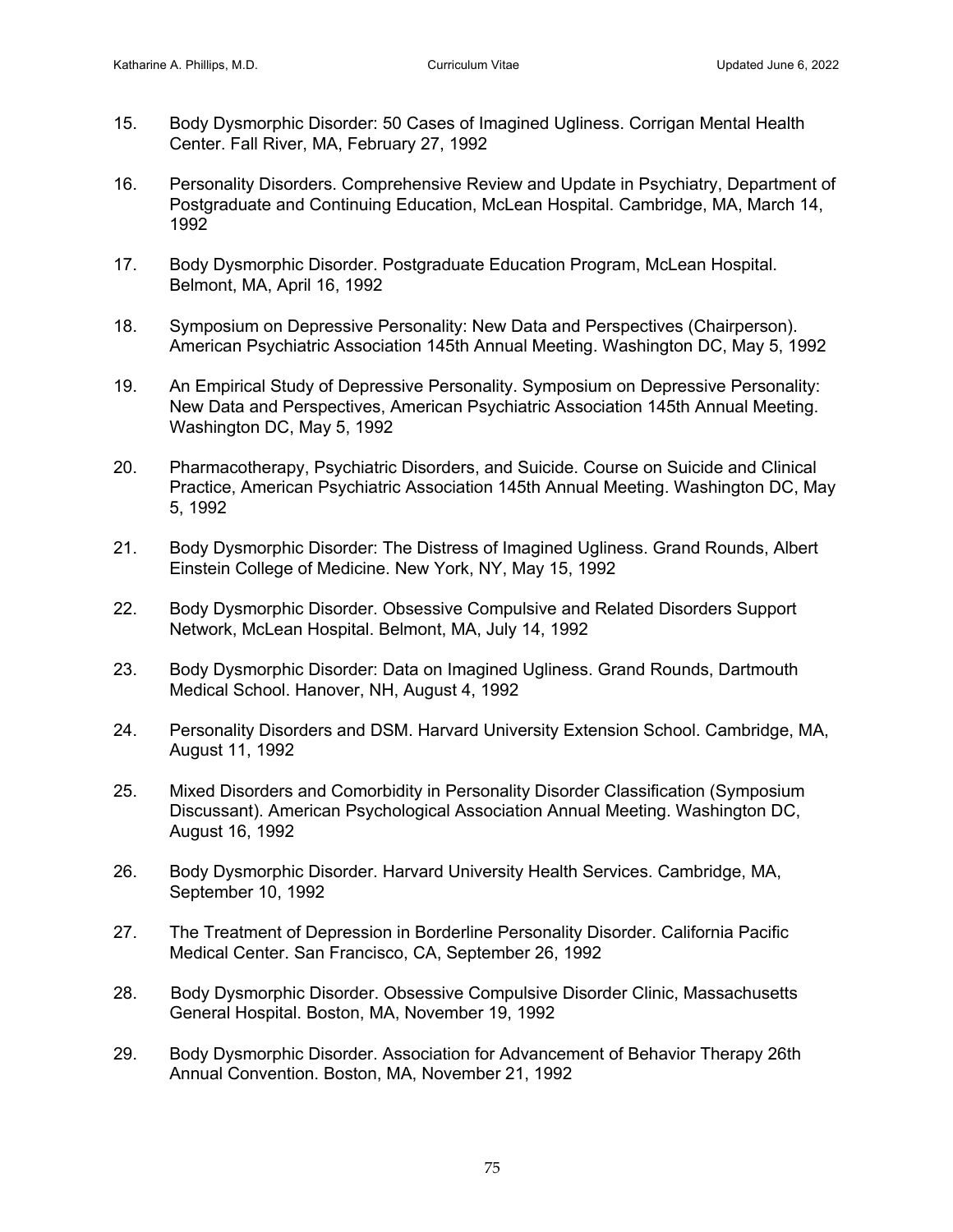- 30. Body Dysmorphic Disorder: 84 Cases of Imagined Ugliness. Grand Rounds, Brigham and Women's Hospital. Boston, MA, December 1, 1992
- 31. Pharmacotherapy, Psychiatric Disorders, and Suicide. A Training Forum on Suicide, McLean Hospital. Belmont, MA, January 9, 1993
- 32. Body Dysmorphic Disorder: Data on Imagined Ugliness. Psychopharmacology Lunch Program, McLean Hospital. Belmont, MA, February 4, 1993
- 33. Genetic and Treatment Factors in Nonpsychotic Psychiatric Disorders (Discussant). Sanibel Island Symposium. Sanibel Island, Florida, February 10-12, 1993
- 34. Body Dysmorphic Disorder. Brookline Mental Health Center. Brookline, MA, February 19, 1993
- 35. Body Dysmorphic Disorder: Data on Imagined Ugliness. Massachusetts Institute of Technology Psychiatry Service. Cambridge, MA, February 24, 1993
- 36. Body Dysmorphic Disorder: 84 Cases of Imagined Ugliness. First International Obsessive Compulsive Disorder Conference. Capri, Italy, March 13, 1993
- 37. Body Dysmorphic Disorder: 84 Cases of Imagined Ugliness. Obsessive Compulsive and Related Disorders Support Network, McLean Hospital. Belmont, MA, March 15, 1993
- 38. Body Dysmorphic Disorder: Data on Imagined Ugliness. Grand Rounds, Massachusetts General Hospital. Boston, MA, April 8, 1993
- 39. Psychopharmacology, Psychiatric Disorders, and Suicide. Corrigan Mental Health Center. Fall River, MA, April 14, 1993
- 40. Body Dysmorphic Disorder: 100 Cases of Imagined Ugliness (poster presentation). Harvard Research Day, Department of Psychiatry, Harvard Medical School. Boston, MA, April 21, 1993
- 41. Body Dysmorphic Disorder: Data on Imagined Ugliness. Grand Rounds, Carrier Foundation. Belle Mead, NJ, May 6, 1993
- 42. The Treatment of Body Dysmorphic Disorder. Symposium sponsored by the American Society of Clinical Psychopharmacology, American Psychiatric Association Annual Meeting. San Francisco, CA, May 23, 1993
- 43. The Assessment and Treatment of Refractory Depression. Symposium on New Horizons in the Management of Complicated Anxiety and Depressive Disorders, American Psychiatric Association Annual Meeting. San Francisco, CA, May 24, 1993
- 44. The Pharmacotherapy of Suicide. Course on Suicide and Clinical Practice, American Psychiatric Association Annual Meeting. San Francisco, CA, May 24, 1993
- 45. If It Changes, Was It a Personality Disorder? Symposium on The Concept of Personality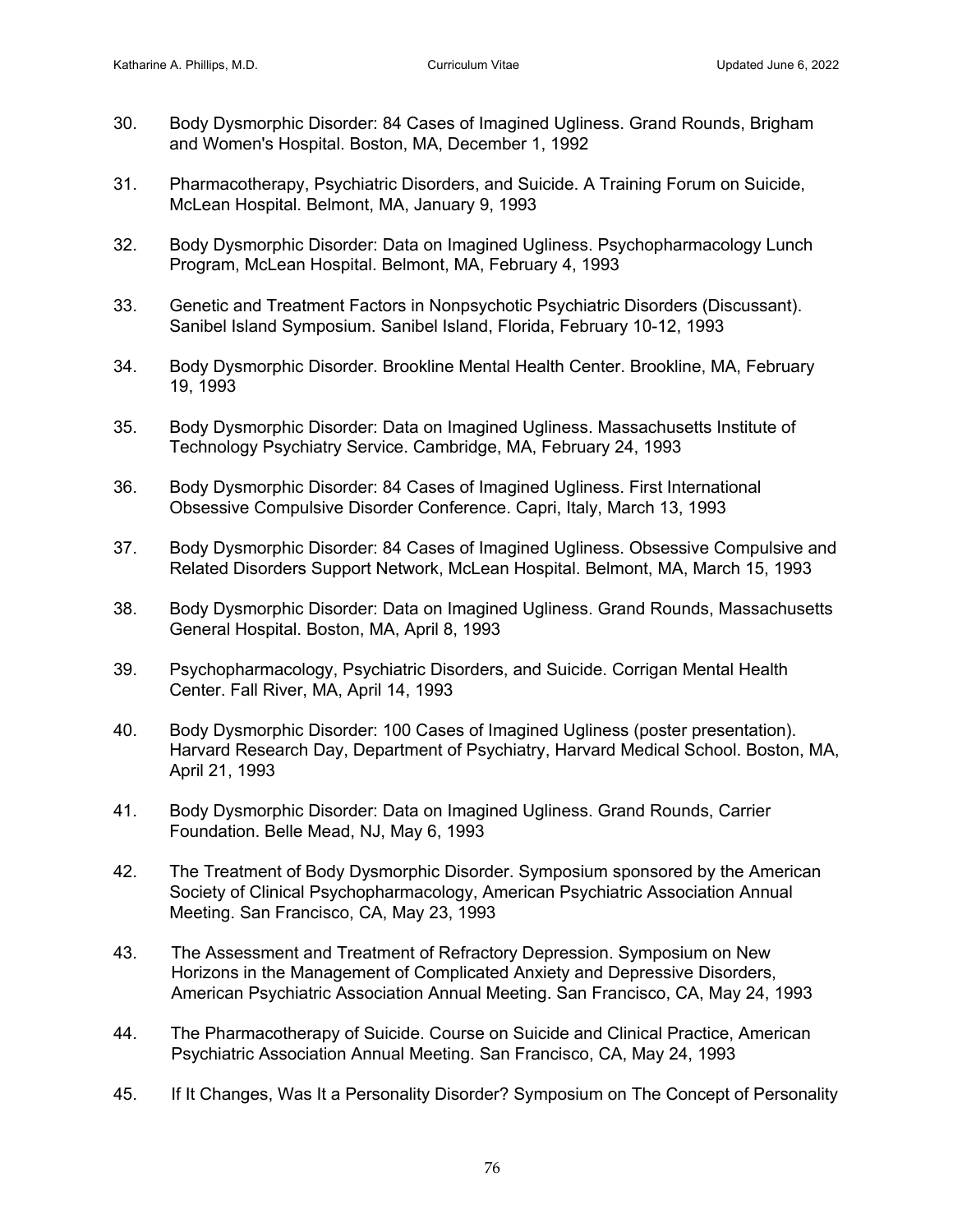Change, American Psychiatric Association Annual Meeting. San Francisco, CA, May 27, 1993

- 46. Body Dysmorphic Disorder: Can It Be Psychotic? (poster presentation). NCDEU (New Clinical Drug Evaluation Unit Program) Annual Meeting. Boca Raton, FL, June 3, 1993
- 47. An Empirical Study of Depressive Personality Disorder. Third International Congress on the Disorders of Personality. Cambridge, MA, September 10, 1993
- 48. Is Body Dysmorphic Disorder a Well-Defined Nosological Entity? Symposium on Controversies on Dysmorphophobia. Badalona, Spain, October 1, 1993
- 49. The Assessment and Treatment of Refractory Depression. Symposium on The Diagnosis and Treatment of Complicated Anxiety and Depression, American Psychiatric Association 45th Institute on H&CP. Baltimore, MD, October 8, 1993
- 50. When Your Patient Doesn't Respond: Strategies in the Assessment and Treatment of Refractory Depression. Teleconference and Outreach Education, California Pacific Medical Center. San Francisco, CA, October 14, 1993
- 51. Body Dysmorphic Disorder: Diagnosis and Treatment of Imagined Ugliness. Tenth Annual Psychopharmacology Symposium, Consultation and Education Service Network of the Fall River/New Bedford Site Office, Massachusetts Department of Mental Health. Westport, MA, October 27, 1993
- 52. The Assessment and Treatment of Refractory Depression. Symposium on Treatment Strategies for Complicated Depression and Agitation, 6th Annual U.S. Psychiatric Congress. San Diego, CA, November 18, 1993
- 53. Body Dysmorphic Disorder. Psychopharmacology Program, Cambridge City Hospital. Cambridge, MA, December 8, 1993
- 54. Body Dysmorphic Disorder: 100 Cases of Imagined Ugliness. Research Seminar, Western Psychiatric Institute and Clinic. Pittsburgh, PA, December 20, 1993
- 55. Body Dysmorphic Disorder: Research Findings on Imagined Ugliness. Grand Rounds, Medical University of South Carolina. Charleston, SC, January 4, 1994
- 56. Body Dysmorphic Disorder: Data on Imagined Ugliness. Psychopharmacology Seminar, Westwood Lodge. Westwood, MA, January 24, 1994
- 57. Pharmacotherapy and Suicide. Clinical Update: A Forum on Suicide, Consolidated Department of Psychiatry, Harvard Medical School. Boston, MA, January 29, 1994
- 58. Body Dysmorphic Disorder: Diagnosis and Treatment of an Underrecognized Disorder. The American College of Psychiatrists Annual Meeting. Kona, Hawaii, February 11, 1994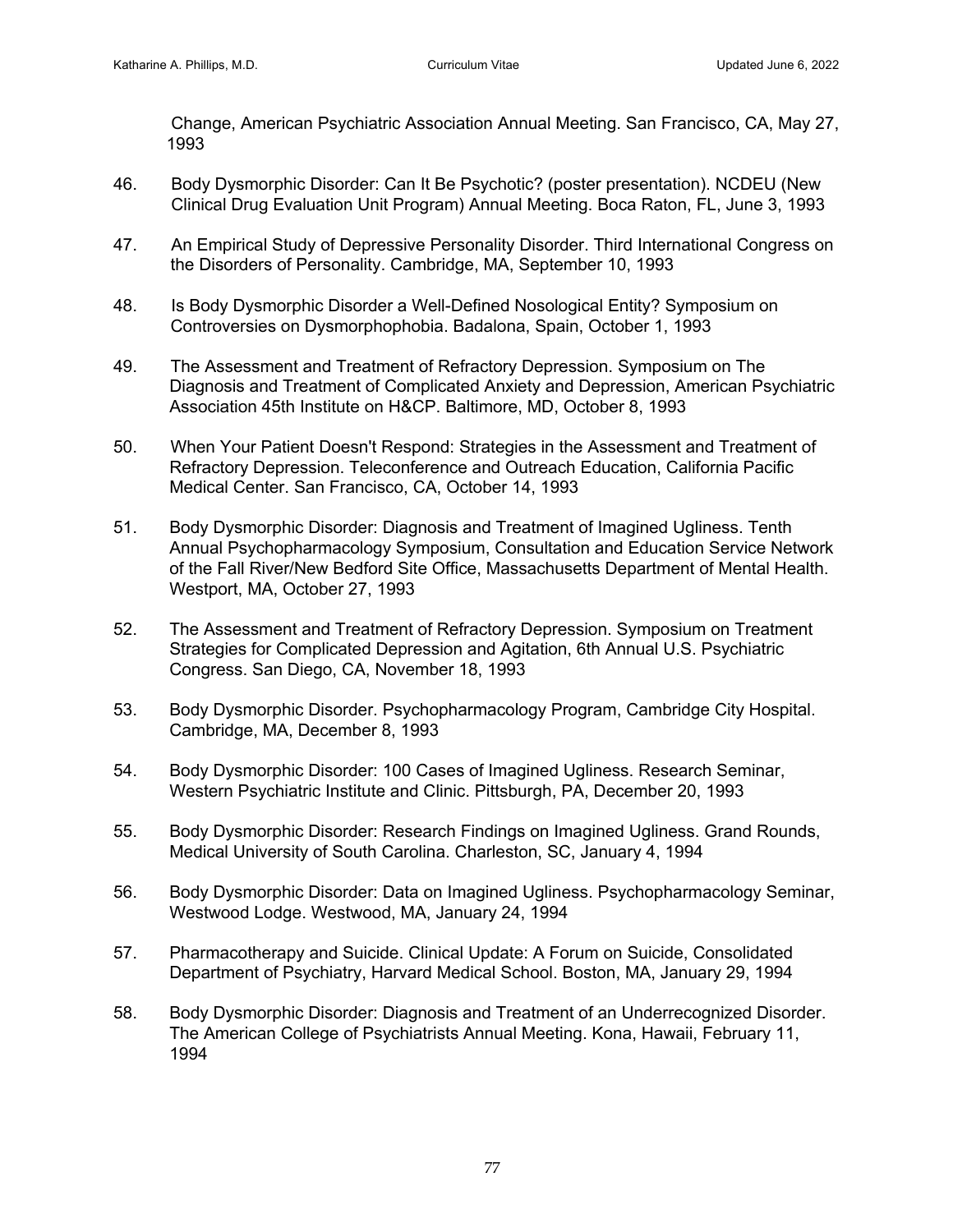- 59. Body Dysmorphic Disorder: Data on Imagined Ugliness. Grand Rounds, Duke University School of Medicine. Durham, NC, March 10, 1994
- 60. A Comparison of Delusional and Nondelusional Body Dysmorphic Disorder in 100 Cases (poster presentation). Harvard Research Day, Department of Psychiatry, Harvard Medical School. Boston, MA, March 10, 1994
- 61. Personality Disorders. Comprehensive Review and Update in Psychiatry, Department of Postgraduate and Continuing Education, McLean Hospital. Belmont, MA, March 12, 1994
- 62. Body Dysmorphic Disorder: Data on Imagined Ugliness. Metro-West Medical Center. Natick, MA, March 22, 1994
- 63. Body Dysmorphic Disorder: Data on Imagined Ugliness. Child and Adolescent Program Academic Conference, McLean Hospital. Belmont, MA, April 7, 1994
- 64. Body Dysmorphic Disorder: Data on Imagined Ugliness. Grand Rounds, The Institute of Pennsylvania Hospital. Philadelphia, PA, May 3, 1994
- 65. Body Dysmorphic Disorder: Data on Imagined Ugliness. Grand Rounds, University of Minnesota School of Medicine. Minneapolis, MN, May 9, 1994
- 66. Body Dysmorphic Disorder: Obsessive Compulsive or Affective Spectrum Disorder? Symposium on Obsessive-Compulsive Spectrum Disorders, American Psychiatric Association Annual Meeting. Philadelphia, PA, May 21, 1994
- 67. Body Dysmorphic Disorder: Data on Imagined Ugliness. Symposium on OCD Spectrum Disorders: Theory and Treatment, American Psychiatric Association Annual Meeting. Philadelphia, PA, May 22, 1994
- 68. The Pharmacotherapy of Suicide. Course on Suicide and Clinical Practice, American Psychiatric Association Annual Meeting. Philadelphia, PA, May 23, 1994.
- 69. Symposium on Can Certain Nonpsychotic Disorders Be Psychotic (Chairperson). American Psychiatric Association Annual Meeting. Philadelphia, PA, May 24, 1994
- 70. Body Dysmorphic Disorder: Can It Be Psychotic? Symposium on Can Certain Nonpsychotic Disorders Be Psychotic, American Psychiatric Association Annual Meeting. Philadelphia, PA, May 24, 1994
- 71. Paper Session on Treatment of Mood Disorders (Chairperson). American Psychiatric Association Annual Meeting. Philadelphia, PA, May 25, 1994
- 72. Severe Personality Disorders and Course of Axis I Illness (Symposium Discussant). American Psychiatric Association Annual Meeting. Philadelphia, PA, May 25, 1994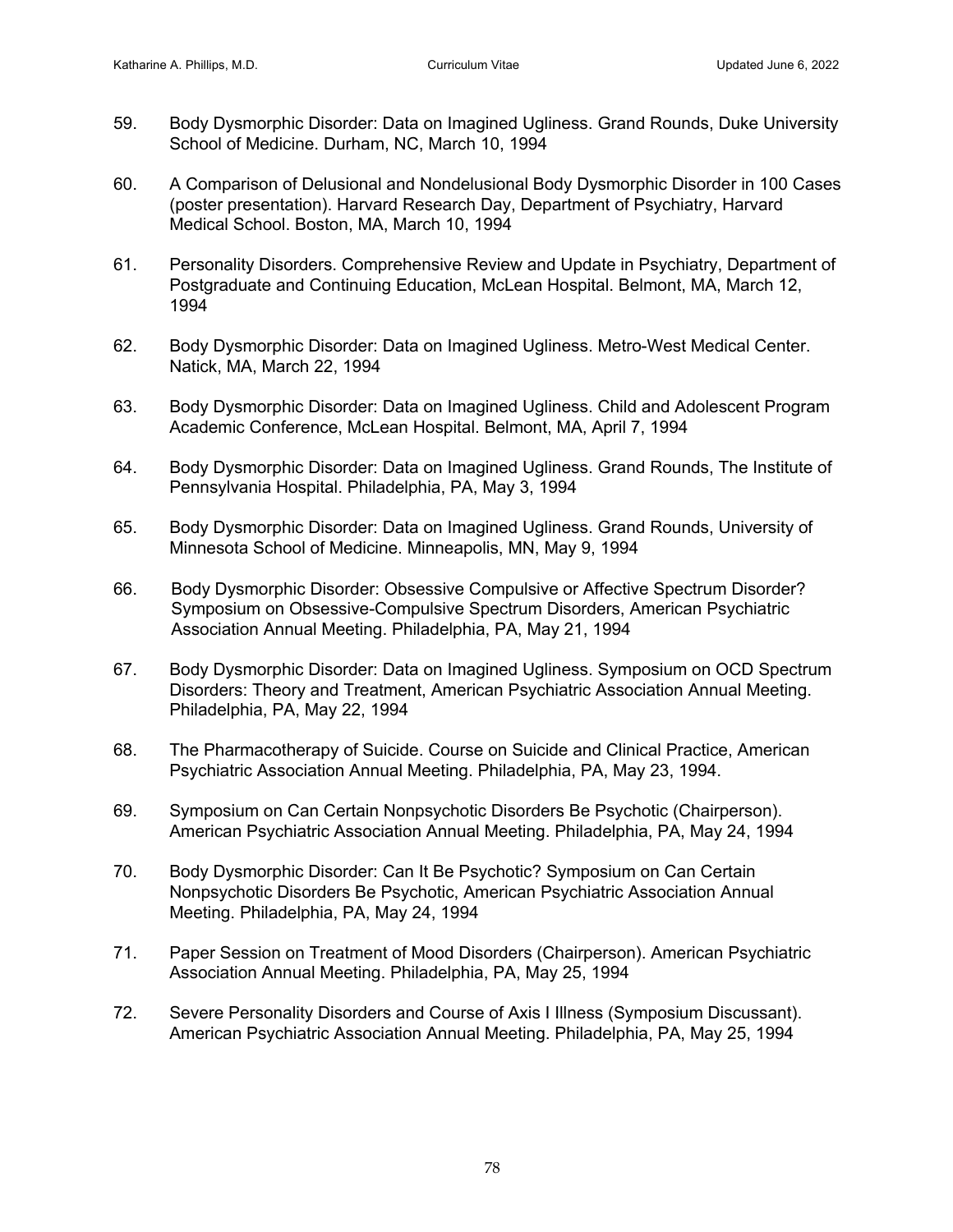- 73. Depressive Personality: Current Status. Symposium on Affective Personalities and DSM-IV, American Psychiatric Association Annual Meeting. Philadelphia, PA, May 26, 1994
- 74. An Empirical Study of Depressive Personality Disorder. Psychopharmacology Lecture Series on the Origin and Treatment of Personality Disorders, Massachusetts General Hospital. Boston, MA, June 17, 1994
- 75. Body Dysmorphic Disorder: The Relationship of an Obsessive Compulsive Disorder to the Medical Setting. The American Association of General Hospital Psychiatrists Fifth Annual Meeting. Washington, DC, June 25, 1994
- 76. Body Dysmorphic Disorder: Data on Imagined Ugliness. Obsessive-Compulsive Spectrum Disorders, McLean Hospital. Cambridge, MA, November 4, 1994
- 77. Delusional and Nondelusional Variants of Body Dysmorphic Disorder: Implications for Classification and Treatment. American Psychiatric Association New York State Capital District Branch Annual Meeting. Albany, NY, November 8, 1994
- 78. Body Dysmorphic Disorder: Data on Imagined Ugliness. Grand Rounds, The Albany Medical College. Albany, NY, November 9, 1994
- 79. Developmental Implications of Body Dysmorphic Disorder. The Albany Medical College. Albany, NY, November 9, 1994
- 80. Body Dysmorphic Disorder: Diagnosis and Treatment of an OCD-Spectrum Disorder. Conference on Setting a New Standard in OCD. Chicago, Ill, November 12, 1994
- 81. Body Dysmorphic Disorder: Data on Imagined Ugliness. Grand Rounds, Beth Israel Medical Center, Albert Einstein College of Medicine. New York, NY, November 17, 1994
- 82. Body Dysmorphic Disorder: Diagnosis and Treatment of Imagined Ugliness. Difficult Case Conference, Mental Health Services of Cranston. Johnston, RI, November 18, 1994
- 83. Body Dysmorphic Disorder and Olfactory Reference Syndrome: Diagnosis and Treatment of Under-recognized Somatic Delusional Syndromes. Practical Psychopharmacology '95, CME Inc. Las Vegas, Nevada, January 14, 1995
- 84. Body Dysmorphic Disorder: The Ugly Duckling Revisited. Grand Rounds, Jefferson Medical College. Philadelphia, PA, January 18, 1995
- 85. Body Dysmorphic Disorder: Diagnosis and Treatment of Imagined Ugliness. Conference on OCD-Spectrum Disorders, Butler Hospital. Providence, RI, January 25, 1995
- 86. Body Dysmorphic Disorder: Diagnosis and Treatment of Imagined Ugliness. Butler Hospital Staff Association, Butler Hospital. Providence, RI, March 2, 1995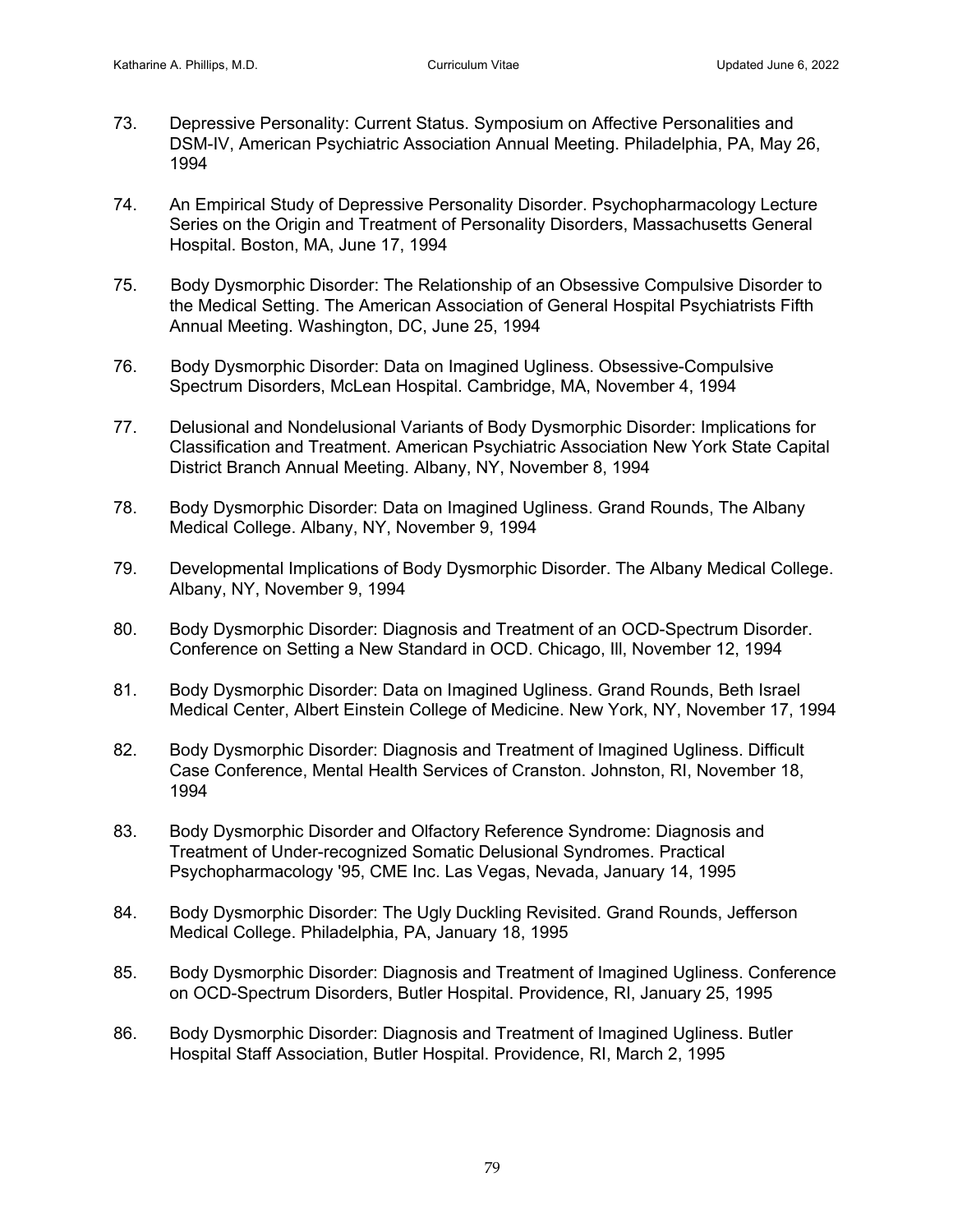- 87. Body Dysmorphic Disorder in a Surgical Setting. Plastic Surgery Conference, Rhode Island Hospital. Providence, RI, March 8, 1995
- 88. Body Dysmorphic Disorder: Data on Imagined Ugliness. Grand Rounds, Maisonneuve-Rosemont Hospital, University of Montréal. Montréal, Canada, March 9, 1995
- 89. Body Dysmorphic Disorder: Data on Imagined Ugliness. Grand Rounds, Jewish General Hospital, McGill University School of Medicine. Montréal, Canada, March 9, 1995
- 90. Body Dysmorphic Disorder: Data on Imagined Ugliness. Quebec City, Canada, March 9, 1995
- 91. Body Dysmorphic Disorder: Data on Imagined Ugliness. Grand Rounds, Montréal General Hospital, McGill University School of Medicine. Montréal, Canada, March 10, 1995
- 92. Body Dysmorphic Disorder: Data on Imagined Ugliness. Grand Rounds, Medical College of Georgia. Augusta, GA, March 16, 1995
- 93. Body Dysmorphic Disorder: Data on Imagined Ugliness. Eisenhower Medical Center. Fort Gordon, GA, March 16, 1995
- 94. Body Dysmorphic Disorder: Data on Imagined Ugliness. Grand Rounds, Mount Sinai School of Medicine. New York, NY, March 21, 1995
- 95. Body Dysmorphic Disorder: Diagnosis and Treatment of an OCD-Spectrum Disorder. Grand Rounds, The University of Kansas Medical Center School of Medicine-Wichita. Wichita, KA, March 28, 1995
- 96. Body Dysmorphic Disorder: Data on Imagined Ugliness. Anxiety Disorders Association of America Annual Meeting. Pittsburgh, PA, April 8, 1995
- 97. Body Dysmorphic Disorder: Diagnosis and Treatment of an OCD-Spectrum Disorder. Northern California Psychiatric Society Annual Meeting. Monterey, CA, April 9, 1995
- 98. Dysmorphophobia: Clinical Features and the Use of Serotonin-Reuptake Inhibitors in Treatment. 6th International Congress on Dermatology and Psychiatry. Amsterdam, Netherlands, April 22, 1995
- 99. Body Dysmorphic Disorder: Diagnosis and Treatment of Imagined Ugliness. Butler Hospital Professional Lecture Series. Providence, RI, April 26, 1995
- 100. Body Dysmorphic Disorder and Social Phobia. Anxiety Disorders Screening Day Panel Presentation. Providence, RI, May 3, 1995
- 101. Body Dysmorphic Disorder. Western Missouri Mental Health Center, University of Missouri School of Medicine. Kansas City, MO, May 11, 1995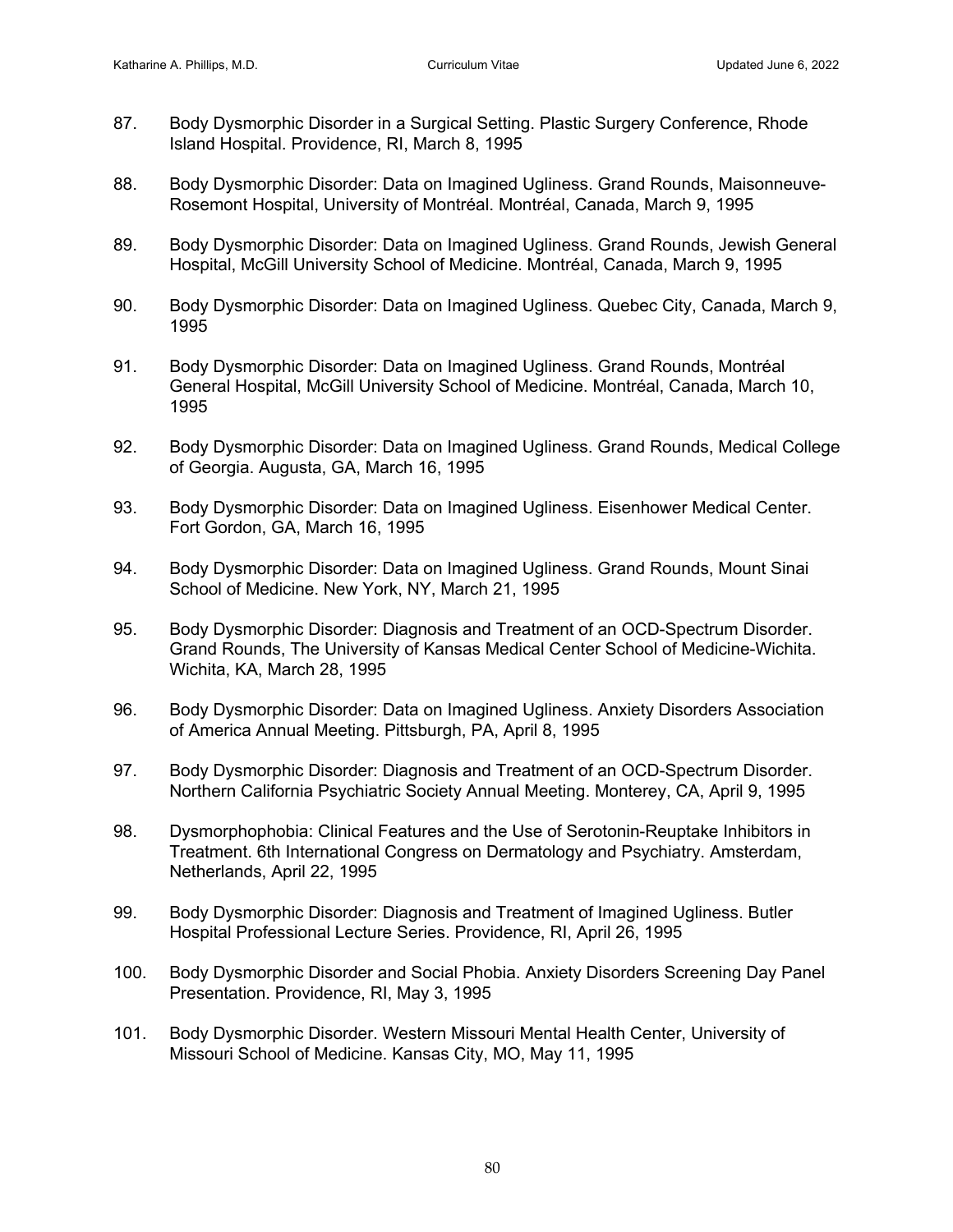- 102. Imagined Ugliness: Body Dysmorphic Disorder. Grand Rounds, University of Kansas Medical Center. Kansas City, KS, May 12, 1995
- 103. Body Dysmorphic Disorder. Grand Rounds, Norwood Hospital. Norwood, MA, May 16, 1995
- 104. Body Dysmorphic Disorder: The Delusionality Controversy. Symposium on New Insights in Body Dysmorphic Disorder, American Psychiatric Association Annual Meeting. Miami, FL, May 24, 1995
- 105. Body Dysmorphic Disorder in a Medical Setting. Symposium on OCD-Spectrum Disorders in a Medical Setting, American Psychiatric Association Annual Meeting. Miami, FL, May 26, 1995
- 106. Symposium on OCD-Spectrum Disorders in a Medical Setting (Chairperson). American Psychiatric Association Annual Meeting. Miami, FL, May 26, 1995
- 107. Body Dysmorphic Disorder: Diagnosis and Treatment. Symposium on The Treatment of Depression, Alpert Medical School of Brown University. Providence, RI, June 2, 1995
- 108. Diagnosis and Treatment of Olfactory Reference Syndrome. Professional Lecture Series. Butler Hospital. Providence, RI, June 14, 1995
- 109. Personality Measures in Depressive Personality Disorder. 4th International Congress on the Disorders of Personality, International Society for the Study of Personality Disorders. Dublin, Ireland, June 22, 1995
- 110. Body Dysmorphic Disorder: Diagnosis and Treatment. New Frontiers in OCD Spectrum Research for Psychiatry and Primary Care. Augusta, MI, September 21, 1995
- 111. Depression Screening Day Panel Presentation, Butler Hospital. Providence, RI, October 5, 1995
- 112. Somatoform Disorders. The Role of Social Approaches in the Concept of Psychiatric Management, American Psychiatric Association Institute on Psychiatric Services. Boston, MA, October 7, 1995
- 113. Pharmacotherapy and Suicide. Course on Suicide and Clinical Practice, American Psychiatric Association Institute on Psychiatric Services. Boston, MA, October 10, 1995
- 114. Body Dysmorphic Disorder: Recognition and Treatment. Psychiatric Update 1995, University of Wisconsin Medical School. Madison, WI, November 10, 1995
- 115. Body Dysmorphic Disorder: Diagnosis and Treatment of Imagined Ugliness. U.S. Psychiatric and Mental Health Congress. New York, NY, November 19, 1995
- 116. Olfactory Reference Syndrome: Clinical Features of an Underrecognized Disorder. U.S. Psychiatric and Mental Health Congress. New York, NY, November 19, 1995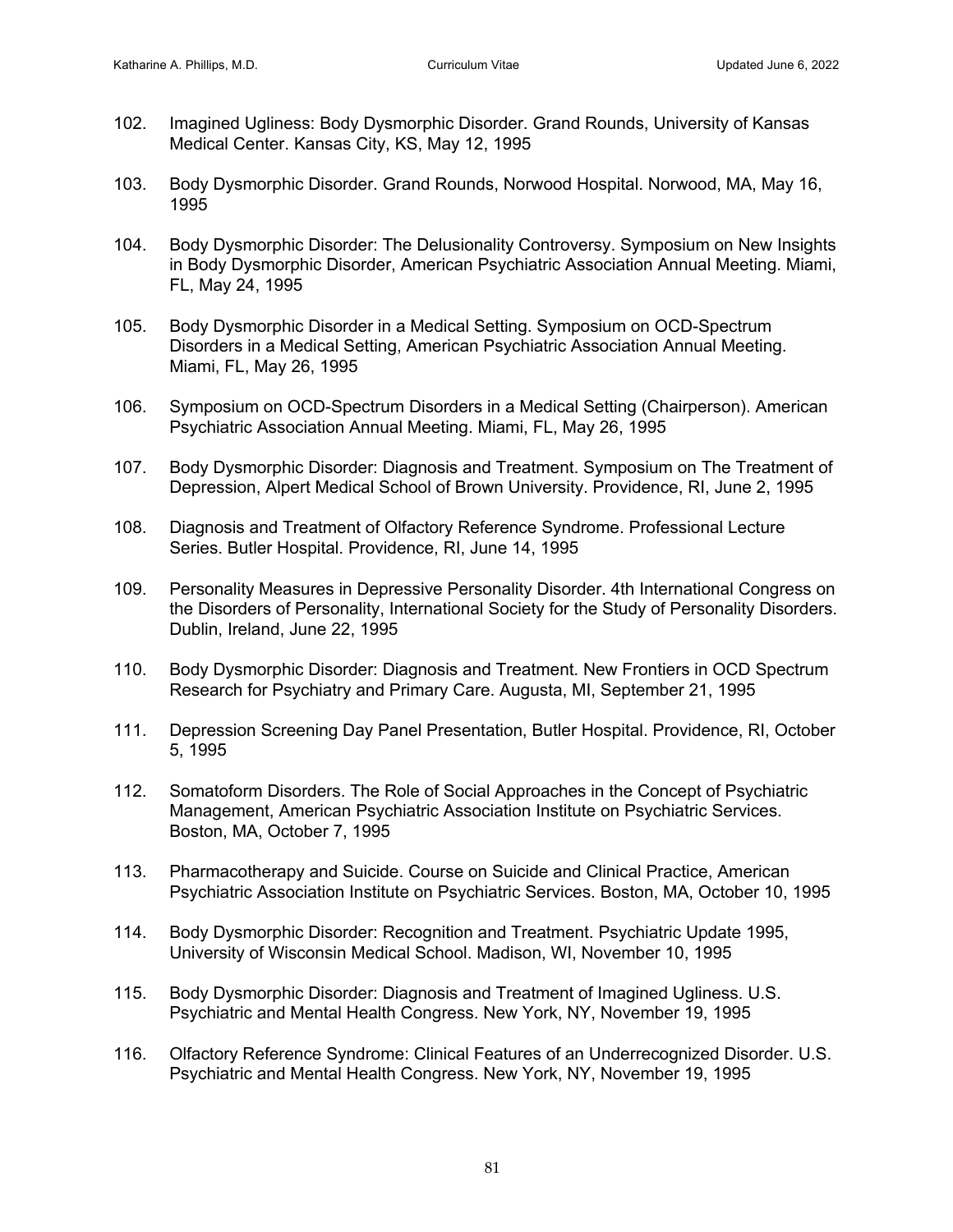- 117. Body Dysmorphic Disorder. Grand Rounds, Montefiore Medical Center, Albert Einstein College of Medicine. New York, NY, November 22, 1995
- 118. Body Dysmorphic Disorder: Diagnosis and Treatment of Imagined Ugliness. Symposium on New Research in Obsessive Compulsive Spectrum Disorders. Madrid, Spain, January 22, 1996
- 119. Recognition, Diagnosis, and Treatment of Body Dysmorphic Disorder. Psychiatry Lecture Series, Rhode Island Hospital. Providence, RI, January 31, 1996
- 120. How Long Should We Treat OCD? (Symposium Discussant) Second International Obsessive Compulsive Disorder Conference. Saint Francis, Guadeloupe, February 16, 1996
- 121. Is There a Distinct OCD Spectrum? (Symposium Discussant). Second International Obsessive Compulsive Disorder Conference. Saint Francis, Guadeloupe, February 17, 1996
- 122. Body Dysmorphic Disorder: Diagnosis and Treatment. Grand Rounds, Friends Hospital, The University of Pennsylvania School of Medicine. Philadelphia, PA, February 28, 1996
- 123. Body Dysmorphic Disorder: Diagnosis and Treatment. Grand Rounds, School of Osteopathic Medicine, University of Medicine and Dentistry of New Jersey. Cherry Hill, NJ, February 28, 1996
- 124. Body Dysmorphic Disorder and Dermatology. The College of Physicians of Philadelphia. Philadelphia, PA, February 28, 1996
- 125. Body Dysmorphic Disorder: Diagnosis and Treatment. Psychopharmacology Lecture Series, Massachusetts Mental Health Center. Boston, MA, March 1, 1996
- 126. Body Dysmorphic Disorder: Diagnosis and Treatment of Imagined Ugliness. Grand Rounds, St. Vincent's Hospital, University of Massachusetts School of Medicine. Worcester, MA, March 5, 1996
- 127. Body Dysmorphic Disorder. Grand Rounds, Westchester County Medical Center, New York Medical College. Valhalla, NY, April 11, 1996
- 128. Body Dysmorphic Disorder. OCD Spectrum Disorders, Stanford University School of Medicine. Palo Alto, CA, April 13, 1996
- 129. Body Dysmorphic Disorder and Anorexia Nervosa. Family Medicine Conference, Memorial Hospital. Pawtucket, RI, April 18, 1996
- 130. Body Dysmorphic Disorder: Diagnosis and Treatment of Imagined Ugliness. American College of Obstetrics and Gynecology Annual Meeting. Denver, CO, April 29, 1996
- 131. Social Phobia and Body Dysmorphic Disorder. Anxiety Disorders Screening Day Panel Presentation. Providence, RI, May 1, 1996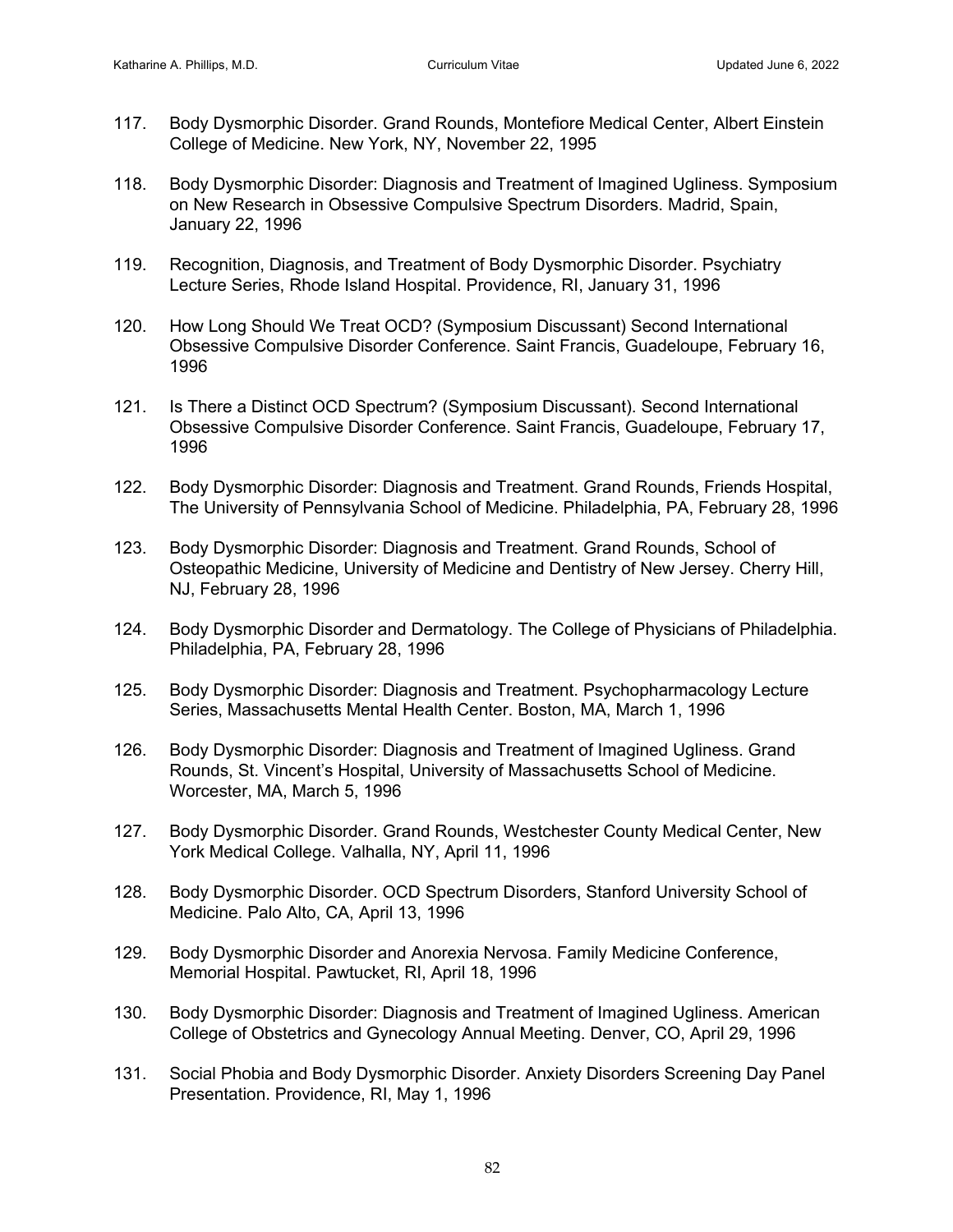- 132. Body Dysmorphic Disorder and Olfactory Reference Syndrome: Are They OCD-Spectrum Disorders? American Psychiatric Association Annual Meeting. New York, NY, May 8, 1996
- 133. Pharmacologic Treatment of Body Dysmorphic Disorder. NCDEU 36th Annual Meeting, National Institute of Mental Health. Boca Raton, FL, May 29, 1996
- 134. Recognizing and Treating Body Dysmorphic Disorder. OC Foundation Lecture Series. Belmont, MA, June 4, 1996
- 135. In the Mind's Eye: Body Dysmorphic Disorder and the Plastic Surgeon. Grand Rounds, Department of Plastic Surgery, Brigham and Women's Hospital. Boston, MA, June 7, 1996
- 136. Body Dysmorphic Disorder. Consultation-Liaison Lecture Series, Massachusetts General Hospital. Boston, MA, June 7, 1996
- 137. Body Dysmorphic Disorder and Somatic Delusional Disorders. CME, Inc. Santa Fe, NM, June 14, 1996
- 138. Body Dysmorphic Disorder. University of Cincinnati College of Medicine. Cincinnati, OH, September 7, 1996
- 139. Body Dysmorphic Disorder: Recognizing and Treating Imagined Ugliness. Academic Conference, Pembroke Hospital. Pembroke, MA, October 2, 1996
- 140. Body Dysmorphic Disorder. Exploring the Spectrum of Obsessive-Compulsive Disorders, Canadian Psychiatric Association. Quebec City, Canada, October 3, 1996
- 141. Body Dysmorphic Disorder. 8th Annual NARSAD Scientific Symposium. New York, NY, October 11, 1996
- 142. Evaluation and Treatment of Somatoform Disorders. American College of Psychiatrists Psychiatric Update Audiotape Program. October 17, 1996
- 143. New Clinical Strategies in Diagnosing and Managing Body Dysmorphic Disorder. The State of the Art in the Clinical Management of Anxiety Disorders and ADHD, University of California, Davis. Sacramento, CA, October 19, 1996
- 144. Recognizing and Treating Body Dysmorphic Disorder. Providence Center. Providence, RI, October 30, 1996
- 145. Body Dysmorphic Disorder: Research on Imagined Ugliness. First Annual Research Symposium on Mental Health Sciences, Department of Psychiatry, Brown Medical School. Providence, RI, November 7, 1996
- 146. Body Dysmorphic Disorder and the OCD Spectrum. University of Pittsburgh Medical Center. Pittsburgh, PA, November 8, 1996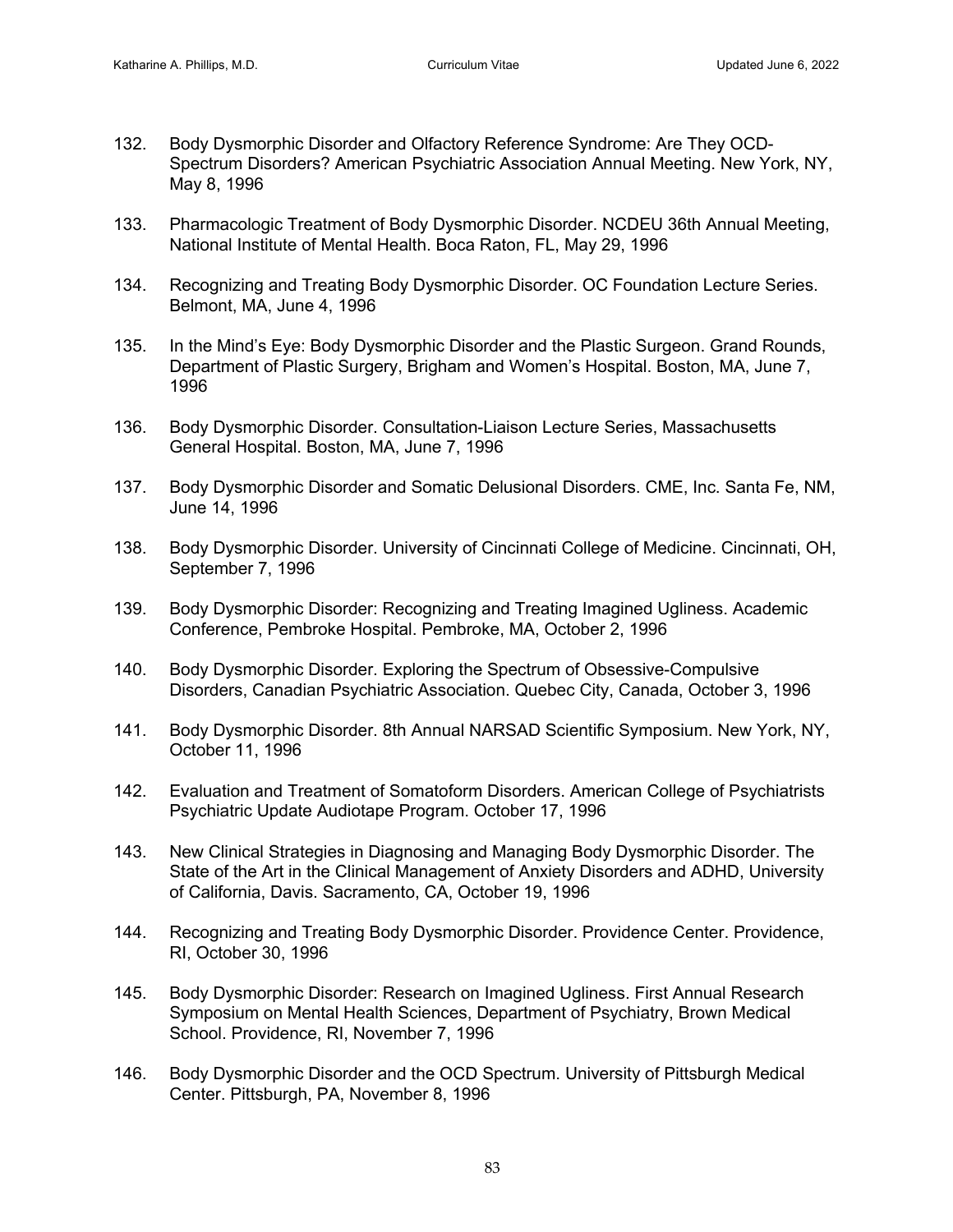- 147. Body Dysmorphic Disorder: Diagnosis and Management of Imagined Ugliness. Western New York Psychiatry Update, SUNY at Buffalo. Buffalo, NY, November 9, 1996
- 148. Body Dysmorphic Disorder. Providence VA Medical Center. Providence, RI, November 13, 1996
- 149. Diagnosing and Treating Body Dysmorphic Disorder. Boston, MA, November 13, 1996
- 150. Body Dysmorphic Disorder and Comorbidity: An OCD Spectrum Disorder. Grand Rounds, Causeway VA Medical Center, Boston University School of Medicine. Boston, MA, November 15, 1996
- 151. Body Dysmorphic Disorder. Better Treatments for Children and Adolescents, CME Inc. Atlanta, GA, December 6, 1996
- 152. Body Dysmorphic Disorder: Recognizing and Treating Imagined Ugliness. Grand Rounds, St. Luke's Hospital. North Dartmouth, MA, January 7, 1997
- 153. Body Obsession: Understanding Body Dysmorphic Disorder. Alpert Medical School of Brown University. Providence, RI, March 4, 1997
- 154. Body Dysmorphic Disorder, OCD, and Psychosis. Advanced Psychopharmacology Seminar, Cambridge Hospital. Cambridge, MA, March 12, 1997
- 155. Body Dysmorphic Disorder: Diagnosis and Treatment. Grand Rounds, Mayo Clinic. Rochester, MN, April 1, 1997
- 156. Body Dysmorphic Disorder: Diagnosis and Treatment. Grand Rounds, University of Utah School of Medicine. Salt Lake City, UT, April 21, 1997
- 157. Recognizing and Treating Body Dysmorphic Disorder. American College of Obstetrics and Gynecology Annual Meeting. Las Vegas, NV, April 26, 1997
- 158. Development of a Screening Instrument for Body Dysmorphic Disorder (poster presentation). Annual Meeting of the American Society of Dermatologic Surgery. Boston, MA, May 9, 1997
- 159. Panel on Strategies for Treating Sexual Side Effects of Psychotropic Medications (Chairperson). NCDEU 37th Annual Meeting, National Institute of Mental Health. Boca Raton, FL, May 28, 1997
- 160. Relationship Between Comorbid Personality Disorders and Treatment Received in Patients with Anxiety Disorders. 5th International Congress on the Disorders of Personality. Vancouver, Canada, June 26, 1997
- 161. Paper Session on Personality, Axis I Disorders, and Epidemiology (Chairperson). 5th International Congress on the Disorders of Personality. Vancouver, Canada, June 26, 1997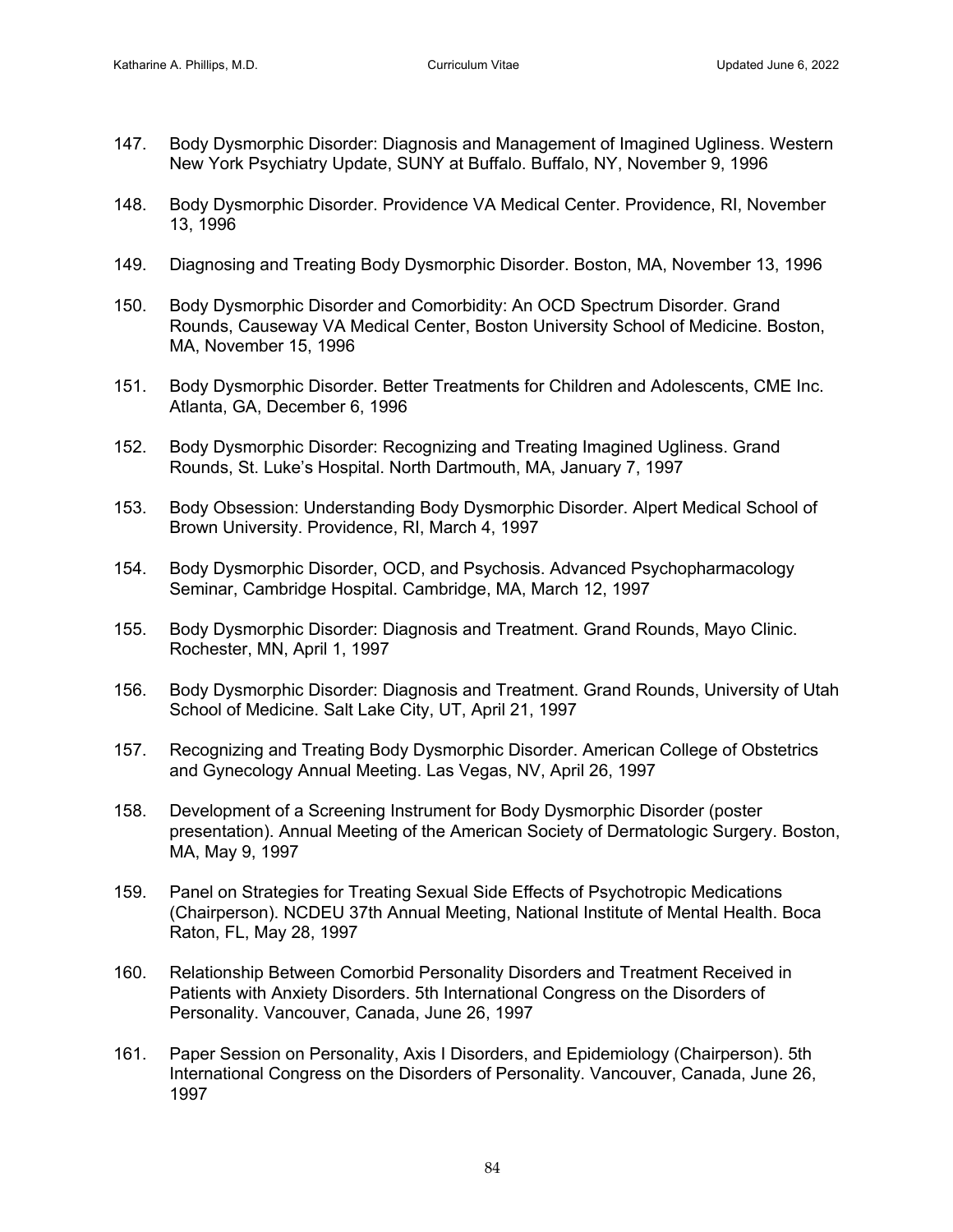- 162. Body Dysmorphic Disorder and the OCD Spectrum: Phenomenology and Prevention. 105th Convention of the American Psychological Association. Chicago, IL, August 18, 1997
- 163. Body Dysmorphic Disorder: Diagnosis and Treatment of Imagined Ugliness. The American Osteopathic Association 102 Annual Convention and Scientific Seminar. San Antonio, TX, October 23, 1997
- 164. Recognizing and Treating Body Dysmorphic Disorder. Pittsburgh, PA, October 29, 1997
- 165. Body Dysmorphic Disorder: Recognizing and Treating Imagined Ugliness. Grand Rounds, St. Francis Medical Center. Pittsburgh, PA, October 30, 1997
- 166. Visiting Professor Workshop, St. Francis Medical Center. Pittsburgh, PA, October 30, 1997
- 167. Body Dysmorphic Disorder: When Appearance Becomes an Obsession. Mental Health Awareness Series, Brown University. Providence, RI, November 6, 1997
- 168. The OCD Spectrum and Body Dysmorphic Disorder. Methodist Hospitals of Memphis. Memphis, TN, November 15, 1997
- 169. Body Dysmorphic Disorder. Grand Rounds, Charter Behavioral Health System of Brookside/New England. Nashua, NH, November 18, 1997
- 170. Body Dysmorphic Disorder and Its Relationship to Obsessive Compulsive Disorder. McLean Hospital. Belmont, MA, November 21, 1997
- 171. Body Dysmorphic Disorder. Behavioral Health Specialists. Warwick, RI, January 6, 1998
- 172. Body Dysmorphic Disorder. Grand Rounds, University at Buffalo School of Medicine. Buffalo, NY, January 9, 1998
- 173. Body Dysmorphic Disorder. Family Medicine Conference, Memorial Hospital of Rhode Island, Alpert Medical School of Brown University. Pawtucket, RI, January 15, 1998
- 174. Body Dysmorphic Disorder. Psychopharmacology Grand Rounds, McLean Hospital. Belmont, MA, March 5, 1998
- 175. Perceived Stress in Body Dysmorphic Disorder (poster presentation). Anxiety Disorders Association of America 18<sup>th</sup> National Conference. Boston, MA, March 25, 1998
- 176. The Elephant Man: Treating a Patient with Long-Standing Body Dysmorphic Disorder. Anxiety Disorders Association of America 18th National Conference. Boston, MA, March 27, 1998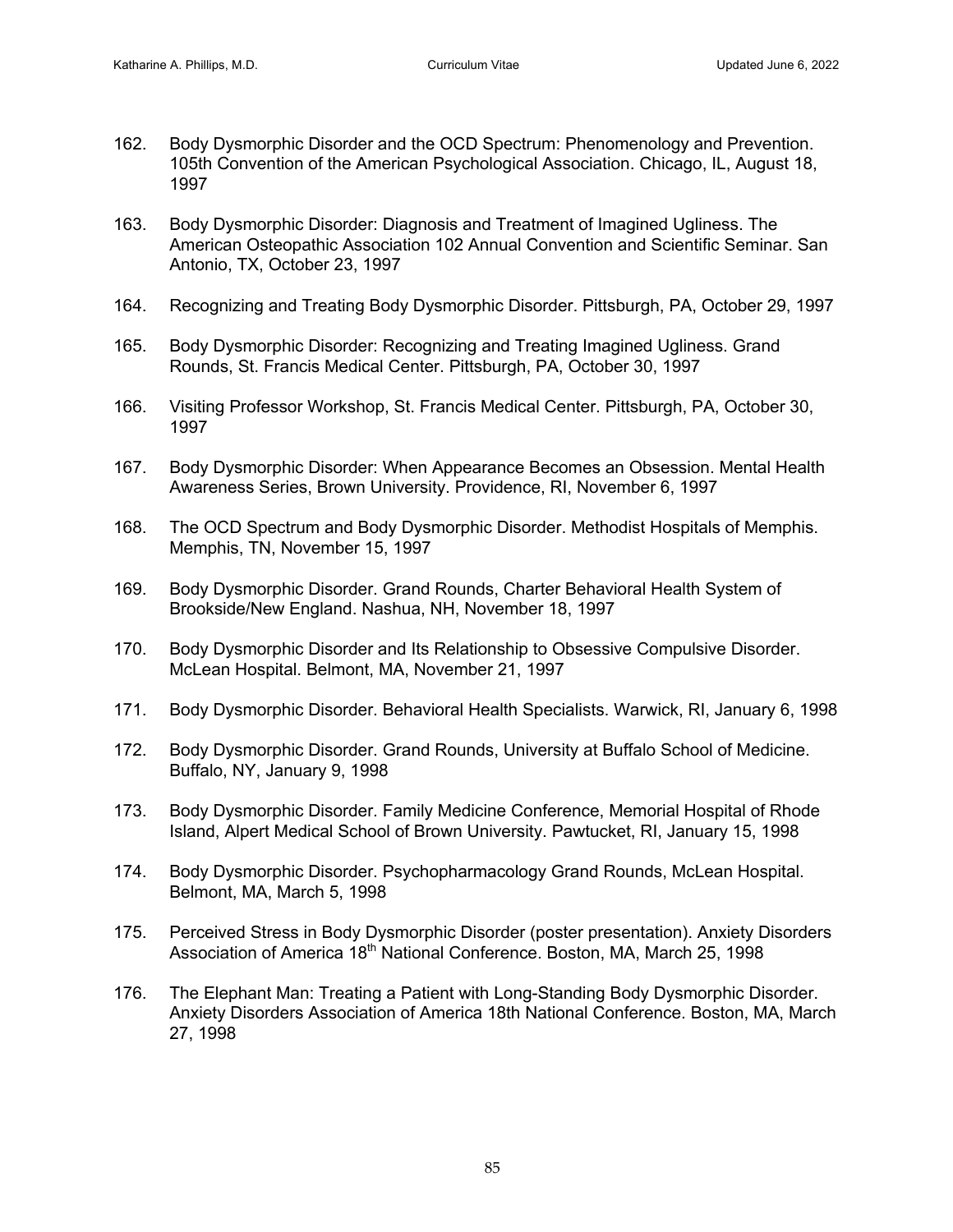- 177. Body Dysmorphic Disorder: Recognizing and Treating Imagined Ugliness. Second Annual Life Span Mental Health Conference, The University of Utah Neuropsychiatric Institute. Salt Lake City, UT, March 28, 1998
- 178. The OCD Spectrum and Body Dysmorphic Disorder. University of Brescia Medical School. Brescia, Italy, April 18, 1998
- 179. Body Dysmorphic Disorder: Diagnosis and Treatment of Imagined Ugliness. Grand Rounds, Morristown Memorial Hospital, University of Medicine and Dentistry of New Jersey. Morristown, NJ, April 22, 1998
- 180. Retrospective Follow-Up Study of Body Dysmorphic Disorder (poster presentation). Alpert Medical School of Brown University. Providence, RI, May 1, 1998
- 181. Office Treatment of Body Dysmorphic Disorder: Recognizing and Treating Imagined Ugliness. Silver Hill Hospital and New York University Medical School Department of Psychiatry. New Canaan, CT, May 2, 1998
- 182. Body Dysmorphic Disorder. The 1998 Global Summit on Aesthetic Surgery, The American Society for Aesthetic Plastic Surgery. Los Angeles, CA, May 6, 1998
- 183. Body Dysmorphic Disorder. Rhode Island Medical Women's Association Annual Meeting. Warwick, RI, May 12, 1998
- 184. Antidepressants. Dermatology Resident Conference, Alpert Medical School of Brown University. Providence, RI, May 15, 1998
- 185. Body Dysmorphic Disorder. Grand Rounds, Royal Ottawa Hospital, University of Ottawa School of Medicine. Ottawa, Canada, May 20, 1998
- 186. A Clinician's Guide to Body Dysmorphic Disorder. Ottawa, Canada, May 20, 1998
- 187. Case Conference (Discussant), Butler Hospital. Providence, RI, May 21, 1998
- 188. Body Dysmorphic Disorder: Diagnosis and Treatment of an OCD-Spectrum Disorder. Medical Education Collaborative teleconference series. June 15, 16, 18, 25, 1998
- 189. Body Dysmorphic Disorder: When Appearance Becomes an Obsession. Staff Development Day, Brown University. Providence, RI, June 16, 1998
- 190. Body Dysmorphic Disorder. Massachusetts Psychiatric Society. Sandwich, MA, June 24, 1998
- 191. The Broken Mirror: Understanding and Treating Body Dysmorphic Disorder. CME, Inc. Hilton Head, SC, June 27, 1998
- 192. Understanding and Treating Body Dysmorphic Disorder. Grand Rounds, Foothills Hospital, University of Calgary School of Medicine. Calgary, Canada, August 25, 1998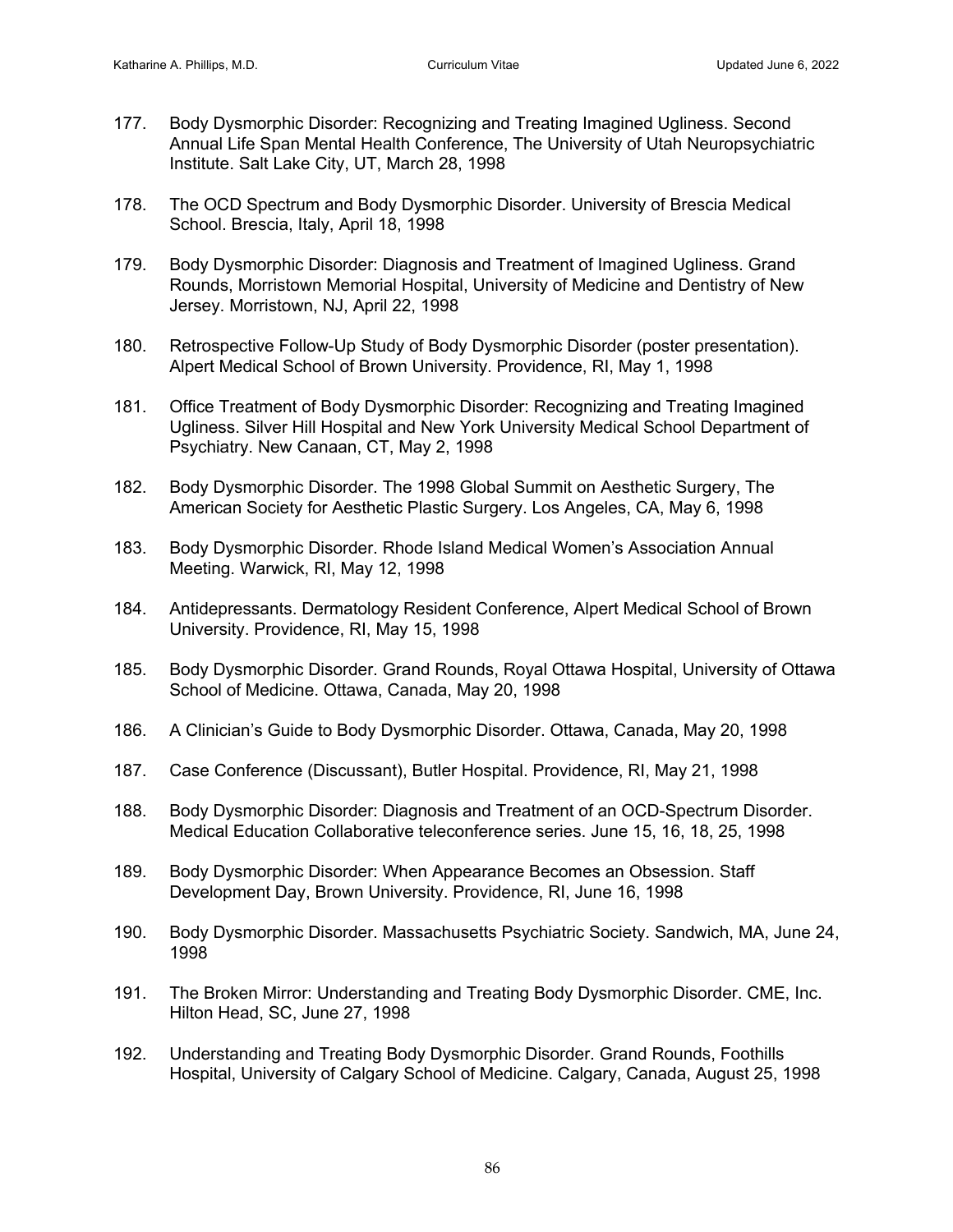- 193. The Broken Mirror: A Clinician's Guide to Body Dysmorphic Disorder. Calgary, Canada, August 25, 1998
- 194. Understanding and Treating Body Dysmorphic Disorder. Psychiatry Luncheon Rounds. Grey Nuns Hospital, University of Edmonton School of Medicine. Edmonton, Canada, August 26, 1998
- 195. The Broken Mirror: A Clinician's Guide to Body Dysmorphic Disorder. Edmonton, Canada, August 26, 1998
- 196. Body Dysmorphic Disorder: Clinical Features and Relationship to OCD. 10th Bienniel Congress, Society of Psychiatrists of South Africa (Regional Meeting of the World Psychiatric Association). Johannesburg, South Africa, September 10, 1998
- 197. Diagnosis and Treatment Issues in Body Dysmorphic Disorder. 10th Bienniel Congress, Society of Psychiatrists of South Africa (Regional Meeting of the World Psychiatric Association). Johannesburg, South Africa, September 10, 1998
- 198. Body Dysmorphic Disorder. Symposium on Recent Advances and the Future of Research in Psychiatry, McLean Hospital. Belmont, MA, September 12, 1998
- 199. Body Dysmorphic Disorder. Grand Rounds, McMaster University. Hamilton, Canada, September 23, 1998
- 200. Diagnosing and Treating Body Dysmorphic Disorder. Grand Rounds, Newton Wellesley Hospital. Newton, MA, October 1, 1998
- 201. Body Dysmorphic Disorder: Identifying and Understanding the Psychologically Disturbed Aesthetic Surgery Patient. Association of Plastic Surgery Assistants Annual Meeting. Boston, MA, October 4, 1998
- 202. Body Dysmorphic Disorder: Diagnosis and Treatment of an OCD-Spectrum Disorder. Medical Education Collaborative teleconference series. October 7, 15, 19, 26, 1998
- 203. Recognizing and Treating Body Dysmorphic Disorder. Obsessive Compulsive Foundation, Greater Boston Affiliate, McLean Hospital. Belmont, MA, November 3, 1998
- 204. Advances in Body Dysmorphic Disorder. Audioconference sponsored by the University of South Dakota School of Medicine. November 5 and 19, 1998
- 205. Perceptual Training, Visual Organization, and Memory in Body Dysmorphic Disorder (poster presentation). Association for Advancement of Behavior Therapy 32nd Annual Convention. Washington, DC, November 14, 1998
- 206. Recognizing and Treating Body Dysmorphic Disorder in Depressed Patients. 11th Annual New York State Office of Mental Health Research Conference. Albany, NY, December 3, 1998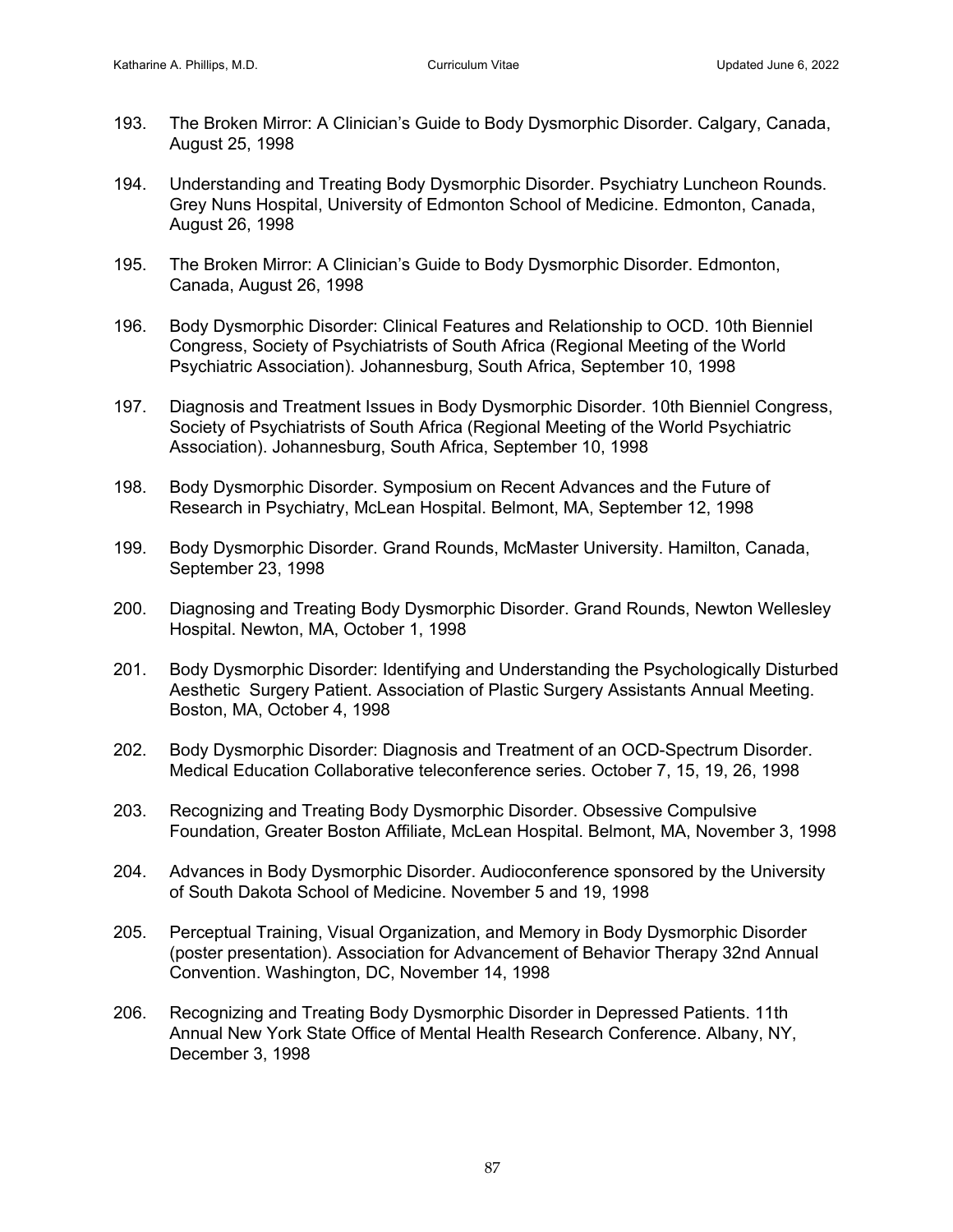- 207. Body Dysmorphic Disorder: When Appearance Becomes an Obsession. Women and Infants Hospital, Alpert Medical School of Brown University. Providence, RI, December 4, 1998
- 208. Faculty Development Workshop (Panel Participant). Alpert Medical School of Brown University. Providence, RI, January 21, 1999
- 209. Body Dysmorphic Disorder: Recognizing and Treating Imagined Ugliness. Western Psychiatric Institute and Clinic Symposium on Women and Mental Health. Pittsburgh, PA, January 29, 1999
- 210. Body Dysmorphic Disorder: Recognizing and Treating Imagined Ugliness. Grand Rounds, Harvard Medical School. Boston, MA, March 2, 1999
- 211. Body Dysmorphic Disorder: Recognizing and Treating Imagined Ugliness. Grand Rounds, University of Medicine and Dentistry of New Jersey. Newark, NJ, March 3, 1999
- 212. Body Dysmorphic Disorder: Recognizing and Treating Imagined Ugliness. Grand Rounds, University of Pennsylvania School of Medicine. Philadelphia, PA, March 11, 1999
- 213. Body Dysmorphic Disorder: Recognizing and Treating Imagined Ugliness. The 21st Winter Psychiatry Conference, Karl Menninger School of Psychiatry and Mental Health Sciences. Park City, UT, March 15, 1999
- 214. Controversies and Treatment Challenges in Body Dysmorphic Disorder. The 21st Winter Psychiatry Conference, Karl Menninger School of Psychiatry and Mental Health Sciences. Park City, UT, March 15, 1999
- 215. Body Dysmorphic Disorder: Recognizing and Treating Imagined Ugliness. Grand Rounds, UCLA. Los Angeles, CA, March 16, 1999
- 216. Body Dysmorphic Disorder: Recognizing and Treating Imagined Ugliness. Grand Rounds, New Hampshire Hospital, Dartmouth Medical School. Concord, NH, April 1, 1999
- 217. Body Dysmorphic Disorder: Recognizing and Treating Imagined Ugliness. Karolinska Institute. Stockholm, Sweden, April 13, 1999
- 218. Muscle Dysmorphia: When Muscles Become an Obsession. Eastern Psychological Association Annual Meeting. Providence, RI, April 17, 1999
- 219. Body Dysmorphic Disorder: Recognizing and Treating Imagined Ugliness. University of Massachusetts School of Medicine. Worcester, MA, April 29, 1999
- 220. Controversies in the Treatment of Body Dysmorphic Disorder. Brea, CA, May 7, 1999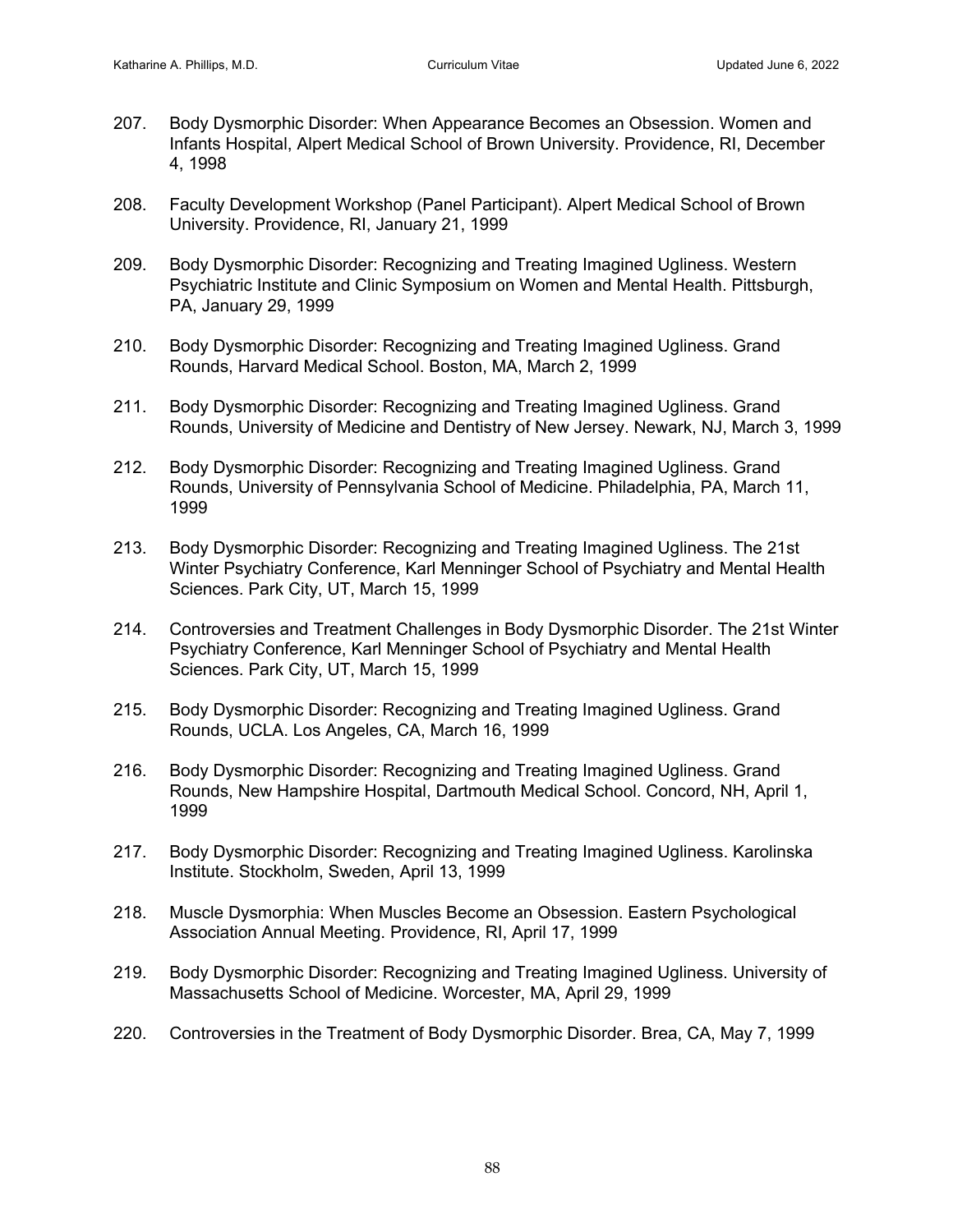- 221. The Broken Mirror: Understanding and Treating Body Dysmorphic Disorder. Obsessive Compulsive and Spectrum Disorders Association Biannual Conference. Universal City, CA, May 8, 1999
- 222. Forum on the Practice Guidelines for Borderline Personality Disorder. American Psychiatric Association Annual Meeting. Washington, DC, May 19, 1999
- 223. Symposium on Body Dysmorphic Disorder (Chairperson). American Psychiatric Association Annual Meeting. Washington, DC, May 19, 1999
- 224. Body Dysmorphic Disorder: Recognizing and Treating Imagined Ugliness. Connecticut Mental Health Center, Yale University School of Medicine. New Haven, CT, May 25, 1999
- 225. Body Dysmorphic Disorder: Controversies and Treatment Strategies. Fairfield, CT, May 25, 1999
- 226. The Broken Mirror: When Appearance Becomes an Obsession. 29th Annual Commencement Forums, Brown University. Providence, RI, May 29, 1999
- 227. Body Dysmorphic Disorder: When Appearance Becomes an Obsession. Staff Development Day, Brown University. Providence, RI, June 8, 1999
- 228. Update on Body Dysmorphic Disorder. Holyoke Hospital Dinner Meeting. Holyoke, MA, June 10, 1999
- 229. Body Dysmorphic Disorder: Recognizing and Treating Imagined Ugliness. Grand Rounds, Holyoke Hospital. Holyoke, MA, June 11, 1999
- 230. Body Dysmorphic Disorder: Diagnosing and Treating an OCD-Spectrum Disorder. Philadelphia, PA, June 23, 1999
- 231. Body Dysmorphic Disorder: Diagnostic and Treatment Controversies. Grand Rounds, Friends Hospital. Philadelphia, PA, June 24, 1999
- 232. Body Dysmorphic Disorder: Recognizing and Treating Imagined Ugliness. Vestra, NY, June 30, 1999
- 233. Body Dysmorphic Disorder: Recognizing and Treating Imagined Ugliness. Albany, NY, June 30, 1999
- 234. Efficacy and Safety of Fluvoxamine in Body Dysmorphic Disorder. Teleconference, August 3, 1999
- 235. Perceived Stress in Body Dysmorphic Disorder (poster presentation). American Psychological Association Annual Meeting. Chicago, IL, August 22, 1999
- 236. Body Dysmorphic Disorder. European College of Neuropsychopharmacology. London, England, September 21, 1999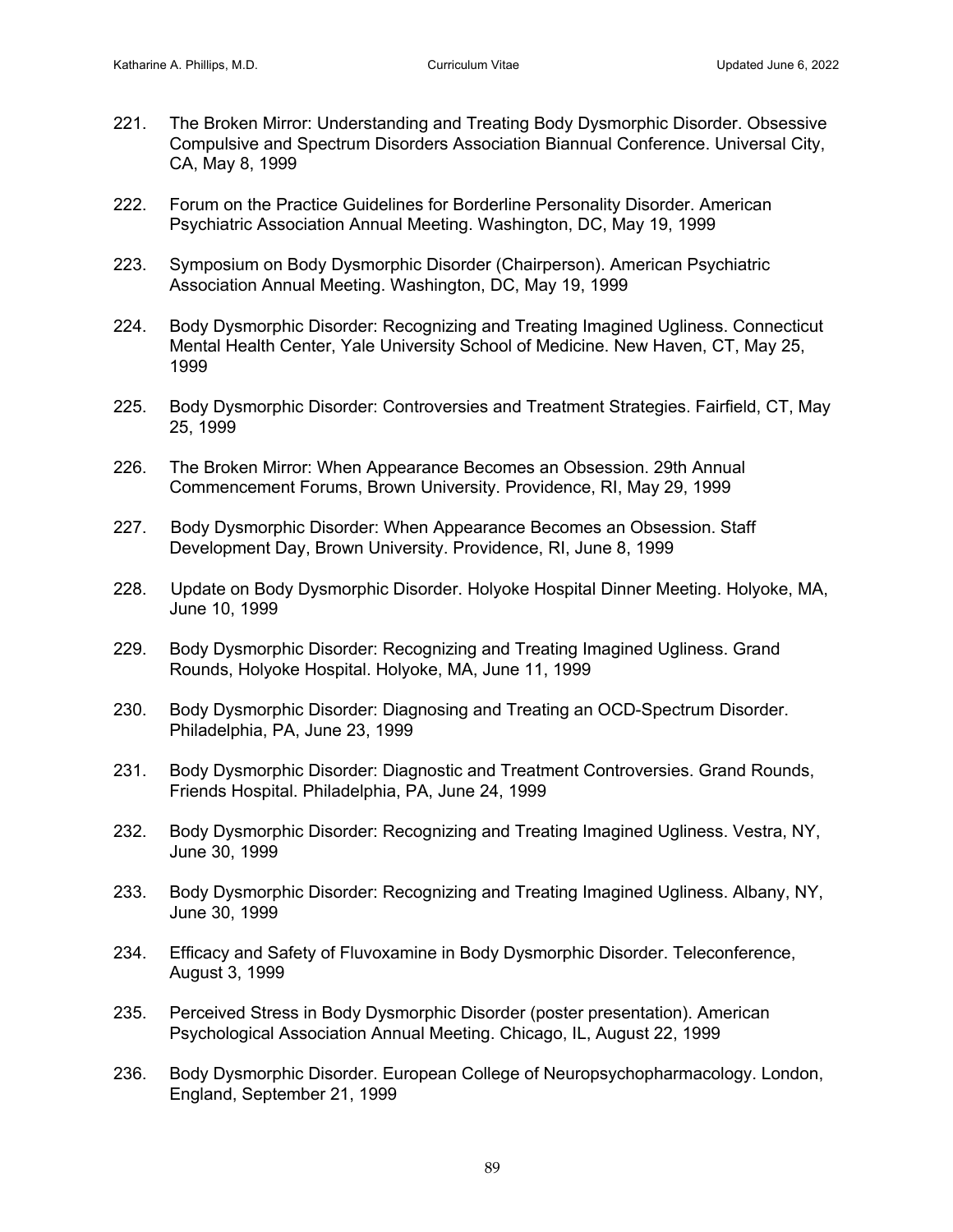- 237. OCD and Anxiety Spectrum Disorders: A Focus on Body Dysmorphic Disorder. South Barrington, IL, October 12, 1999
- 238. The OCD Spectrum: A Focus on Body Dysmorphic Disorder. Grand Rounds, Forest Hospital. Des Plaines, IL, October 13, 1999
- 239. The Broken Mirror: When Appearance Becomes an Obsession. Parents' Weekend, Brown University. Providence, RI, October 16, 1999
- 240. Diagnosing and Treating Body Dysmorphic Disorder. Grand Rounds, SUNY Stony Brook University. Stony Brook, NY, October 21, 1999
- 241. Body Dysmorphic Disorder: Recognizing and Treating Imagined Ugliness. Stony Brook, NY, October 21, 1999
- 242. Body Dysmorphic Disorder: Recognizing and Treating Imagined Ugliness. Grand Rounds, University of Colorado School of Medicine. Denver, CO, October 27, 1999
- 243. Body Dysmorphic Disorder: Recognizing and Treating Imagined Ugliness. Grand Rounds, University of Connecticut School of Medicine. Farmington, CT, November 5, 1999
- 244. Pharmacotherapy of Body Dysmorphic Disorder. Fourth Annual Psychopharmacology Conference, SUNY Health Science Center. Syracuse, NY, November 11, 1999
- 245. Body Dysmorphic Disorder: Recognizing and Treating Imagined Ugliness. Grand Rounds, Medical College of Virginia Hospitals, Virginia Commonwealth University. Richmond, VA, November 12, 1999
- 246. Body Dysmorphic Disorder: Recognizing and Treating Imagined Ugliness. Grand Rounds, Jefferson Medical College. Philadelphia, PA, December 1, 1999
- 247. Body Dysmorphic Disorder: Recognizing and Treating Imagined Ugliness. Science Lecture Series in Psychiatry, Tufts University School of Medicine. Boston, MA, December 20, 1999
- 248. Body Dysmorphic Disorder: Recognizing and Treating Imagined Ugliness. Grand Rounds, Payne Whitney Clinic, Weill Medical College. New York, NY, January 5, 2000
- 249. Obsessive Compulsive Spectrum Disorders. American Academy of Clinical Psychiatrists Psychiatric Update Audiotape Program. January 12, 2000
- 250. Body Dysmorphic Disorder in Children and Adolescents: Recognizing and Treating Imagined Ugliness. Child and Adolescent Psychiatry Grand Rounds, Alpert Medical School of Brown University. Providence, RI, January 19, 2000
- 251. Body Dysmorphic Disorder: Recognizing and Treating Imagined Ugliness. Clinical Lunch Series, Department of Psychology, Yale University. New Haven, CT, February 3, 2000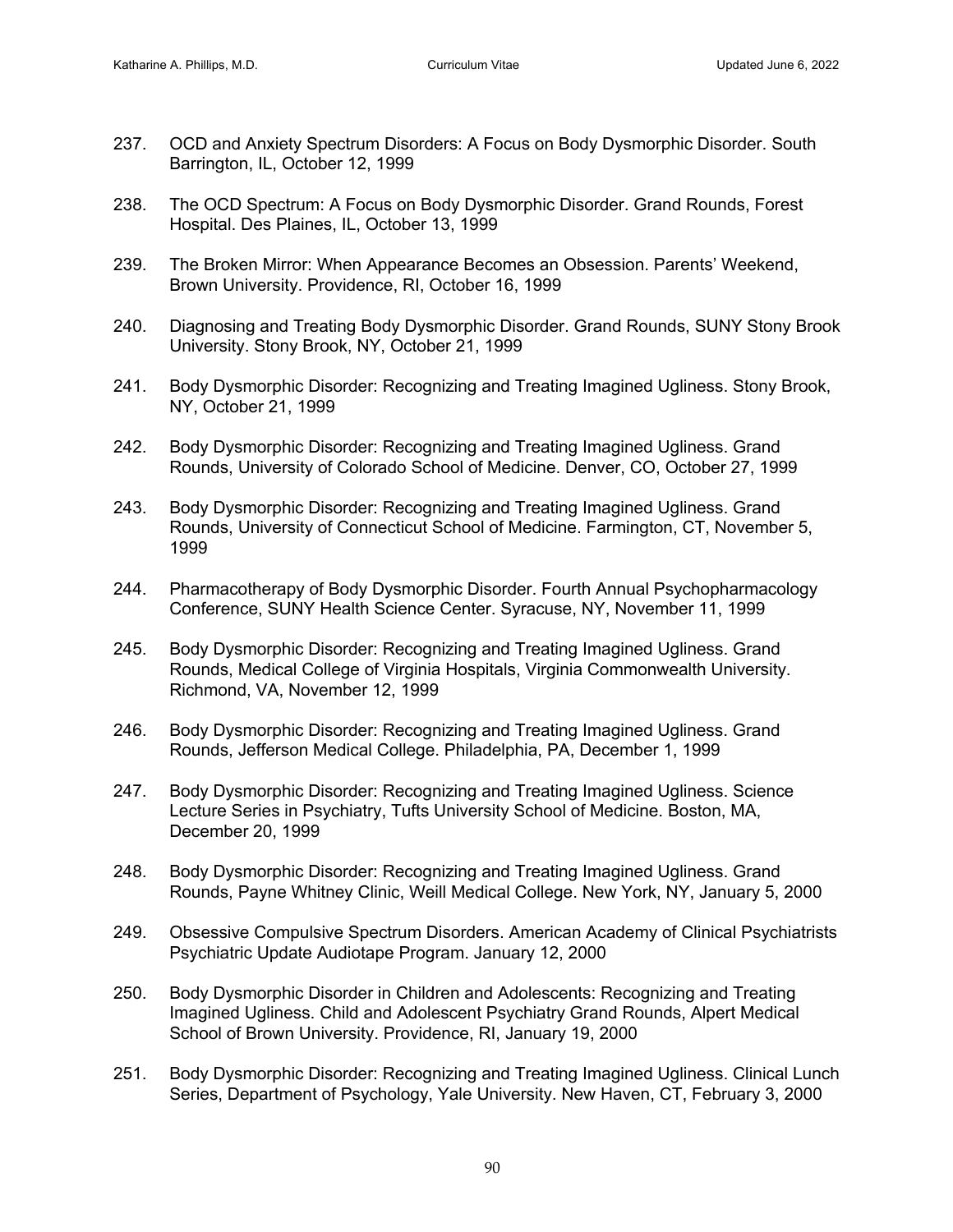- 252. Body Dysmorphic Disorder. Closed Roundtable Forum, Fourth International Obsessive Compulsive Disorder Conference. St. Thomas, US Virgin Islands, February 13, 2000
- 253. Body Dysmorphic Disorder: New Research Findings. Center for Clinical Research for Anxiety Disorders. Sydney, Australia, March 15, 2000
- 254. Body Dysmorphic Disorder. Feast of Psychiatry, Fremantle Hospital and Health Service. Fremantle, Australia, March 17, 2000
- 255. Body Dysmorphic Disorder. CME Weekend Conference 2000, Western Australia Branch of the Royal Australia and New Zealand College of Psychiatrists. Rottnest Island, Australia, March 18, 2000
- 256. Body Dysmorphic Disorder: Recognizing and Treating Imagined Ugliness. New York, NY, March 23, 2000
- 257. Body Dysmorphic Disorder: Recognizing and Treating Imagined Ugliness. Grand Rounds, St. Vincent's Hospital, New York Medical College. Staten Island, NY, March 24, 2000
- 258. Body Dysmorphic Disorder: Recognizing and Treating Imagined Ugliness. Garden City, NY, March 24, 2000
- 259. New Research Findings on Body Dysmorphic Disorder. Psychopharmacology Lecture Series, Massachusetts General Hospital. Boston, MA, March 31, 2000
- 260. Body Dysmorphic Disorder: Recognizing and Treating Imagined Ugliness. Grand Rounds, Baylor College of Medicine. Houston, TX, April 5, 2000
- 261. The Broken Mirror: Understanding and Treating Body Dysmorphic Disorder. Clinical Update 2000, CME Inc. Kona, Hawaii, April 9, 2000
- 262. Body Dysmorphic Disorder: Recognizing and Treating Imagined Ugliness. Grand Rounds, Dorthea Dix Hospital, The University of North Carolina. Durham, NC, April 28, 2000
- 263. Body Dysmorphic Disorder: Recognizing and Treating Imagined Ugliness. Grand Rounds, The University of North Carolina at Chapel Hill. Chapel Hill, NC, April 28, 2000
- 264. Body Image in Adolescents: Context and Curricula. American Psychiatric Association Annual Meeting. Chicago, IL, May 17, 2000
- 265. Update on the Practice Guideline on Borderline Personality Disorder. American Psychiatric Association Annual Meeting. Chicago, IL, May 18, 2000
- 266. Methodological Challenges in Pediatric Clinical Trials (Chairperson). NCDEU 40th Annual Meeting, National Institute of Mental Health. Boca Raton, FL, May 30, 2000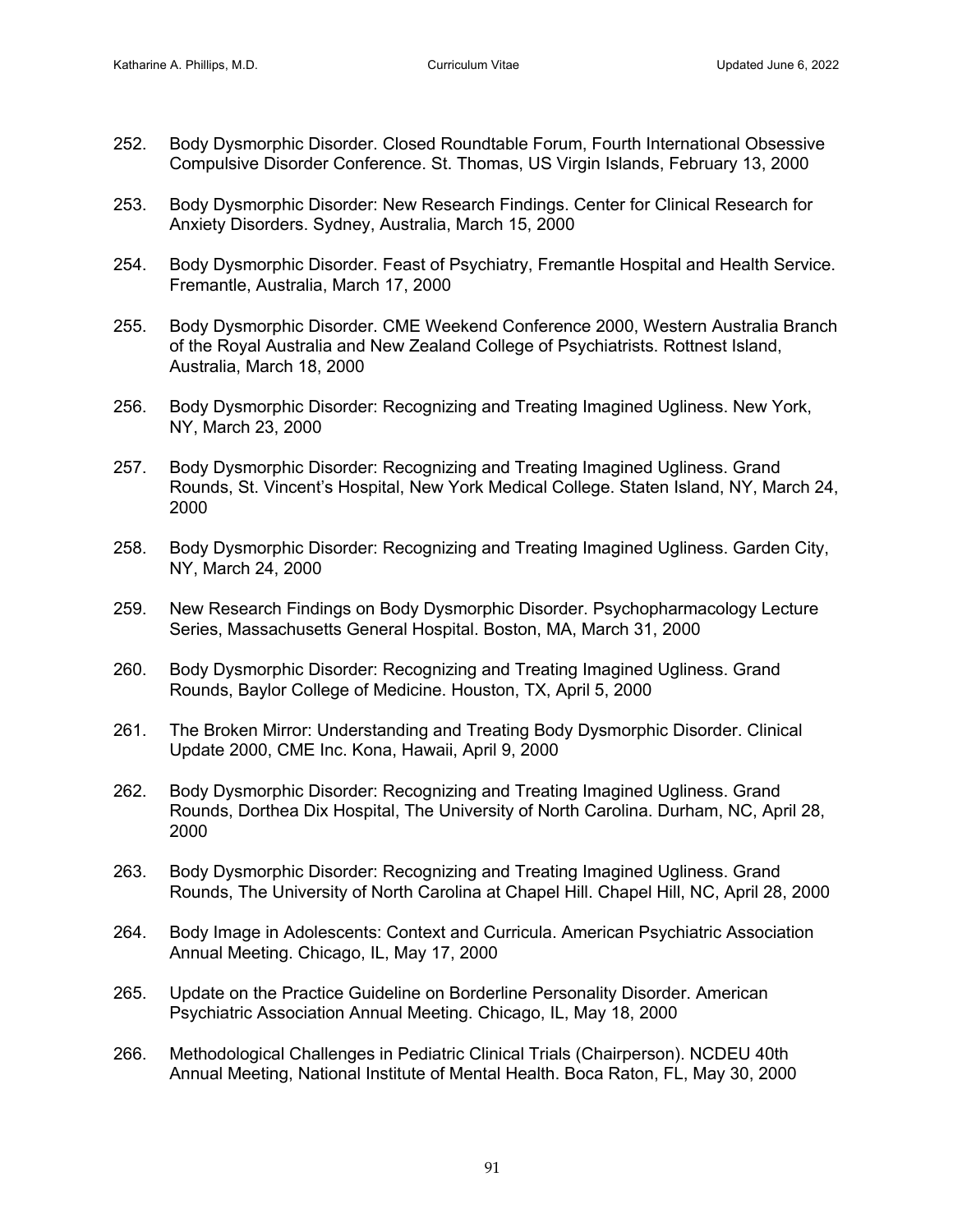- 267. Body Dysmorphic Disorder in Children and Adolescents. Adolescent Medicine Update of Issues in Health Care, Rhode Island Hospital, Alpert Medical School of Brown University. Providence, RI, June 12, 2000
- 268. Body Dysmorphic Disorder. Symposium on Serotonin Spectrum Disorders, McLean Hospital. Bedford, MA, June 16, 2000
- 269. Body Dysmorphic Disorder: Research on Imagined Ugliness. Cambridge, MA, June 25, 2000
- 270. Diagnosis and Treatment of Body Dysmorphic Disorder. 6th Annual Santa Fe Psychiatric Symposium. Santa Fe, NM, June 29, 2000
- 271. Grantsmanship Strategies and Study Design. Cambridge, MA, July 25, 2000
- 272. Efficacy and Safety of Fluvoxamine in Body Dysmorphic Disorder. Teleconference, August 10, 2000
- 273. Body Dysmorphic Disorder: Recognizing and Treating Imagined Ugliness. Grand Rounds, The University of Rochester School of Medicine. Rochester, NY, September 27, 2000
- 274. Body Dysmorphic Disorder: The Disease of Imagined Ugliness. First Annual International Neuroscience and Mental Health Fair. New York, NY, November 5, 2000
- 275. Workshop on Body Dysmorphic Disorder. First Annual International Neuroscience and Mental Health Fair. New York, NY, November 5, 2000
- 276. Body Dysmorphic Disorder. Grand Rounds, Regions Hospital. St. Paul, MN, November 21, 2000
- 277. Body Dysmorphic Disorder. Grand Rounds, University of Minnesota School of Medicine. Minneapolis, MN, November 22, 2000
- 278. Body Dysmorphic Disorder: Recognizing and Treating Imagined Ugliness. Clinical Update Series, Duke University Medical Center. Durham, NC, December 9, 2000
- 279. Body Dysmorphic Disorder: Recognizing and Treating Imagined Ugliness. Grand Rounds, The University of Chicago. Chicago, IL, January 8, 2001
- 280. Body Dysmorphic Disorder: Recognizing and Treating Imagined Ugliness. Grand Rounds, The University of Virginia School of Medicine. Charlottesville, VA, January 16, 2001
- 281. Body Dysmorphic Disorder: Recognizing and Treating Imagined Ugliness. Grand Rounds, Western State Hospital. Staunton, VA, January 17, 2001
- 282. Body Dysmorphic Disorder: Diagnosis and Treatment. 31<sup>st</sup> Annual Colorado Psychiatric Society Mid-Winter Meeting. Keystone, CO, January 27, 2001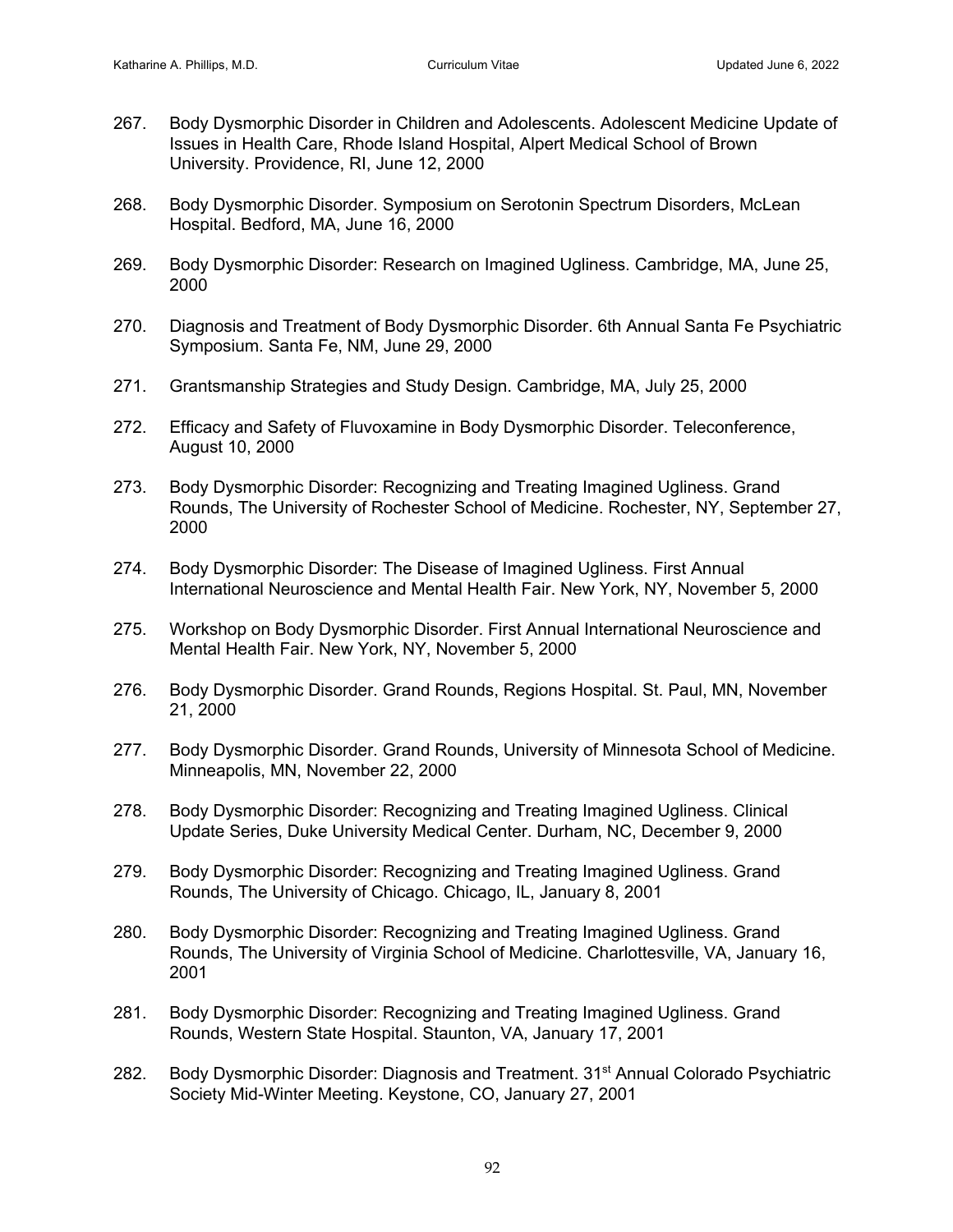- 283. Body Dysmorphic Disorder. Grand Rounds, Montefiore Medical Center, Albert Einstein College of Medicine. New York, NY, March 8, 2001
- 284. Body Dysmorphic Disorder. Grand Rounds, Oregon Health Sciences University School of Medicine. Portland, OR, March 13, 2001
- 285. Body Dysmorphic Disorder in Adolescents. Symposium on Adolescence, McLean Hospital. Cambridge, MA, March 24, 2001
- 286. Body Dysmorphic Disorder: What Every Surgeon Needs to Know. 2001 National Plastic Surgery Senior Residents Conference, Alpert Medical School of Brown University. Providence, RI, March 29, 2001
- 287. Women, Body Image, and Body Dysmorphic Disorder. Symposium on Self-Destructive Behaviors in Women, Cambridge Hospital. Boston, MA, March 31, 2001
- 288. Body Dysmorphic Disorder. Grand Rounds, Hillside Hospital, Albert Einstein College of Medicine. Glen Oaks, New York, April 11, 2001
- 289. Body Dysmorphic Disorder. Grand Rounds, Stanford University Medical Center. Stanford, CA, April 19, 2001
- 290. Body Dysmorphic Disorder in Men. American Psychiatric Association 2001 Annual Meeting. New Orleans, LA, May 8, 2001
- 291. Symposium on Body Image Disorders in Men (Chairperson). American Psychiatric Association 2001 Annual Meeting. New Orleans, LA, May 8, 2001
- 292. Update on the Practice Guideline on Borderline Personality Disorder. American Psychiatric Association 2001 Annual Meeting. New Orleans, LA, May 9, 2001
- 293. Update on Body Dysmorphic Disorder. American Psychiatric Association 2001 Annual Meeting. New Orleans, LA, May 9, 2001
- 294. Psychiatry Update: Somatoform and Factitious Disorder (Chairperson). American Psychiatric Association 2001 Annual Meeting. New Orleans, LA, May 9, 2001
- 295. The Breadth of the OCD Spectrum and Some Treatment Considerations. NCDEU 41<sup>st</sup> Annual Meeting, National Institute of Mental Health. Phoenix, AZ, May 29, 2001
- 296. The Broken Mirror: Understanding and Treating Body Dysmorphic Disorder. The  $7<sup>th</sup>$ World Congress of Biological Psychiatry. Berlin, Germany, July 4, 2001
- 297. The Broken Mirror: Understanding and Treating Body Dysmorphic Disorder. CME, Inc. Vancouver, Canada, July 13, 2001
- 298. Body Dysmorphic Disorder. The American Medical Women's Association Advanced Curriculum on Women's Health Second International Conference. Cleveland, OH,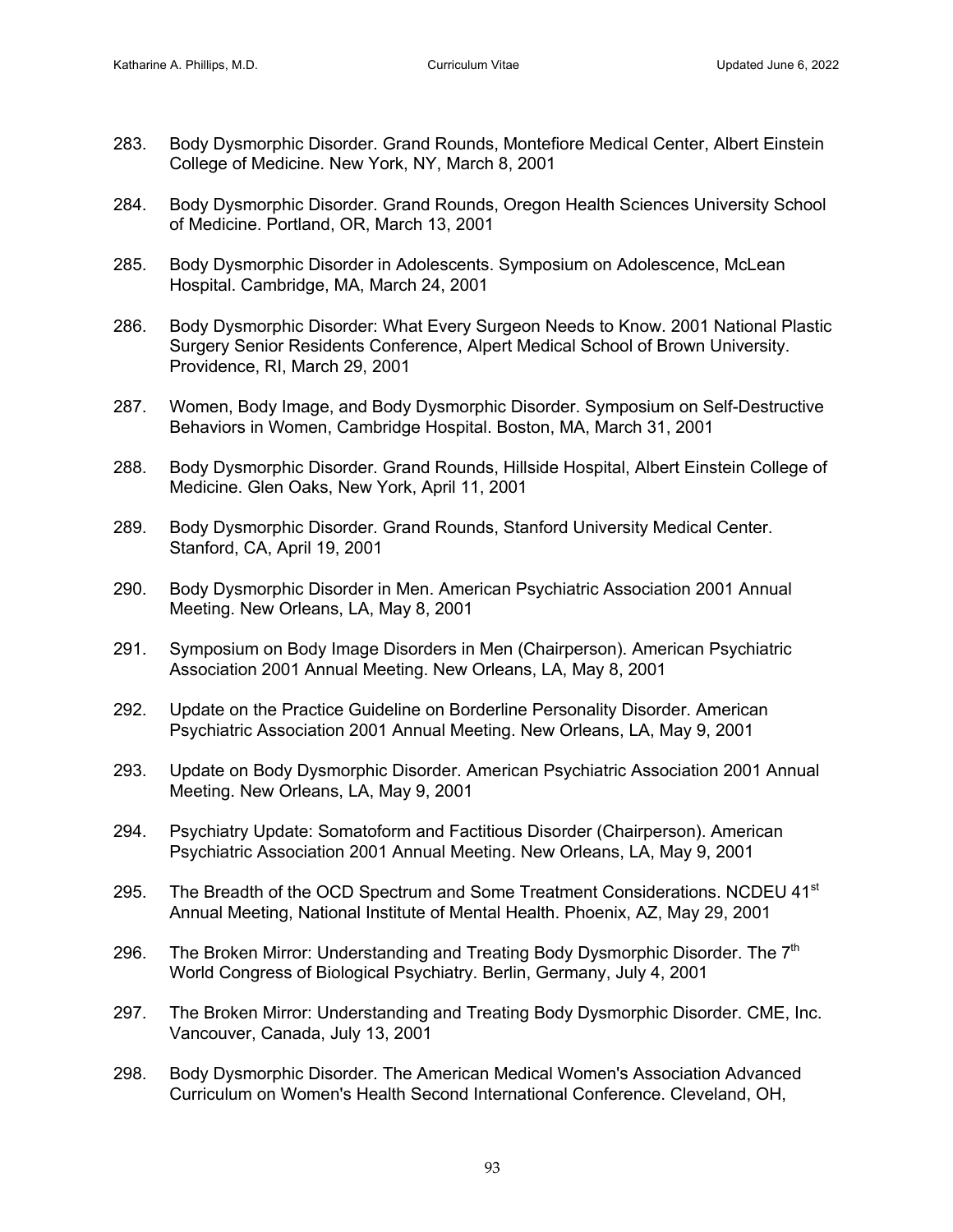August 4, 2001

- 299. Body Dysmorphic Disorder: Recognizing and Treating Imagined Ugliness. Grand Rounds, Harvard University Health Services. Cambridge, MA, October 11, 2001
- 300. An Update on Treatment Strategies for Body Dysmorphic Disorder. The Melbourne Clinic. Melbourne, Australia, November 21, 2001
- 301. When the Mind Distorts the Body: The Psychiatry of Body Dysmorphic Disorder. Mental Health Research Institute, University of Melbourne. Melbourne, Australia, November 22, 2001
- 302. Update on BDD: Recognizing and Treating Imagined Ugliness. Butler Hospital Staff Association Meeting, Butler Hospital. Providence, RI, December 6, 2001
- 303. Psychosis in Body Dysmorphic Disorder. Symposium on Non-Schizophrenic Psychoses. Stanford University School of Medicine. Stanford, CA, January 21, 2002
- 304. Hyperawareness and Unawareness in Body Dysmorphic Disorder. 13<sup>th</sup> Annual Meeting of the American Neuropsychiatric Association. La Jolla, CA, March 11, 2002
- 305. Body Dysmorphic Disorder. Grand Rounds, University of Texas Medical Branch at Galveston. Galveston, TX, March 12, 2002
- 306. Body Dysmorphic Disorder. University of Melbourne. Melbourne, Australia, March 25, 2002
- 307. Body Dysmorphic Disorder in Men: Not Just a Women's Problem. 2002 International Conference on Eating Disorders, Academy for Eating Disorders. Boston, MA, April 26, 2002
- 308. "My Face is My Fate": Biological and Psychological Approaches to the Treatment of a Woman with Obsessions and Delusions. Semi-Annual Case Conference, Massachusetts General Hospital and McLean Hospital. Boston, MA, May 1, 2002
- 309. Body Dysmorphic Disorder: Recognizing and Treating Imagined Ugliness. Washington Psychiatric Society. Washington, DC, June 3, 2002
- 310. The Study and Treatment of Nonschizophrenic Psychoses (Chairperson). NCDEU 42<sup>nd</sup> Annual Meeting, National Institute of Mental Health. Boca Raton, FL, June 12, 2002
- 311. The Significance of Psychosis in Body Dysmorphic Disorder. NCDEU 42<sup>nd</sup> Annual Meeting, National Institute of Mental Health. Boca Raton, FL, June 12, 2002
- 312. Body Dysmorphic Disorder. Women and Infants Hospital, Alpert Medical School of Brown University. Providence, RI, August 2, 2002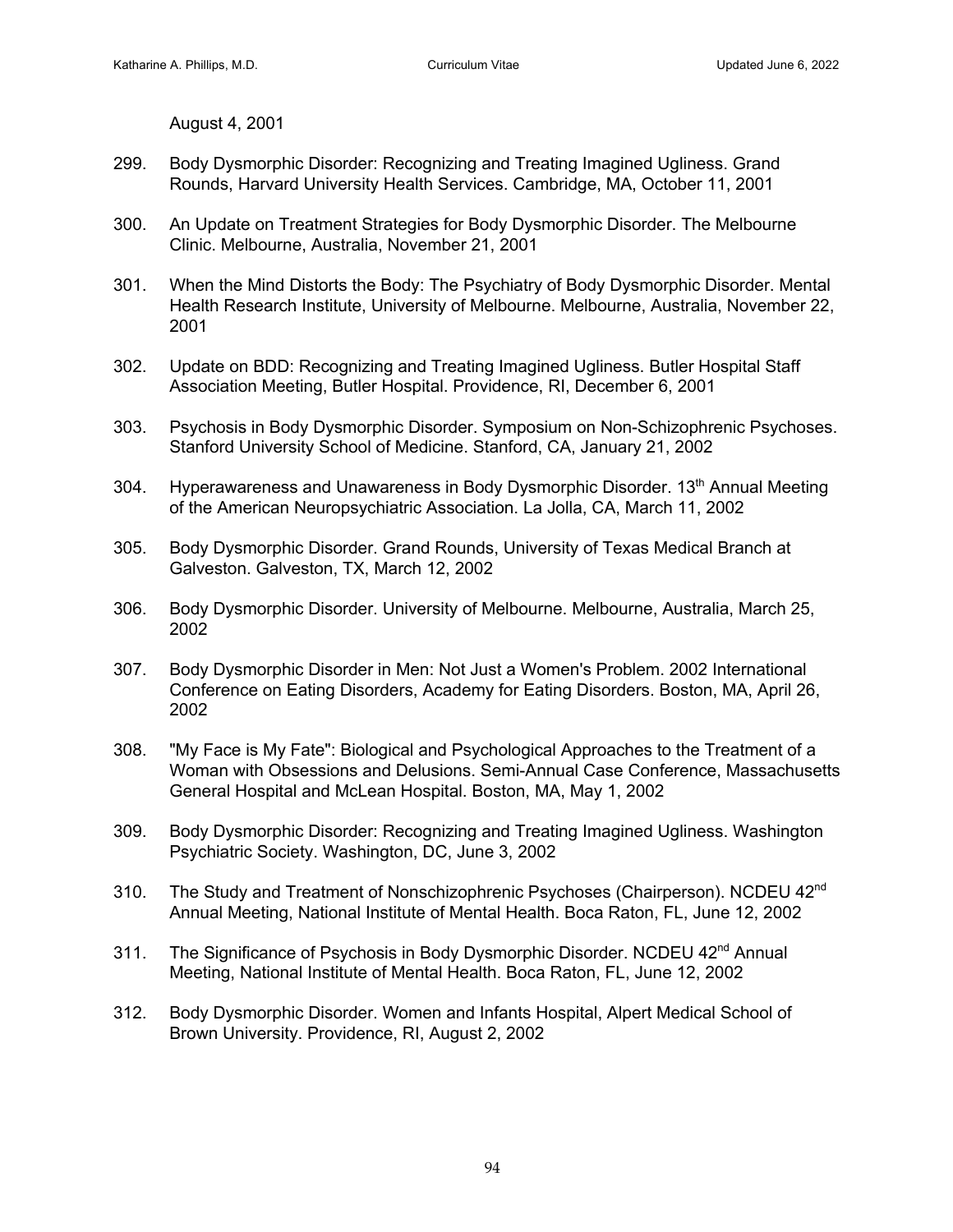- 313. Body Dysmorphic Disorder: Recognizing and Treating Imagined Ugliness. Grand Rounds, Roanoke Memorial Hospital, University of Virginia. Roanoke, VA, September 5, 2002
- 314. Body Dysmorphic Disorder in Children and Adolescents. Grand Rounds, Division of Child and Adolescent Psychiatry, Alpert Medical School of Brown University. Providence, RI, September 25, 2002
- 315. Body Dysmorphic Disorder: Update on an OCD Spectrum Disorder. Rockford Health System, University of Illinois College of Medicine at Rockford. Rockford, IL, October 10, 2002
- 316. Body Dysmorphic Disorder: Recognizing and Treating Imagined Ugliness. Psychiatric Update, University of Wisconsin Medical School and the Madison Institute of Medicine. Madison, WI, November 8, 2002
- 317. Body Image: Distortion to Dysmorphia. Eating Disorder Professionals of Colorado. Denver, CO, January 25, 2003
- 318. Treatment of Syndromes with Overvalued Ideas. Tenth International Symposium on Controversies in Psychiatry. Barcelona, Spain, April 4, 2003
- 319. Update on Clinical Features and Pharmacotherapy of Body Dysmorphic Disorder. The Priory Hospital. North London, England, May 7, 2003
- 320. Body Dysmorphic Disorder. 10<sup>th</sup> International Congress of the European Society for Dermatology and Psychiatry. Brussels, Belgium, May 9, 2003
- 321. Body Dysmorphic Disorder Questionnaires. 10<sup>th</sup> International Congress of the European Society for Dermatology and Psychiatry. Brussels, Belgium, May 9, 2003
- 322. Obsessions and Compulsions in Adults. New York, NY, June 18, 2003
- 323. Obsessions and Compulsions in Adults. Grand Rounds, Northern Westchester Hospital. Mount Kisco, NY, June 19, 2003
- 324. Body Dysmorphic Disorder: Current Clinical and Therapeutic Features. Université Victor Segalen. Bordeaux, France, September 27, 2003
- 325. Women, Body Image, and Body Dysmorphic Disorder. 2003 Illinois Women's Health Conference, Illinois Department of Public Health. Rosemont, Ill, October 29, 2003
- 326. Body Dysmorphic Disorder: Update on Imagined Ugliness. American Psychiatric Association 55<sup>th</sup> Institute on Psychiatric Services. Boston, MA, October 30, 2003
- 327. OCD Spectrum—The Importance of Collaboration (Symposium Discussant). 6<sup>th</sup> International Obsessive Compulsive Disorder Conference. Lanzarote, Spain, November 14, 2003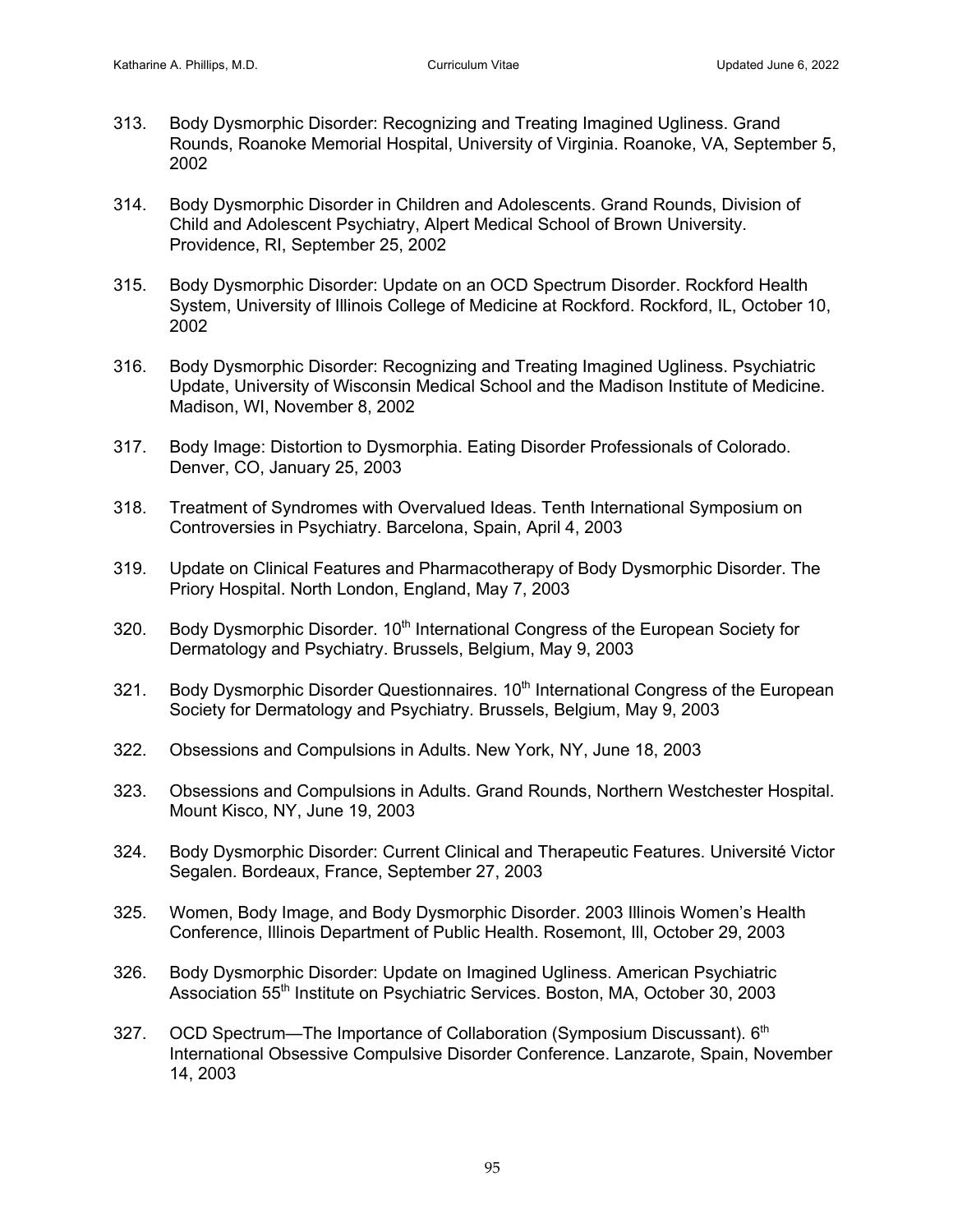- 328. Insight in Body Dysmorphic Disorder. American Association of Behavior Therapy Annual Meeting. Boston, MA, November 21, 2003
- 329. Body Dysmorphic Disorder: Recognizing and Treating Imagined Ugliness. Grand Rounds, Northwestern University Medical School. Chicago, IL, January 14, 2004
- 330. Body Dysmorphic Disorder: Recognizing and Treating Imagined Ugliness. Grand Rounds, University of Florida. Gainsville, FL, March 12, 2004
- 331. Body Dysmorphic Disorder: Recognizing and Treating Imagined Ugliness. Unity Health System Ninth Annual Spring Conference. Rochester, NY, April 23, 2004
- 332. Update on the Clinical Features and Treatment of Body Dysmorphic Disorder. American Psychiatric Association 2004 Annual Meeting. New York, NY, May 4, 2004
- 333. Update on Pharmacotherapy for Body Dysmorphic Disorder. American Psychiatric Association 2004 Annual Meeting. New York, NY, May 6, 2004
- 334. Body Dysmorphic Disorder. NIMH NCDEU 44<sup>th</sup> Annual Meeting. Phoenix, AZ, June 2, 2004
- 335. Body Dysmorphic Disorder and Other OC-Spectrum Disorders: Clinical and Therapeutic Perspectives. Collegium Internationale Neuropsychopharmacologicum (CINP). Paris, France, June 24, 2004
- 336. Body Dysmorphic Disorder: What Every Plastic Surgeon Should Know. Grand Rounds, Harvard Medical School Department of Plastic Surgery. Boston, MA, November 17, 2004
- 337. Opportunities for Professional Writing. Office of Women in Medicine, Alpert Medical School of Brown University. Providence, RI, December 8, 2004
- 338. Body Dysmorphic Disorder: Recognizing and Treating Imagined Ugliness. Grand Rounds, The Cooper Health System, Robert Wood Johnson Medical School (University of Medicine and Dentistry of New Jersey). Camden, NJ, March 8, 2005
- 339. Body Dysmorphic Disorder: Recognizing and Treating Imagined Ugliness. Grand Rounds, Cedars-Sinai Medical Center, University of California at Los Angeles. Los Angeles, CA, April 7, 2005
- 340. Body Dysmorphic Disorder: Overview of Clinical Features, Surgical and Dermatologic Treatment, and Pharmacotherapy, UCLA Body Dysmorphic Disorder Conference. Los Angeles, CA, April 23, 2005
- 341. Symposium on A Sex/Gender Research Agenda for DSM-V (Chairperson). American Psychiatric Association Annual Meeting. Atlanta, GA, May 23, 2005
- 342. Publishing Research. Workshop on Practical Tips on How to Be a Successful Author. American Psychiatric Association Annual Meeting. Atlanta, GA, May 23, 2005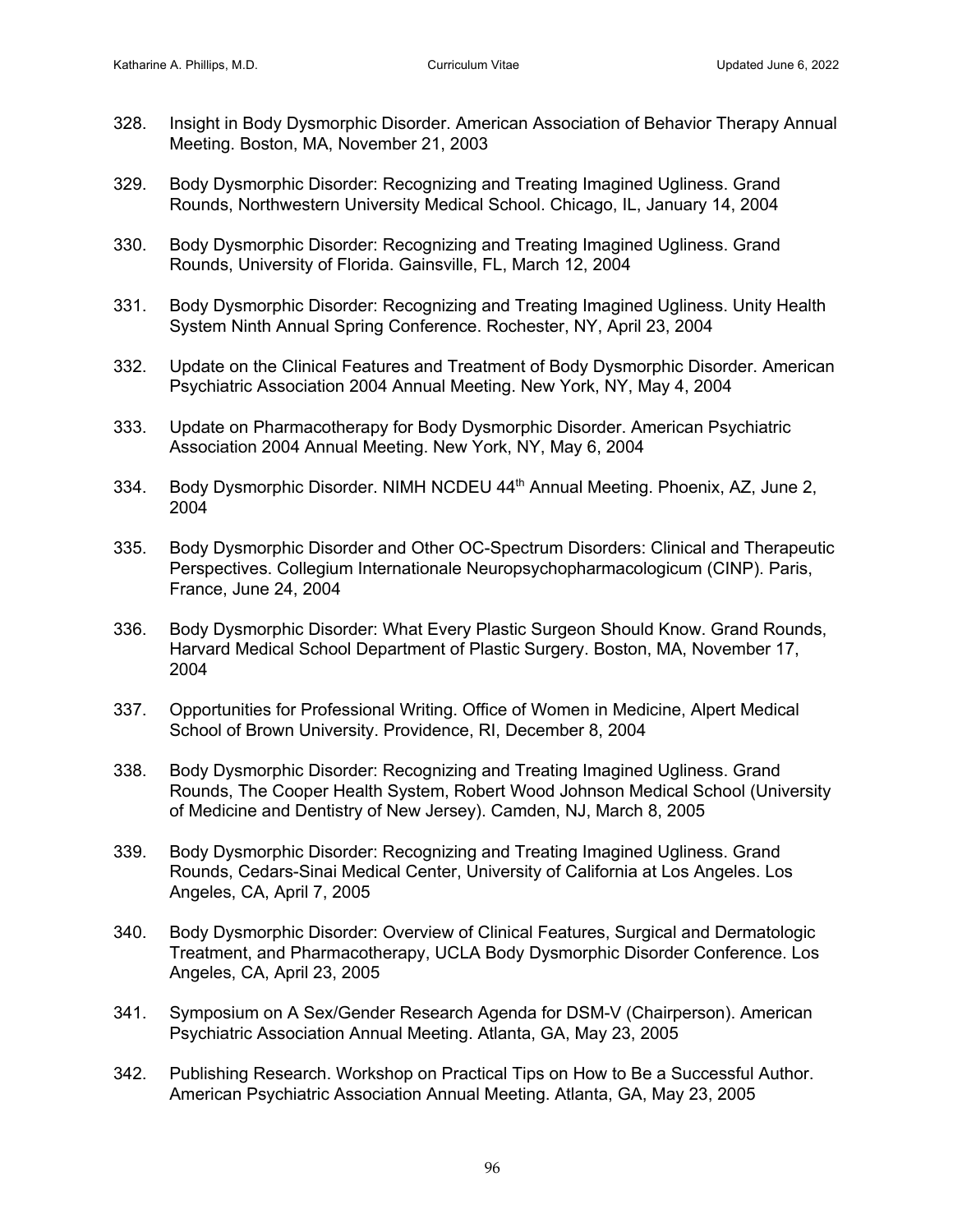- 343. A Mock Grant Review. NCDEU (National Institute of Mental Health) 45th Annual Meeting. Boca Raton, FL, June 8, 2005
- 344. Body Dysmorphic Disorder: Identifying and Understanding a Severe Body Image Problem. American Medical Association and PTA Media Briefing. New York, NY, August 11, 2005
- 345. Body Dysmorphic Disorder: Recognizing and Treating Imagined Ugliness. Grand Rounds, New York-Presbyterian, Westchester Division, Weill Cornell Medical College. White Plains, NY, September 6, 2005
- 346. Body Dysmorphic Disorder: Recognizing and Treating Imagined Ugliness. Grand Rounds, Payne Whitney at New York-Presbyterian/Weill Cornell Medical Center, Weill Cornell Medical College. New York, NY, September 7, 2005
- 347. How To Get Published (workshop for residents). Fall Components Meeting, American Psychiatric Association. Washington, DC, September 7, 2005
- 348. Body Dysmorphic Disorder: Recognizing and Treating Imagined Ugliness. Grand Rounds, Lenox Hill Hospital, New York University. New York, NY, November 9, 2005
- 349. Body Dysmorphic Disorder: Recognizing and Treating Imagined Ugliness. Rhode Island College. North Providence, RI, April 13, 2006
- 350. Body Dysmorphic Disorder: Recognizing and Treating Imagined Ugliness. Grand Rounds, Boston University School of Medicine. Boston, MA, May 11, 2006
- 351. Body Dysmorphic Disorder. Obsessive Compulsive Behavior Spectrum. The Future of Psychiatric Diagnosis: Refining the Research Agenda, American Psychiatric Institute for Research and Education, American Psychiatric Association. Arlington, VA, June 22, 2006
- 352. Body Dysmorphic Disorder: Recognizing and Treating Imagined Ugliness. Professional Education Program, Butler Hospital. Providence, RI, July 28, 2006
- 353. An Update on Clinical Features and Medication Treatment of Body Dysmorphic Disorder. 2<sup>nd</sup> Annual Body Dysmorphic Disorder Conference. Hempstead, NY, October 21, 2006
- 354. Help, Education, and Resources for Treating Body Dysmorphic Disorder. 2<sup>nd</sup> Annual Body Dysmorphic Disorder Conference. Hempstead, NY, October 21, 2006
- 355. How to Recognize and Manage Body Dysmorphic Disorder. 2<sup>nd</sup> Annual Body Dysmorphic Disorder Conference. Hempstead, NY, October 22, 2006
- 356. Body Dysmorphic Disorder: Recognizing and Treating Imagined Ugliness. Grand Rounds, Dartmouth Medical School. Lebanon, NH, January 9, 2007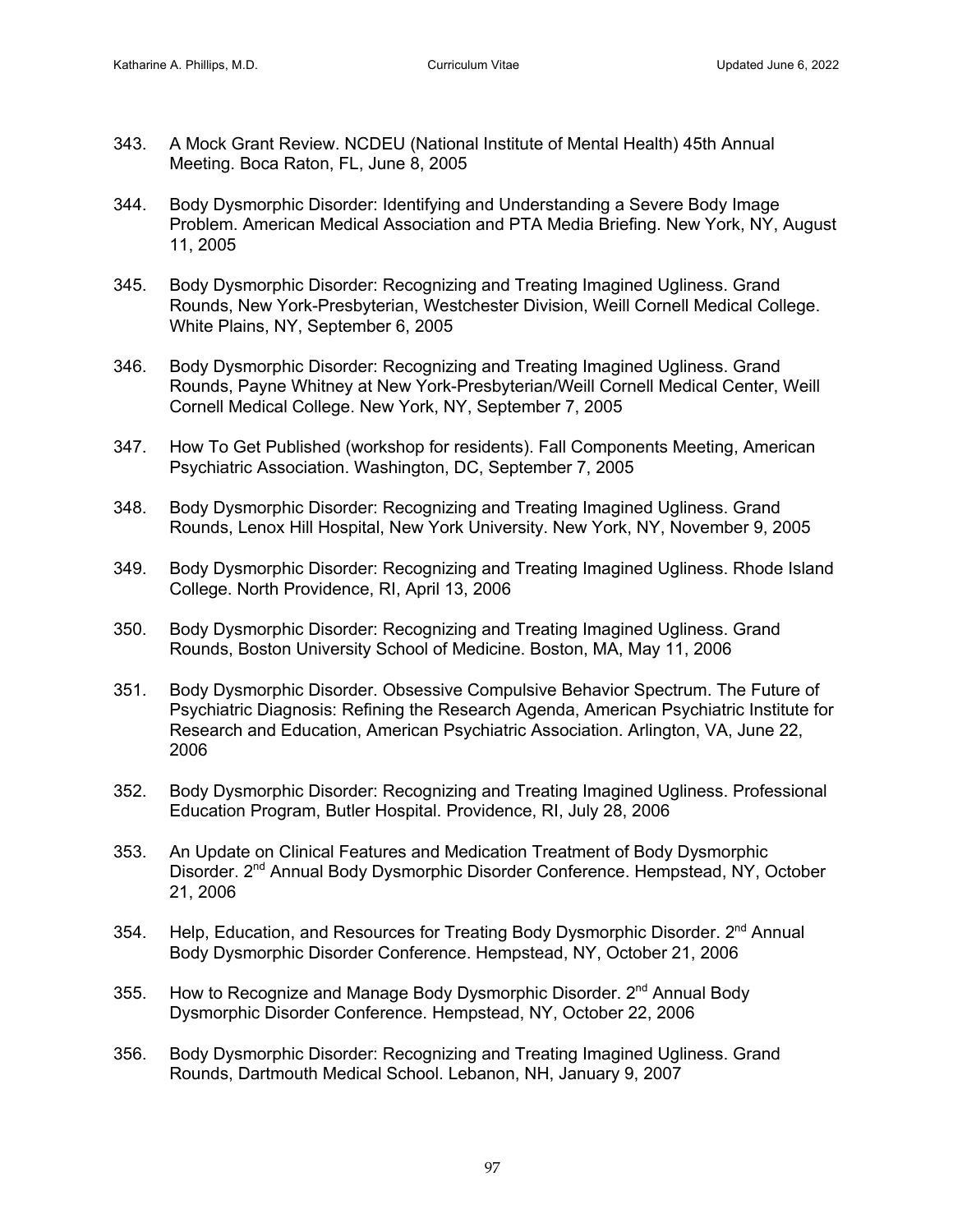- 357. Women in Medicine Fireside Chat. Dartmouth Medical School. Hanover, NH, January 9, 2007
- 358. Body Dysmorphic Disorder: Recognizing and Treating Imagined Ugliness. Grand Rounds, Emory University School of Medicine. Atlanta, GA, March 14, 2007
- 359. Perspectives on DSM-V. 10<sup>th</sup> Annual Scientific Research Symposium, Anxiety Disorders Association of America Annual Meeting. St. Louis, MO, March 29, 2007
- 360. Body Dysmorphic Disorder. Grand Rounds, Department of Surgery, The Warren Alpert Medical School of Brown University. Providence, RI, April 24, 2007
- 361. Faculty Workshop on Research with Underserved Populations (Panel Member). Department of Psychiatry and Human Behavior, The Warren Alpert Medical School of Brown University. Providence, RI, April 27, 2007
- 362. Body Dysmorphic Disorder. Symposium on Advances in Treatments of Psychiatric Disorders. American Psychiatric Association 2007 Annual Meeting. San Diego, CA, May 21, 2007
- 363. Symposium on DSM-V: Obsessive-Compulsive Related Disorders (Symposium Discussant). American Psychiatric Association 2007 Annual Meeting. San Diego, CA, May 22, 2007
- 364. Body Dysmorphic Disorder. Neuroscience Seminar Series, McLean Hospital. Belmont, MA, June 5, 2007
- 365. The Broken Mirror: An Update on Body Dysmorphic Disorder. Grand Rounds, Tufts University School of Medicine. Boston, MA, October 15, 2007
- 366. Body Dysmorphic Disorder: Recognizing and Treating Imagined Ugliness. Grand Rounds, Baylor College of Medicine. Houston, TX, November 7, 2007
- 367. How Can Translational Neuroscience Inform DSM-V? The Example of the OCD Spectrum. Study Group Chair and Presenter, American College of Neuropsychopharmacology 46th Annual Meeting. Boca Raton, FL, December 10, 2007
- 368. Perspectives and Controversies: Rethinking Anxiety and Mood Disorders for DSM-V. Association of America Annual Meeting. Savannah, GA, March 7, 2008
- 369. Are Body Dysmorphic Disorder and Hypochondriasis Anxiety Disorders? Anxiety Disorders Association of America Annual Meeting. Savannah, GA, March 7, 2008
- 370. Body Dysmorphic Disorder: Clinical Features and Therapeutic Approaches. Symposium on Affective Disorders ("Affektive Erkrankungen – was gibt es Neues?"), Klinik Schlossli AG. Zurich, Switzerland, March 15, 2008
- 371. The Broken Mirror: An Update on Body Dysmorphic Disorder. Butler Hospital Staff Association Meeting, Butler Hospital. Providence, RI, April 3, 2008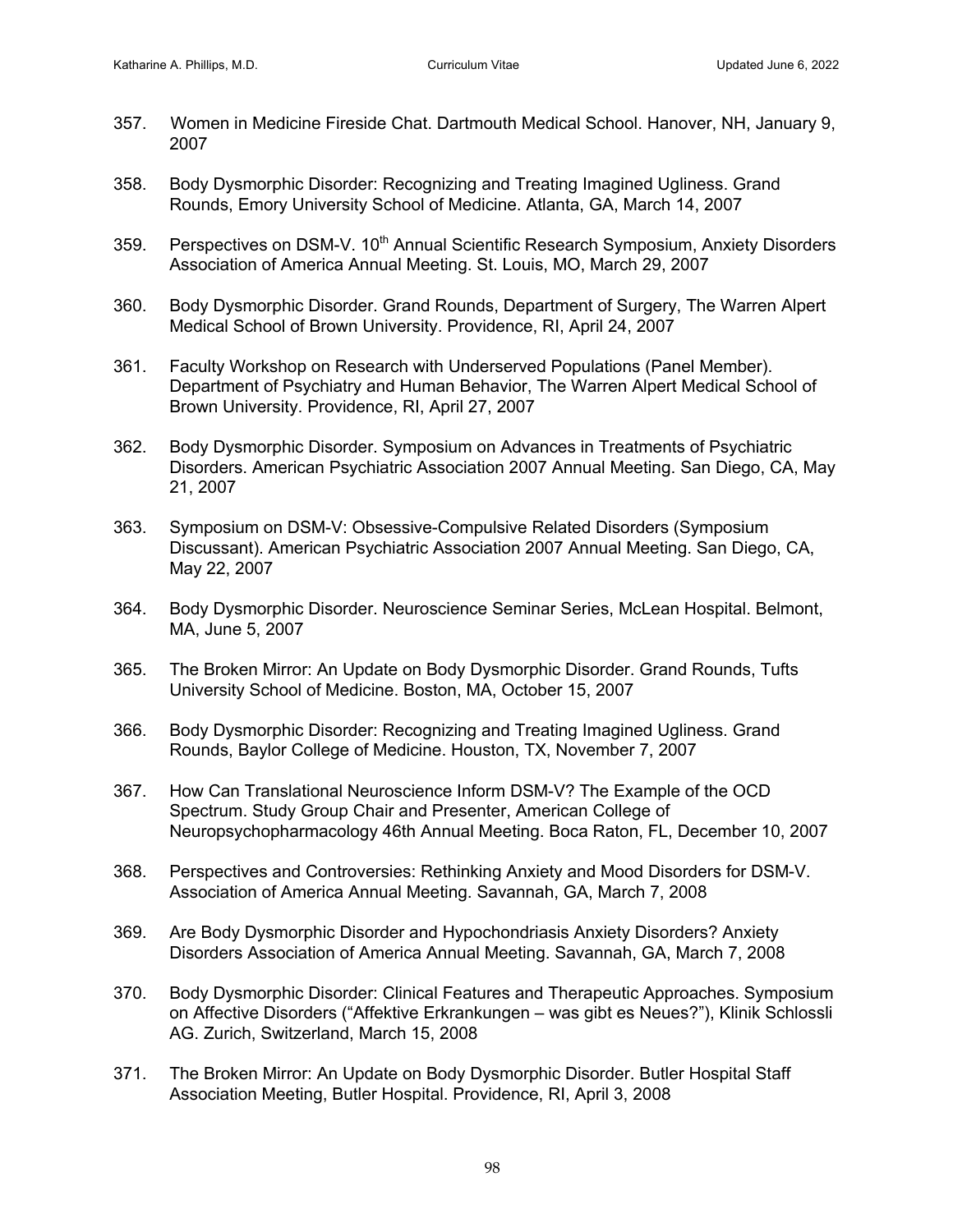- 372. Publishing Research. Workshop on Practical Tips on How to Be a Successful Author, American Psychiatric Association Annual Meeting. Washington, DC, May 5, 2008
- 373. Body Dysmorphic Disorder. Symposium on Impulsive-Compulsive Spectrum Disorders: Recognition and Clinical Management, American Psychiatric Association Annual Meeting. Washington, DC, May 8, 2008
- 374. Assessment and Treatment of Body Dysmorphic Disorder. Tenth Annual Future Leaders in Psychiatry Symposium, Emory University School of Medicine. Orlando, FL, May 24, 2008
- 375. Mock Grant Review Participant. Workshop on How an Idea Becomes an NIMH-Funded Grant, NCDEU (National Institute of Mental Health) 48th Annual Meeting. Phoenix, AZ, May 27, 2008
- 376. OCD Classification in DSM-V. 15<sup>th</sup> Annual Obsessive Compulsive Foundation Conference. Boston, MA, August 1, 2008
- 377. Body Dysmorphic Disorder. Grand Rounds, University of Virginia School of Medicine. Charlottesville, VA, September 9, 2008
- 378. Body Dysmorphic Disorder: What Every Dermatologist Needs to Know. Grand Rounds, Department of Dermatology and Skin Surgery, Roger Williams Medical Center, Boston University School of Medicine. Providence, RI, September 24, 2008
- 379. An Update on the DSM-V Development Process. 24<sup>th</sup> International Society for Traumatic Stress Studies Annual Meeting. Chicago, IL, November 14, 2008
- 380. Body Dysmorphic Disorder: Recognizing and Treating Imagined Ugliness. Grand Rounds, University of Massachusetts Medical School. Worcester, MA, November 20, 2008
- 381. An Update on Body Dysmorphic Disorder. Division of Clinical Therapeutics, Columbia University Department of Psychiatry. New York, NY, January 7, 2009
- 382. Body Dysmorphic Disorder: An Underrecognized Disorder of Youth. Grand Rounds, Bradley Hospital, Alpert Medical School of Brown University. East Providence, RI, January 14, 2009
- 383. Recognizing and Treating a Hidden Obsession: An Update on Body Dysmorphic Disorder. Professional Lecture Series, Butler Hospital. Providence, RI, February 17, 2009
- 384. Body Dysmorphic Disorder: Clinical Features and Pharmacotherapy. 29<sup>th</sup> Annual Conference, Anxiety Disorders Association of America. Albuquerque, NM, March 14, 2009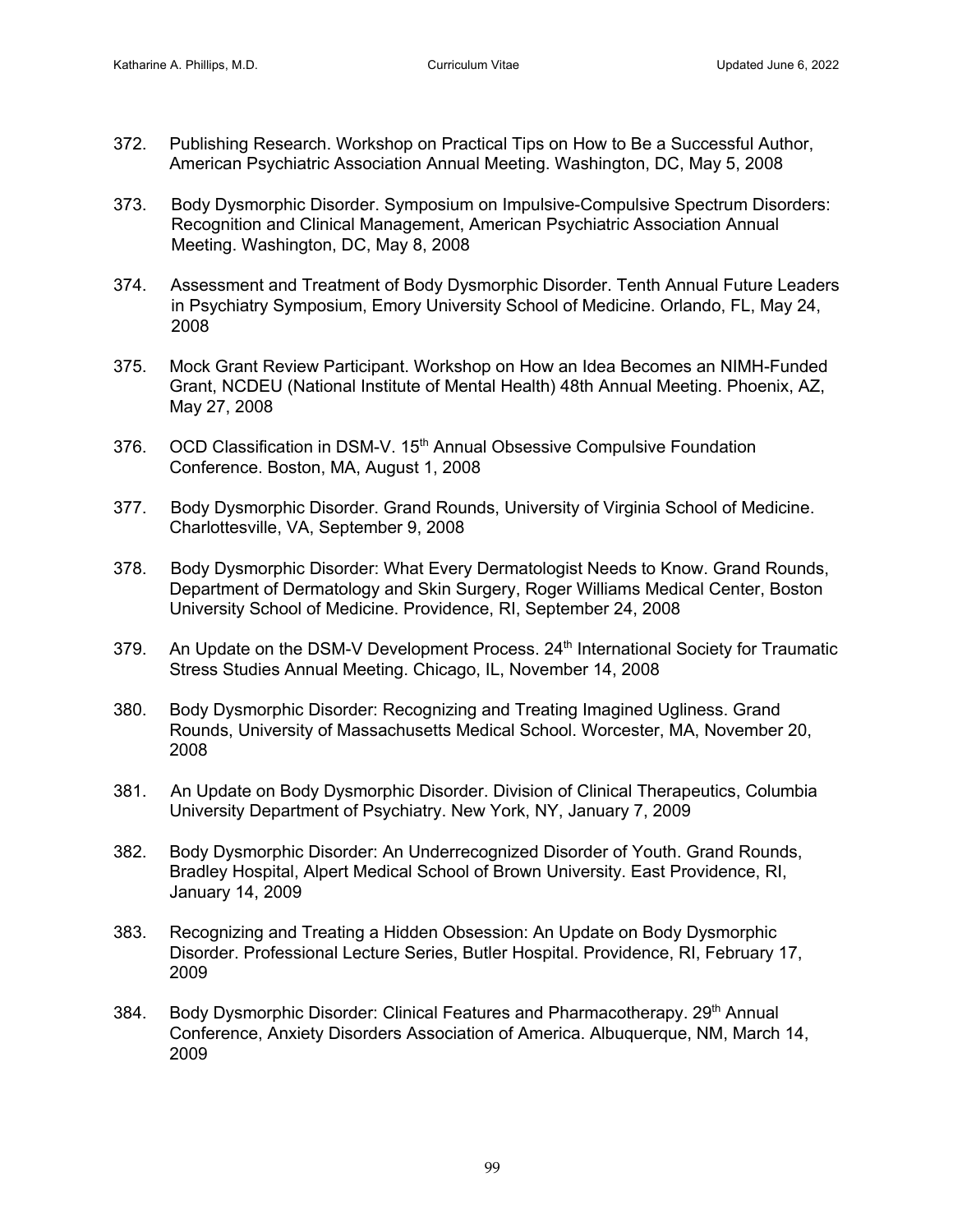- 385. Distorted Body Image: Clinical Features, Diagnosis, and Treatment of Body Dysmorphic Disorder. National Institute of Mental Health. Rockville, MD, April 2, 2009
- 386. Body Dysmorphic Disorder. Grand Rounds, Keck School of Medicine, University of Southern California. Los Angeles, CA, April 14, 2009
- 387. DSM-V: Progress in Research and Development. American Psychiatric Association Annual Meeting. San Francisco, CA, May 18, 2009
- 388. An Update on DSM-V. International Anxiety Disorders Symposium. Amsterdam, The Netherlands, May 27, 2009
- 389. Distorted Body Image: Recognizing and Treating Body Dysmorphic Disorder. Friends of Butler Hospital Lecture Series, Butler Hospital. Providence, RI, September 10, 2009
- 390. Body Dysmorphic Disorder. Presented at the Festschrift in Honor of Martin B. Keller, M.D. Butler Hospital/Warren Alpert Medical School of Brown University. Providence, RI, October 8, 2009
- 391. Olfactory Reference Syndrome. Bench to Bedside Presentation: Unraveling Diseases of the Nervous System. Brown University Division of Biology and Medicine. Providence, RI, October 14, 2009
- 392. An Update from the Anxiety, Obsessive-Compulsive Spectrum, Post-Traumatic, and Dissociative Disorders DSM-V Work Group. American College of Neuropsychopharmacology Annual Meeting. Hollywood, FL, December 9, 2009
- 393. Distorted Body Image: Clinical Features and Treatment of Body Dysmorphic Disorder. 14th Congress of the Italian Society of Psychopathology. Rome, Italy, February 17, 2010
- 394. Recognizing and Treating Body Dysmorphic Disorder in the Ambulatory Setting. Grand Rounds, Weill Medical College. New York, NY, March 3, 2010
- 395. DSM-V: Its Impact on Practice and Research (Panel Participant). 30<sup>th</sup> Annual Conference of the Anxiety Disorders Association of America. Baltimore, MD, March 5, 2010
- 396. The Clinical Course of Body Dysmorphic Disorder in the Harvard/Brown Anxiety Research Project (HARP) (poster presentation). 30<sup>th</sup> Annual Conference of the Anxiety Disorders Association of America. Baltimore, MD, March 5, 2010
- 397. Panic Attacks in Individuals with Body Dysmorphic Disorder (poster presentation).  $30<sup>th</sup>$ Annual Conference of the Anxiety Disorders Association of America. Baltimore, MD, March 5, 2010
- 398. Two Comparison Studies of Body Dysmorphic Disorder Versus Social Phobia (poster presentation). 30<sup>th</sup> Annual Conference of the Anxiety Disorders Association of America. Baltimore, MD, March 5, 2010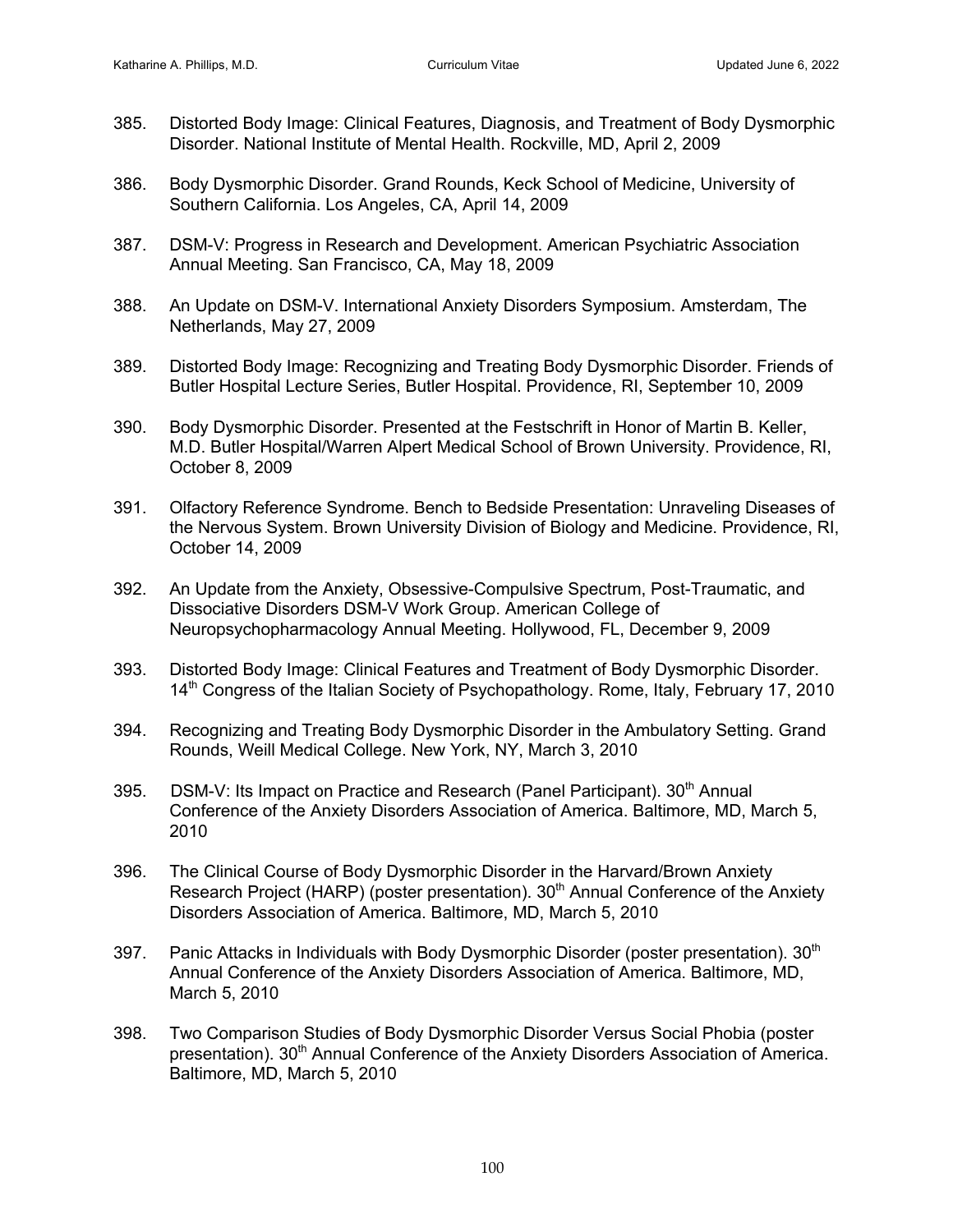- 399. Body Dysmorphic Disorder: What Physicians Need to Know. Grand Rounds, Department of Medicine, Rhode Island Hospital/Warren Alpert Medical School of Brown University. Providence, RI, March 9, 2010
- 400. Everything You Need to Know About Body Dysmorphic Disorder. Psychiatric Update, University of Wisconsin School of Medicine and Public Health, and the Madison Institute of Medicine. Madison, WI, March 19, 2010
- 401. Body Dysmorphic Disorder: What Clinicians Need to Know. Grand Rounds, Boston Medical Center, Boston University School of Medicine. Boston, MA, April 1, 2010
- 402. Delusions in OCD-Spectrum Disorders. XVII International Symposium on Current Issues and Controversies in Psychiatry, Hospital Universitari Germans Trias i Pujol and Hospital Universitari de Bellvitge. Barcelona, Spain, April 16, 2010
- 403. Psychotherapy of Body Dysmorphic Disorder. American Psychiatric Association Annual Meeting. New Orleans, LA, May 24, 2010
- 404. DSM-5 Update on Anxiety Disorders and Obsessive-Compulsive Spectrum Disorders. American Psychiatric Association Annual Meeting. New Orleans, LA, May 25, 2010
- 405. New Findings on the Clinical Features of Body Dysmorphic Disorder. 6th World Congress of Behavioral and Cognitive Therapies. Boston, MA, June 3, 2010
- 406. DSM-5 and Anxiety (Panel Participant). 6th World Congress of Behavioral and Cognitive Therapies. Boston, MA, June 3, 2010
- 407. Cultural Variations in Social Anxiety and Taijin Kyofusho (Symposium Discussant). 6th World Congress of Behavioral and Cognitive Therapies. Boston, MA, June 5, 2010
- 408. Body Dysmorphic Disorder, 6<sup>th</sup> Comprehensive Review of Psychiatry Conference, University of Buffalo. Buffalo, NY, September 24, 2010
- 409. Body Dysmorphic Disorder and Its Management. OCD Master Class, Karolinska Institute. Stockholm, Sweden, October 6, 2010
- 410. How DSM-5 Will Change Your Clinical Practice. Karolinska Institute. Stockholm, Sweden, October 7, 2010
- 411. An Update on DSM-5: Anxiety, Obsessive-Compulsive Spectrum, Posttraumatic, and Dissociative Disorders. Grand Rounds, McLean Hospital. Belmont, MA, February 3, 2011
- 412. Case Study: Body Dysmorphic Disorder. 2011 Annual Meeting, American College of Psychiatrists. San Francisco, CA, February 23, 2011
- 413. Body Dysmorphic Disorder and Personality. 2011 Annual Meeting, American College of Psychiatrists. San Francisco, CA, February 25, 2011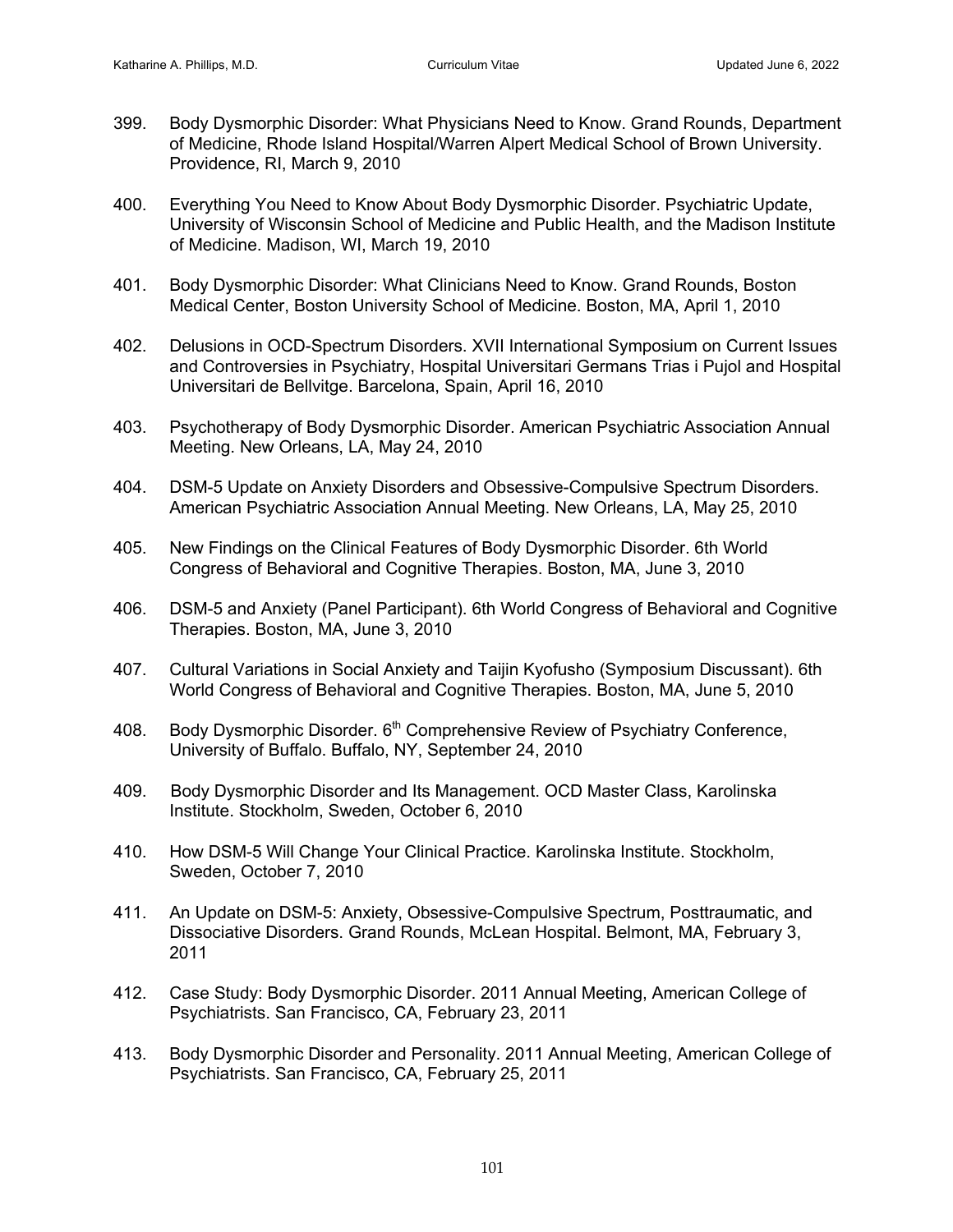- 414. Rejection Sensitivity in Body Dysmorphic Disorder (poster presentation). 31<sup>st</sup> Annual Conference, Anxiety Disorders Association of America. New Orleans, LA, March 25, 2011
- 415. New Developments in the Conceptualization and Cognitive-Behavioral Therapy of Obsessive-Compulsive Spectrum Disorders (Symposium Discussant). 31st Annual Conference, Anxiety Disorders Association of America. New Orleans, LA, March 26, 2011
- 416. Research Symposium: Update on Body Dysmorphic Disorder: Research Findings and Treatment Approaches (Chairperson). 31<sup>st</sup> Annual Conference, Anxiety Disorders Association of America. New Orleans, LA, March 26, 2011
- 417. Phenomenology and Pharmacotherapy of Body Dysmorphic Disorder: Key Features and New Findings. 31<sup>st</sup> Annual Conference, Anxiety Disorders Association of America. New Orleans, LA, March 26, 2011
- 418. Body Dysmorphic Disorder. Grand Rounds, Newport Hospital. Newport, RI, April 15, 2011
- 419. DSM-5 Update: Obsessive-Compulsive Spectrum Disorders. 18<sup>th</sup> Annual Conference, International OCD Foundation. San Diego, CA, July 29, 2011
- 420. Anxiety, Obsessive-Compulsive Spectrum, Post-Traumatic, and Dissociative Disorders: Metastructure and Other Proposals for DSM-5. 63<sup>rd</sup> Institute on Psychiatric Services, American Psychiatric Association. San Francisco, CA, October 30, 2011
- 421. Body Dysmorphic Disorder. Psychopharmacology and Neuroscience Course: Update 2011. Sponsored by the National Institutes of Health and George Washington University Medical Center. Bethesda, MD, November 11, 2011
- 422. Update on DSM-5: Anxiety, Obsessive-Compulsive Spectrum, Posttraumatic, and Dissociative Disorders. Grand Rounds, Warren Alpert Medical School of Brown University. Providence, RI, January 4, 2012
- 423. Body Dysmorphic Disorder: What Clinicians Need to Know. Grand Rounds, Sheppard Pratt Health System. Towson, MD, January 11, 2012
- 424. Body Dysmorphic Disorder: What Clinicians Need to Know. Grand Rounds, University of Connecticut Health Center. Farmington, CT, January 20, 2012
- 425. Body Dysmorphic Disorder: Diagnosis and Treatment. Grand Rounds and Visiting Professor, University of Florida. Gainesville, FL, February 10, 2012
- 426. Body Dysmorphic Disorder. 17<sup>th</sup> Annual Psychopharmacology Conference, Nevada Psychiatric Association. Las Vegas, NV, February 16, 2012
- 427. Body Dysmorphic Disorder: What Every Clinician Needs to Know. Grand Rounds, Harvard University Health Services. Cambridge, MA, March 22, 2012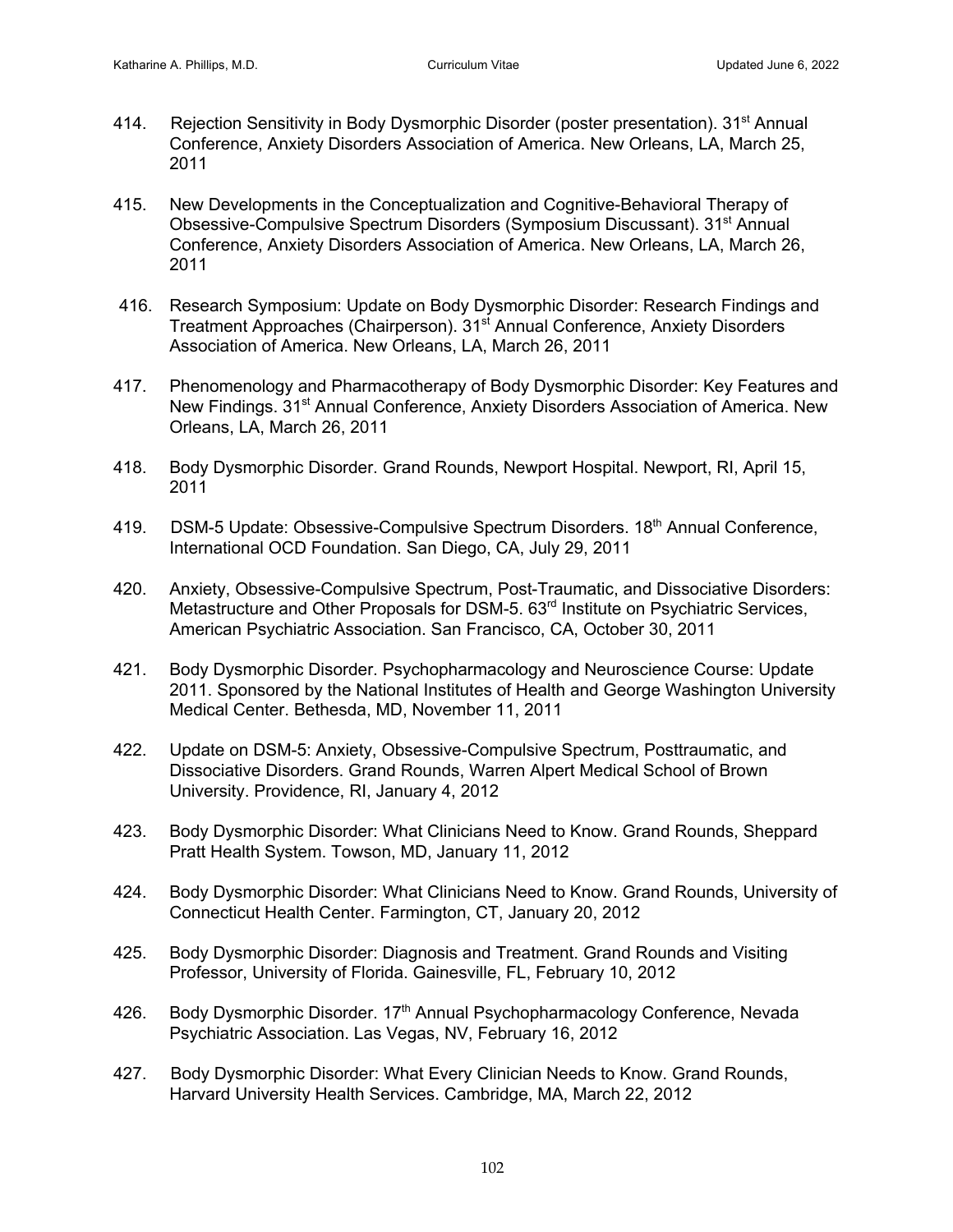- 428. Understanding and Treating Body Dysmorphic Disorder. Grand Rounds, Dartmouth Medical School. Hanover, NH, April 10, 2012
- 429. DSM-5 Update on Anxiety, Depressive, Obsessive-Compulsive Spectrum, and Trauma-Related Disorders (Chairperson and Panelist). 32<sup>nd</sup> Anxiety Disorders Association of America Annual Conference. Arlington, VA, April 12, 2012
- 430. Clinical Workshop: Cognitive-Behavioral Therapy for Body Dysmorphic Disorder. 32<sup>nd</sup> Anxiety Disorders Association of America Annual Conference. Arlington, VA, April 13, 2012
- 431. Modular CBT for Body Dysmorphic Disorder: Predictors of Change in Body Dysmorphic Disorder Symptom Severity. 32<sup>nd</sup> Anxiety Disorders Association of America Annual Conference. Arlington, VA, April 13, 2012
- 432. Research Symposium on Initial Reports from the Harvard/Brown Anxiety Research Project Phase II: A Study on the Nature, Course, and Treatment of Anxiety Disorders in African American, Latino, and Caucasian Samples (Discussant). 32<sup>nd</sup> Anxiety Disorders Association of America Annual Conference. Arlington, VA, April 14, 2012
- 433. Body Dysmorphic Disorder. North American Society for Psychosocial Obstetrics and Gynecology 2012 Annual Meeting. Providence, RI, April 23, 2012
- 434. Update on Proposed Changes for DSM-5 Anxiety Disorders and Obsessive-Compulsive and Related Disorders. American Psychiatric Association 165<sup>th</sup> Annual Meeting. Philadelphia, PA, May 6, 2012
- 435. Symposium on Update on Body Dysmorphic Disorder (Chairperson). American Psychiatric Association 165<sup>th</sup> Annual Meeting. Philadelphia, PA, May 8, 2012
- 436. Body Dysmorphic Disorder: Clinical Features, Assessment, and Proposed Changes for DSM-5. American Psychiatric Association 165<sup>th</sup> Annual Meeting. Philadelphia, PA, May 8, 2012
- 437. Ask the Experts: Questions and Answers on Body Dysmorphic Disorder. 19<sup>th</sup> Annual OCD Conference, International OCD Foundation. Chicago, IL, July 28, 2012
- 438. Phenomenology and Treatment of Body Dysmorphic Disorder: Key Features and New Data. 19<sup>th</sup> Annual OCD Conference, International OCD Foundation. Chicago, IL, July 28, 2012
- 439. New Developments in DSM-5. Conference on Depression, Anxiety, and Stress in 2012. McLean Hospital/Harvard Medical School. Boston, MA, September 7, 2012
- 440. Understanding and Treating Body Dysmorphic Disorder. Grand Rounds, Department of Psychiatry, University of Wisconsin School of Medicine. Madison, WI, October 12, 2012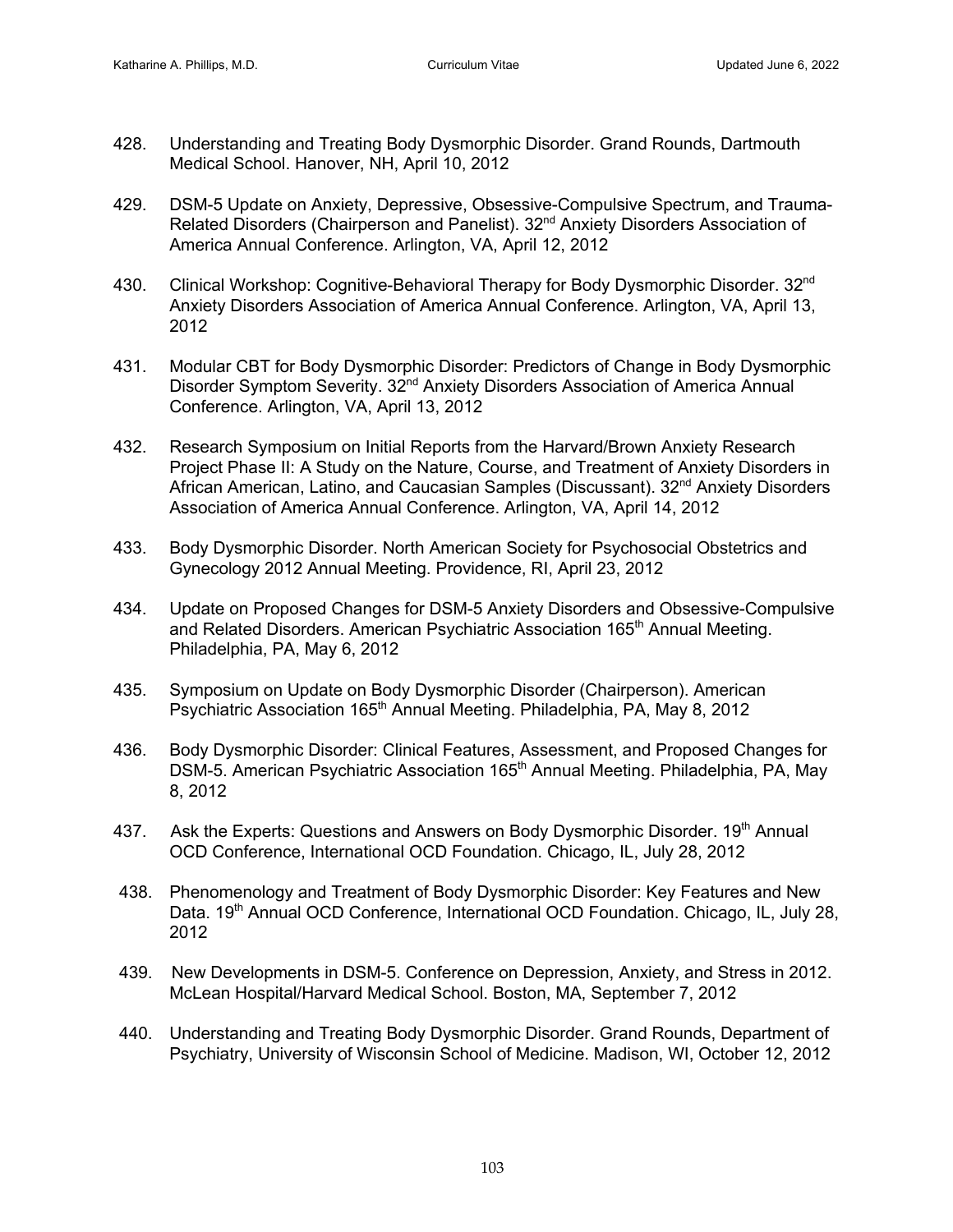- 441. Body Dysmorphic Disorder: What Plastic Surgeons Need to Know. Grand Rounds, Division of Plastic Surgery, University of Wisconsin School of Medicine. Madison, WI, October 12, 2012
- 442. Body Dysmorphic Disorder: What Clinicians Need to Know. Grand Rounds, Department of Psychiatry, Tufts University School of Medicine. Boston, MA, November 20, 2012
- 443. Body Dysmorphic Disorder: Understanding and Treating an Underrecognized Disorder. 2013 Annual Meeting of the South Carolina Psychiatric Association. Charleston, SC, February 3, 2013
- 444. What's New for DSM-5. Signature Seminar Series, Duke-National University of Singapore Graduate Medical School. Singapore, Singapore, February 26, 2013
- 445. What's New for DSM-5. Dinner lecture sponsored by Duke-National University of Singapore Graduate Medical School. Singapore, Singapore, February 26, 2013
- 446. Discussant. General Psychiatry Combined Grand Ward Rounds, Institute of Mental Health. Buangkok, Singapore, February 27, 2013
- 447. Body Dysmorphic Disorder. Continuing Psychiatric Education Session, Institute of Mental Health. Buangkok, Singapore, February 27, 2013
- 448. Body Dysmorphic Disorder: Understanding and Treating an Underrecognized Disorder. Voice Annotated Presentation, Duke-National University of Singapore Graduate Medical School. Singapore, Singapore, February 27, 2013
- 449. DSM-5. Voice Annotated Presentation, Duke-National University of Singapore Graduate Medical School. Singapore, Singapore, February 27, 2013
- 450. DSM-5: What's New and Different. KK Women's and Children's Hospital. Little India, Singapore, February 28, 2013
- 451. Body Dysmorphic Disorder: Clinical Features and Management. KK Women's and Children's Hospital. Little India, Singapore, February 28, 2013
- 452. Starting a Research Career. Discussion with Medical Students, Duke-National University of Singapore Graduate Medical School. Singapore, Singapore, March 1, 2013
- 453. How to Develop a Research Career. Discussion with Khoo Scholars, Duke-National University of Singapore Graduate Medical School. Singapore, Singapore, March 1, 2013
- 454. How to Develop a Research Career. Research Rounds, KK Women's and Children's Hospital. Little India, Singapore, March 1, 2013
- 455. What's New for DSM-5: Anxiety and Obsessive-Compulsive and Related Disorders. Grand Rounds, University of Texas Medical Branch at Galveston. Galveston, TX, March 12, 2013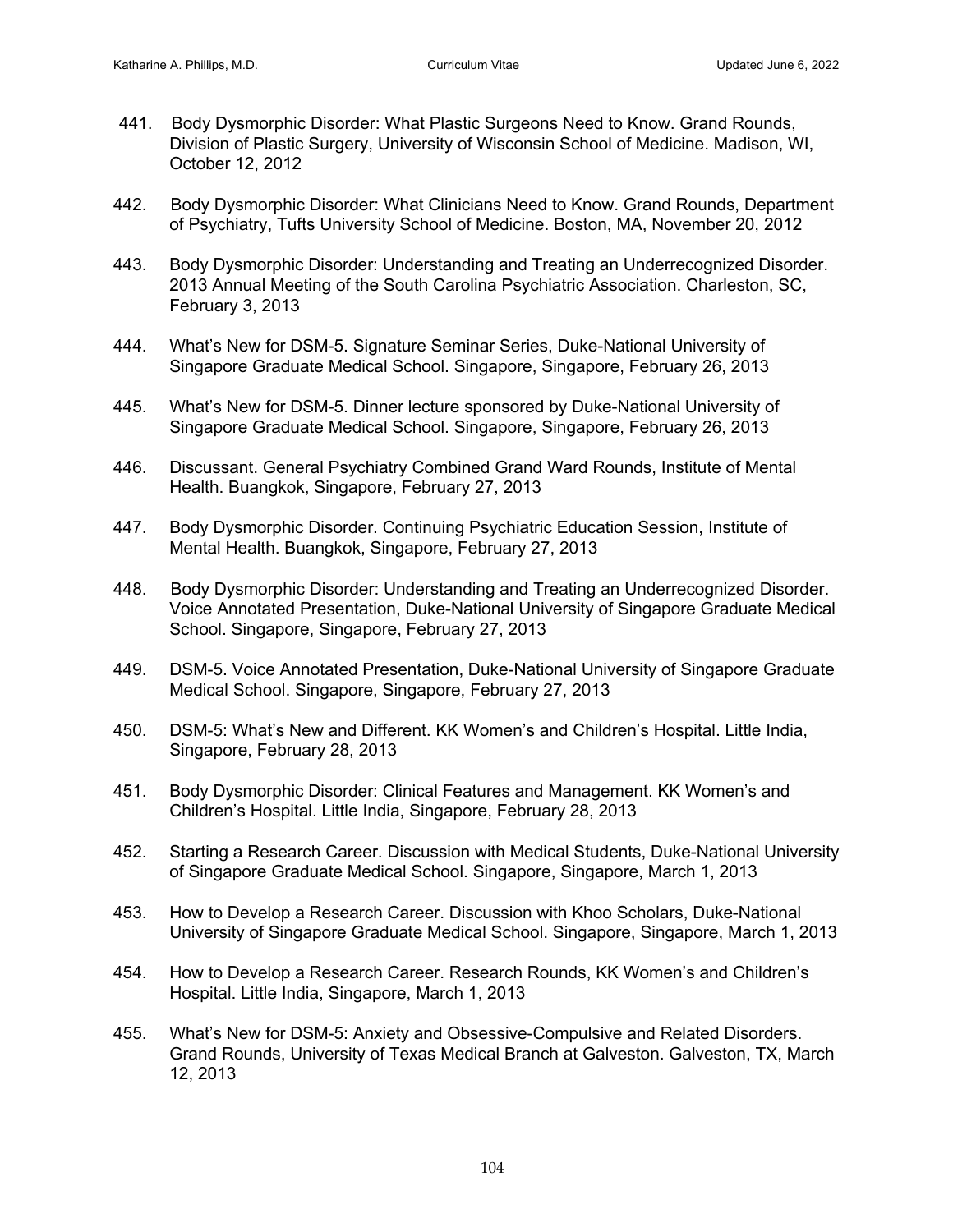- 456. Body Dysmorphic Disorder: Update on an Underrecognized Disorder. Grand Rounds, New York-Presbyterian Hospital and Weill Cornell Medical College - Westchester Division. White Plains, NY, March 19, 2013
- 457. Body Dysmorphic Disorder: Update on an Underrecognized Disorder. Grand Rounds, New York-Presbyterian Hospital and Weill Cornell Medical College - Manhattan Division. New York, NY, March 20, 2013
- 458. Body Dysmorphic Disorder: Understanding and Treating an Underrecognized Disorder. Department of Psychiatry Research Conference, Johns Hopkins University School of Medicine. Baltimore, MD, April 9, 2013
- 459. Body Dysmorphic Disorder. Presentation for undergraduate students, Brown University. Providence, RI, April 18, 2013
- 460. Body Dysmorphic Disorder: Clinical and Translational Research Findings. Brown Institute for Brain Science Lunch. Providence, RI, April 25, 2013
- 461. Body Dysmorphic Disorder. 2<sup>nd</sup> Annual Course on the Treatment of Obsessive-Compulsive Disorder and Related Conditions, Yale University School of Medicine. New Haven, CT, April 30, 2013
- 462. Anxiety Disorders and Obsessive-Compulsive and Related Disorders. Master Course on DSM-5. American Psychiatric Association 166<sup>th</sup> Annual Meeting. San Francisco, CA, May 18, 2013
- 463. Introduction and Co-Chair. Symposium on Anxiety Disorders in DSM-5. American Psychiatric Association 166<sup>th</sup> Annual Meeting. San Francisco, CA, May 18, 2013
- 464. Body Dysmorphic Disorder. American Psychiatric Association 166<sup>th</sup> Annual Meeting. San Francisco, CA, May 19, 2013
- 465. Symposium on Trauma and Stress-Related and Dissociative Disorders in DSM-5 (Co-Chairperson). American Psychiatric Association 166<sup>th</sup> Annual Meeting. San Francisco, CA, May 20, 2013
- 466. Symposium on Obsessive-Compulsive and Related Disorders in DSM-5 (Chairperson). American Psychiatric Association 166<sup>th</sup> Annual Meeting. San Francisco, CA, May 20, 2013
- 467. Changes for Obsessive-Compulsive and Related Disorders in DSM-5: The Metastructure, Insight Specifiers, and Criteria for Body Dysmorphic Disorder. American Psychiatric Association 166<sup>th</sup> Annual Meeting. San Francisco, CA, May 20, 2013
- 468. Panel Discussion: Extramural Perspective. 2013 New Investigators' Workshop. Annual Meeting of the American Society of Clinical Psychopharmacology. Hollywood, FL, May 27, 2013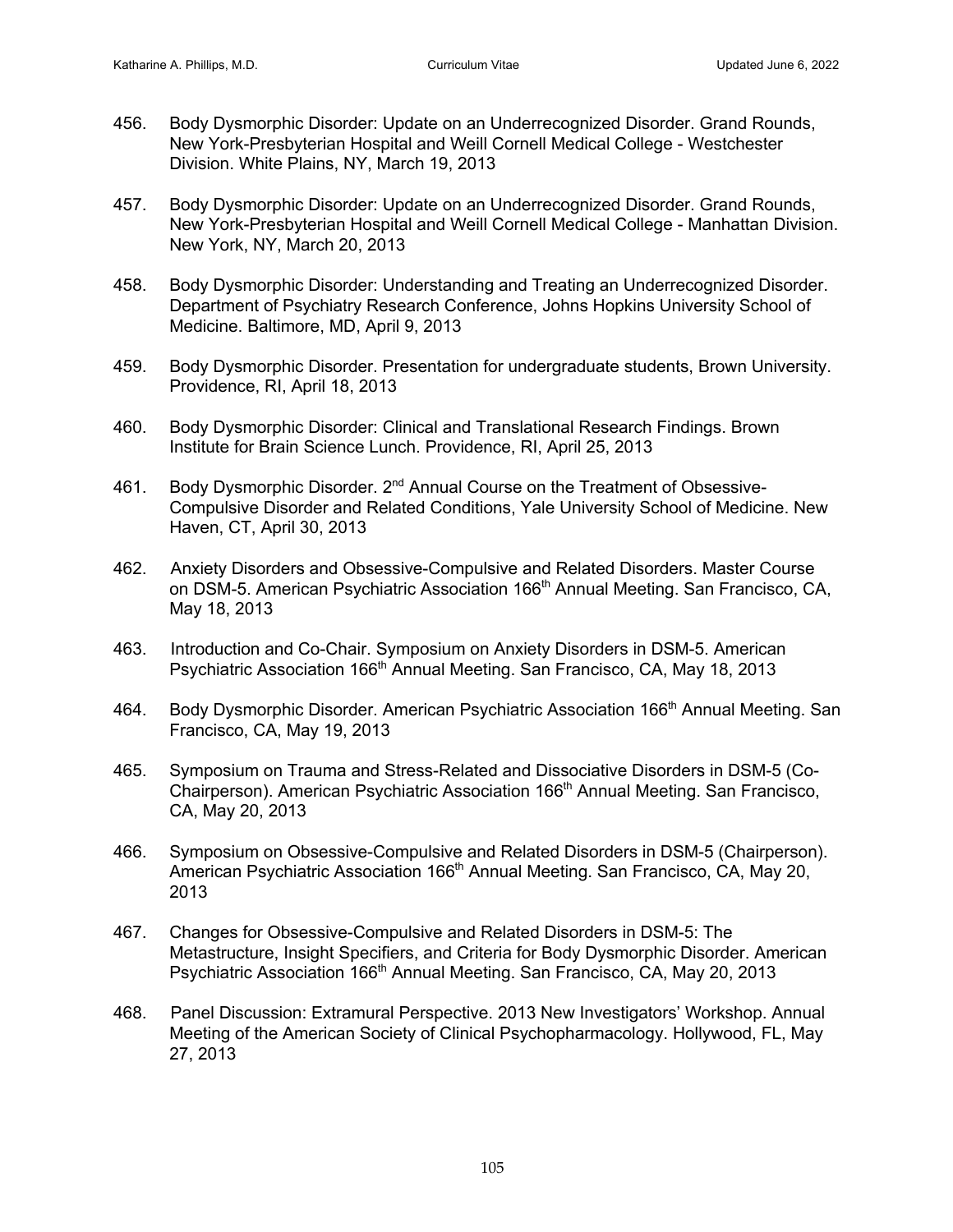- 469. DSM-5. Psychiatry in 2013 Conference, Harvard Medical School and McLean Hospital. Boston, MA, June 13, 2013
- 470. What's New for DSM-5. The Mental Health Center of Greater Manchester. Bedford, NH, June 14, 2013
- 471. Body Dysmorphic Disorder. Department of Social Work, Rhode Island Hospital. Providence, RI, June 19, 2013
- 472. Symposium on Recent Research Findings on Body Dysmorphic Disorder (Chairperson). 20th Annual OCD Conference, International OCD Foundation. Atlanta, GA, July 19, 2013
- 473. Suicidality in Body Dysmorphic Disorder. 20<sup>th</sup> Annual OCD Conference, International OCD Foundation. Atlanta, GA, July 19, 2013
- 474. DSM-5 Has Arrived: How Revisions to OCD and Related Disorders May Impact Clinicians, Patients, and Families (Professional Plenary). 20<sup>th</sup> Annual OCD Conference, International OCD Foundation. Atlanta, GA, July 19, 2013
- 475. Ask the Experts: Question and Answer Session on Body Dysmorphic Disorder. 20<sup>th</sup> Annual OCD Conference, International OCD Foundation. Atlanta, GA, July 20, 2013
- 476. Anxiety Disorders and Obsessive-Compulsive and Related Disorders: What's New for DSM-5. Webinar sponsored by Global Medical Education. August 22, 2013
- 477. DSM-5: What's New for Anxiety Disorders, Obsessive-Compulsive and Related Disorders, and PTSD. Webinar sponsored by the Anxiety and Depression Association of America (ADAA). August 29, 2013
- 478. Highlights of Changes for DSM-5: Anxiety Disorders, Obsessive-Compulsive and Related Disorders, and PTSD. Conference on DSM-5: Implications for Child and Adolescent Diagnoses, Bradley Hospital, Alpert Medical School of Brown University. Riverside, RI, September 12, 2013
- 479. What's New for DSM-5: Overview and Changes for Anxiety Disorders, Obsessive-Compulsive and Related Disorders, and Trauma- and Stressor-Related Disorders. Grand Rounds, Silver Hill Hospital. New Canaan, CT, September 19, 2013
- 480. Body Dysmorphic Disorder: Clinical Features, Diagnosis, Treatment, and Neurobiology. Smith College Colloquium. Northampton, MA, October 3, 2013
- 481. Obsessive-Compulsive and Related Disorders in DSM-5. University of Wisconsin Annual Update and Advances in Psychiatry Conference. Madison, WI, October 12, 2013
- 482. Body Dysmorphic Disorder. Grand Rounds, Beth Israel Medical Center. New York, NY, October 17, 2013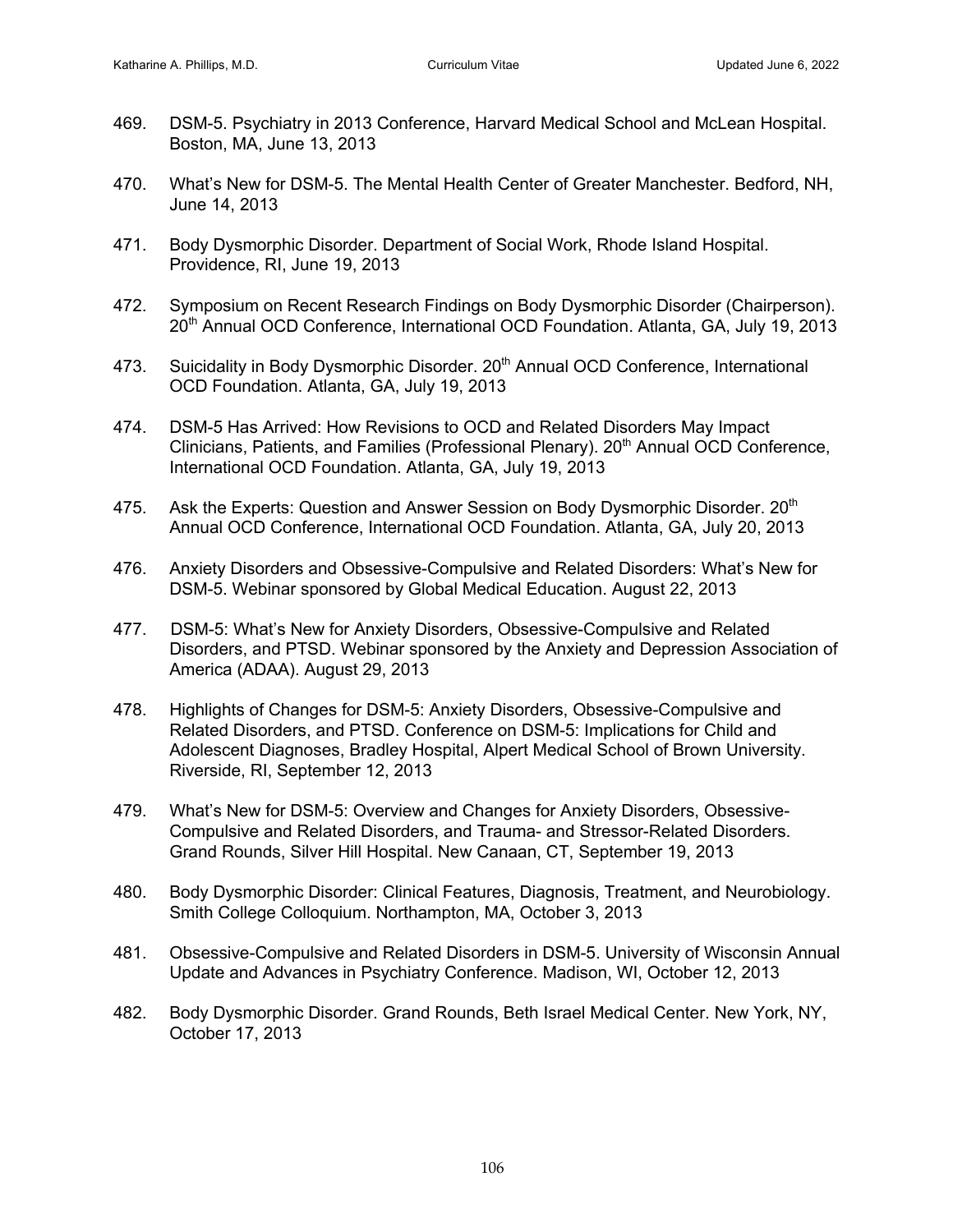- 483. DSM-5 Has Arrived: Major Changes and Their Implications for Clinical Practice. Quality Behavioral Health and South Coast Educational Collaborative. Providence, RI, October 25, 2013
- 484. Body Dysmorphic Disorder: Update on an Underrecognized Disorder. Grand Rounds, New York University School of Medicine. New York, NY, November 14, 2013
- 485. Changes for DSM-5: Anxiety Disorders, Obsessive-Compulsive and Related Disorders, and Trauma- and Stressor-Related Disorders. Grand Rounds (Visiting Scholar Series), McLean Hospital. Belmont, MA, February 27, 2014
- 486. Anger, Aggression, and Violent Behavior in Individuals with Body Dysmorphic Disorder. 2<sup>nd</sup> Annual New England OCD Research Symposium, Yale University. New Haven, CT, March 7, 2014
- 487. Workshop on Key Changes for Obsessive-Compulsive and Related Disorders and Their Relevance to Clinical Practice (Chairperson). Anxiety and Depression Association of America Annual Conference. Chicago, IL, March 28, 2014
- 488. DSM-5 Chapter Structure and Key Changes for Body Dysmorphic Disorder. Anxiety and Depression Association of America Annual Conference. Chicago, IL, March 28, 2014
- 489. Workshop on Key Changes for DSM-5 and Their Relevance to Clinical Practice: Depressive Disorders, Anxiety Disorders, Obsessive-Compulsive and Related Disorders, and Trauma- and Stressor-Related Disorders (Chairperson). Anxiety and Depression Association of America Annual Conference. Chicago, IL, March 29, 2014
- 490. DSM-5 Chapter Structure, Measures, and Key Changes for Obsessive-Compulsive and Related Disorders. Anxiety and Depression Association of America Annual Conference. Chicago, IL, March 29, 2014
- 491. Suicidal Ideation, Suicide Attempts, and Completed Suicide in Patients with Body Dysmorphic Disorder: Research Findings and a Suggested Treatment Approach. Anxiety and Depression Association of America Annual Conference. Chicago, IL, March 29, 2014
- 492. Changes for DSM-5: Anxiety Disorders, Obsessive-Compulsive and Related Disorders, and Trauma- and Stressor-Related Disorders. Department of Social Work, Rhode Island Hospital. Providence, RI, April 16, 2014
- 493. Anxiety Disorders and Obsessive-Compulsive and Related Disorders. Master Course on "DSM-5: What You Need to Know." American Psychiatric Association 167th Annual Meeting. New York, NY, May 3, 2014
- 494. Body Dysmorphic Disorder and the DSM-5 Reorganization of Disorders of Anxiety. Advances in Psychiatry Series. American Psychiatric Association  $167<sup>th</sup>$  Annual Meeting. New York, NY, May 3, 2014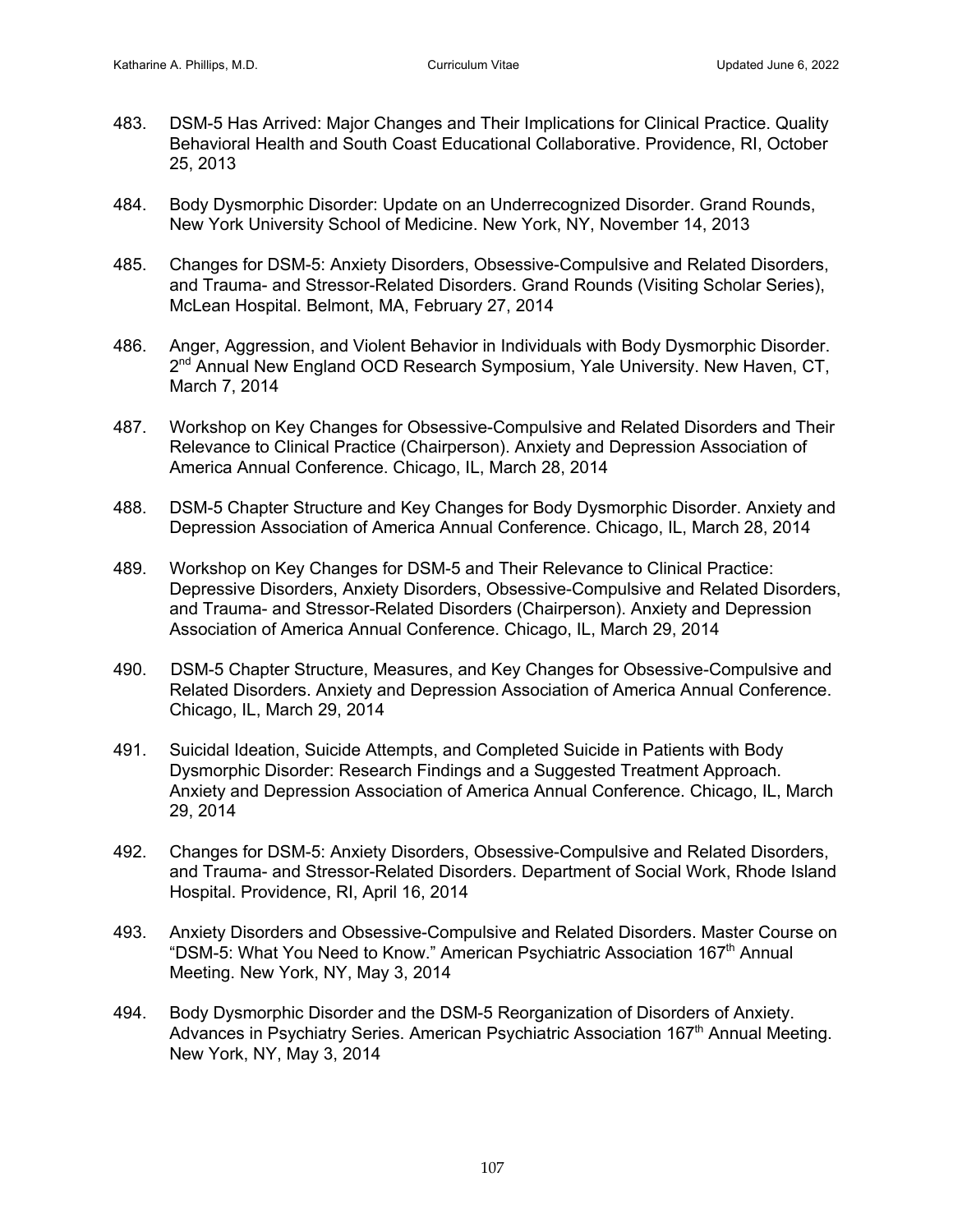- 495. Body Dysmorphic Disorder: Update on a Common, Impairing, and Often Underrecognized Disorder. American Psychiatric Association 167<sup>th</sup> Annual Meeting. New York, NY, May 4, 2014
- 496. Symposium on Trauma- and Stressor-Related and Dissociative Disorders in DSM-5 (Chairperson). American Psychiatric Association 167<sup>th</sup> Annual Meeting. New York, NY, May 5, 2014
- 497. Symposium on Obsessive-Compulsive and Related Disorders in DSM-5 (Chairperson). American Psychiatric Association 167<sup>th</sup> Annual Meeting. New York, NY, May 6, 2014
- 498. The Meta-structure, Insight Specifier, and Criteria for Body Dysmorphic Disorder. Symposium on Obsessive-Compulsive and Related Disorders in DSM-5. American Psychiatric Association 167<sup>th</sup> Annual Meeting. New York, NY, May 6, 2014
- 499. Body Dysmorphic Disorder: Update on a Severe Yet Under-recognized Disorder. Grand Rounds, Yale University School of Medicine. New Haven, CT, May 16, 2014
- 500. Big Changes in Diagnostic Categories: What Does It Mean for Me? Public Education Webinar Series, Anxiety and Depression Association of America (ADAA). June 4, 2014
- 501. Changes for DSM-5: Anxiety Disorders, Obsessive-Compulsive and Related Disorders, and Trauma- and Stressor-Related Disorders. Psychiatry in 2014 Conference, Harvard Medical School and McLean Hospital. Boston, MA, June 12, 2014
- 502. Career Trajectories (Panel Member). New Investigators' Workshop. Annual Meeting of the American Society of Clinical Psychopharmacology. Hollywood, FL, June 15, 2014
- 503. Changes for DSM-5: Anxiety Disorders, Obsessive-Compulsive and Related Disorders, and Trauma- and Stressor-Related Disorders. International Symposium of Psychiatry, Psychopathology, and Neurosciences. RED Internacional de Psicopatología. Santiago, Chile, July 3, 2014
- 504. Body Dysmorphic Disorder: Clinical Features and Management. International Symposium of Psychiatry, Psychopathology, and Neurosciences. RED Internacional de Psicopatología. Santiago, Chile, July 4, 2014
- 505. Obsessions, Overvalued Ideas, and Delusions. International Symposium of Psychiatry, Psychopathology, and Neurosciences. RED Internacional de Psicopatología. Santiago, Chile, July 4, 2014
- 506. Ask the Experts: Question and Answer Session on Body Dysmorphic Disorder. 21st Annual OCD Conference, International OCD Foundation. Los Angeles, CA, July 19, 2014
- 507. Symposium on New Research Findings on Body Dysmorphic Disorder (Chairperson). 21st Annual OCD Conference, International OCD Foundation. Los Angeles, CA, July 19, 2104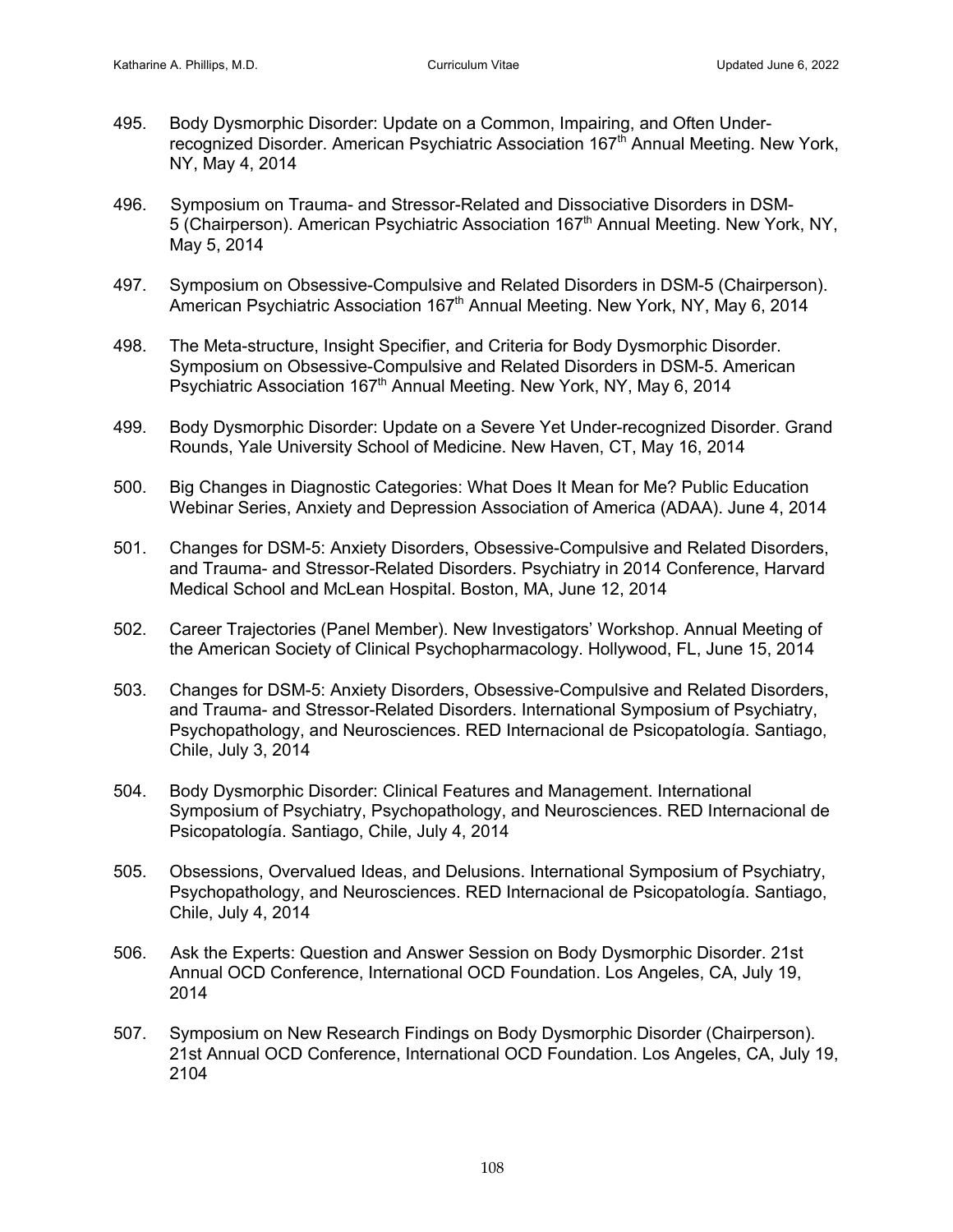- 508. Anger, Aggression, and Violent Behavior in Individuals with Body Dysmorphic Disorder. 21st Annual OCD Conference, International OCD Foundation. Los Angeles, CA, July 19, 2104
- 509. Update on Body Dysmorphic Disorder: Clinical Features, Classification, Neurobiology, Assessment, and Treatment. Grand Rounds, Elmhurst Hospital Center, Mount Sinai School of Medicine. Elmhurst, NY, September 17, 2014
- 510. Update on Body Dysmorphic Disorder: Clinical Features, Classification, Neurobiology, Assessment, and Treatment. Grand Rounds, Lenox Hill Hospital. New York, NY, October 9, 2014
- 511. Body Dysmorphic Disorder. Fifth Annual Women's Health Council Conference, Women's Health Council of Rhode Island. Providence, RI, October 23, 2014
- 512. Obsessive-Compulsive and Related Disorders in DSM-5. Conference on The Spectrum of Compulsivity. Amsterdam, the Netherlands, November 6, 2014 (via webcam)
- 513. Visual Processing in Body Dysmorphic Disorder. Bench to Bedside Presentation, Brown University Division of Biology and Medicine. Providence, RI, February 26, 2015
- 514. Pharmacotherapy Relapse Prevention in Body Dysmorphic Disorder: Double-Blind Placebo-Controlled Trial (Phase 2). 3<sup>rd</sup> Annual New England OCD Research Symposium, Yale University. Orange, CT, March 27, 2015
- 515. Body Dysmorphic Disorder: Clinical Features, Classification, Neurobiology, Assessment, and Treatment. Presentation for undergraduate students, Brown University. Providence, RI, April 8, 2015
- 516. Update on Treatment for Body Dysmorphic Disorder. 2015 Anxiety and Depression Association of America Annual Conference. Miami, FL, April 10, 2015
- 517. Pharmacotherapy Relapse Prevention in Body Dysmorphic Disorder: Phase 2 Results. 2015 Anxiety and Depression Association of America Annual Conference. Miami, FL, April 12, 2015
- 518. NIMH Relapse Prevention Study of BDD. International College of Obsessive-Compulsive Spectrum Disorders 10<sup>th</sup> Scientific Meeting. Miami, FL, April 12, 2105
- 519. Obsessive-Compulsive and Related Disorders in DSM-5. Master Course on "DSM-5: What You Need to Know." American Psychiatric Association 168<sup>th</sup> Annual Meeting. Toronto, Canada, May 18, 2015
- 520. Update on Pharmacotherapy and CBT for Body Dysmorphic Disorder. Symposium on Evidence-Based Specialty Treatments for Obsessive-Compulsive and Related Disorders: Updates and Issues on Dissemination of Expertise. American Psychiatric Association 168<sup>th</sup> Annual Meeting. Toronto, Canada, May 18, 2015
- 521. Workshop on Body Dysmorphic Disorder: Clinical Features, Neurobiology, and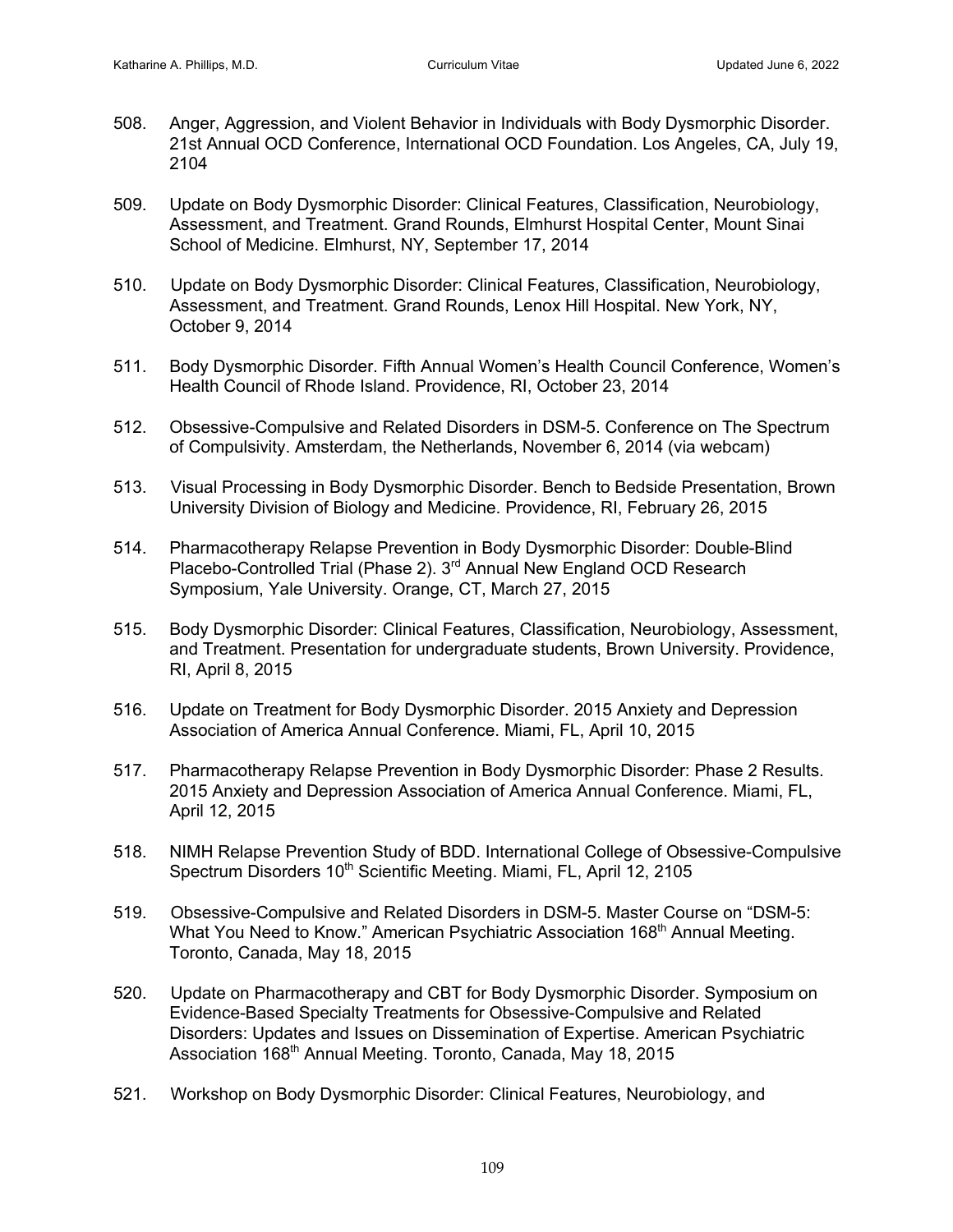Treatment (Chairperson). American Psychiatric Association 168<sup>th</sup> Annual Meeting. Toronto, Canada, May 19, 2015

- 522. Body Dysmorphic Disorder: Clinical Features and Treatment Approaches. Workshop on Body Dysmorphic Disorder: Clinical Features, Neurobiology, and Treatment. American Psychiatric Association 168<sup>th</sup> Annual Meeting. Toronto, Canada, May 19, 2015
- 523. Body Dysmorphic Disorder: What Surgeons Need to Know, Keynote Speaker, Conference on Orthognathic Surgery, The Royal College of Surgeons of England. London, England, May 28, 2015
- 524. Treatment Planning Panel. Conference on Orthognathic Surgery, The Royal College of Surgeons of England. London, England, May 28, 2015
- 525. Motives to Drink Alcohol in Body Dysmorphic Disorder. BDD Research Day, Institute of Psychiatry, Psychology and Neurosciences, King's College London. London, England, May 29, 2015
- 526. Pharmacotherapy Relapse Prevention in Body Dysmorphic Disorder: A Double-Blind Placebo-Controlled Trial. BDD Research Day, Institute of Psychiatry, Psychology and Neurosciences, King's College London. London, England, May 29, 2015
- 527. Body Dysmorphic Disorder. Keynote Speaker, The First International Conference on BDD, The Body Dysmorphic Disorder Foundation. London, England, May 30, 2015
- 528. Medication for Body Dysmorphic Disorder. The First International Conference on BDD, The Body Dysmorphic Disorder Foundation. London, England, May 30, 2015
- 529. Career Trajectories Featuring New Investigator Awardee Alumni (Panel Member). New Investigators' Workshop. Annual Meeting of the American Society of Clinical Psychopharmacology. Miami, FL, June 21, 2015
- 530. Key Ingredients of Developing a Successful Research Career. New Investigators' Workshop. Annual Meeting of the American Society of Clinical Psychopharmacology. Miami, FL, June 21, 2015
- 531. Psychopharmacology Roundtable: The Pharmacologic Treatment of Resistant OCD and Related Disorders. 22<sup>nd</sup> Annual OCD Conference, International OCD Foundation. Boston, MA, July 31, 2015
- 532. Ask the Experts: Question and Answer Session on Body Dysmorphic Disorder. 22<sup>nd</sup> Annual OCD Conference, International OCD Foundation. Boston, MA, August 1, 2015
- 533. Chairperson, Symposium on New Research Findings on Body Dysmorphic Disorder. 22<sup>nd</sup> Annual OCD Conference, International OCD Foundation. Boston, MA, August 1, 2015
- 534. Pharmacotherapy Relapse Prevention in Body Dysmorphic Disorder: Double-Blind Placebo-Controlled Trial (Phase 2). Symposium on New Research Findings on Body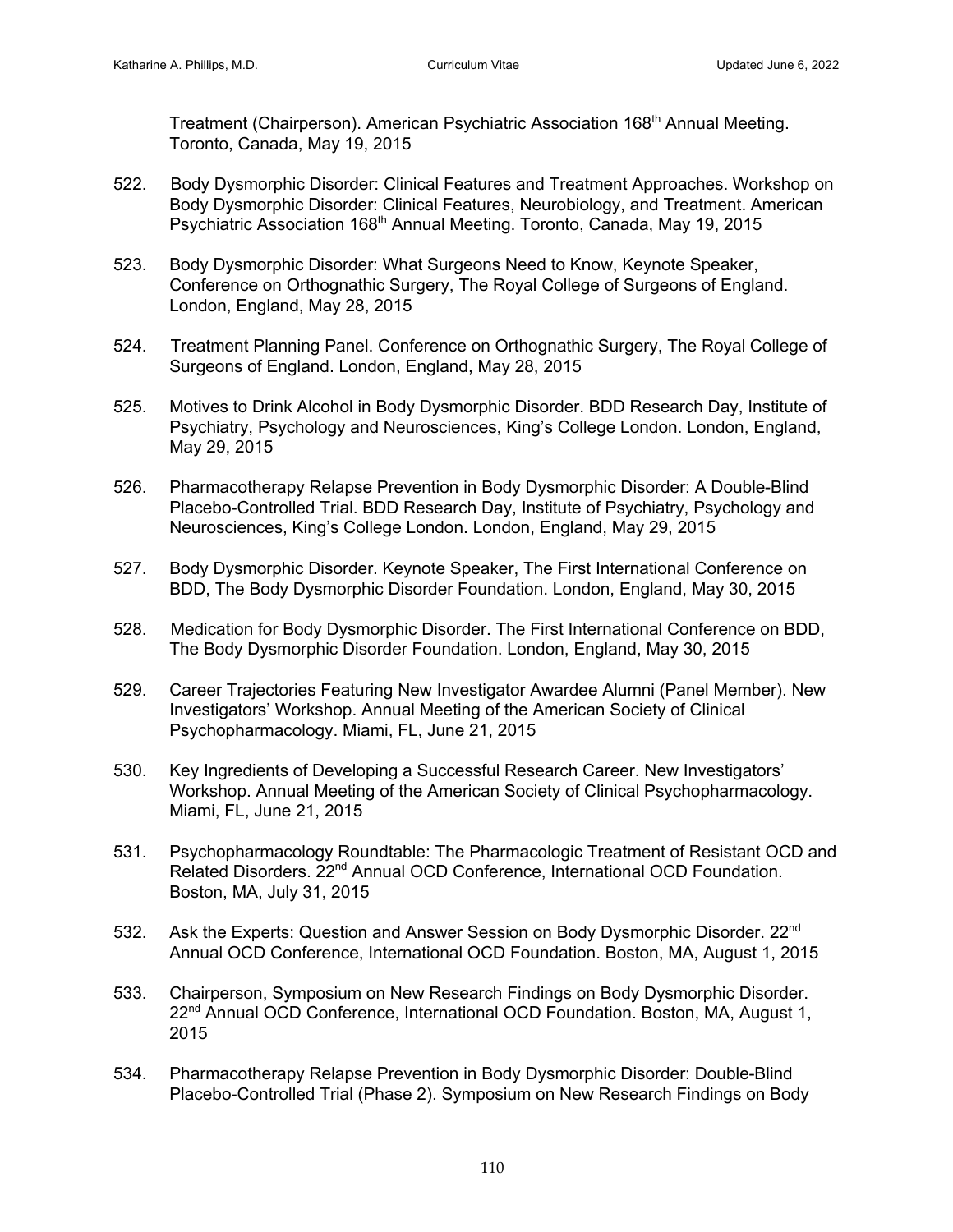Dysmorphic Disorder. 22<sup>nd</sup> Annual OCD Conference, International OCD Foundation. Boston, MA, August 1, 2015

- 535. Body Dysmorphic Disorder: Clinical Features, Classification, Neurobiology, Assessment, and Treatment. Grand Rounds, McGill University. Montréal, Canada, September 25, 2015
- 536. Body Dysmorphic Disorder: Diagnosis, Clinical Features, Neurobiology, and Treatment of an Underrecognized Disorder in Children and Adolescents. Grand Rounds, Bradley Hospital, Alpert Medical School of Brown University. East Providence, RI, October 14, 2015
- 537. Modification of Perception in Body Dysmorphic Disorder and Its Neural Correlates. DEANS Award Translational Research Seminar Series, Alpert Medical School of Brown University. Providence, RI, February 9, 2016
- 538. Strategies for Success in Preparing Grant Applications. 2016 Anxiety and Depression Association of America Annual Conference. Philadelphia, PA, April 1, 2016
- 539. Update on Treatment for Body Dysmorphic Disorder. 2016 Anxiety and Depression Association of America Annual Conference. Philadelphia, PA, April 2, 2016
- 540. Body Dysmorphic Disorder. Grand Rounds, New York Medical College. Valhalla, NY, April 19, 2016
- 541. FOCUS LIVE! OCD and Related Disorders: Diagnosis to Treatment. American Psychiatric Association Annual Meeting. Atlanta, GA, May 16, 2016
- 542. Update on Body Dysmorphic Disorder: Clinical Features, Neurobiology, and Treatment. American Psychiatric Association Annual Meeting. Atlanta, GA, May 16, 2016
- 543. Developing and Running a Successful Research Track for Psychiatry Residents. American Psychiatric Association Annual Meeting. Atlanta, GA, May 17, 2016
- 544. Career Trajectories Featuring New Investigator Awardee Alumni (Panel Member). New Investigators' Workshop. Annual Meeting of the American Society of Clinical Psychopharmacology. Phoenix, AZ, May 29, 2016
- 545. Key Ingredients of Developing a Successful Research Career. New Investigators' Workshop. Annual Meeting of the American Society of Clinical Psychopharmacology. Phoenix, AZ, May 29, 2016
- 546. Body Dysmorphic Disorder (BDD): What Dermatologists and Surgeons Need to Know. Santiago, Chile, July 13, 2016
- 547. Olfactory Reference Syndrome: Clinical Features, Diagnosis, and Treatment. III Simposio Internacional RIPDES. Santiago, Chile, July 14, 2016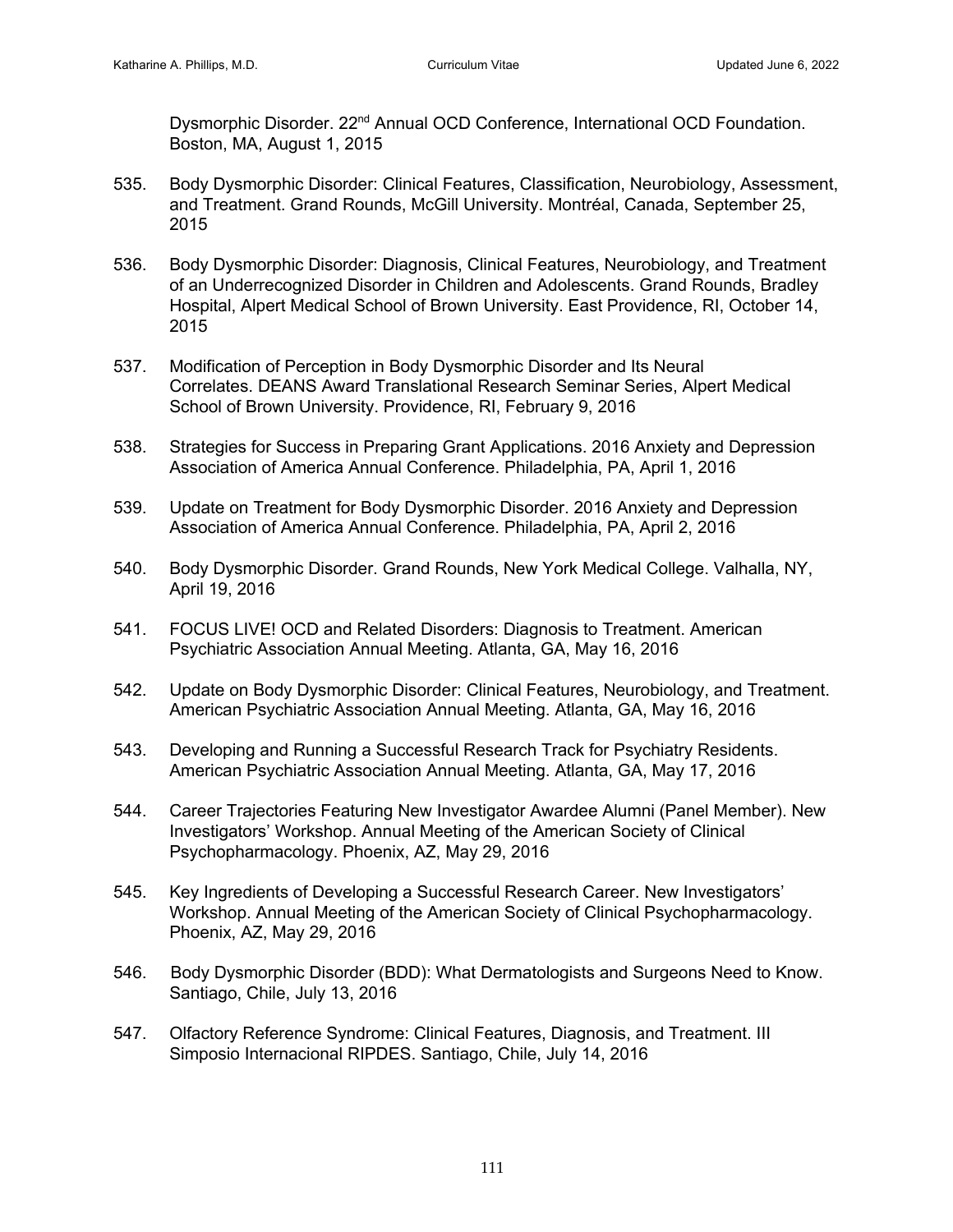- 548. Update on Pharmacotherapy and Cognitive-Behavioral Therapy for Body Dysmorphic Disorder. III Simposio Internacional RIPDES. Santiago, Chile, July 14, 2016
- 549. Motives to Use Drugs in Body Dysmorphic Disorder. 23<sup>rd</sup> Annual OCD Conference, International OCD Foundation. Chicago, IL, July 29, 2016
- 550. Pharmacotherapy for Body Dysmorphic Disorder. 23<sup>rd</sup> Annual OCD Conference, International OCD Foundation. Chicago, IL, July 29, 2016
- 551. Update on Treatment for Body Dysmorphic Disorder. 23<sup>rd</sup> Annual OCD Conference, International OCD Foundation. Chicago, IL, July 30, 2016
- 552. Pharmacology Roundtable: The Pharmacologic Treatment of Resistant OCD and Related Disorders. 23<sup>rd</sup> Annual OCD Conference, International OCD Foundation. Chicago, IL, July 30, 2016
- 553. Pharmacotherapy for Body Dysmorphic Disorder. 2016 Annual Fall Meeting, American Society of Clinical Psychopharmacology. New York, NY, October 30, 2016
- 554. Body Dysmorphic Disorder: Clinical Features, Neurobiology, and Treatment. Grand Rounds, St. Elizabeth's Medical Center, Tufts University School of Medicine. Brighton, MA, November 3, 2016
- 555. Body Dysmorphic Disorder. Clinical Features, Neurobiology, Assessment, and Treatment. 22<sup>nd</sup> Annual National Psychopharmacology Update, Nevada Psychiatric Association. Las Vegas, NV, February 18, 2017
- 556. Trichotillomania (Hair-Pulling Disorder) and Excoriation (Skin-Picking) Disorder. 22<sup>nd</sup> Annual National Psychopharmacology Update, Nevada Psychiatric Association. Las Vegas, NV, February 18, 2017
- 557. Body Dysmorphic Disorder in the Aesthetic Surgery Patient. Grand Rounds and Visiting Professor, Department of Surgery, Yale University School of Medicine. New Haven, CT, September 6, 2017
- 558. Body Dysmorphic Disorder: Clinical Features, Neurobiology, and Treatment of an Underrecognized Disorder. Grand Rounds, University of Miami School of Medicine. Miami, FL, September 20, 2017
- 559. Body Dysmorphic Disorder: Clinical Features, Assessment, Neurobiology, and Treatment. Advanced Forum on OCD-Related Disorders, International OCD Foundation. Boston, MA, October 5, 2017
- 560. Psychiatric Evaluation of Patients Seeking Cosmetic Treatment. IMCAS Annual World Congress 2018 (international conference for plastic surgeons and cosmetic dermatologists). Paris, France, February 2, 2018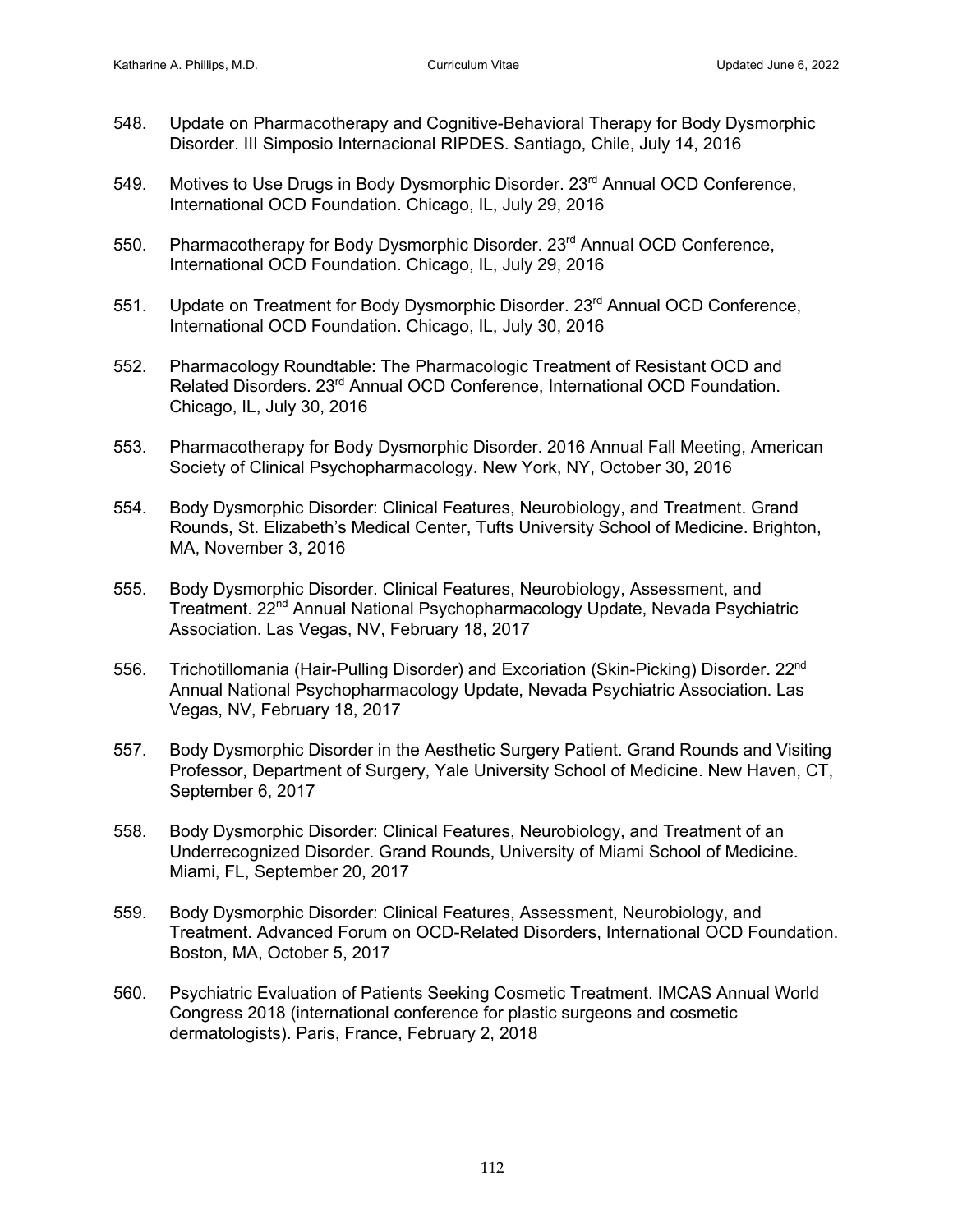- 561. Body Dysmorphic Disorder: What Plastic Surgeons and Dermatologists Need to Know. Keynote Speaker, IMCAS Annual World Congress 2018 (international conference for plastic surgeons and cosmetic dermatologists). Paris, France, February 2, 2018
- 562. Predictors of Symptom Change During Cognitive-Behavioral Therapy or Supportive Psychotherapy for Body Dysmorphic Disorder. Anxiety and Depression Association of America Annual Conference. Washington, DC, April 6, 2018
- 563. Symposium on Common Challenges in Assessing and Treating Body Dysmorphic Disorder (Chairperson). American Psychiatric Association Annual Meeting. New York, NY, May 5, 2018
- 564. Common Challenges in Assessing and Treating Body Dysmorphic Disorder. American Psychiatric Association Annual Meeting. New York, NY, May 5, 2018
- 565. Work-Life Balance. Early Career Luncheon, Annual Meeting of the American Society of Clinical Psychopharmacology. Miami, FL, May 29, 2018
- 566. Body Dysmorphic Disorder: What Orthognathic Clinicians Need to Know Keynote Presentation, Conference on Orthognathic Surgery: Principles, Planning, and Practice III. London, England, June 14, 2018
- 567. Treatment Planning Panel. Conference on Orthognathic Surgery: Principles, Planning, and Practice III. London, England, June 14, 2018
- 568. Predictors of Symptom Change During Cognitive-Behavioral Therapy or Supportive Psychotherapy for Body Dysmorphic Disorder. Research Symposium, 25<sup>th</sup> Annual OCD Conference, International OCD Foundation. Washington, D.C., July 26, 2018
- 569. Essential Components in the Treatment of Body Dysmorphic Disorder. 25<sup>th</sup> Annual OCD Conference, International OCD Foundation. Washington, D.C., July 27, 2018
- 570. Ask the Experts: Q and A Session on Body Dysmorphic Disorder. 25<sup>th</sup> Annual OCD Conference, International OCD Foundation. Washington, D.C., July 28, 2018
- 571. Severe OCD and Related Disorders: Therapeutic Models of Recovery (Presenter and Chairperson). 25<sup>th</sup> Annual OCD Conference, International OCD Foundation. Washington, D.C., July 28, 2018
- 572. Body Dysmorphic Disorder. 27<sup>th</sup> Congress, European Academy of Dermatology and Venerology. Paris, France, September 15, 2018
- 573. What's New on Body Dysmorphic Disorder.  $27<sup>th</sup>$  Congress, European Academy of Dermatology and Venerology. Paris, France, September 15, 2018
- 574. Body Dysmorphic Disorder: Update on a Common, Impairing, and Underrecognized Disorder. New York Psychiatric Society. New York, NY, October 1, 2018
- 575. Body Dysmorphic Disorder: Clinical Features, Assessment, Neurobiology, and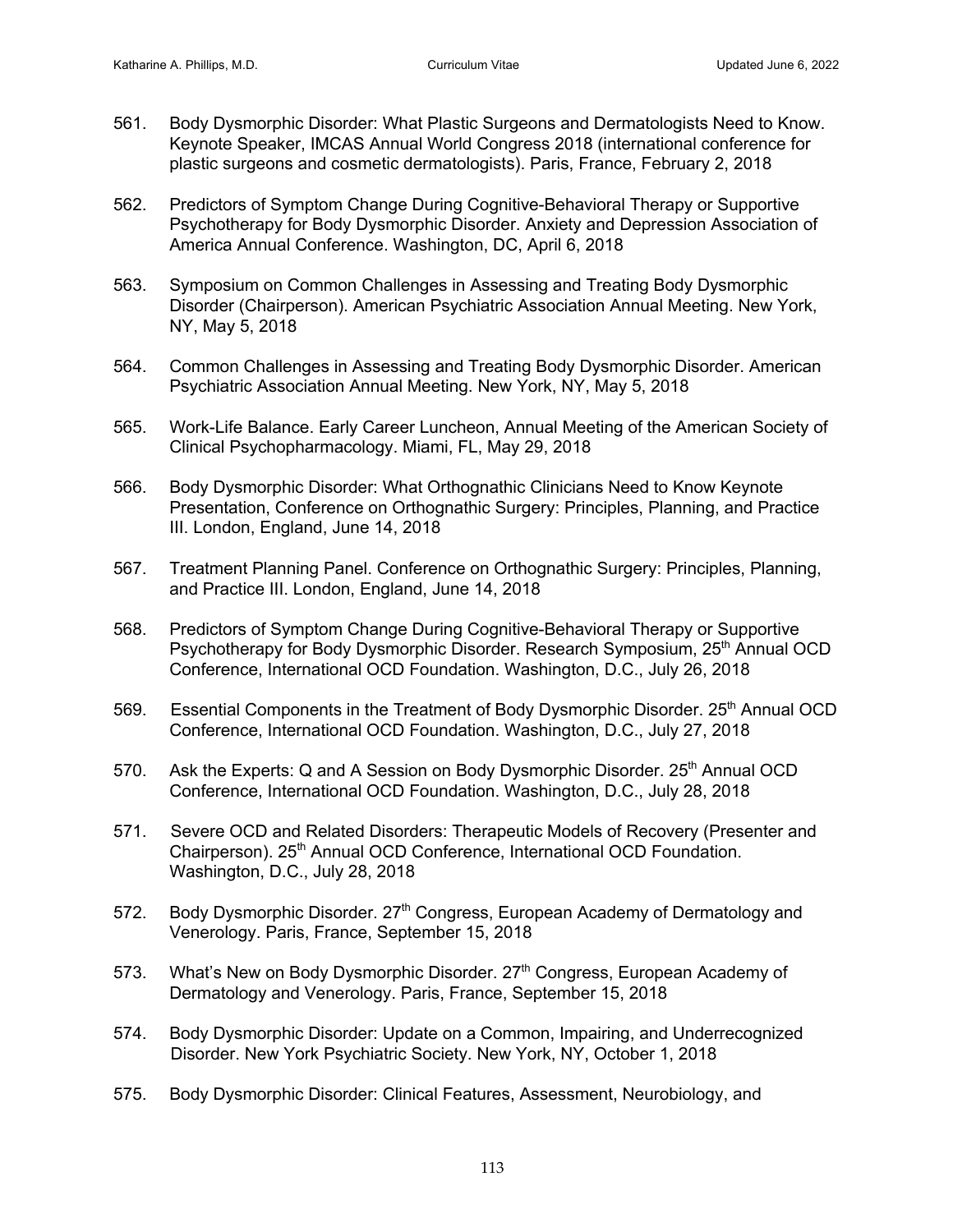Treatment. Grand Rounds, New York University School of Medicine. New York, NY, October 18, 2018

- 576. Body Dysmorphic Disorder: What Pediatricians Need to Know. Pediatrics Grand Rounds, New York-Presbyterian Hospital Queens, Weill Cornell Medical College, Cornell University. Queens, NY, November 15, 2018
- 577. Body Dysmorphic Disorder: Clinical Features, Neurobiology, and Treatment. Virginia Tarlow, M.D., Grand Rounds, Northwestern University Feinberg School of Medicine. Chicago, IL, November 21, 2018
- 578. Body Dysmorphic Disorder: Clinical Features, Assessment, Neurobiology, and Treatment of an Underrecognized Disorder. Grand Rounds, New York-Presbyterian, Westchester Division, Weill Cornell Medical College. White Plains, NY, December 15, 2018
- 579. Body Dysmorphic Disorder: Clinical Features, Assessment, Neurobiology, and Treatment of an Underrecognized Disorder. Grand Rounds, Payne Whitney at New York-Presbyterian/Weill Cornell Medical Center, Weill Cornell Medical College. New York, NY, December 16, 2018
- 580. Body Dysmorphic Disorder: Clinical Features, Assessment, Neurobiology, and Treatment of an Underrecognized Disorder. Grand Rounds, Hackensack Meridian Health, Jersey Shore University Medical Center. Neptune, NJ, January 30, 2019
- 581. Body Dysmorphic Disorder: Clinical Features, Assessment, Neurobiology, and Treatment of an Underrecognized Disorder. Grand Rounds, Tufts University School of Medicine. Boston, MA, February 14, 2019
- 582. Body Dysmorphic Disorder: Clinical Features, Assessment, Neurobiology, and Treatment of an Underrecognized Disorder. Grand Rounds, Mount Sinai Hospital – Beth Israel Medical Center. New York, NY, March 7, 2019
- 583. Body Dysmorphic Disorder: Clinical Features, Neurobiology, and Treatment of an Underrecognized Disorder. Grand Rounds, Daniel X. Freeman Memorial Lecture, University of Chicago Pritzker School of Medicine. Chicago, IL, April 25, 2019
- 584. Career Trajectories (Panel Member). New Investigator Workshop (sponsored by the American Society of Clinical Psychopharmacology), American Society of Clinical Psychopharmacology/NCDEU Annual Meeting. Phoenix, AZ, May 27, 2019
- 585. Recent Advances in Understanding Body Dysmorphic Disorder: A Developmental Perspective (Discussant). 9<sup>th</sup> World Congress of Behavioural & Cognitive Therapies. Berlin, Germany, July 18, 2019
- 586. CBT for Body Dysmorphic Disorder: An Update on the State of the Art. Invited Keynote Address, 9<sup>th</sup> World Congress of Behavioural & Cognitive Therapies. Berlin, Germany, July 18, 2019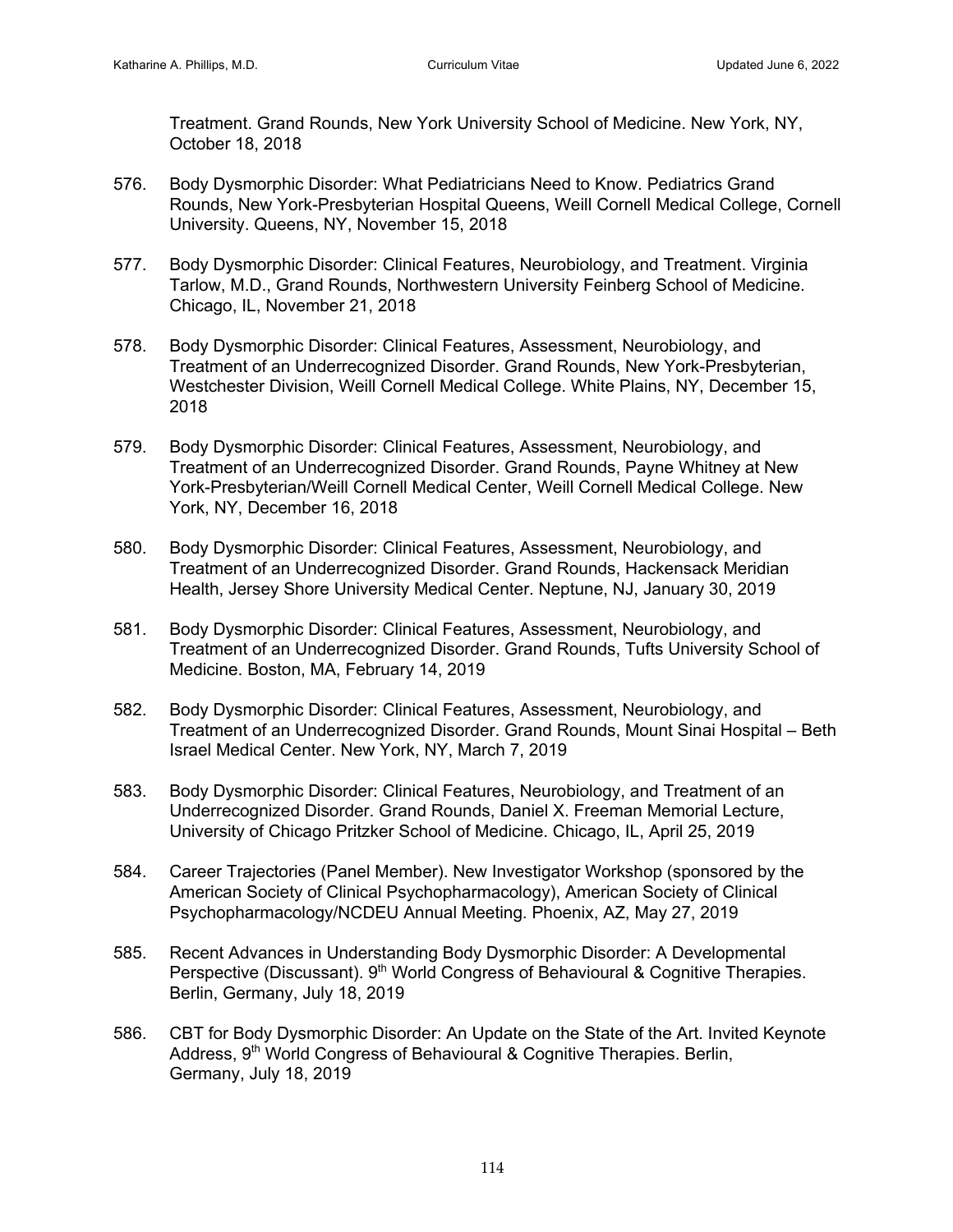- 587. What Is Insight? Can It Be Used As a Multidimensional Construct Across Disorders? (Panel Discussion). 9<sup>th</sup> World Congress of Behavioural & Cognitive Therapies. Berlin, Germany, July 19, 2019
- 588. Body Dysmorphic Disorder. Comprehensive Review of Psychiatry, Oakstone Publishing, September 16, 2019
- 589. Body Dysmorphic Disorder: Clinical Features, Diagnosis, and Treatment. Psychology Grand Rounds, New York-Presbyterian/Weill Cornell Medical Center, Weill Cornell Medical College. New York, NY, October 17, 2019
- 590. Biological Treatments for Obsessive-Compulsive Disorder. Simple and Practical (via video). Recorded on October 18, 2019
- 591. Body Dysmorphic Disorder: Clinical Features, Assessment, Neurobiology, and Treatment. Grand Rounds (Regularly Scheduled Series), Zucker Hillside Hospital, Donald and Barbara Zucker School of Medicine at Hofstra/Northwell. Glen Oaks, NY, October 23, 2019
- 592. Body Dysmorphic Disorder: Clinical Features, Assessment, and Treatment of an Underrecognized Disorder. Fall 2019 Psychopharmacology Update: State-of the Art Meeting, The American Society of Clinical Psychopharmacology. New York, NY, October 27, 2019
- 593. Body Dysmorphic Disorder: Clinical Features, Assessment, Neurobiology, and Treatment of an Underrecognized Disorder. Grand Rounds, Brookdale University Hospital Medical Center, New York Medical College. Brooklyn, NY, November 13, 2019
- 594. Body Dysmorphic Disorder: Clinical Features, Assessment, Neurobiology, and Treatment of an Underrecognized Disorder. Grand Rounds, NYC Health + Hospitals/Coney Island. Brooklyn, NY, December 4, 2019
- 595. Body Dysmorphic Disorder: Clinical Challenges and How Knowledge of Potential Etiologic Factors Can Assist with Treatment. 2020 APA On Demand, American Psychiatric Association Annual Meeting (via video), recorded on April 17, 2020
- 596. Coping Strategies for COVID-19. *Psychiatric Times* Mental Health Minute, *Psychiatric Times* (via video), recorded on April 20, 2020 https://www.psychiatrictimes.com/view/body-dysmorphic-disorder-widespreadpotentially-deadly
- 597. Body Dysmorphic Disorder (BDD): Overview and Suggested Approach for Cosmetic Surgeons. International Rhinoplasty Research Society (via video), April 22, 2020
- 598. Body Dysmorphic Disorder: Frequently Asked Questions About Medication. 27th Annual Conference of the International OCD Foundation (via video), July 31, 2020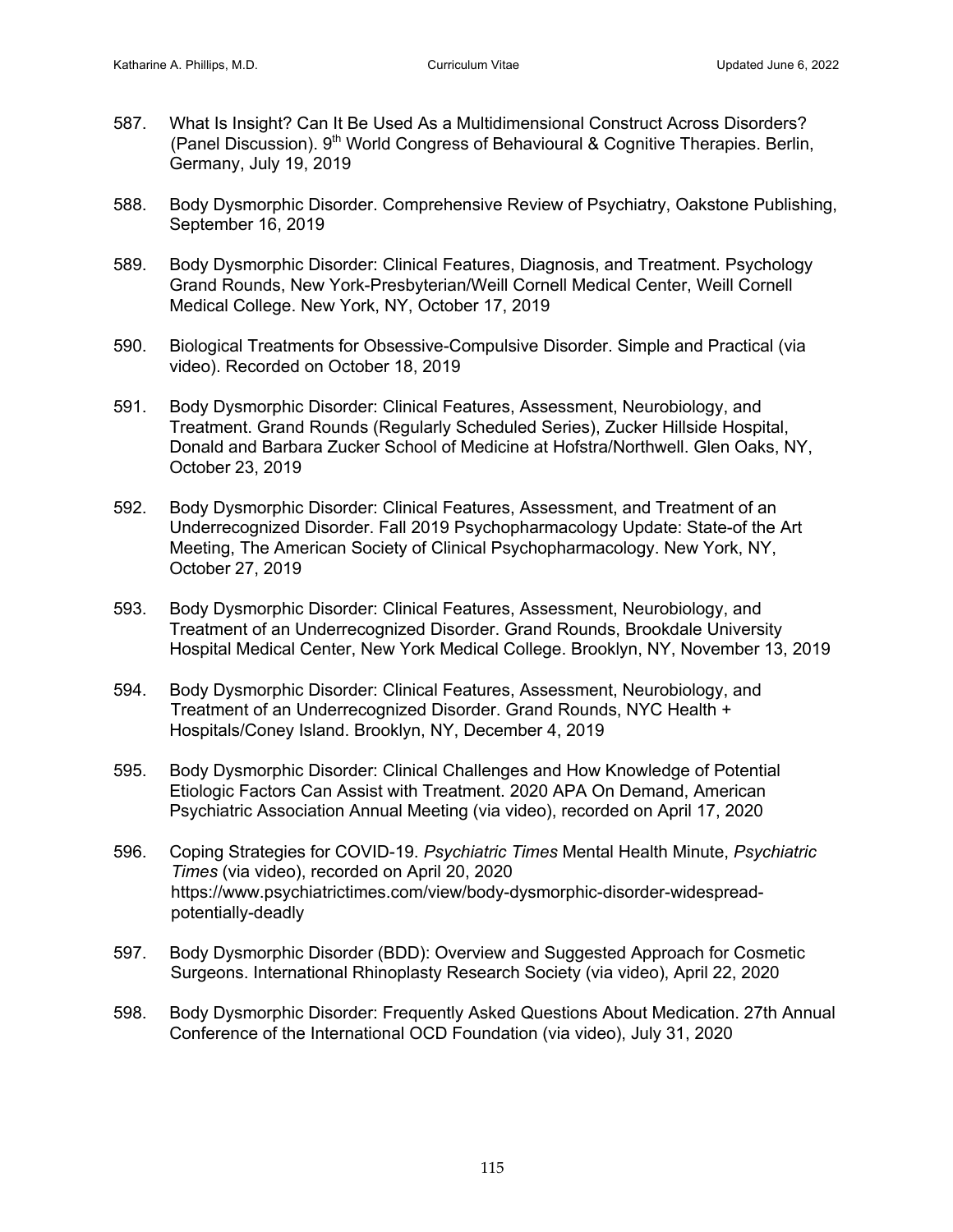- 599. Body Dysmorphic Disorder (BDD): Overview and Suggested Approach for Surgeons, Dermatologists, and Other Providers of Cosmetic Treatment. International OCD Foundation (via video), recorded on August 31, 2020
- 600. Body Dysmorphic Disorder. Grand Rounds, Silver Hill Hospital. New Canaan, CT (via video), September 9, 2020
- 601. Body Dysmorphic Disorder: Clinical Features, Assessment, Neurobiology, and Treatment of an Underrecognized Disorder. Grand Rounds, Baylor College of Medicine. Houston, TX (via video), April 7, 2021
- 602. Body Dysmorphic Disorder: How to Evaluate and Treat This Underrecognized Disorder. Pennsylvania Psychiatric Society 2021 Colloquium of Scholars (via video), April 10, 2021
- 603. Symposium on Treatment of Severe Obsessive-Compulsive and Related Disorders: What Do You Do If First-Line Treatments Don't Work? (Chairperson). American Psychiatric Association Annual Meeting (via video), May 2, 2021
- 604. Treatment of Severe Body Dysmorphic Disorder. American Psychiatric Association Annual Meeting (via video), May 2, 2021
- 605. Career Trajectories (Presenter and Panel Member). New Investigator Award Workshop, American Society of Clinical Psychopharmacology/NCDEU Annual Meeting (via video), May 31, 2021
- 606. How to Successfully Treat Body Dysmorphic Disorder with Medication. Keynote Presentation, Body Dysmorphic Disorder Foundation Annual Conference. London, England (via video), June 26, 2021
- 607. Body Dysmorphic Disorder: Insights and Approaches for Medical Aesthetic Practitioners. Keynote Address, 2<sup>nd</sup> Annual Miami Cosmetic Surgery and Aesthetic Dermatology Conference. Miami, FL (via video), August 26, 2021
- 608. Anger, Aggression, and Violent Behavior in Body Dysmorphic Disorder. Annual Conference of the International OCD Foundation (via video), October 8, 2021
- 609. Pharmacotherapy for Complex Body Dysmorphic Disorder. Annual Conference of the International OCD Foundation (via video), October 8, 2021
- 610. How to Successfully Treat Body Dysmorphic Disorder with Medication. Stanford University OCD Awareness Day 2021: Research Discoveries, Treatment, and Hope (via video), October 16, 2021
- 611. Body Dysmorphic Disorder: Clinical Features, Evaluation, and Treatment of an Underrecognized Disorder. Union Square Practice. New York, NY (via video), February 8, 2022